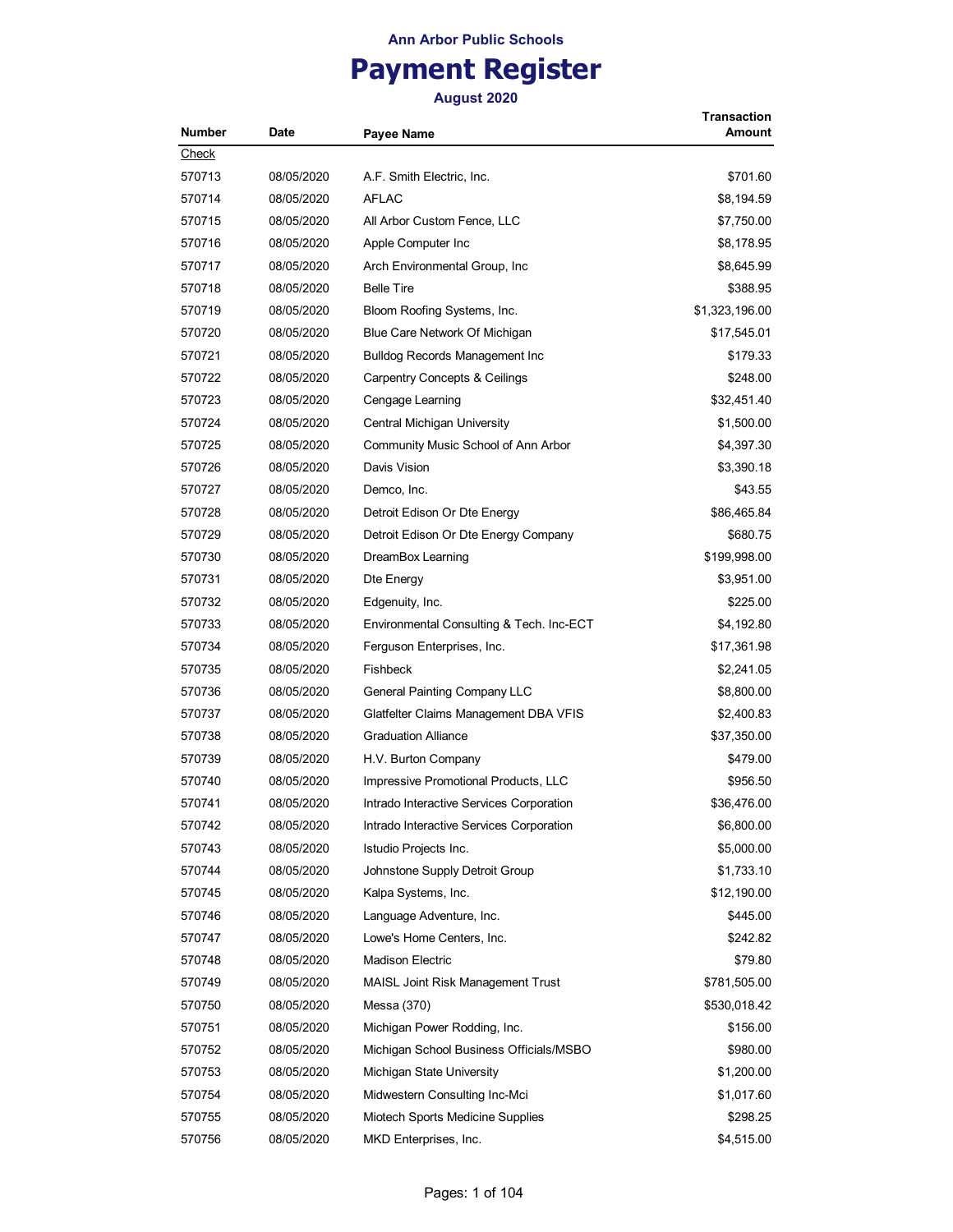## **Payment Register**

| 570757 | 08/05/2020 | <b>MLive Media Group</b>                       | \$407.13       |
|--------|------------|------------------------------------------------|----------------|
| 570758 | 08/05/2020 | Morneau Shepell Limited                        | \$5,714.82     |
| 570759 | 08/05/2020 | National Energy Control Corporation            | \$121.16       |
| 570760 | 08/05/2020 | NUCO <sub>2</sub> Inc                          | \$382.07       |
| 570761 | 08/05/2020 | Oakland Schools                                | \$75.00        |
| 570762 | 08/05/2020 | Office Depot                                   | \$1,238.88     |
| 570763 | 08/05/2020 | Phoenix Contractors, Inc.                      | \$3,599.00     |
| 570764 | 08/05/2020 | Plante & Moran, PLLC                           | \$12,000.00    |
| 570765 | 08/05/2020 | PowerSchool Group, LIC                         | \$42,790.86    |
| 570766 | 08/05/2020 | Priority Health                                | \$1,969,484.99 |
| 570767 | 08/05/2020 | Quadient Finance USA, Inc.                     | \$516.27       |
| 570768 | 08/05/2020 | <b>RJ Landau Partners</b>                      | \$7,500.00     |
| 570769 | 08/05/2020 | Robert's Floors Company                        | \$10,390.00    |
| 570770 | 08/05/2020 | Scio Township                                  | \$4,530.97     |
| 570771 | 08/05/2020 | ScreenLine Captioning, L.L.C.                  | \$980.00       |
| 570772 | 08/05/2020 | Sehi Computer Products, Inc.                   | \$60,884.00    |
| 570773 | 08/05/2020 | Sentinel Technologies Inc                      | \$274,558.82   |
| 570774 | 08/05/2020 | Stone & Dirt                                   | \$3,600.00     |
| 570775 | 08/05/2020 | <b>Superior Charter Township</b>               | \$7,320.00     |
| 570776 | 08/05/2020 | Tank Testing Services Inc                      | \$270.00       |
| 570777 | 08/05/2020 | The Heaney Group                               | \$1,396.20     |
| 570778 | 08/05/2020 | The Sherwin-Williams Company                   | \$652.93       |
| 570779 | 08/05/2020 | The University of Michigan                     | \$2,000.00     |
| 570780 | 08/05/2020 | Town & Country Pools                           | \$460.00       |
| 570781 | 08/05/2020 | <b>Treetown Murals LLC</b>                     | \$1,643.37     |
| 570782 | 08/05/2020 | University of Michigan, MedSport               | \$20.00        |
| 570783 | 08/05/2020 | <b>University Translator Services</b>          | \$9,112.80     |
| 570784 | 08/05/2020 | Us Bank                                        | \$300.00       |
| 570785 | 08/05/2020 | Washtenaw Community College Financial Services | \$6,000.00     |
| 570786 | 08/05/2020 | Washtenaw County Treasurer Office              | \$423,033.94   |
| 570787 | 08/05/2020 | Washtenaw Intermediate School District         | \$139.94       |
| 570788 | 08/05/2020 | Waste Management                               | \$446.27       |
| 570789 | 08/05/2020 | Wolverine Supply Inc                           | \$1,877.10     |
| 570790 | 08/05/2020 | Paradigm Equities Inc.                         | \$6,509.09     |
| 570791 | 08/05/2020 | Evans, Lisa                                    | \$200.25       |
| 570792 | 08/05/2020 | Gardner, Gretchen                              | \$43.75        |
| 570793 | 08/05/2020 | Graham, Benjamin                               | \$1,862.06     |
| 570794 | 08/05/2020 | Hawkins, Michelle                              | \$189.25       |
| 570795 | 08/05/2020 | Hawkins, Michelle                              | \$96.50        |
| 570796 | 08/05/2020 | Hernandez, Gabriel                             | \$68.50        |
| 570797 | 08/05/2020 | lizuka, Hideo                                  | \$52.50        |
| 570798 | 08/05/2020 | Ilzuka, Hideo                                  | \$101.00       |
| 570799 | 08/05/2020 | Wang, Xueding                                  | \$105.00       |
| 570800 | 08/05/2020 | Zhou, Zhangsen                                 | \$73.25        |
| 570801 | 08/13/2020 | Berndt & Associates, P.C.                      | \$25.00        |
| 570802 | 08/13/2020 | Michigan Education Association (MEA)           | \$365.36       |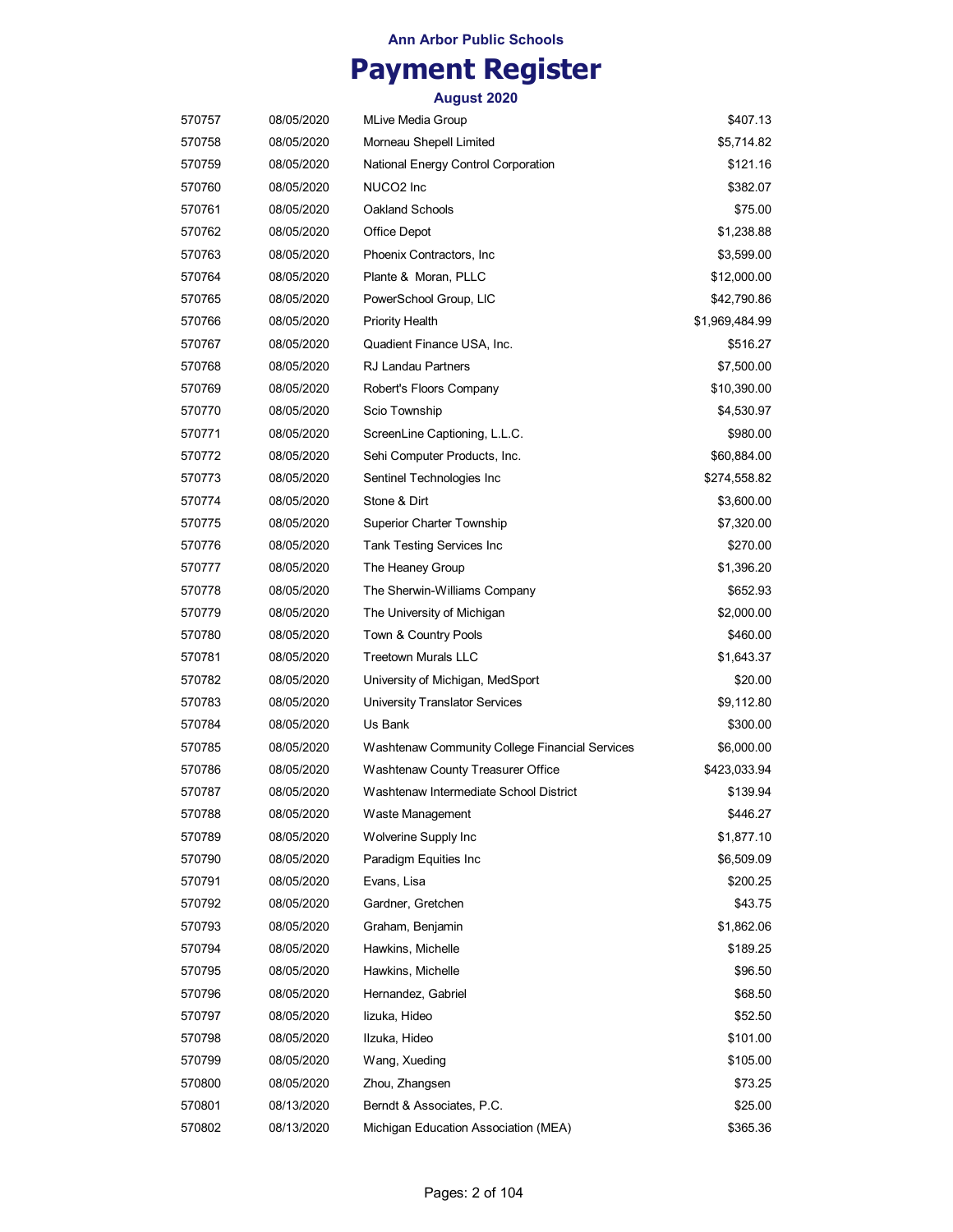## **Payment Register**

| 570803 | 08/13/2020 | State of Kansas                                    | \$205.20     |
|--------|------------|----------------------------------------------------|--------------|
| 570804 | 08/13/2020 | University Of Michigan Credit Union                | \$50.00      |
| 570805 | 08/13/2020 | Weber & Olcese, P.L.C                              | \$358.82     |
| 570806 | 08/13/2020 | Chapter 13 Trustee                                 | \$483.85     |
| 570807 | 08/13/2020 | Michigan State Disbursement Unit                   | \$3,619.13   |
| 570808 | 08/13/2020 | Office Of The Chapter 13 Trustee                   | \$336.96     |
| 570809 | 08/20/2020 | A and N Electric, Inc.                             | \$41,865.60  |
| 570810 | 08/20/2020 | A-1 Rental                                         | \$138.25     |
| 570811 | 08/20/2020 | AdminRemix LLC                                     | \$1,500.00   |
| 570812 | 08/20/2020 | <b>AM Services</b>                                 | \$135,028.10 |
| 570813 | 08/20/2020 | American Photo Marketing, Inc                      | \$16,117.00  |
| 570814 | 08/20/2020 | Applied Imaging                                    | \$1,961.19   |
| 570815 | 08/20/2020 | <b>Arbor Scientific</b>                            | \$331.40     |
| 570816 | 08/20/2020 | Arch Environmental Group, Inc.                     | \$479.84     |
| 570817 | 08/20/2020 | Arthur J Gallagher & Co                            | \$12,546.00  |
| 570818 | 08/20/2020 | AT&T LEC Services Billing                          | \$115.62     |
| 570819 | 08/20/2020 | Avant Assessment, LLC                              | \$29.90      |
| 570820 | 08/20/2020 | Benz Microscope Optics Center                      | \$901.38     |
| 570821 | 08/20/2020 | BigTeams LLC/Schedule Star LLC                     | \$2,916.00   |
| 570822 | 08/20/2020 | <b>BSN Corporation Sport Supply Group I</b>        | \$3,509.50   |
| 570823 | 08/20/2020 | Building Technology Associates, Inc.               | \$26,808.00  |
| 570824 | 08/20/2020 | Carpentry Concepts & Ceilings                      | \$93.00      |
| 570825 | 08/20/2020 | CCP Products, Inc. DBA Champion Custom Products    | \$1,296.92   |
| 570826 | 08/20/2020 | CEI Michigan LLC                                   | \$4,226.40   |
| 570827 | 08/20/2020 | Chelsea Cendrowski Holistic Healing & Wellness LLC | \$1,165.24   |
| 570828 | 08/20/2020 | Cintas                                             | \$321.72     |
| 570829 | 08/20/2020 | City Of Ann Arbor Treasurer                        | \$14,499.90  |
| 570830 | 08/20/2020 | Clark Hill PLLC                                    | \$504.00     |
| 570831 | 08/20/2020 | Cognia                                             | \$1,200.00   |
| 570832 | 08/20/2020 | College Board                                      | \$233,615.00 |
| 570833 | 08/20/2020 | Colman Wolf Supply Company                         | \$621.68     |
| 570834 | 08/20/2020 | <b>Constellation New Energy Gas</b>                | \$55,654.52  |
| 570835 | 08/20/2020 | <b>DBA Young Rembrandts</b>                        | \$900.00     |
| 570836 | 08/20/2020 | Dell Marketing LP                                  | \$6,748.00   |
| 570837 | 08/20/2020 | Demco, Inc.                                        | \$510.03     |
| 570838 | 08/20/2020 | Des Moines Stamp Mfg Perma Hand Stamp Div          | \$106.00     |
| 570839 | 08/20/2020 | Detroit Edison Or Dte Energy                       | \$20,835.42  |
| 570840 | 08/20/2020 | Dihydro Services Inc                               | \$212.00     |
| 570841 | 08/20/2020 | Dollar Bill Copying                                | \$1,375.37   |
| 570842 | 08/20/2020 | Dte Energy                                         | \$12,976.69  |
| 570843 | 08/20/2020 | Eastern Michigan University                        | \$4,000.00   |
| 570844 | 08/20/2020 | <b>Edmondson Security Solutions</b>                | \$1,120.00   |
| 570845 | 08/20/2020 | Escuela Superior de Alta Gestión de Hotel S.L      | \$5,000.00   |
| 570846 | 08/20/2020 | Ferguson Enterprises, Inc.                         | \$21,286.19  |
|        |            | Fiber Link Inc.                                    |              |
| 570847 | 08/20/2020 |                                                    | \$3,780.00   |
| 570848 | 08/20/2020 | First Agency, Inc.                                 | \$33,205.62  |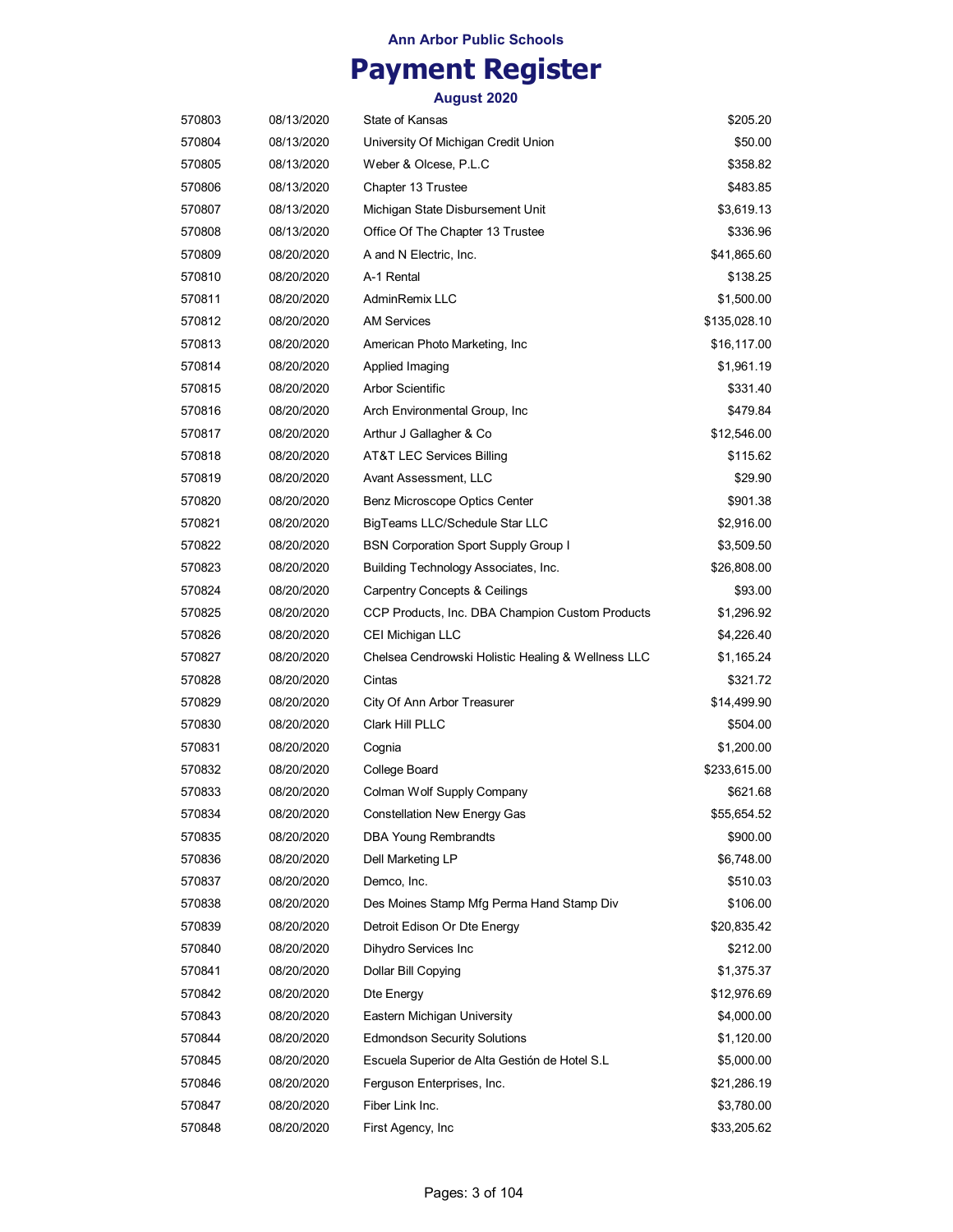## **Payment Register**

| 570849 | 08/20/2020 | Flipside Art Studio, LLC                          | \$2,818.46   |
|--------|------------|---------------------------------------------------|--------------|
| 570850 | 08/20/2020 | Gaynor, Jeffrey, T                                | \$130.00     |
| 570851 | 08/20/2020 | Glenn Nelson                                      | \$130.00     |
| 570852 | 08/20/2020 | <b>Graduation Alliance</b>                        | \$61,200.00  |
| 570853 | 08/20/2020 | <b>Grand Valley State University</b>              | \$5,000.00   |
| 570854 | 08/20/2020 | <b>GTSoft Inc</b>                                 | \$2,000.00   |
| 570855 | 08/20/2020 | <b>GVP Sports Network</b>                         | \$1,275.00   |
| 570856 | 08/20/2020 | <b>Hampton University</b>                         | \$1,150.00   |
| 570857 | 08/20/2020 | Hands On Museum                                   | \$3,000.00   |
| 570858 | 08/20/2020 | Herff-Jones                                       | \$83.64      |
| 570859 | 08/20/2020 | HR Imaging Partners Inc.                          | \$732.21     |
| 570860 | 08/20/2020 | Hudl                                              | \$4,399.00   |
| 570861 | 08/20/2020 | Huron Valley Electric                             | \$50,300.00  |
| 570862 | 08/20/2020 | Incident IQ, LLC                                  | \$23,997.01  |
| 570863 | 08/20/2020 | Inter State Studio And Publishing Company-C       | \$554.27     |
| 570864 | 08/20/2020 | J.C. Ehrlich Pest Control                         | \$2,339.00   |
| 570865 | 08/20/2020 | Johnson, Bryan, Lee                               | \$130.00     |
| 570866 | 08/20/2020 | Johnson Controls Inc                              | \$1,340.00   |
| 570867 | 08/20/2020 | Johnstone Supply Detroit Group                    | \$798.94     |
| 570868 | 08/20/2020 | Jostens, Inc.                                     | \$1,625.04   |
| 570869 | 08/20/2020 | Kalamazoo College Financial Aid                   | \$5,000.00   |
| 570870 | 08/20/2020 | Kelly-Shaieb, Jessica, Leigh                      | \$130.00     |
| 570871 | 08/20/2020 | Kone Incorporated                                 | \$946.14     |
| 570872 | 08/20/2020 | Lazarus, Rebecca, Ruth                            | \$130.00     |
| 570873 | 08/20/2020 | <b>MACAC</b>                                      | \$60.00      |
| 570874 | 08/20/2020 | Marxmoda, Inc.                                    | \$5,408.03   |
| 570875 | 08/20/2020 | Massp                                             | \$3,550.00   |
| 570876 | 08/20/2020 | Master Tech Appliance Service                     | \$305.79     |
| 570877 | 08/20/2020 | <b>Meal Magic Corporation</b>                     | \$1,153.75   |
| 570878 | 08/20/2020 | MI Amateur Softball Association - MASA            | \$1,050.00   |
| 570879 | 08/20/2020 | MI Interscholastic Athletic Administration Assoc. | \$210.00     |
| 570880 | 08/20/2020 | Michigan Academy of Dance & Music                 | \$579.98     |
| 570881 | 08/20/2020 | Michigan DECA                                     | \$54.00      |
| 570882 | 08/20/2020 | Michigan Futsal Factory Academy, LLC              | \$7,959.20   |
| 570883 | 08/20/2020 | Michigan Interscholastic Forensic Association     | \$450.00     |
| 570884 | 08/20/2020 | Michigan Power Rodding, Inc.                      | \$412.00     |
| 570885 | 08/20/2020 | Michigan School Business Officials/MSBO           | \$950.00     |
| 570886 | 08/20/2020 | Miller Canfield Paddock Stone Plc                 | \$1,219.00   |
| 570887 | 08/20/2020 | Mitchell 1                                        | \$1,099.00   |
| 570888 | 08/20/2020 | MKD Enterprises, Inc.                             | \$4,085.00   |
| 570889 | 08/20/2020 | Naviance Inc                                      | \$61,570.80  |
| 570890 | 08/20/2020 | NUCO2 Inc                                         | \$376.13     |
| 570891 | 08/20/2020 | Office Depot                                      | \$111.95     |
| 570892 | 08/20/2020 | Pearson Education, Inc.                           | \$741.04     |
| 570893 | 08/20/2020 | Phoenix Contractors, Inc.                         | \$151,140.55 |
| 570894 | 08/20/2020 | <b>Pitney Bowes</b>                               | \$915.60     |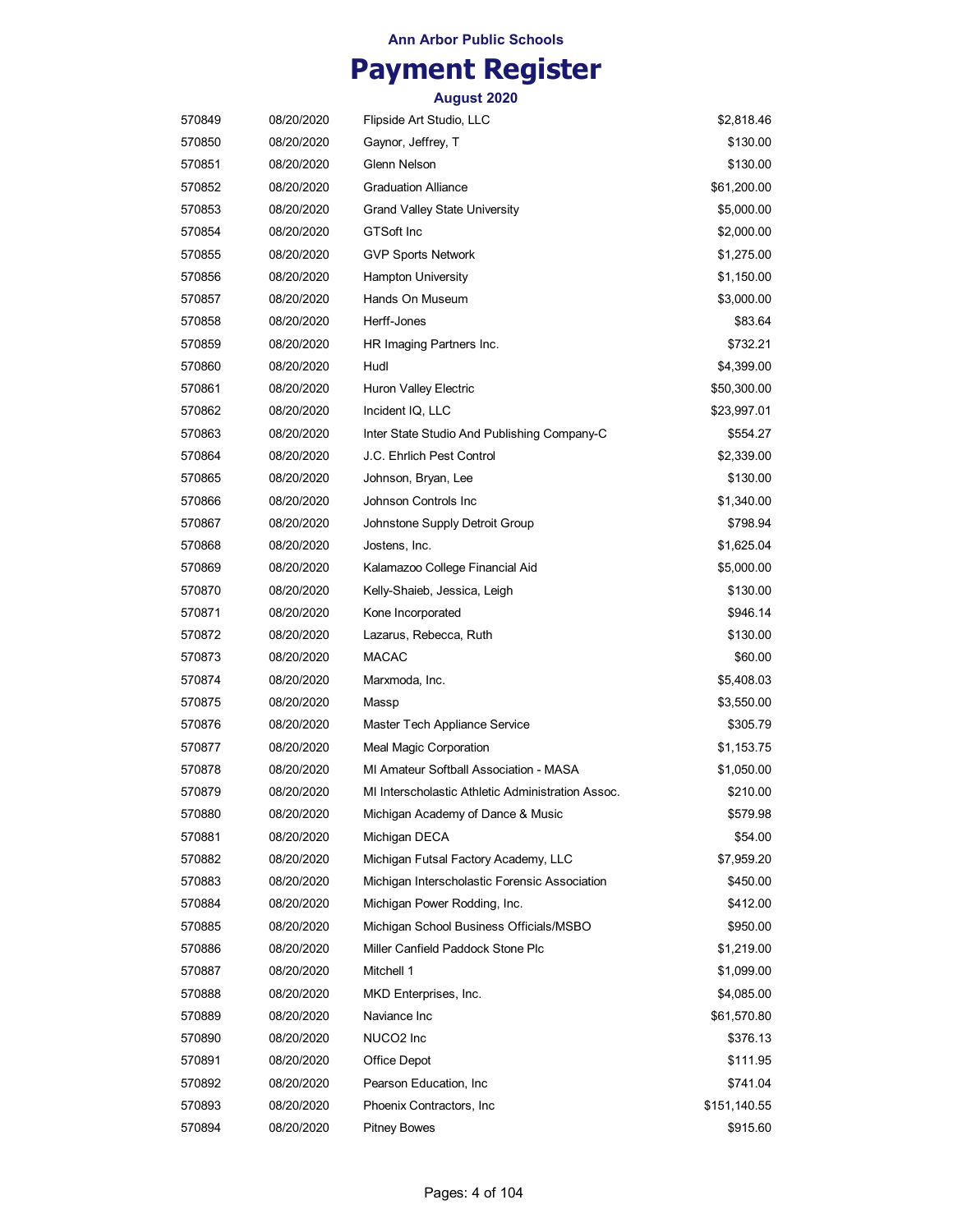## **Payment Register**

| 570895 | 08/20/2020 | Pitney Bowes-Purchase Power                        | \$1,282.98   |
|--------|------------|----------------------------------------------------|--------------|
| 570896 | 08/20/2020 | PowerSchool Group, LIC                             | \$6,103.34   |
| 570897 | 08/20/2020 | Project Lead The Way, Inc.                         | \$6,800.00   |
| 570898 | 08/20/2020 | PSAT                                               | \$1,881.90   |
| 570899 | 08/20/2020 | RKA Petroleum Companies, Inc.                      | \$5,175.76   |
| 570900 | 08/20/2020 | Robert's Floors Company                            | \$19,720.00  |
| 570901 | 08/20/2020 | Rubicon International                              | \$51,890.35  |
| 570902 | 08/20/2020 | Saline Area Schools                                | \$199,123.00 |
| 570903 | 08/20/2020 | Scholastic Inc                                     | \$313.17     |
| 570904 | 08/20/2020 | <b>School Datebooks</b>                            | \$2,247.71   |
| 570905 | 08/20/2020 | School Specialty Inc *                             | \$1,819.40   |
| 570906 | 08/20/2020 | Sentinel Technologies Inc                          | \$265,740.00 |
| 570907 | 08/20/2020 | Simone Danyiell Lightfoot                          | \$130.00     |
| 570908 | 08/20/2020 | State Of Michigan Labor And Economic G             | \$290.00     |
| 570909 | 08/20/2020 | Stevens Disposal & Recycling Services Inc          | \$1,265.00   |
| 570910 | 08/20/2020 | Stone & Dirt                                       | \$39,100.00  |
| 570911 | 08/20/2020 | Superior Text                                      | \$5,360.28   |
| 570912 | 08/20/2020 | Susan Eunice Baskett                               | \$130.00     |
| 570913 | 08/20/2020 | T & M Asphalt Paving, Inc.                         | \$492,777.90 |
| 570914 | 08/20/2020 | Teletech, Inc.                                     | \$4,505.10   |
| 570915 | 08/20/2020 | The Arbiter                                        | \$600.00     |
| 570916 | 08/20/2020 | The Argus-Press Company                            | \$920.00     |
| 570917 | 08/20/2020 | The Boomerang Project                              | \$500.00     |
| 570918 | 08/20/2020 | The Culinary Institute of America                  | \$4,000.00   |
| 570919 | 08/20/2020 | The Davey Tree Expert Company                      | \$39,801.94  |
| 570920 | 08/20/2020 | The Math Learning Center                           | \$2,923.67   |
| 570921 | 08/20/2020 | The University of Michigan                         | \$1,750.00   |
| 570922 | 08/20/2020 | The University of Michigan                         | \$1,000.00   |
| 570923 | 08/20/2020 | TMP Architectura, Inc.                             | \$41,528.42  |
| 570924 | 08/20/2020 | Troy Albright dba Turfix LLC                       | \$12,900.00  |
| 570925 | 08/20/2020 | University of Pittsburgh - Student Payment Service | \$4,000.00   |
| 570926 | 08/20/2020 | Unum Life Insurance Company Of America             | \$3,754.31   |
| 570927 | 08/20/2020 | Unum Long/Short Term Insurance Company Of          | \$11,970.46  |
| 570928 | 08/20/2020 | Van Andel Education Institute                      | \$650.00     |
| 570929 | 08/20/2020 | W.J. O'Neil Company                                | \$2,676.78   |
| 570930 | 08/20/2020 | Walsworth Publishing Company                       | \$1,266.00   |
| 570931 | 08/20/2020 | Washtenaw Community College Financial Services     | \$2,000.00   |
| 570932 | 08/20/2020 | Washtenaw County Dept-Public Health Environ Healt  | \$18,417.00  |
| 570933 | 08/20/2020 | Washtenaw Intermediate School District             | \$23,239.36  |
| 570934 | 08/20/2020 | Waste Management                                   | \$1,043.25   |
| 570935 | 08/20/2020 | Wolverine Supply Inc                               | \$865.56     |
| 570936 | 08/20/2020 | Woodworks, Ltd.                                    | \$2,250.00   |
| 570937 | 08/20/2020 | <b>Xavier University</b>                           | \$1,000.00   |
| 570938 | 08/20/2020 | <b>Xavier University</b>                           | \$4,000.00   |
| 570939 | 08/20/2020 | Kapnick Insurance Group                            | \$25,824.00  |
| 570940 | 08/20/2020 | Paradigm Equities Inc                              | \$13,202.72  |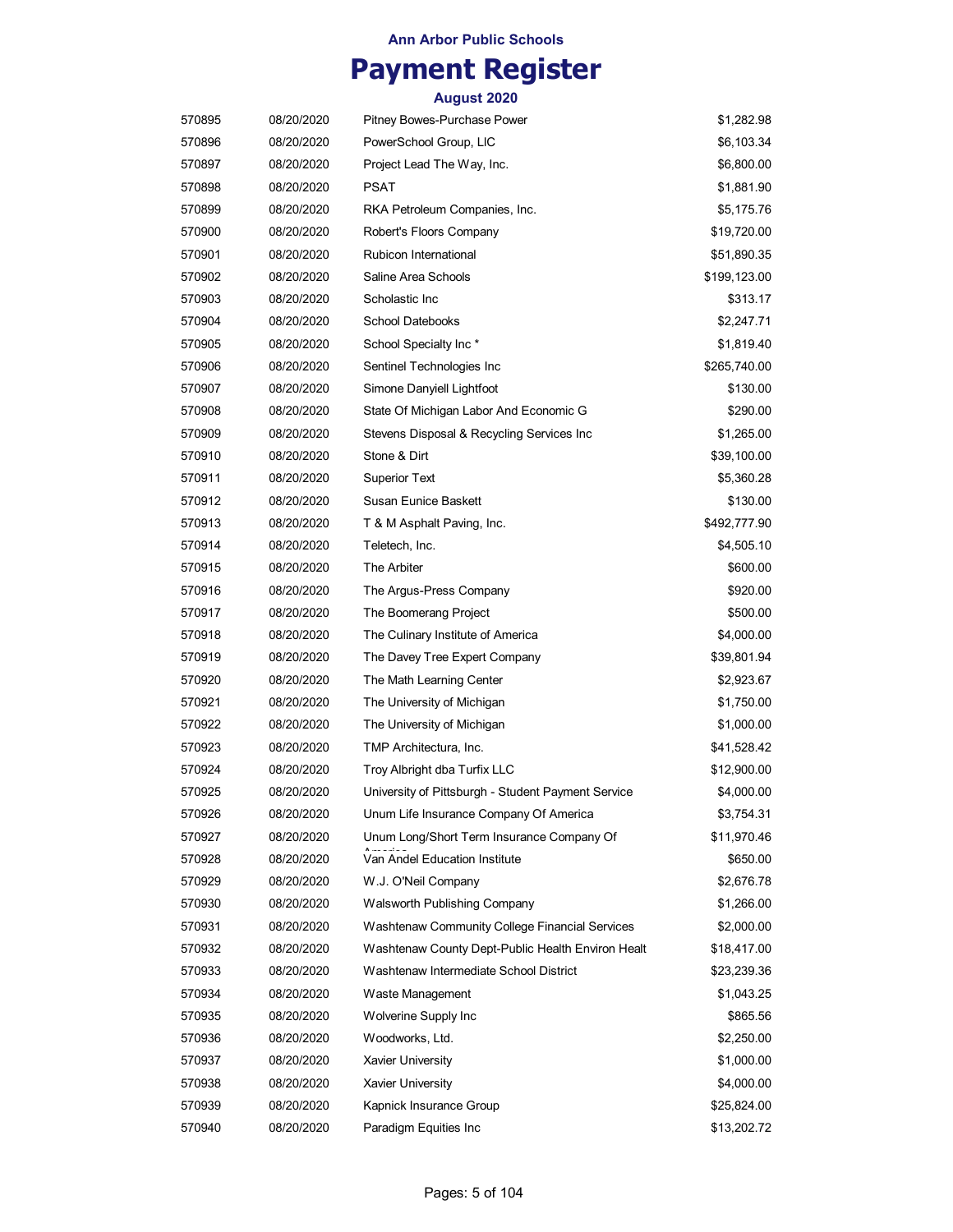### **Payment Register**

| 570941             | 08/20/2020 | Creech, Scott                        | \$136.00       |
|--------------------|------------|--------------------------------------|----------------|
| 570942             | 08/20/2020 | Creech, Scott                        | \$5.50         |
| 570943             | 08/20/2020 | Guo, Michelle                        | \$265.00       |
| 570944             | 08/20/2020 | Leverett, Gardiner                   | \$23.00        |
| 570945             | 08/20/2020 | Rothenberg, Wendy                    | \$60.00        |
| 570946             | 08/20/2020 | Shaffer & Associates                 | \$35.04        |
| 570947             | 08/20/2020 | Spector, Mya                         | \$48.50        |
| 570948             | 08/20/2020 | Spector, Mya                         | \$95.00        |
| 570949             | 08/20/2020 | Zhang, Xiaoxi                        | \$79.50        |
| 570950             | 08/27/2020 | Berndt & Associates, P.C.            | \$25.00        |
| 570951             | 08/27/2020 | Michigan Education Association (MEA) | \$240.90       |
| 570952             | 08/27/2020 | State of Kansas                      | \$205.20       |
| 570953             | 08/27/2020 | University Of Michigan Credit Union  | \$50.00        |
| 570954             | 08/27/2020 | Chapter 13 Trustee                   | \$483.85       |
| 570955             | 08/27/2020 | Michigan State Disbursement Unit     | \$3,619.13     |
| 570956             | 08/27/2020 | Office Of The Chapter 13 Trustee     | \$336.96       |
| 900006833          | 08/14/2020 | Bollar, Olivia, A                    | \$0.00         |
| 900006834          | 08/14/2020 | Bouchard, Ann, Marie                 | \$0.00         |
| 900006835          | 08/14/2020 | Burns, Stacia, Alexis                | \$0.00         |
| 900006836          | 08/14/2020 | Daniel, Caitlin                      | \$0.00         |
| 900006837          | 08/14/2020 | Ebrahim, Pauline                     | \$0.00         |
| 900006838          | 08/14/2020 | Hejkal, Forrest, Corwin              | \$0.00         |
| 900006839          | 08/14/2020 | Hibbs, Ryan, Pierce                  | \$0.00         |
| 900006840          | 08/14/2020 | Kish, Flavia                         | \$0.00         |
| 900006841          | 08/14/2020 | Lunning, Elizabeth, Marie            | \$0.00         |
| 900006842          | 08/14/2020 | Madura, Victoria, Elizabeth          | \$0.00         |
| 900006843          | 08/14/2020 | Marks, Annie, Shen                   | \$0.00         |
| 900006844          | 08/14/2020 | McGough, Brittane, Yvette            | \$0.00         |
| 900006845          | 08/14/2020 | Napolitan , Amy, Carol               | \$0.00         |
| 900006846          | 08/14/2020 | Porta, Dorinda, A                    | \$0.00         |
| 900006847          | 08/14/2020 | Reid , Janet, Robinson               | \$0.00         |
| 900006848          | 08/14/2020 | Richardson, Rebecca, Ann             | \$0.00         |
| 900006849          | 08/14/2020 | Rodriguez, Amy, Nicole everett       | \$0.00         |
| 900006850          | 08/14/2020 | Rowton, Treavor, Dane                | \$0.00         |
| 900006851          | 08/14/2020 | Salvner, Joshua, L                   | \$0.00         |
| 900006852          | 08/14/2020 | Simpson, Richard, William            | \$0.00         |
| 900006853          | 08/14/2020 | Smith, Mose, Fisher                  | \$0.00         |
| 900006854          | 08/14/2020 | Steward, Mario, N                    | \$0.00         |
| 900006855          | 08/14/2020 | Van De Wege, Kimberly, Ann           | \$0.00         |
| 900006856          | 08/14/2020 | Zetoune, Nada                        | \$0.00         |
| 900006857          | 08/28/2020 | Black, Angela, Laney                 | \$0.00         |
| 900006858          | 08/28/2020 | Charley, Andre, D                    | \$0.00         |
| 900006859          | 08/28/2020 | O'Neal, Briana, Marie                | \$0.00         |
| 900006860          | 08/28/2020 | Rose, Brian, R                       | \$0.00         |
| 900006861          | 08/28/2020 | Thomas-Smith, Wanakee, Ameerah       | \$0.00         |
| Type Check Totals: |            |                                      | \$8,448,322.53 |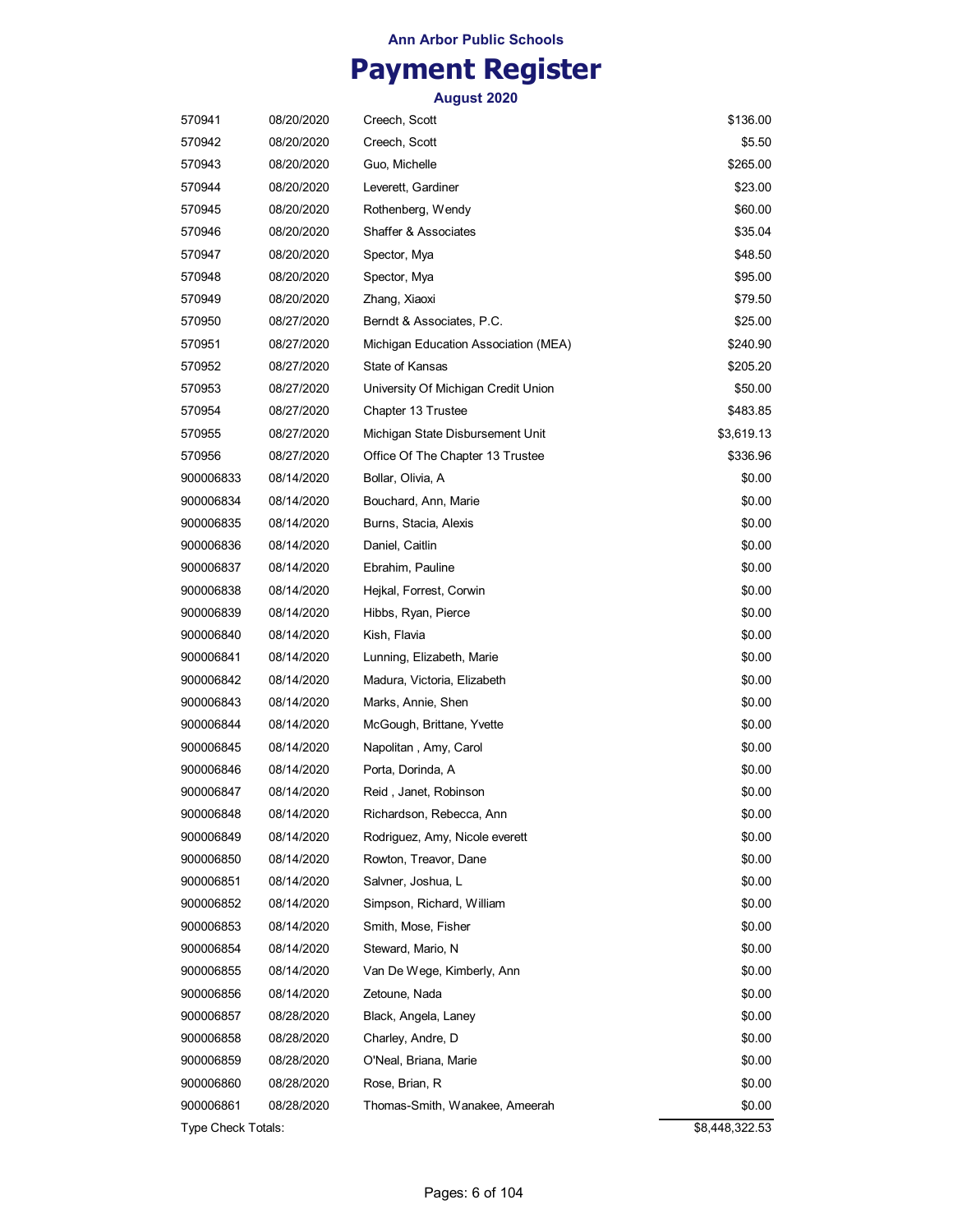## **Payment Register**

| EFT    |            |                                 |            |
|--------|------------|---------------------------------|------------|
| 356314 | 08/05/2020 | <b>PCMI</b>                     | \$9,763.02 |
| 356318 | 08/14/2020 | Acord, Casandra, Ann            | \$1,459.36 |
| 356319 | 08/14/2020 | Adams, Laurie, A                | \$1,289.60 |
| 356320 | 08/14/2020 | Adams, Leslie, Braden           | \$971.31   |
| 356321 | 08/14/2020 | Adams, Michaela, Brennan        | \$1,596.56 |
| 356322 | 08/14/2020 | Adams, Nalani, Mae              | \$812.33   |
| 356323 | 08/14/2020 | Adams, Nalani, Mae              | \$90.26    |
| 356324 | 08/14/2020 | Adato, Bryan, Venise            | \$1,131.17 |
| 356325 | 08/14/2020 | Addington, Regina, Chevron      | \$611.93   |
| 356326 | 08/14/2020 | Addison, Erin, Elizabeth        | \$1,391.47 |
| 356327 | 08/14/2020 | Adegboyega, Siarra              | \$1,058.93 |
| 356328 | 08/14/2020 | Aherne, Sarah Jane, Tait        | \$2,093.87 |
| 356329 | 08/14/2020 | Akerley, Brenda, Lee            | \$357.85   |
| 356330 | 08/14/2020 | Akhter, Selina                  | \$463.33   |
| 356331 | 08/14/2020 | Akins, Connie, Lorraine         | \$1,660.27 |
| 356332 | 08/14/2020 | Al Najjar, Maisoon, A           | \$667.69   |
| 356333 | 08/14/2020 | Al Rawashdeh, Manal, Husain     | \$475.47   |
| 356334 | 08/14/2020 | Alcocer, Joseph, Michael        | \$1,253.49 |
| 356335 | 08/14/2020 | Alexander, Courtney, Ellen Reid | \$1,677.59 |
| 356336 | 08/14/2020 | Alexander, Makia, Deanne        | \$2,415.70 |
| 356337 | 08/14/2020 | Alfaro, Antonia, Ermelinda      | \$508.90   |
| 356338 | 08/14/2020 | Allan, Jennifer, H              | \$1,622.23 |
| 356339 | 08/14/2020 | Allen, Amina, Halim Rahman      | \$2,917.48 |
| 356340 | 08/14/2020 | Allgeyer, Marcel, Lee           | \$1,940.98 |
| 356341 | 08/14/2020 | Allgeyer, Marcel, Lee           | \$200.00   |
| 356342 | 08/14/2020 | Almassy, David, Michael         | \$1,162.10 |
| 356343 | 08/14/2020 | Alseri, Windy                   | \$1,809.65 |
| 356344 | 08/14/2020 | Alston, Melita, Nichole         | \$2,867.20 |
| 356345 | 08/14/2020 | Alvarez, Cherie, Marie          | \$453.74   |
| 356346 | 08/14/2020 | Alwin, Abigail, S               | \$1,978.35 |
| 356347 | 08/14/2020 | Ambrosino, Coert                | \$1,766.14 |
| 356348 | 08/14/2020 | Ambrozaitis, Kimberly, Joy      | \$1,906.23 |
| 356349 | 08/14/2020 | Anahid, Sahra, Elizabeth        | \$479.58   |
| 356350 | 08/14/2020 | Anderson, Andrea, A             | \$588.51   |
| 356351 | 08/14/2020 | Anderson, Ava                   | \$651.27   |
| 356352 | 08/14/2020 | Anderson, Geoffrey, G           | \$1,751.31 |
| 356353 | 08/14/2020 | Anderson, Jessica, Monique      | \$1,738.07 |
| 356354 | 08/14/2020 | Anderson, Kiara, Nelson         | \$2,097.02 |
| 356355 | 08/14/2020 | Anderson, Molly, R              | \$1,390.92 |
| 356356 | 08/14/2020 | Anderson, Molly, R              | \$154.55   |
| 356357 | 08/14/2020 | Anderson, Philicia, Patrice     | \$487.12   |
| 356358 | 08/14/2020 | Anderson, Terry, Ann            | \$1,879.94 |
| 356359 | 08/14/2020 | Anderson, Tracy, Lynn           | \$10.17    |
| 356360 | 08/14/2020 | Andres, Allison, JoAnn          | \$1,730.41 |
| 356361 | 08/14/2020 | Andrew-Vaughan, Sarah, Jean     | \$1,393.41 |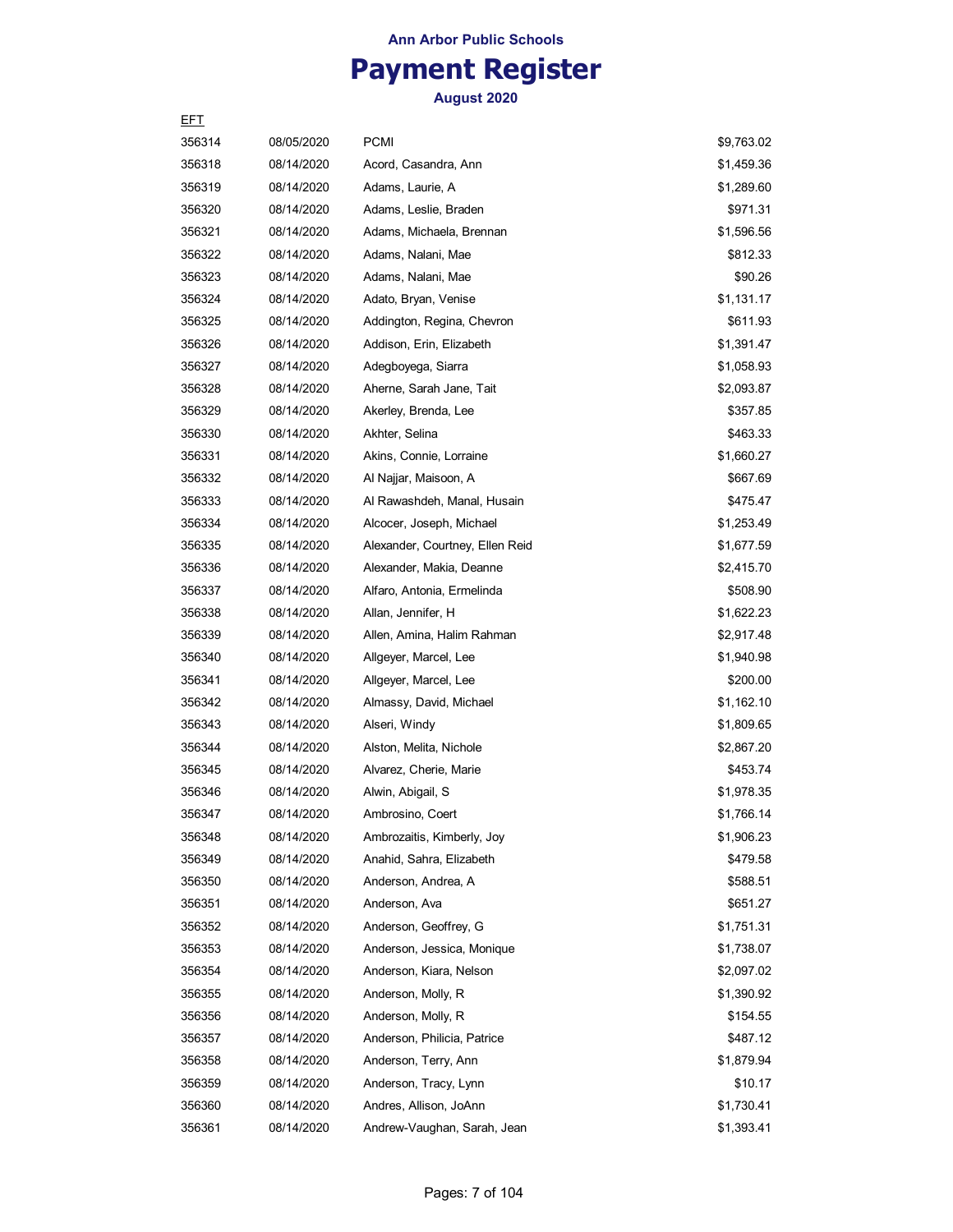## **Payment Register**

| 356362 | 08/14/2020 | Andrew-Vaughan, Sarah, Jean  | \$300.00   |
|--------|------------|------------------------------|------------|
| 356363 | 08/14/2020 | Angeli, Gina, Marie          | \$1,088.52 |
| 356364 | 08/14/2020 | Angeli, Gina, Marie          | \$175.00   |
| 356365 | 08/14/2020 | Angeli, Julie, Booms         | \$1,976.39 |
| 356366 | 08/14/2020 | Angeli, Julie, Booms         | \$25.00    |
| 356367 | 08/14/2020 | Angeli, Julie, Booms         | \$55.00    |
| 356368 | 08/14/2020 | Anglin, Lisa, R              | \$5,740.63 |
| 356369 | 08/14/2020 | Angllin, Deborah, Hope       | \$1,292.95 |
| 356370 | 08/14/2020 | Anton, Sarah, Anne           | \$1,842.81 |
| 356371 | 08/14/2020 | Aponte, Leonardo             | \$1,379.65 |
| 356372 | 08/14/2020 | Aquino, Caroline, Hoey       | \$1,402.92 |
| 356373 | 08/14/2020 | Arbour, Julie, A             | \$1,397.01 |
| 356374 | 08/14/2020 | Arbour, Julie, A             | \$200.00   |
| 356375 | 08/14/2020 | Arce, Eleazar                | \$552.22   |
| 356376 | 08/14/2020 | Ardan, Kathleen, A           | \$263.31   |
| 356377 | 08/14/2020 | Ardan, Kathleen, A           | \$500.00   |
| 356378 | 08/14/2020 | Aretz, Diane, E              | \$1,215.24 |
| 356379 | 08/14/2020 | Argersinger, Sarah, Fingerle | \$1,754.10 |
| 356380 | 08/14/2020 | Argiero, Mary, Grace         | \$551.97   |
| 356381 | 08/14/2020 | Armstrong, Stephen, A        | \$1,985.94 |
| 356382 | 08/14/2020 | Armstrong, Tracy, M          | \$1,702.42 |
| 356383 | 08/14/2020 | Arning, Dana, Burton         | \$1,732.24 |
| 356384 | 08/14/2020 | Arnold, Alison, Marie        | \$1,527.20 |
| 356385 | 08/14/2020 | Arnold, Audrey, Lynn         | \$2,245.58 |
| 356386 | 08/14/2020 | Arnold, Audrey, Lynn         | \$50.00    |
| 356387 | 08/14/2020 | Arnold, Jamie, Lyn           | \$2,037.57 |
| 356388 | 08/14/2020 | Arnold, Karen, L             | \$1,586.30 |
| 356389 | 08/14/2020 | Arnold, Karen, L             | \$350.00   |
| 356390 | 08/14/2020 | Arthurs, Claire, Aniela      | \$498.74   |
| 356391 | 08/14/2020 | Asani, Fjollza               | \$1,104.14 |
| 356392 | 08/14/2020 | Asher, Laura, Ashley         | \$1,475.69 |
| 356393 | 08/14/2020 | Asher, Laura, Ashley         | \$20.00    |
| 356394 | 08/14/2020 | Ashford, Kivia, Hayward      | \$1,645.86 |
| 356395 | 08/14/2020 | Ashford, LaMar               | \$260.63   |
| 356396 | 08/14/2020 | Ashford, LaMar               | \$50.00    |
| 356397 | 08/14/2020 | Ashley, Shawn, M             | \$1,926.88 |
| 356398 | 08/14/2020 | Ash, Robert, Douglas         | \$1,838.20 |
| 356399 | 08/14/2020 | Atkinson, Judith, Marie      | \$1,043.64 |
| 356400 | 08/14/2020 | Augsburger, Danielle, Marie  | \$308.71   |
| 356401 | 08/14/2020 | Augsburger, Danielle, Marie  | \$926.15   |
| 356402 | 08/14/2020 | Aumen, Jared, T              | \$3,061.70 |
| 356403 | 08/14/2020 | Austin, Jeffrey, Michael     | \$1,752.11 |
| 356404 | 08/14/2020 | Avenall, Lindsy, Kay Olivia  | \$1,160.62 |
| 356405 | 08/14/2020 | Aylsworth, Caitlin, Marie    | \$1,073.82 |
| 356406 | 08/14/2020 | Ayotte, Andrea, Lynn         | \$1,398.98 |
| 356407 | 08/14/2020 | Ayotte, Andrea, Lynn         | \$330.00   |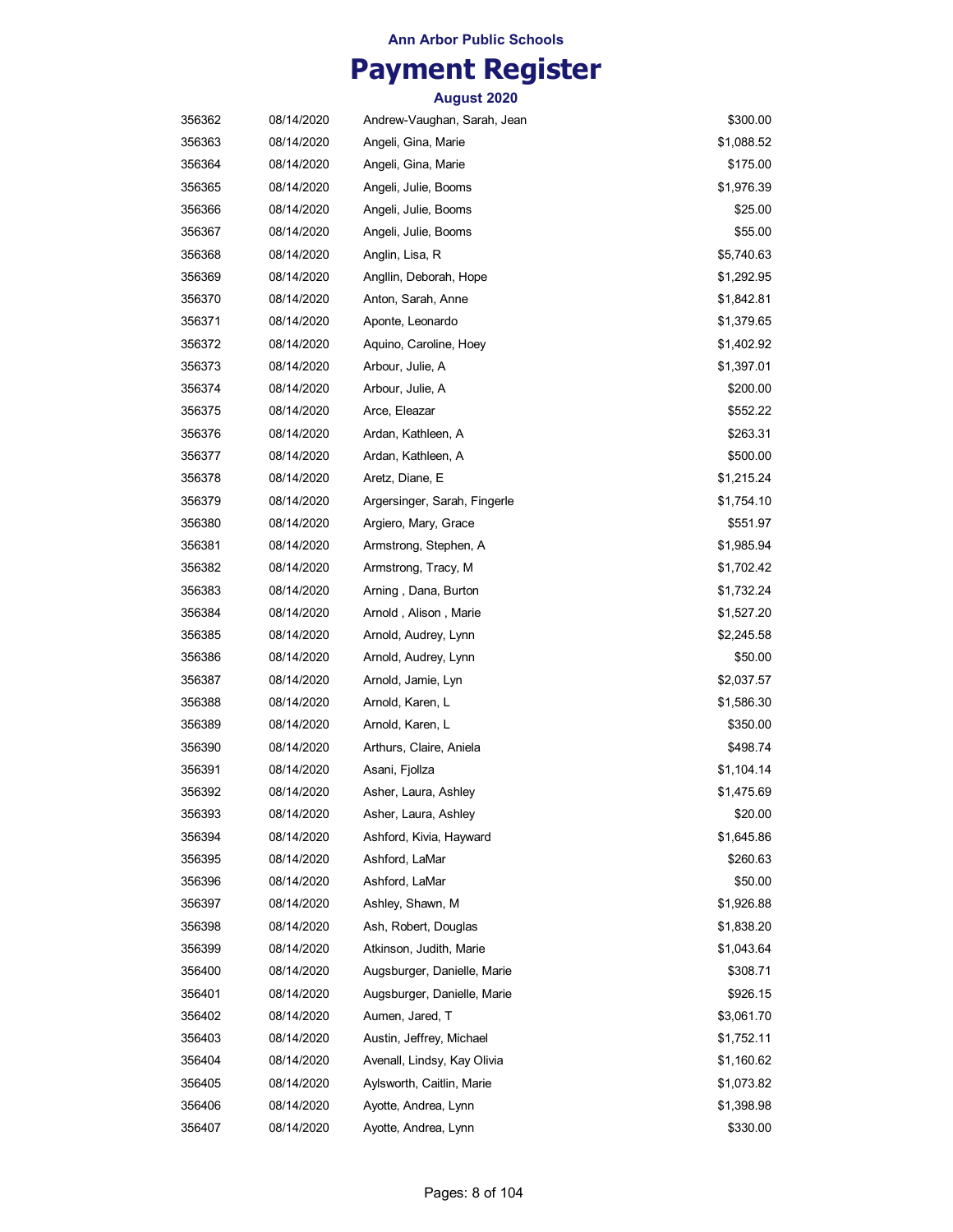## **Payment Register**

| 356408 | 08/14/2020 | Ayotte, Andrea, Lynn           | \$200.00   |
|--------|------------|--------------------------------|------------|
| 356409 | 08/14/2020 | Bacolor, Jennifer, Miller      | \$2,721.96 |
| 356410 | 08/14/2020 | Badalamente, Sara, Beth        | \$1,362.18 |
| 356411 | 08/14/2020 | Badel, Andrea, Marie lynn      | \$2,070.05 |
| 356412 | 08/14/2020 | Baek, Won, Seon                | \$241.91   |
| 356413 | 08/14/2020 | Bahr, Trisha, Marie            | \$786.63   |
| 356414 | 08/14/2020 | Bahr, Trisha, Marie            | \$1,350.00 |
| 356415 | 08/14/2020 | Bai, Daniel, Seokil            | \$313.81   |
| 356416 | 08/14/2020 | Bailey Johnson, Marissa, Joyce | \$1,680.54 |
| 356417 | 08/14/2020 | Bailey, Kristin, Nicole Vespa  | \$1,578.14 |
| 356418 | 08/14/2020 | Bailey, Paul, D                | \$2,080.82 |
| 356419 | 08/14/2020 | Bailey, Paul, D                | \$75.00    |
| 356420 | 08/14/2020 | Bailey, Robin, C               | \$2,632.73 |
| 356421 | 08/14/2020 | Bailey, Robin, C               | \$870.00   |
| 356422 | 08/14/2020 | Bairley, Elyse, Marie          | \$802.37   |
| 356423 | 08/14/2020 | Bairley, Elyse, Marie          | \$340.00   |
| 356424 | 08/14/2020 | Bairley, Elyse, Marie          | \$95.00    |
| 356425 | 08/14/2020 | Bairley, Elyse, Marie          | \$300.00   |
| 356426 | 08/14/2020 | Baker, Emily                   | \$1,021.99 |
| 356427 | 08/14/2020 | Baker, Hailey, Lynn            | \$990.68   |
| 356428 | 08/14/2020 | Baker, Susan, E                | \$1,988.84 |
| 356429 | 08/14/2020 | Baker, Susan, E                | \$100.00   |
| 356430 | 08/14/2020 | Balli, Belinda, Ann            | \$1,590.35 |
| 356431 | 08/14/2020 | Balli, Belinda, Ann            | \$75.00    |
| 356432 | 08/14/2020 | Balliett, Kristen, Michelle    | \$565.14   |
| 356433 | 08/14/2020 | Ball, Rebecca, Winston         | \$2,183.49 |
| 356434 | 08/14/2020 | Bankey, Lisa, Rene             | \$2,506.23 |
| 356435 | 08/14/2020 | Banks, Deidra, Muriel          | \$552.41   |
| 356436 | 08/14/2020 | Banks, Deidra, Muriel          | \$1.00     |
| 356437 | 08/14/2020 | Banks, Deidra, Muriel          | \$500.00   |
| 356438 | 08/14/2020 | Barbieri, Charles, A           | \$96.28    |
| 356439 | 08/14/2020 | Barcelata, Jennifer, J         | \$1,671.56 |
| 356440 | 08/14/2020 | Barcelata, Jennifer, J         | \$10.00    |
| 356441 | 08/14/2020 | Barcelata, Jennifer, J         | \$10.00    |
| 356442 | 08/14/2020 | Barcelata, Jennifer, J         | \$20.00    |
| 356443 | 08/14/2020 | Bares, Lisa, Renee             | \$1,610.36 |
| 356444 | 08/14/2020 | Barkoot, Michele, Ejanee       | \$895.41   |
| 356445 | 08/14/2020 | Barnard, Amelia                | \$131.02   |
| 356446 | 08/14/2020 | Barnes, Jennifer, A            | \$2,074.43 |
| 356447 | 08/14/2020 | Barnes, Joseph, Matthew        | \$1,737.29 |
| 356448 | 08/14/2020 | Baron, Sharon, Helen           | \$1,951.99 |
| 356449 | 08/14/2020 | Barrett, Nicole, Marie         | \$1,663.62 |
| 356450 | 08/14/2020 | Barricklow, Angela, Sue        | \$2,380.82 |
| 356451 | 08/14/2020 | Barrientes, Salvador           | \$2,474.52 |
| 356452 | 08/14/2020 | Barrientes, Salvador           | \$70.00    |
| 356453 | 08/14/2020 | Bartley, Eugene, T             | \$1,791.80 |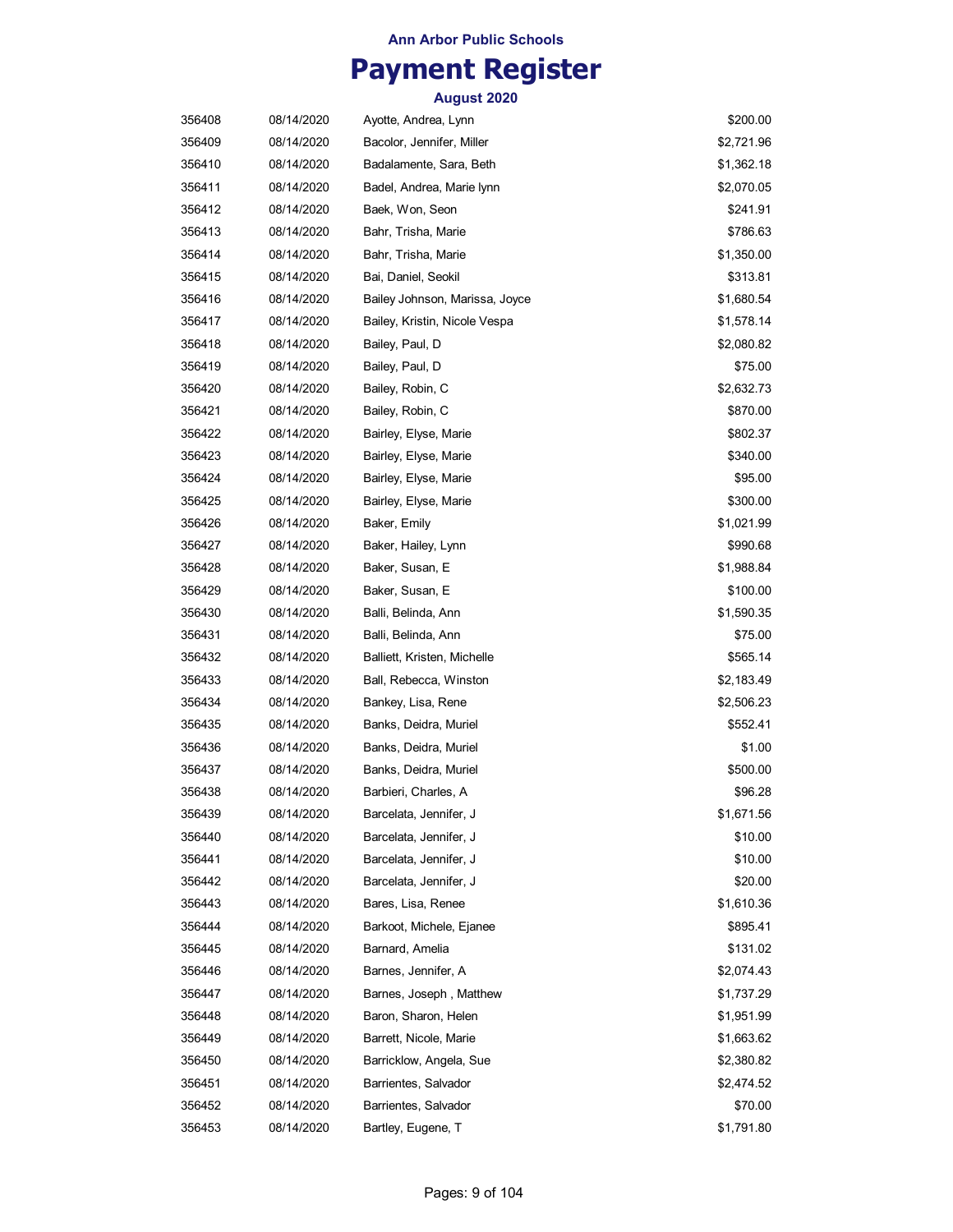## **Payment Register**

| 356454 | 08/14/2020 | Bartley, Eugene, T         | \$250.00   |
|--------|------------|----------------------------|------------|
| 356455 | 08/14/2020 | Bartman, Susan, Jean       | \$1,361.33 |
| 356456 | 08/14/2020 | Bartman, Susan, Jean       | \$300.00   |
| 356457 | 08/14/2020 | Bartman, Susan, Jean       | \$100.00   |
| 356458 | 08/14/2020 | Bartman, Susan, Jean       | \$50.00    |
| 356459 | 08/14/2020 | Bartman, Susan, Jean       | \$175.00   |
| 356460 | 08/14/2020 | Barton, David, Linhart     | \$1,654.65 |
| 356461 | 08/14/2020 | Barton, Lakesha, Tashcika  | \$1,485.98 |
| 356462 | 08/14/2020 | Barton, Wonder, Elisia     | \$2,136.75 |
| 356463 | 08/14/2020 | Basescu, Todd, Wesley      | \$1,168.48 |
| 356464 | 08/14/2020 | Baskey, Linda, C           | \$2,126.35 |
| 356465 | 08/14/2020 | Baskin, Melvin             | \$1,490.99 |
| 356466 | 08/14/2020 | Bassett, James, A          | \$751.59   |
| 356467 | 08/14/2020 | Bassett, Theresa, A        | \$2,166.75 |
| 356468 | 08/14/2020 | Bass, Valeska, Lynne       | \$1,582.59 |
| 356469 | 08/14/2020 | Basu, Anindita             | \$462.32   |
| 356470 | 08/14/2020 | Basuni, Shaima, Abdulla    | \$1,332.35 |
| 356471 | 08/14/2020 | Batkins, Philip, J         | \$1,628.17 |
| 356472 | 08/14/2020 | Bauer, Mary, Catherine     | \$190.57   |
| 356473 | 08/14/2020 | Bauer, Natalie, Marie      | \$1,142.37 |
| 356474 | 08/14/2020 | Baugh, Leslie, L           | \$2,457.80 |
| 356475 | 08/14/2020 | Baughn, Susan, Ellen       | \$334.35   |
| 356476 | 08/14/2020 | Bauman, Elizabeth, A       | \$1,840.95 |
| 356477 | 08/14/2020 | Bauman, Mariah, Elizabeth  | \$2,091.01 |
| 356478 | 08/14/2020 | Bayer, Andrew, Joseph      | \$1,887.44 |
| 356479 | 08/14/2020 | Becker, Jaclyn, Nicole     | \$936.32   |
| 356480 | 08/14/2020 | Becker, Maureen, Ann       | \$1,318.76 |
| 356481 | 08/14/2020 | Bedard, Joseph, M          | \$1,224.49 |
| 356482 | 08/14/2020 | Bedinger, Brandon, Michael | \$708.19   |
| 356483 | 08/14/2020 | Beech, Susan, Carol        | \$1,771.10 |
| 356484 | 08/14/2020 | Beery, Craig, Everette     | \$2,147.43 |
| 356485 | 08/14/2020 | Behmer, Kevin, S           | \$2,486.90 |
| 356486 | 08/14/2020 | Behmer, Kevin, S           | \$5.00     |
| 356487 | 08/14/2020 | Behmer, Kevin, S           | \$5.00     |
| 356488 | 08/14/2020 | Behmer, Kevin, S           | \$10.00    |
| 356489 | 08/14/2020 | Bell, Bethany, Joy         | \$1,508.26 |
| 356490 | 08/14/2020 | Bell, Carlton, Bernard     | \$3,748.42 |
| 356491 | 08/14/2020 | Bell, Christine, Marie     | \$542.07   |
| 356492 | 08/14/2020 | Bellers, William, D        | \$1,247.44 |
| 356493 | 08/14/2020 | Bell, Jeremy, Michael      | \$588.25   |
| 356494 | 08/14/2020 | Bell, Jessica, Mary        | \$1,923.82 |
| 356495 | 08/14/2020 | Bellows, Kathryn, Anne     | \$2,602.74 |
| 356496 | 08/14/2020 | Bell, Tamala, Lynnette     | \$3,637.60 |
| 356497 | 08/14/2020 | Benton, Lisa, Louise       | \$64.86    |
| 356498 | 08/14/2020 | Berger, Daniel, John       | \$2,159.94 |
| 356499 | 08/14/2020 | Berger, Kris ann           | \$2,192.26 |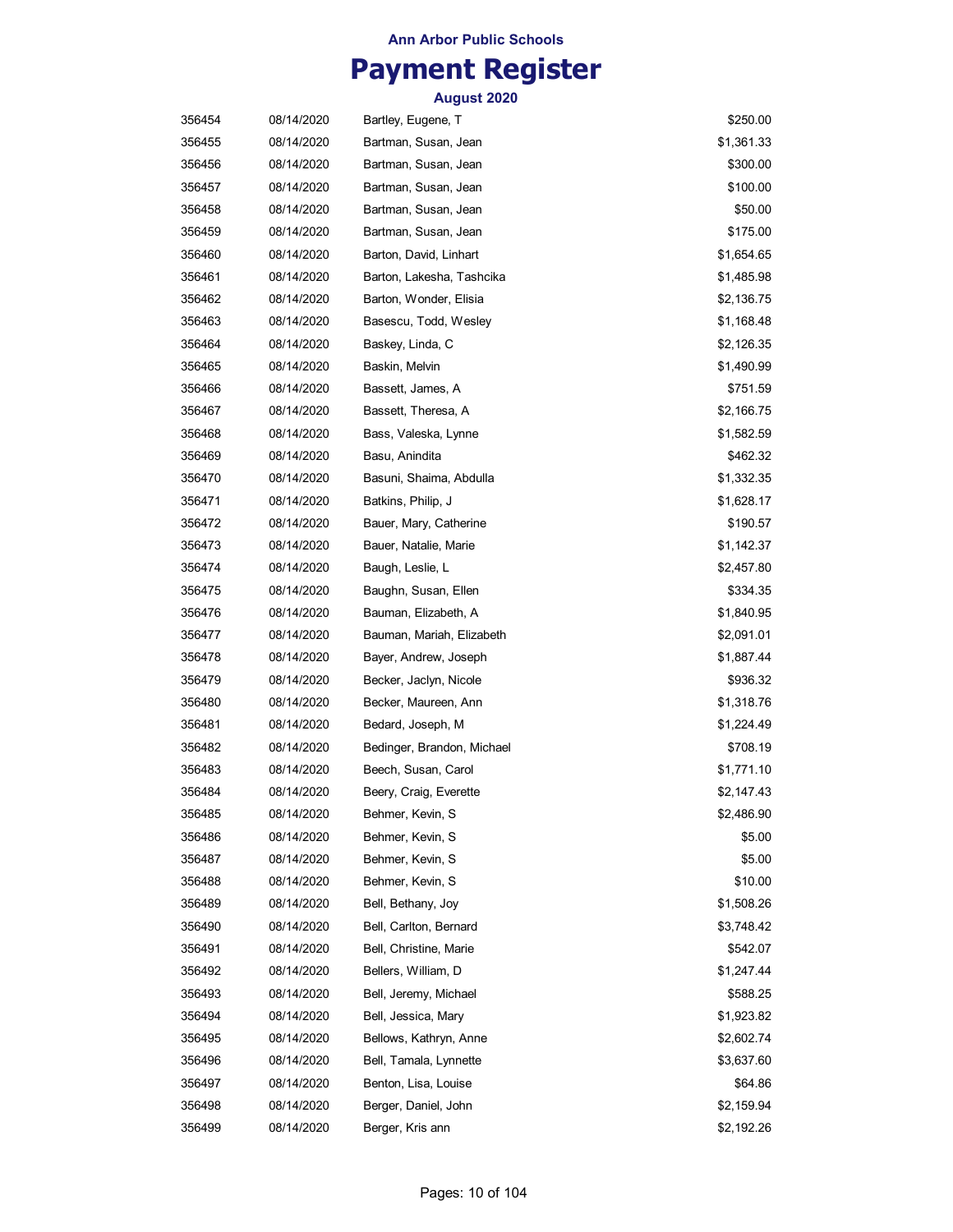## **Payment Register**

| 356500 | 08/14/2020 | Bergman, Cory, David          | \$1,742.05 |
|--------|------------|-------------------------------|------------|
| 356501 | 08/14/2020 | Bergren, Rachael, Ann         | \$1,184.53 |
| 356502 | 08/14/2020 | Bernardin, Douglas, E         | \$980.00   |
| 356503 | 08/14/2020 | Bernardin, Douglas, E         | \$345.00   |
| 356504 | 08/14/2020 | Bernardin, Douglas, E         | \$185.00   |
| 356505 | 08/14/2020 | Bernardin, Douglas, E         | \$210.00   |
| 356506 | 08/14/2020 | Bernier, Aina, B              | \$2,192.58 |
| 356507 | 08/14/2020 | Berry-Glaspie, Ashia, Genay   | \$538.88   |
| 356508 | 08/14/2020 | Bertelson, Chad               | \$1,719.61 |
| 356509 | 08/14/2020 | Bertelson, Heather, Renee     | \$1,978.66 |
| 356510 | 08/14/2020 | Bert, Kelli, Glee             | \$1,944.84 |
| 356511 | 08/14/2020 | Bertsos, Nicholas, William    | \$1,049.49 |
| 356512 | 08/14/2020 | Bertsos, Nicholas, William    | \$150.00   |
| 356513 | 08/14/2020 | Beveridge, Alissa             | \$738.65   |
| 356514 | 08/14/2020 | Bezeau, Anne, Christine       | \$1,805.23 |
| 356515 | 08/14/2020 | Bickel, Chad, Victor          | \$1,349.77 |
| 356516 | 08/14/2020 | Bickel, Chad, Victor          | \$50.00    |
| 356517 | 08/14/2020 | Bickers, Antonia, Dionne      | \$1,945.02 |
| 356518 | 08/14/2020 | Bien, Karen, Dee              | \$124.67   |
| 356519 | 08/14/2020 | Biermann, Suzanne, Michelle   | \$1,958.94 |
| 356520 | 08/14/2020 | Billings, Coleen, Ann         | \$1,682.21 |
| 356521 | 08/14/2020 | Bilsborrow, Jefferson, B      | \$1,234.44 |
| 356522 | 08/14/2020 | Bing, Jason, J                | \$1,875.96 |
| 356523 | 08/14/2020 | Bing, Jason, J                | \$300.00   |
| 356524 | 08/14/2020 | Birdsong, Robin, Kathleen     | \$2,053.15 |
| 356525 | 08/14/2020 | Bishop, Kristine, Renee       | \$1,827.79 |
| 356526 | 08/14/2020 | Black, Angela, Laney          | \$1,946.91 |
| 356527 | 08/14/2020 | Black, Angela, Laney          | \$100.00   |
| 356528 | 08/14/2020 | Blackman, Wendy, Carole       | \$664.37   |
| 356529 | 08/14/2020 | Blake, Meredith, Leigh        | \$2,634.00 |
| 356530 | 08/14/2020 | Blake, Sara, Elizabeth        | \$1,310.80 |
| 356531 | 08/14/2020 | Blancke, Traci, Lynn          | \$1,720.19 |
| 356532 | 08/14/2020 | Blancke, Traci, Lynn          | \$250.00   |
| 356533 | 08/14/2020 | Blandino, Christine, Dorta    | \$1,567.69 |
| 356534 | 08/14/2020 | Blandino, Christine, Dorta    | \$225.00   |
| 356535 | 08/14/2020 | Blandino, Christine, Dorta    | \$250.00   |
| 356536 | 08/14/2020 | Blevins, Patricia, L          | \$328.54   |
| 356537 | 08/14/2020 | Blick, Shannon, Marie         | \$2,441.04 |
| 356538 | 08/14/2020 | Bloor, Samantha, Frances      | \$1,616.37 |
| 356539 | 08/14/2020 | Blumer, David, J              | \$1,390.73 |
| 356540 | 08/14/2020 | Boden, Cara, Weissman         | \$1,535.68 |
| 356541 | 08/14/2020 | Boesen, Lauren, E             | \$1,714.92 |
| 356542 | 08/14/2020 | Bohl, Julie, Victoria-Stowers | \$1,970.85 |
| 356543 | 08/14/2020 | Boland, Lynn, Ann             | \$1,888.34 |
| 356544 | 08/14/2020 | Bolanos, Jacklyn, Marie       | \$2,926.29 |
| 356545 | 08/14/2020 | Boles, Hala, A                | \$1,911.20 |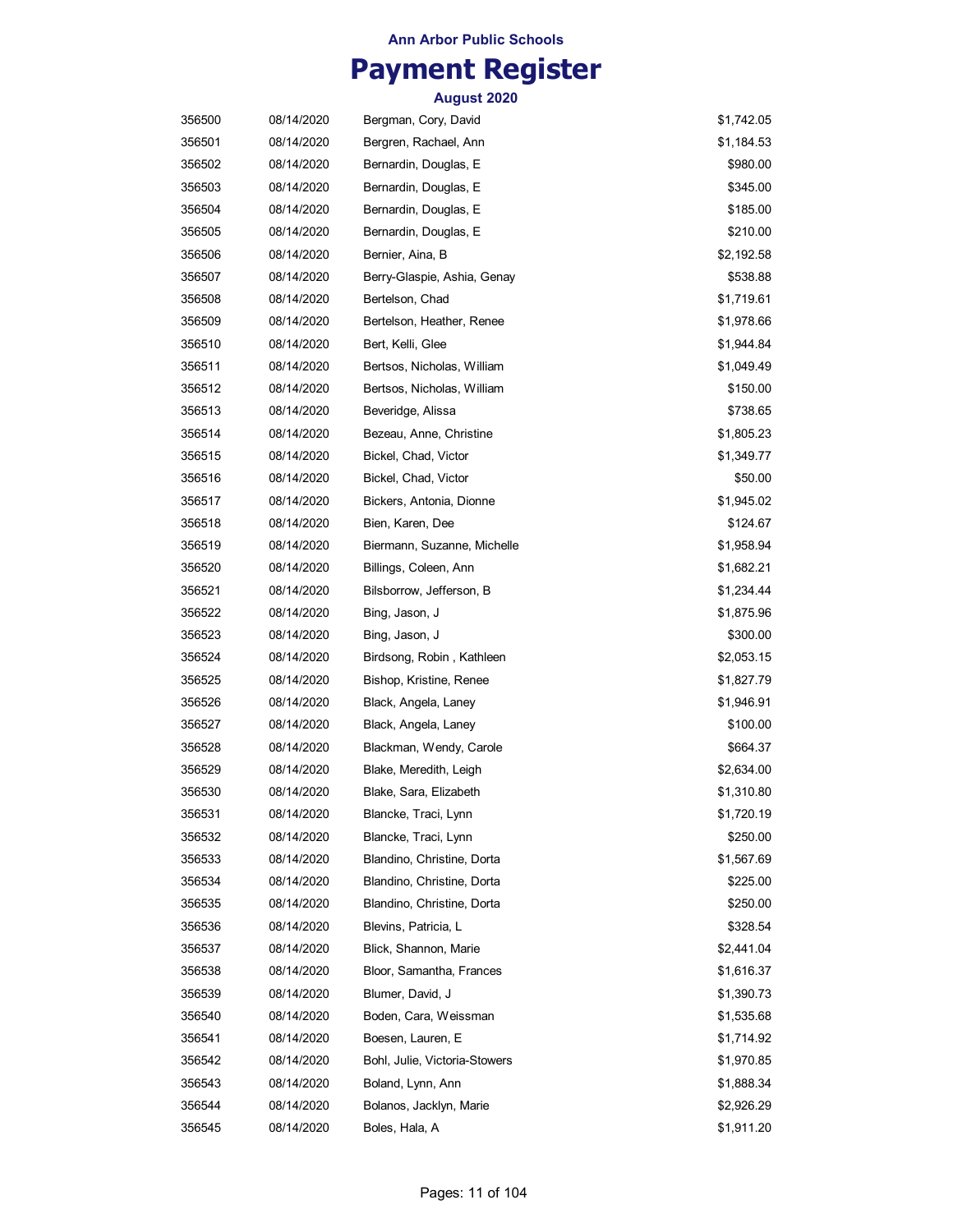## **Payment Register**

| 356546 | 08/14/2020 | Boles, Maria                  | \$1,341.23 |
|--------|------------|-------------------------------|------------|
| 356547 | 08/14/2020 | Boles, Maria                  | \$500.00   |
| 356548 | 08/14/2020 | Bondroff, Joseph, J           | \$1,760.01 |
| 356549 | 08/14/2020 | Bondroff, Joseph, J           | \$40.00    |
| 356550 | 08/14/2020 | Bondroff, Joseph, J           | \$50.00    |
| 356551 | 08/14/2020 | Bond, Tracy, L                | \$1,773.45 |
| 356552 | 08/14/2020 | Bonnau, Brian, William        | \$1,306.20 |
| 356553 | 08/14/2020 | Booker, Stephanie, Elaine     | \$2,010.73 |
| 356554 | 08/14/2020 | Boone, Kelly, Terese          | \$2,744.23 |
| 356555 | 08/14/2020 | Booth, Carrie, Marie          | \$1,096.74 |
| 356556 | 08/14/2020 | Booth, Carrie, Marie          | \$274.18   |
| 356557 | 08/14/2020 | Borders, AnnMarie             | \$2,173.88 |
| 356558 | 08/14/2020 | Borges, Erin, Nicole meservey | \$2,329.10 |
| 356559 | 08/14/2020 | Borgsdorf, David, Jonathan    | \$2,352.69 |
| 356560 | 08/14/2020 | Bouwkamp, Margaret, Mary      | \$1,959.19 |
| 356561 | 08/14/2020 | Bowes, Susan, Peggy           | \$1,513.96 |
| 356562 | 08/14/2020 | Boyce, Steve, Charles         | \$1,228.64 |
| 356563 | 08/14/2020 | Boyer, Krista, Noel           | \$1,553.18 |
| 356564 | 08/14/2020 | Brabenec, Debra, Joy          | \$294.14   |
| 356565 | 08/14/2020 | Bragalone, Katharina          | \$1,310.86 |
| 356566 | 08/14/2020 | Brandon, LaShawna, Lynette    | \$1,077.52 |
| 356567 | 08/14/2020 | Brannock, Zachary, William    | \$1,628.62 |
| 356568 | 08/14/2020 | Brannon, LaRae, Donielle      | \$1,356.64 |
| 356569 | 08/14/2020 | Brann, Wanda, Cornelia        | \$1,759.02 |
| 356570 | 08/14/2020 | Brann, Wanda, Cornelia        | \$250.00   |
| 356571 | 08/14/2020 | Brecht, Jo, Ellen             | \$1,567.54 |
| 356572 | 08/14/2020 | Breen, Kelly, Ann             | \$1,211.29 |
| 356573 | 08/14/2020 | Breen, Kelly, Ann             | \$596.60   |
| 356574 | 08/14/2020 | Brennan, Louie                | \$194.54   |
| 356575 | 08/14/2020 | Brennan, Monica, Mary         | \$1,362.97 |
| 356576 | 08/14/2020 | Brent, Rebecca, M             | \$1,209.43 |
| 356577 | 08/14/2020 | Brewer, Katherine, Harriette  | \$221.21   |
| 356578 | 08/14/2020 | Brewer, Katherine, Harriette  | \$221.22   |
| 356579 | 08/14/2020 | Brieloff, George, A           | \$1,080.74 |
| 356580 | 08/14/2020 | Brieloff, Sarah, Elizabeth    | \$1,547.73 |
| 356581 | 08/14/2020 | Brieloff, Sarah, Elizabeth    | \$400.00   |
| 356582 | 08/14/2020 | Briggs, Kathleen, M           | \$2,196.25 |
| 356583 | 08/14/2020 | Brish, Sarah, Jean            | \$515.53   |
| 356584 | 08/14/2020 | Brisson, Richard, S           | \$2,918.88 |
| 356585 | 08/14/2020 | Brockie, Brodie, Hawkins      | \$1,069.05 |
| 356586 | 08/14/2020 | Brock, Shelly                 | \$1,988.82 |
| 356587 | 08/14/2020 | Brock, Shelly                 | \$75.00    |
| 356588 | 08/14/2020 | Brock, Shelly                 | \$450.00   |
| 356589 | 08/14/2020 | Brock, Yaminah, Subira        | \$1,096.06 |
| 356590 | 08/14/2020 | Brogno, Jennifer              | \$1,980.49 |
| 356591 | 08/14/2020 | Brooks, David, Edwin          | \$827.35   |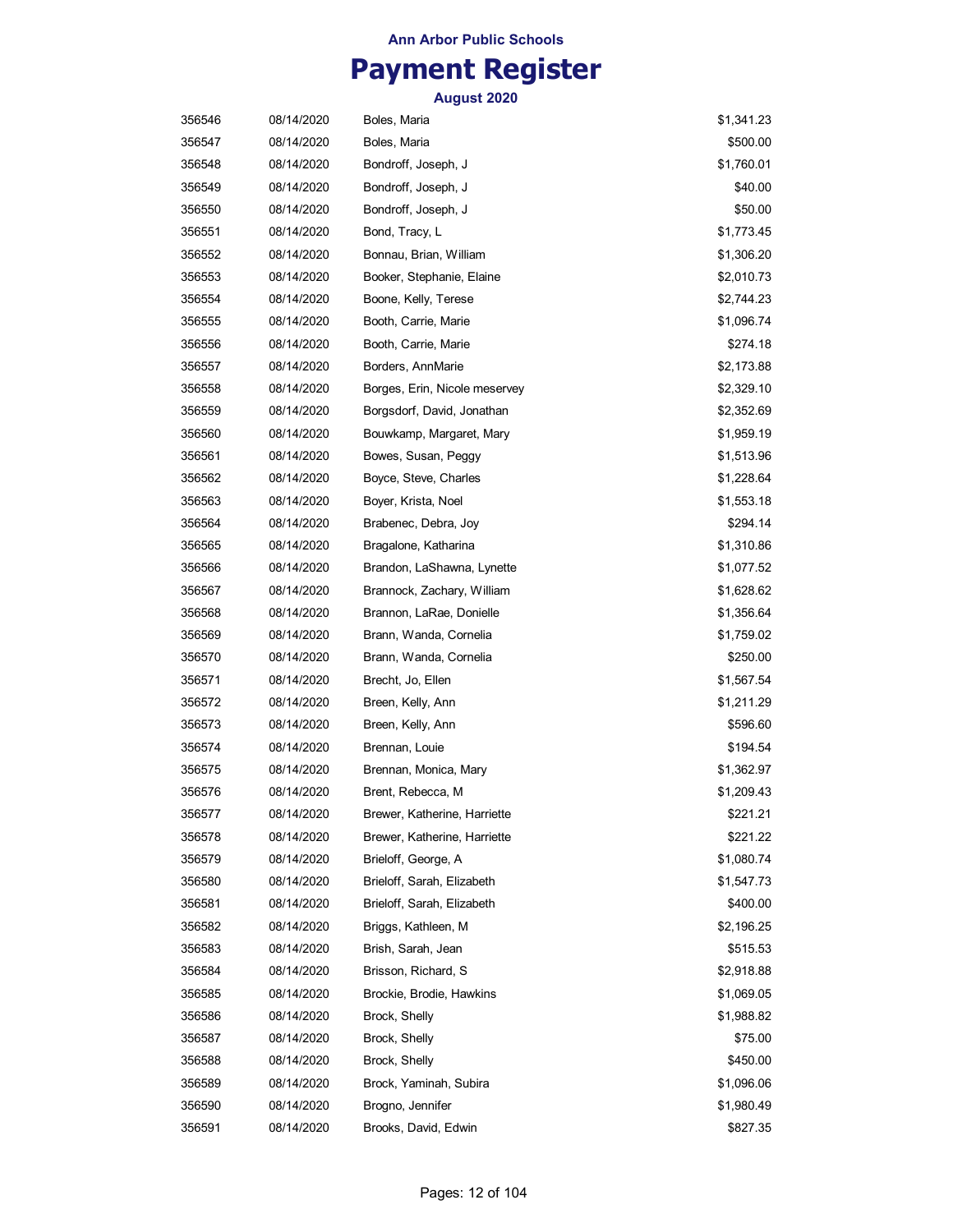## **Payment Register**

| 356592 | 08/14/2020 | Brooks, Rose, Michele              | \$1,256.59 |
|--------|------------|------------------------------------|------------|
| 356593 | 08/14/2020 | Broom, Edward, M                   | \$2,733.61 |
| 356594 | 08/14/2020 | Brousseau, Anna, Elizabeth         | \$1,068.98 |
| 356595 | 08/14/2020 | Brower, Shelley, Lynn              | \$2,118.06 |
| 356596 | 08/14/2020 | Brown Jr, Anthony, Tyrone          | \$2,023.06 |
| 356597 | 08/14/2020 | Brown-Bass, Charissa               | \$910.21   |
| 356598 | 08/14/2020 | Brown-Bass, Charissa               | \$900.00   |
| 356599 | 08/14/2020 | Brown, Cheryl, Carmen              | \$2,228.89 |
| 356600 | 08/14/2020 | Brown, Jeffrey, David              | \$564.52   |
| 356601 | 08/14/2020 | Brown, Michael, Malik              | \$1,758.33 |
| 356602 | 08/14/2020 | Brown, Percy                       | \$243.39   |
| 356603 | 08/14/2020 | Brown, Percy                       | \$500.00   |
| 356604 | 08/14/2020 | Brown, Susanna, De La Garza        | \$1,066.77 |
| 356605 | 08/14/2020 | Bruce, DeMario                     | \$457.18   |
| 356606 | 08/14/2020 | Bruell, Monica, Rose               | \$510.13   |
| 356607 | 08/14/2020 | Bruell, Monica, Rose               | \$75.00    |
| 356608 | 08/14/2020 | Bruner, Susan                      | \$595.33   |
| 356609 | 08/14/2020 | Brunzell, Dennis, R                | \$1,774.50 |
| 356610 | 08/14/2020 | Brush, Wendy, L                    | \$1,298.85 |
| 356611 | 08/14/2020 | Bryant-lenardon, Jennifer, Ann     | \$1,464.02 |
| 356612 | 08/14/2020 | Bryant, Jerron, R                  | \$4,128.06 |
| 356613 | 08/14/2020 | Brynolf, Megan, Rose               | \$1,064.55 |
| 356614 | 08/14/2020 | Buchanan, Brian, William           | \$2,088.20 |
| 356615 | 08/14/2020 | Buckwalter, Mary, S.               | \$1,748.07 |
| 356616 | 08/14/2020 | Budds, Julie, Ann                  | \$1,386.81 |
| 356617 | 08/14/2020 | Bukis, Shannon, N                  | \$1,139.51 |
| 356618 | 08/14/2020 | Bulley-Simpson, Sheril             | \$1,142.00 |
| 356619 | 08/14/2020 | Bullinger, Jodi, M                 | \$2,113.03 |
| 356620 | 08/14/2020 | Bullock, Leslee, Jones             | \$4,350.02 |
| 356621 | 08/14/2020 | Bunch, Helen, C                    | \$1,938.57 |
| 356622 | 08/14/2020 | Burau, Sharyl, D                   | \$1,752.23 |
| 356623 | 08/14/2020 | Burdick, Ann, Marie                | \$1,131.83 |
| 356624 | 08/14/2020 | Burdick, Julie, Linn               | \$1,641.20 |
| 356625 | 08/14/2020 | Burdick, Julie, Linn               | \$150.00   |
| 356626 | 08/14/2020 | Burge, Erica, Michelle             | \$1,991.70 |
| 356627 | 08/14/2020 | Burgireno, Joseph, Lester          | \$1,830.05 |
| 356628 | 08/14/2020 | Burgoyne, Cynthia, Brassert Bowman | \$472.74   |
| 356629 | 08/14/2020 | Burk, Courtney, Lynn               | \$1,028.82 |
| 356630 | 08/14/2020 | Burk, Courtney, Lynn               | \$80.00    |
| 356631 | 08/14/2020 | Burk, Courtney, Lynn               | \$850.00   |
| 356632 | 08/14/2020 | Burke, Lyndsay                     | \$1,007.71 |
| 356633 | 08/14/2020 | Burke, Rian, J                     | \$1,286.44 |
| 356634 | 08/14/2020 | Burke, Rian, J                     | \$480.00   |
| 356635 | 08/14/2020 | Burkhardt, Julia, Watt             | \$1,528.77 |
| 356636 | 08/14/2020 | Burkhardt, Julia, Watt             | \$100.00   |
| 356637 | 08/14/2020 | Burlingame, Lisa, Nicole           | \$137.01   |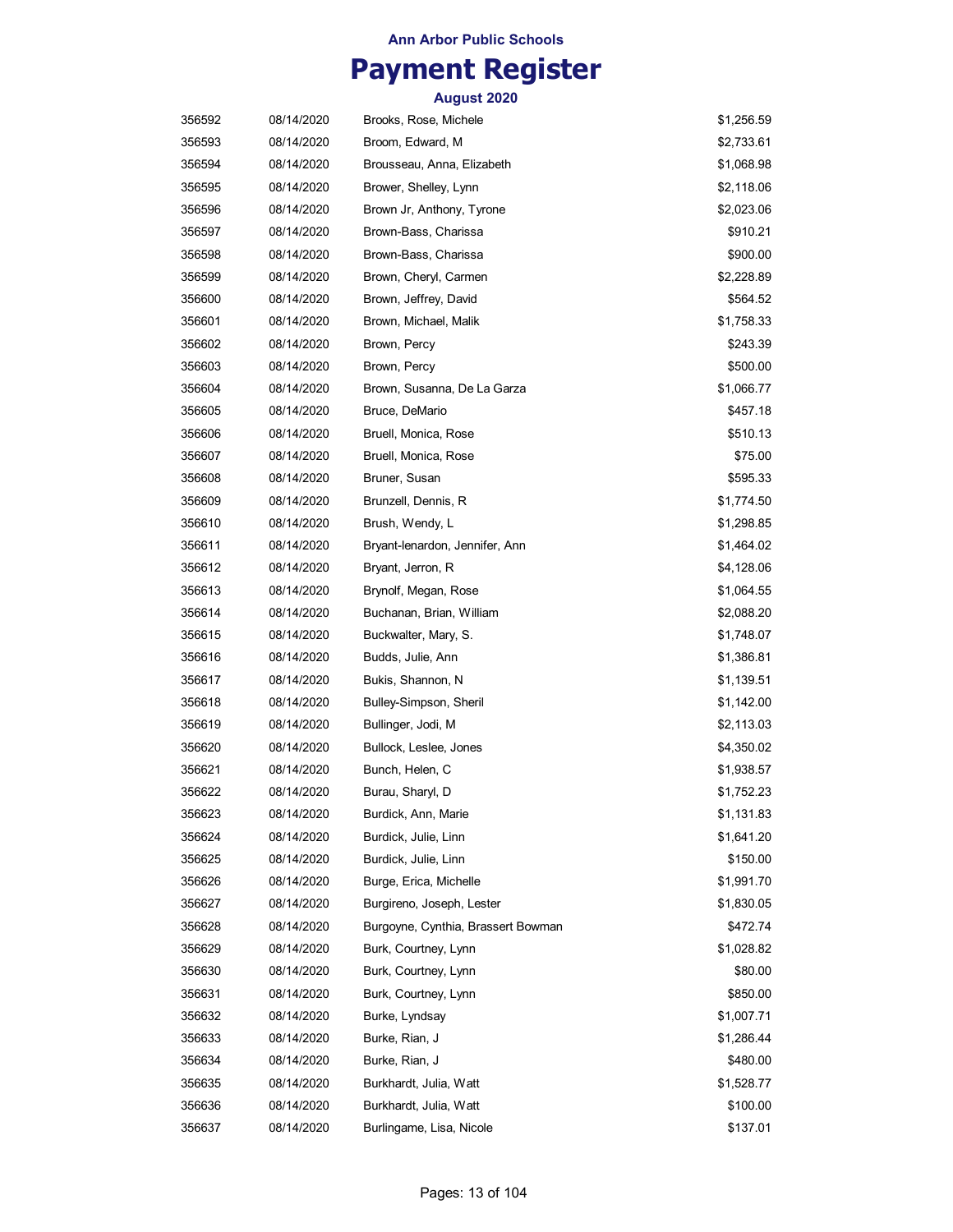## **Payment Register**

| 356638 | 08/14/2020 | Burns, Turinda, Terese            | \$616.61   |
|--------|------------|-----------------------------------|------------|
| 356639 | 08/14/2020 | Burrill, Katharine, Fitzpatrick   | \$1,570.01 |
| 356640 | 08/14/2020 | Burton, Leona                     | \$1,782.82 |
| 356641 | 08/14/2020 | Busch Binetti, Heidi              | \$608.91   |
| 356642 | 08/14/2020 | Butler, Amy, N                    | \$1,264.15 |
| 356643 | 08/14/2020 | Butler, Christia, Louise munoz    | \$1,846.39 |
| 356644 | 08/14/2020 | Bybee, Carolyn, L                 | \$1,873.86 |
| 356645 | 08/14/2020 | Cacioppo, Shana, Mari             | \$1,770.71 |
| 356646 | 08/14/2020 | Cadavieco, Alexandria, Marie      | \$997.08   |
| 356647 | 08/14/2020 | Caine, David, Peter               | \$2,026.33 |
| 356648 | 08/14/2020 | Cain, Timothy, Joseph             | \$1,363.75 |
| 356649 | 08/14/2020 | Cain, Toni, Jeanine               | \$1,705.32 |
| 356650 | 08/14/2020 | Callahan, Rose, Marie             | \$2,547.17 |
| 356651 | 08/14/2020 | Call, Cheryl                      | \$1,788.31 |
| 356652 | 08/14/2020 | Callison, Anne, M                 | \$1,886.82 |
| 356653 | 08/14/2020 | Camara, Fode                      | \$82.18    |
| 356654 | 08/14/2020 | Cameron, Natalie, Rose            | \$1,183.93 |
| 356655 | 08/14/2020 | Campbell, Ashley, Garvin          | \$2,368.61 |
| 356656 | 08/14/2020 | Campbell, John, T                 | \$2,027.98 |
| 356657 | 08/14/2020 | Campbell, Philip, P               | \$1,950.12 |
| 356658 | 08/14/2020 | Campbell, William, J.             | \$2,300.79 |
| 356659 | 08/14/2020 | Campbell, William, J.             | \$150.00   |
| 356660 | 08/14/2020 | Capitan, Danielle, H              | \$1,418.87 |
| 356661 | 08/14/2020 | Carden, Catherine, R              | \$671.09   |
| 356662 | 08/14/2020 | Carlin, Laura, K                  | \$2,035.79 |
| 356663 | 08/14/2020 | Carlin, Laura, K                  | \$250.00   |
| 356664 | 08/14/2020 | Carlson, Beth, Potter             | \$1,445.09 |
| 356665 | 08/14/2020 | Carlson, Stephanie, Marie         | \$1,438.00 |
| 356666 | 08/14/2020 | Carnegie, Ralph, G                | \$1,641.15 |
| 356667 | 08/14/2020 | Carpenter, Melissa, Erin          | \$2,148.50 |
| 356668 | 08/14/2020 | Carter, Angelique, Janice-Eulalia | \$542.30   |
| 356669 | 08/14/2020 | Carter, Che, A                    | \$4,132.69 |
| 356670 | 08/14/2020 | Carter, Che, A                    | \$150.00   |
| 356671 | 08/14/2020 | Carter, Che, A                    | \$30.00    |
| 356672 | 08/14/2020 | Carter, Che, A                    | \$20.00    |
| 356673 | 08/14/2020 | Carter, Che, A                    | \$20.00    |
| 356674 | 08/14/2020 | Carter, Cinque, G                 | \$618.10   |
| 356675 | 08/14/2020 | Carter, Stephanie, M              | \$1,715.90 |
| 356676 | 08/14/2020 | Carter, Stephanie, M              | \$200.00   |
| 356677 | 08/14/2020 | Carter, Tiffany, Lee              | \$1,427.10 |
| 356678 | 08/14/2020 | Cartman, Philip, James            | \$719.87   |
| 356679 | 08/14/2020 | Caruso, Jessica, Marie            | \$2,200.75 |
| 356680 | 08/14/2020 | Castillo, Jill, Therese           | \$1,695.53 |
| 356681 | 08/14/2020 | Castillo, Jill, Therese           | \$70.00    |
| 356682 | 08/14/2020 | Castron, Terri, Arlene            | \$937.22   |
| 356683 | 08/14/2020 | Catalano, Laura, Margaret         | \$2,563.49 |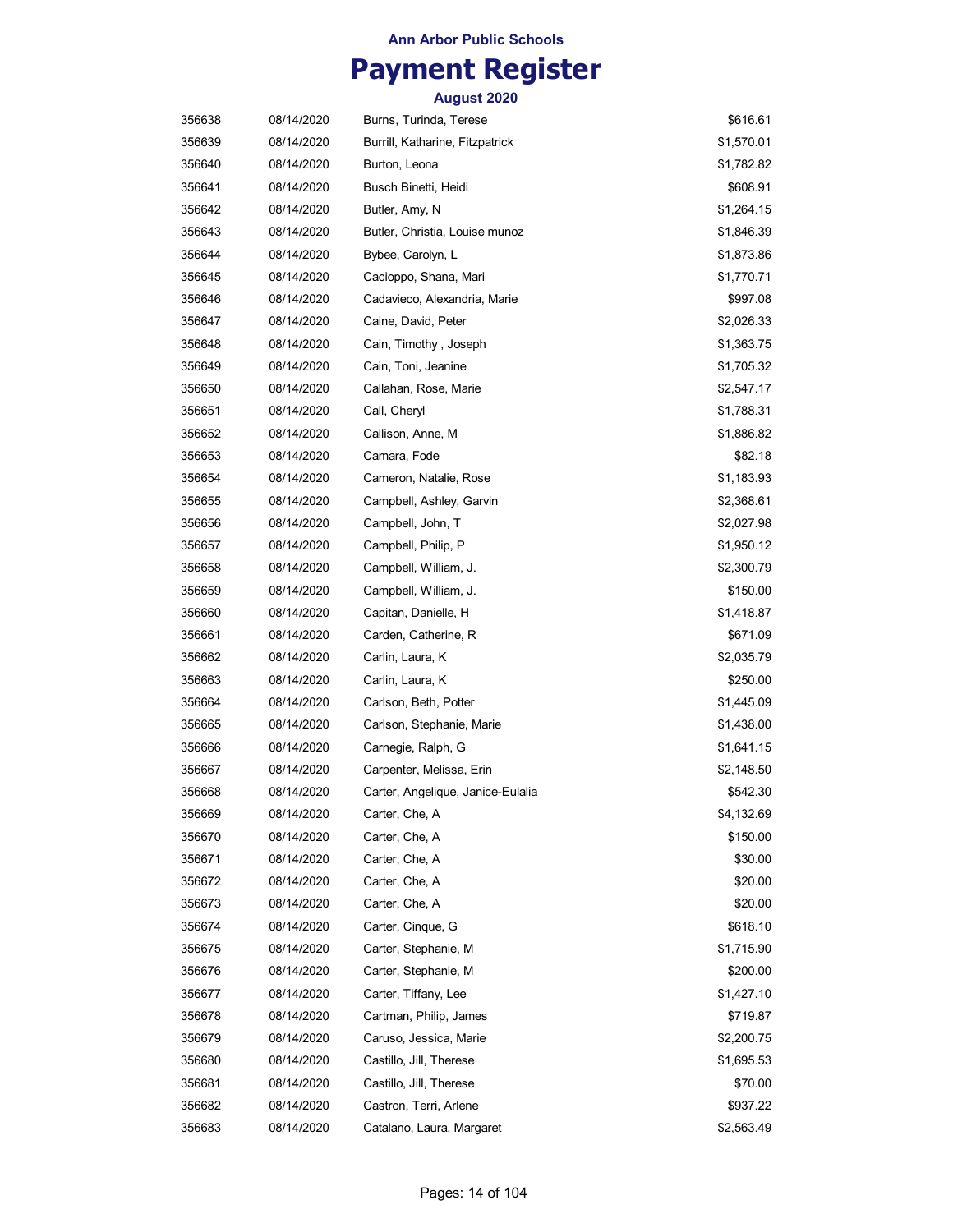## **Payment Register**

| 356684 | 08/14/2020 | Cavanaugh, Susan, Marie             | \$595.71   |
|--------|------------|-------------------------------------|------------|
| 356685 | 08/14/2020 | Cech, Erika, Marie                  | \$1,578.93 |
| 356686 | 08/14/2020 | Cendrowski, Victoria                | \$295.46   |
| 356687 | 08/14/2020 | Centivany, Charles, Barry           | \$1,597.01 |
| 356688 | 08/14/2020 | Cerniglia, Henry, Christian nuwer   | \$1,491.48 |
| 356689 | 08/14/2020 | Cerrone, Breana                     | \$656.38   |
| 356690 | 08/14/2020 | Cesarz, Paula, Anne                 | \$1,217.65 |
| 356691 | 08/14/2020 | Chabot, Patricia, Louise            | \$994.96   |
| 356692 | 08/14/2020 | Chabot, Patricia, Louise            | \$175.00   |
| 356693 | 08/14/2020 | Chacon Iontin, Denise, Louise       | \$2,074.49 |
| 356694 | 08/14/2020 | Chalfant, Charles, Garrett          | \$2,712.63 |
| 356695 | 08/14/2020 | Chambers, Ann, Elizabeth            | \$1,908.50 |
| 356696 | 08/14/2020 | Chambers, Ann, Elizabeth            | \$100.00   |
| 356697 | 08/14/2020 | Chambers, Ann, Elizabeth            | \$100.00   |
| 356698 | 08/14/2020 | Champagne, Tina, Marie              | \$1,720.55 |
| 356699 | 08/14/2020 | Chance, Hookki                      | \$2,001.10 |
| 356700 | 08/14/2020 | Chang, Yung, Lien                   | \$638.73   |
| 356701 | 08/14/2020 | Chappell, Candace, Heather          | \$994.19   |
| 356702 | 08/14/2020 | Chappell, Lauren, Mae               | \$1,554.26 |
| 356703 | 08/14/2020 | Chartier, Jessica, Marie            | \$1,153.68 |
| 356704 | 08/14/2020 | Chatigny, Mary, Claire              | \$1,538.21 |
| 356705 | 08/14/2020 | Cheladyn, Kelly, Anne               | \$1,670.74 |
| 356706 | 08/14/2020 | Chen, Kyung, Hee                    | \$1,929.22 |
| 356707 | 08/14/2020 | Cherico, Cathy, Elizabeth           | \$1,717.48 |
| 356708 | 08/14/2020 | Chester, Carrie, Anne               | \$1,675.27 |
| 356709 | 08/14/2020 | Cheung, Janet, Ka wai               | \$453.83   |
| 356710 | 08/14/2020 | Chmura, Michael, Beil               | \$1,974.71 |
| 356711 | 08/14/2020 | Choe, Veronica, Selim               | \$2,357.95 |
| 356712 | 08/14/2020 | Christiansen, Angela, Renee         | \$1,950.08 |
| 356713 | 08/14/2020 | Christopher Roe, Meaghan, Elizabeth | \$1,631.48 |
| 356714 | 08/14/2020 | Chrzasz-Reedy, Amanda, Rose         | \$1,191.47 |
| 356715 | 08/14/2020 | Chrzasz-Reedy, Amanda, Rose         | \$250.00   |
| 356716 | 08/14/2020 | Chung, Kyung, Jin                   | \$1,453.89 |
| 356717 | 08/14/2020 | Chung, Sandra, Eunjoo               | \$1,427.58 |
| 356718 | 08/14/2020 | Ciaverilla, Christina, Ann          | \$257.39   |
| 356719 | 08/14/2020 | Ciechanski, Lindsay, Gorman         | \$1,955.14 |
| 356720 | 08/14/2020 | Claar, Eve, M                       | \$2,616.75 |
| 356721 | 08/14/2020 | Claiborne, Tonya, Deshawn           | \$1,931.97 |
| 356722 | 08/14/2020 | Clark, Elizabeth, Anne              | \$1,487.34 |
| 356723 | 08/14/2020 | Clark, Laura, Ann                   | \$1,138.41 |
| 356724 | 08/14/2020 | Clark, Linda, Lee                   | \$530.53   |
| 356725 | 08/14/2020 | Clark, Linda, Lou                   | \$439.38   |
| 356726 | 08/14/2020 | Clarkson, Thomas, A                 | \$1,700.33 |
| 356727 | 08/14/2020 | Clement, Kayla, Corradini           | \$2,425.74 |
| 356728 | 08/14/2020 | Clements, Brigette, N               | \$485.53   |
| 356729 | 08/14/2020 | Clifton, Brianna, Lael              | \$1,000.83 |
|        |            |                                     |            |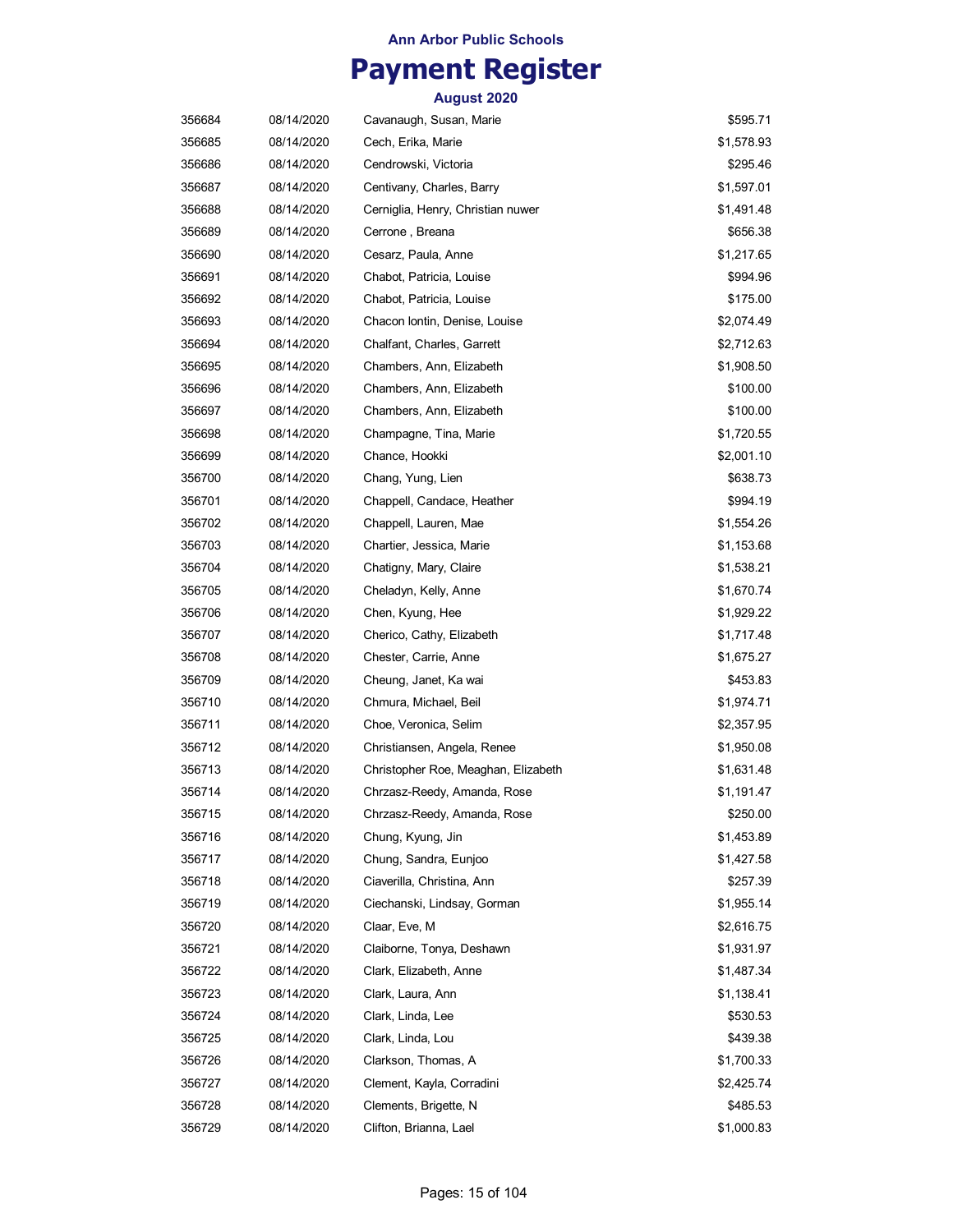## **Payment Register**

| 356730 | 08/14/2020 | Cluley, Andrew, G                 | \$2,107.69 |
|--------|------------|-----------------------------------|------------|
| 356731 | 08/14/2020 | Clyde, Carol, White               | \$2,159.87 |
| 356732 | 08/14/2020 | Clyde, Elizabeth, A               | \$1,583.56 |
| 356733 | 08/14/2020 | Clyne, Andrea, M                  | \$192.79   |
| 356734 | 08/14/2020 | Coan, Laura, Elizabeth            | \$521.68   |
| 356735 | 08/14/2020 | Cobello, Daniel, L                | \$546.07   |
| 356736 | 08/14/2020 | Cocco, Nancy, Nemacheck           | \$900.75   |
| 356737 | 08/14/2020 | Cocco, Nancy, Nemacheck           | \$100.00   |
| 356738 | 08/14/2020 | Cocco, Nancy, Nemacheck           | \$100.00   |
| 356739 | 08/14/2020 | Cocco, Nancy, Nemacheck           | \$500.00   |
| 356740 | 08/14/2020 | Cocco, Nancy, Nemacheck           | \$400.00   |
| 356741 | 08/14/2020 | Colby, Jennifer, Evelyn           | \$2,825.41 |
| 356742 | 08/14/2020 | Colden, Patricia, E               | \$585.39   |
| 356743 | 08/14/2020 | Cole, Roberta, Suzanne            | \$1,592.13 |
| 356744 | 08/14/2020 | Collada, Sarah, Therese           | \$2,443.95 |
| 356745 | 08/14/2020 | Collins, Andrew, R                | \$1,610.79 |
| 356746 | 08/14/2020 | Collins, Peter, A                 | \$2,099.79 |
| 356747 | 08/14/2020 | Compton, Diane, Lynn              | \$385.68   |
| 356748 | 08/14/2020 | Compton, Diane, Lynn              | \$850.00   |
| 356749 | 08/14/2020 | Comsa, David, A                   | \$4,138.42 |
| 356750 | 08/14/2020 | Concannon, Caitlin, Ann           | \$1,191.38 |
| 356751 | 08/14/2020 | Conedera, Michael, J              | \$1,696.46 |
| 356752 | 08/14/2020 | Conklin Jr, Terry, L              | \$1,727.85 |
| 356753 | 08/14/2020 | Conklin, Megan, L                 | \$1,967.81 |
| 356754 | 08/14/2020 | Conley IV, John, Franklin         | \$1,397.90 |
| 356755 | 08/14/2020 | Conner, Sarah, Marie              | \$1,477.97 |
| 356756 | 08/14/2020 | Connor, Karen, L                  | \$594.30   |
| 356757 | 08/14/2020 | Conte, Kevin, M.                  | \$1,721.73 |
| 356758 | 08/14/2020 | Cooke, June, J                    | \$1,486.62 |
| 356759 | 08/14/2020 | Cooke, June, J                    | \$300.00   |
| 356760 | 08/14/2020 | Cooke, June, J                    | \$200.00   |
| 356761 | 08/14/2020 | Cook, Jonathan, Andrew            | \$1,493.46 |
| 356762 | 08/14/2020 | Cook, Susanne, M                  | \$699.42   |
| 356763 | 08/14/2020 | Cooper, Jessica, B                | \$1,882.72 |
| 356764 | 08/14/2020 | Cooper, Mary, F                   | \$2,374.69 |
| 356765 | 08/14/2020 | Cooper, Nicole, Marie             | \$1,034.51 |
| 356766 | 08/14/2020 | Copeland, Brandon, Robert         | \$602.09   |
| 356767 | 08/14/2020 | Copeland, Ebone, Lynne chereese   | \$1,206.57 |
| 356768 | 08/14/2020 | Copeland, William, Steven-anthony | \$1,611.82 |
| 356769 | 08/14/2020 | Corcoran, Sarah, Brown            | \$2,236.06 |
| 356770 | 08/14/2020 | Corey, Alison michelle, Saalbach  | \$777.09   |
| 356771 | 08/14/2020 | Corlew, Linda, M                  | \$1,095.54 |
| 356772 | 08/14/2020 | Corlew, Linda, M                  | \$1,095.55 |
| 356773 | 08/14/2020 | Cornett, Tracy, Renee             | \$664.28   |
| 356774 | 08/14/2020 | Cornish, Mary, Margaret           | \$1,115.83 |
| 356775 | 08/14/2020 | Cornish, Mary, Margaret           | \$925.00   |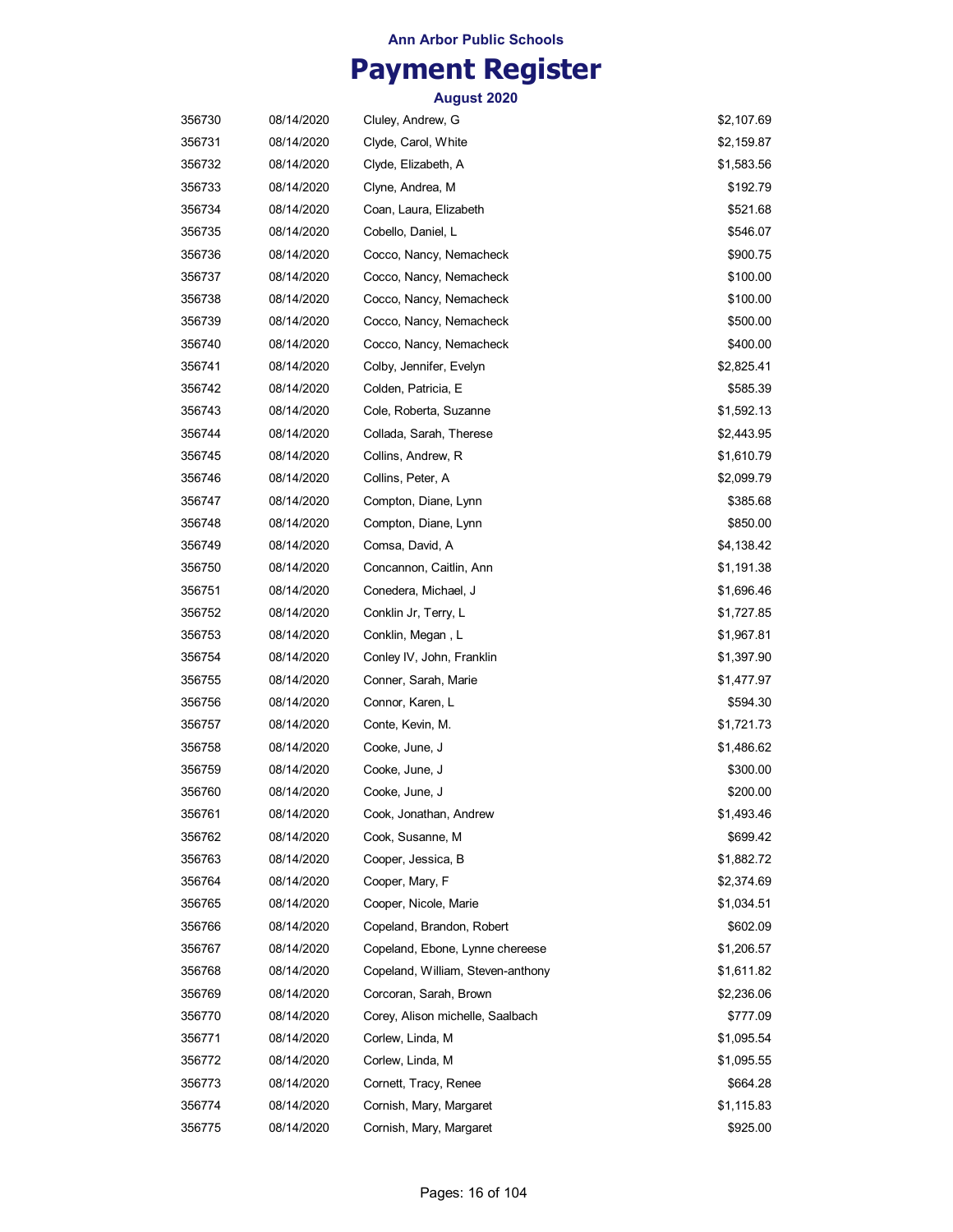# **Payment Register**

| 356776 | 08/14/2020 | Cornish, Mary, Margaret              | \$5.00     |
|--------|------------|--------------------------------------|------------|
| 356777 | 08/14/2020 | Coron, Steven, P                     | \$1,515.38 |
| 356778 | 08/14/2020 | Coron, Steven, P                     | \$506.00   |
| 356779 | 08/14/2020 | Costakis, Christina, Delacroix       | \$1,256.10 |
| 356780 | 08/14/2020 | Coulson-mobley, Kimberly, Ann        | \$2,135.06 |
| 356781 | 08/14/2020 | Coulson-mobley, Kimberly, Ann        | \$150.00   |
| 356782 | 08/14/2020 | Coulson-mobley, Kimberly, Ann        | \$10.00    |
| 356783 | 08/14/2020 | Courage, Anna, Katerina              | \$1,598.14 |
| 356784 | 08/14/2020 | Court, Gary, R                       | \$2,376.12 |
| 356785 | 08/14/2020 | Covasanschi, Maria, Florencia        | \$202.69   |
| 356786 | 08/14/2020 | Coveney, Devin, Malecha              | \$1,313.04 |
| 356787 | 08/14/2020 | Cox, Alisa, Michelle                 | \$988.33   |
| 356788 | 08/14/2020 | Craig-Stolaruk, Corinne, Louise      | \$665.62   |
| 356789 | 08/14/2020 | Cramer, Katherine, Rose              | \$1,080.50 |
| 356790 | 08/14/2020 | Cramer, Michael, D                   | \$2,046.06 |
| 356791 | 08/14/2020 | Crawford, Janine, L                  | \$504.30   |
| 356792 | 08/14/2020 | Creal, Colleen, Rose                 | \$186.23   |
| 356793 | 08/14/2020 | Crenshaw, Kelly, Marie               | \$937.54   |
| 356794 | 08/14/2020 | Crenshaw, Kelly, Marie               | \$800.00   |
| 356795 | 08/14/2020 | Creswell, Kimberly, Ruth             | \$1,385.08 |
| 356796 | 08/14/2020 | Crisostomo, Cara, Janell             | \$195.62   |
| 356797 | 08/14/2020 | Crook, Nishi, Anjali                 | \$1,169.77 |
| 356798 | 08/14/2020 | Crosby, Linda, Renee                 | \$1,877.68 |
| 356799 | 08/14/2020 | Cross, Desiree, Nicol                | \$1,704.65 |
| 356800 | 08/14/2020 | Crowe, Kristin, Nicole               | \$3,033.92 |
| 356801 | 08/14/2020 | Crowe, Kristin, Nicole               | \$400.00   |
| 356802 | 08/14/2020 | Crowell, Kristi, Marie               | \$1,202.35 |
| 356803 | 08/14/2020 | Crowley, Jessica                     | \$2,364.05 |
| 356804 | 08/14/2020 | Cruz, Jessica, Lauren                | \$1,556.52 |
| 356805 | 08/14/2020 | Cucu, Samantha, R                    | \$2,218.02 |
| 356806 | 08/14/2020 | Culbertson, Christopher, Carlos Rene | \$1,040.21 |
| 356807 | 08/14/2020 | Culver, Tamara, Lyn                  | \$1,591.29 |
| 356808 | 08/14/2020 | Cummer, Anthony, S.                  | \$2,818.25 |
| 356809 | 08/14/2020 | Cunningham, Julie, Harness           | \$1,266.74 |
| 356810 | 08/14/2020 | Cunningham, Peter, Alexander         | \$2,338.51 |
| 356811 | 08/14/2020 | Cupit, Robert, Henry                 | \$1,172.60 |
| 356812 | 08/14/2020 | Curry, Matthew, T                    | \$776.48   |
| 356813 | 08/14/2020 | Curtis, Christopher, B               | \$3,973.97 |
| 356814 | 08/14/2020 | Curtis, Shirley, J                   | \$478.28   |
| 356815 | 08/14/2020 | Curtis, Shirley, J                   | \$50.00    |
| 356816 | 08/14/2020 | Curtis, Shirley, J                   | \$20.00    |
| 356817 | 08/14/2020 | Czajka, Kelly, Lynn                  | \$2,088.17 |
| 356818 | 08/14/2020 | Czajka, Kelly, Lynn                  | \$30.00    |
| 356819 | 08/14/2020 | Czuchnowsky, Larissa, Ann            | \$1,792.99 |
| 356820 | 08/14/2020 | D'Souza, Vanessa, Villa Mathilda     | \$1,363.63 |
| 356821 | 08/14/2020 | D'Souza, Vanessa, Villa Mathilda     | \$340.91   |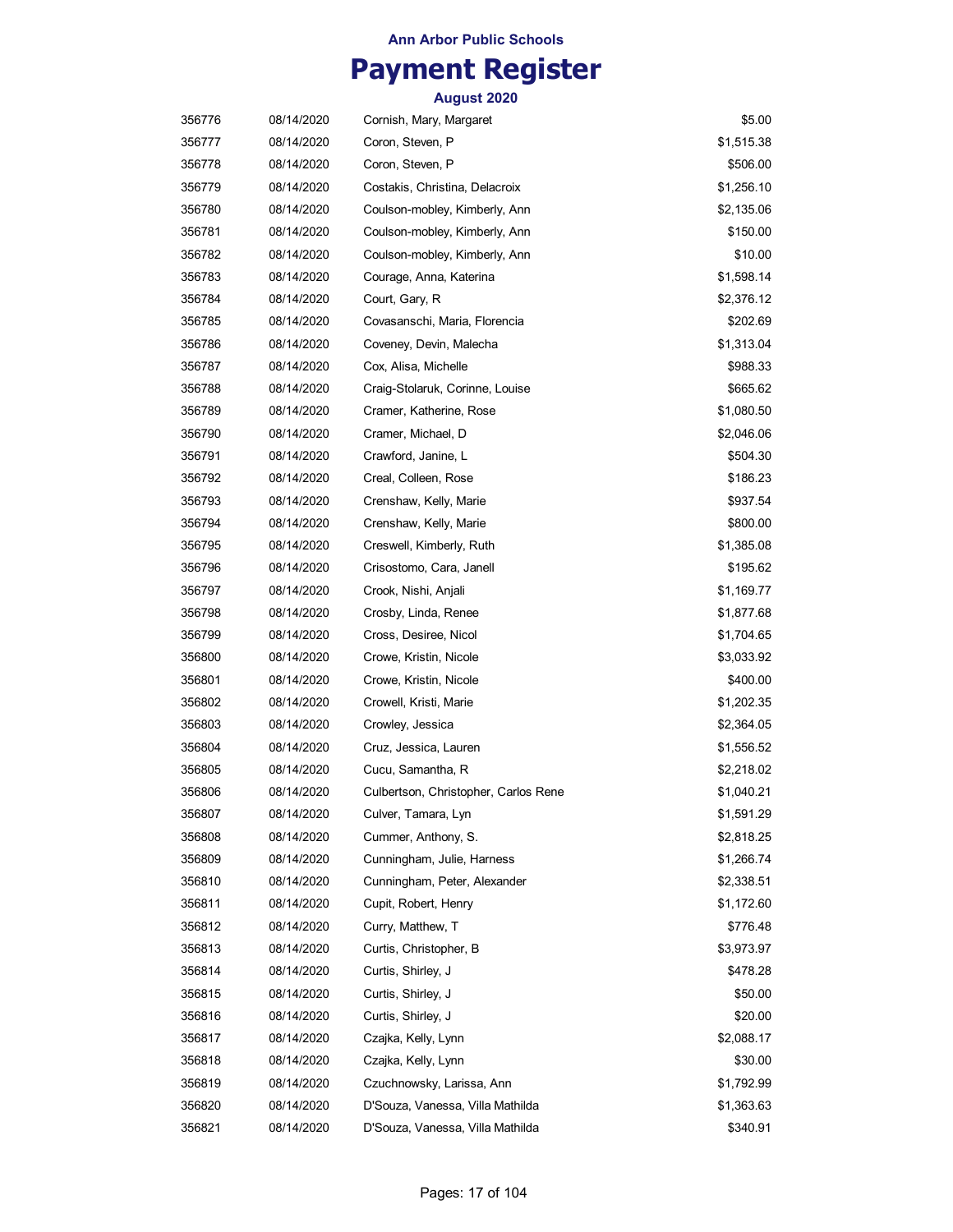## **Payment Register**

| 356822 | 08/14/2020 | Daddow, Jennifer, L       | \$3,545.88 |
|--------|------------|---------------------------|------------|
| 356823 | 08/14/2020 | Dalmia, Monica            | \$2,029.39 |
| 356824 | 08/14/2020 | Daman, Erika, Rae         | \$2,154.27 |
| 356825 | 08/14/2020 | Damery, Robert, Douglas   | \$1,618.50 |
| 356826 | 08/14/2020 | Damron, Michael, L        | \$1,423.75 |
| 356827 | 08/14/2020 | Daniel, Ameer, A          | \$1,884.04 |
| 356828 | 08/14/2020 | Daniel, Delisia, Pinder   | \$496.26   |
| 356829 | 08/14/2020 | Daniel, Ellen, Marie      | \$1,748.86 |
| 356830 | 08/14/2020 | Danuloff, Tracey, Ellen   | \$639.29   |
| 356831 | 08/14/2020 | Danziger, Samantha, Marie | \$1,976.40 |
| 356832 | 08/14/2020 | Darragh, Benjamin, J      | \$2,350.94 |
| 356833 | 08/14/2020 | Darroch-Dean, Bonnie, J   | \$585.17   |
| 356834 | 08/14/2020 | Daugherty, Evelyn, Prins  | \$1,878.29 |
| 356835 | 08/14/2020 | Davis, Danielle, Nicole   | \$683.08   |
| 356836 | 08/14/2020 | Davis, Kevin, James       | \$736.08   |
| 356837 | 08/14/2020 | Davis, Laura, A           | \$2,553.45 |
| 356838 | 08/14/2020 | Davis, Nicole, Ellen      | \$1,800.48 |
| 356839 | 08/14/2020 | Davis, Shawn, Alan        | \$862.70   |
| 356840 | 08/14/2020 | Davis, Shawn, Alan        | \$1,000.00 |
| 356841 | 08/14/2020 | Dawson, Gretchen, E       | \$1,855.89 |
| 356842 | 08/14/2020 | Day, Cheryl, L            | \$1,851.25 |
| 356843 | 08/14/2020 | Day, Cheryl, L            | \$90.00    |
| 356844 | 08/14/2020 | Dazer, Caryl, M           | \$515.66   |
| 356845 | 08/14/2020 | De pasquale, Natalie      | \$2,661.05 |
| 356846 | 08/14/2020 | De rosia, Maria, Bustillo | \$1,873.75 |
| 356847 | 08/14/2020 | Deacon, Rachel            | \$1,196.00 |
| 356848 | 08/14/2020 | DeAngelis, Paul, C        | \$2,973.09 |
| 356849 | 08/14/2020 | Dean, Kimberly, Lynn      | \$1,404.57 |
| 356850 | 08/14/2020 | Debeaudry, Melanie, Ann   | \$454.01   |
| 356851 | 08/14/2020 | DeBiasi, Zachary, John    | \$1,379.98 |
| 356852 | 08/14/2020 | Dedvukaj, Liza            | \$284.25   |
| 356853 | 08/14/2020 | DeJesus, Melissa, Marie   | \$2,229.79 |
| 356854 | 08/14/2020 | DeJonge, Nathan           | \$548.98   |
| 356855 | 08/14/2020 | Dekeyzer, Carol, Suzanne  | \$2,790.58 |
| 356856 | 08/14/2020 | DeLano, Sujata, S         | \$2,022.13 |
| 356857 | 08/14/2020 | Delise, Andrea, Toni      | \$2,673.45 |
| 356858 | 08/14/2020 | Delis, Mary, Beth         | \$1,394.65 |
| 356859 | 08/14/2020 | Deller-Antieau, Amy, Jo   | \$3,586.64 |
| 356860 | 08/14/2020 | Delles, Tammie, Lyn       | \$2,093.02 |
| 356861 | 08/14/2020 | Delles, Tammie, Lyn       | \$50.00    |
| 356862 | 08/14/2020 | DeLong, Emily, Susan      | \$2,605.20 |
| 356863 | 08/14/2020 | Demek, Erin, Nicole-Allen | \$792.43   |
| 356864 | 08/14/2020 | Demek, Erin, Nicole-Allen | \$500.00   |
| 356865 | 08/14/2020 | DeMoss, Jeffrey, Alden    | \$1,811.10 |
| 356866 | 08/14/2020 | Demps, Erinn, Lillian     | \$1,431.90 |
| 356867 | 08/14/2020 | Demunnik, Angele, Denise  | \$684.65   |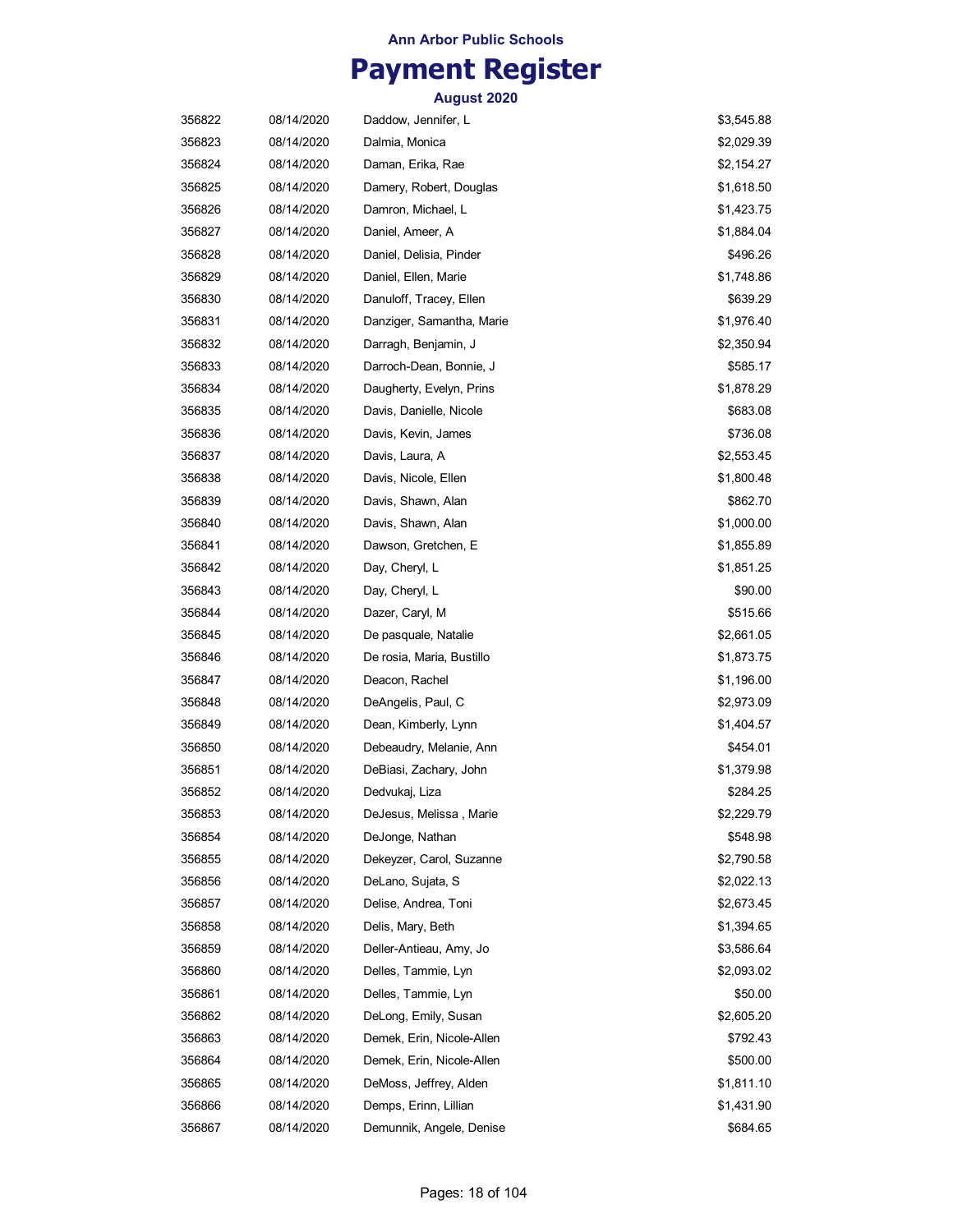## **Payment Register**

| 356868 | 08/14/2020 | Dennis, Dawn, P                 | \$2,131.11 |
|--------|------------|---------------------------------|------------|
| 356869 | 08/14/2020 | Dennis, Dawn, P                 | \$340.00   |
| 356870 | 08/14/2020 | Dennis, Dawn, P                 | \$150.00   |
| 356871 | 08/14/2020 | Dennis, Dawn, P                 | \$10.00    |
| 356872 | 08/14/2020 | Dennis, Dawn, P                 | \$10.00    |
| 356873 | 08/14/2020 | Depasquale, Charles, J          | \$2,251.23 |
| 356874 | 08/14/2020 | DePaulis, Daniel, Anton         | \$1,461.53 |
| 356875 | 08/14/2020 | Desomma, Kerri, Rene            | \$1,669.10 |
| 356876 | 08/14/2020 | Desprez, Zachary, Paul          | \$478.34   |
| 356877 | 08/14/2020 | Deucher, Christine, L           | \$231.95   |
| 356878 | 08/14/2020 | DeView, Kathleen, A             | \$1,691.79 |
| 356879 | 08/14/2020 | Devine, Jack, Daniel            | \$1,526.17 |
| 356880 | 08/14/2020 | Devine, Kristin, Ann            | \$2,255.74 |
| 356881 | 08/14/2020 | Dewey, Benjamin, C              | \$1,240.91 |
| 356882 | 08/14/2020 | Dewolf, Lawrence, Charles       | \$2,944.61 |
| 356883 | 08/14/2020 | Dey, Alexandra, Agnieszka       | \$1,639.80 |
| 356884 | 08/14/2020 | Deyoung, David, A               | \$2,632.85 |
| 356885 | 08/14/2020 | DeYoung, Noreen, F Horowitz     | \$801.78   |
| 356886 | 08/14/2020 | DiBella, Renea, Kathleen        | \$2,654.14 |
| 356887 | 08/14/2020 | Dickerson, Brian, R             | \$1,379.10 |
| 356888 | 08/14/2020 | Dickerson, Brian, R             | \$459.70   |
| 356889 | 08/14/2020 | Dickie, Suzanne, C              | \$2,759.74 |
| 356890 | 08/14/2020 | Difranco, Carmen, J             | \$3,094.22 |
| 356891 | 08/14/2020 | Difranco, Mary, B               | \$2,393.82 |
| 356892 | 08/14/2020 | Dills, Laura , E                | \$631.49   |
| 356893 | 08/14/2020 | Dimas, Elvira, Jamileth         | \$1,063.01 |
| 356894 | 08/14/2020 | Dishman, Donna, S               | \$1,234.04 |
| 356895 | 08/14/2020 | Dishman, Donna, S               | \$1,000.00 |
| 356896 | 08/14/2020 | Dobbins, Asia, Sharae           | \$350.59   |
| 356897 | 08/14/2020 | Dobbins, Asia, Sharae           | \$50.00    |
| 356898 | 08/14/2020 | Dobbins, Sean, Kevin            | \$1,350.30 |
| 356899 | 08/14/2020 | Dodson, Seth, M                 | \$1,760.94 |
| 356900 | 08/14/2020 | Dohm, Kathleen, Cori-Kipp       | \$1,515.30 |
| 356901 | 08/14/2020 | Domangue, Jessica, Erin Schiltz | \$1,583.79 |
| 356902 | 08/14/2020 | Dominick, Sarah, Diane          | \$1,979.92 |
| 356903 | 08/14/2020 | Donnelly, Julie, Ann            | \$2,416.46 |
| 356904 | 08/14/2020 | Donnelly, Mark, Andrew          | \$2,290.14 |
| 356905 | 08/14/2020 | Dorn, Kevin, C                  | \$1,117.33 |
| 356906 | 08/14/2020 | Dorr, Ashley, Grace             | \$1,103.04 |
| 356907 | 08/14/2020 | Dorris, Patricia, Marie         | \$914.25   |
| 356908 | 08/14/2020 | Dorsey, Dante, Demond           | \$2,197.07 |
| 356909 | 08/14/2020 | Dorsey, Michelle, Elizabeth     | \$1,920.34 |
| 356910 | 08/14/2020 | Dow, Jessica, Mae               | \$1,375.69 |
| 356911 | 08/14/2020 | Down, S Dianne                  | \$1,610.92 |
| 356912 | 08/14/2020 | Down, S Dianne                  | \$425.00   |
| 356913 | 08/14/2020 | Downs, Chad, D                  | \$1,869.73 |
|        |            |                                 |            |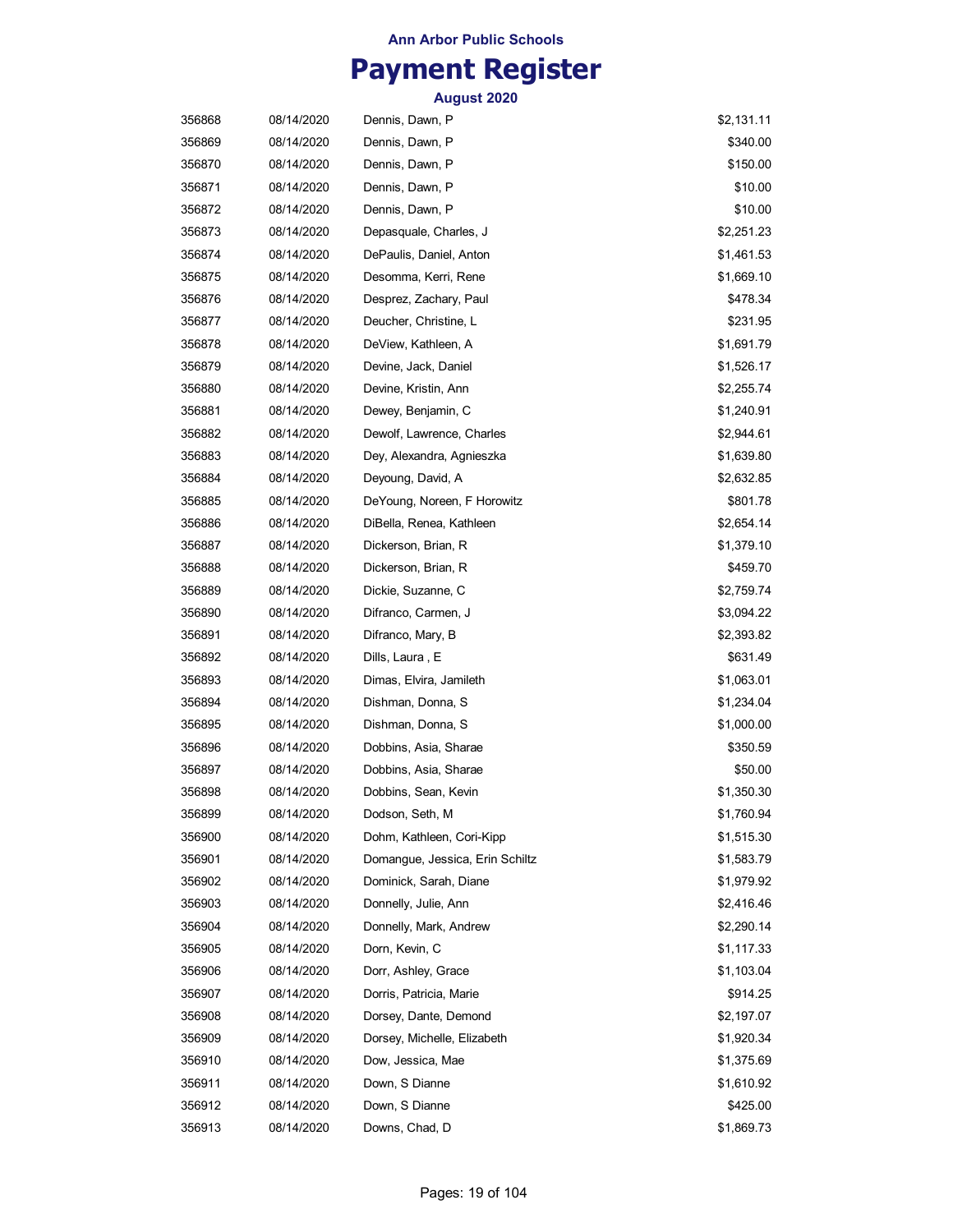## **Payment Register**

| 356914 | 08/14/2020 | Doyle, Nicholas, William      | \$943.22   |
|--------|------------|-------------------------------|------------|
| 356915 | 08/14/2020 | Drago, Christine, M           | \$1,521.39 |
| 356916 | 08/14/2020 | Draves, Karen, Elizabeth      | \$1,413.85 |
| 356917 | 08/14/2020 | Dresch, Dane                  | \$3,900.30 |
| 356918 | 08/14/2020 | Dresch, Dane                  | \$100.00   |
| 356919 | 08/14/2020 | Drummer, Lakeisha, Danielle   | \$1,626.36 |
| 356920 | 08/14/2020 | Dubreuil, Sophia, S           | \$1,765.01 |
| 356921 | 08/14/2020 | Dubreuil, Sophia, S           | \$300.00   |
| 356922 | 08/14/2020 | Ducker, Ashley, Bridendall    | \$1,729.07 |
| 356923 | 08/14/2020 | Dudley, Dianne, Lynn          | \$184.28   |
| 356924 | 08/14/2020 | Duggins, Thomas, N            | \$1,764.02 |
| 356925 | 08/14/2020 | Duman, Jennifer, Ellen        | \$1,835.76 |
| 356926 | 08/14/2020 | Dumas, Martha, Jean           | \$1,101.57 |
| 356927 | 08/14/2020 | Dunbar, Ross, W               | \$2,014.66 |
| 356928 | 08/14/2020 | Duncan, Janet, Hunter         | \$1,191.87 |
| 356929 | 08/14/2020 | Durell, Jennifer, Lynn        | \$2,516.69 |
| 356930 | 08/14/2020 | Durell, Jennifer, Lynn        | \$150.00   |
| 356931 | 08/14/2020 | Durham, Lisa, Ruckman         | \$961.10   |
| 356932 | 08/14/2020 | Dye, Robin, Jeanne            | \$3,076.53 |
| 356933 | 08/14/2020 | Dziedzic, Susan, Judith       | \$2,150.56 |
| 356934 | 08/14/2020 | Dziedzic, Susan, Judith       | \$100.00   |
| 356935 | 08/14/2020 | Easley, Shaquita, Jenene      | \$2,046.11 |
| 356936 | 08/14/2020 | Eaton, Shelby, Paige          | \$2,233.14 |
| 356937 | 08/14/2020 | Eberts, Alison, Martha        | \$1,521.48 |
| 356938 | 08/14/2020 | Eccleston, Rolando, Alfonso   | \$532.63   |
| 356939 | 08/14/2020 | Edman, Karen, Lynn            | \$665.33   |
| 356940 | 08/14/2020 | Edman, Karen, Lynn            | \$100.00   |
| 356941 | 08/14/2020 | Edmondson, Marcus, Sean       | \$3,980.53 |
| 356942 | 08/14/2020 | Edwards, Kayna                | \$2,114.43 |
| 356943 | 08/14/2020 | El-Hussieny, Mohamed, H       | \$1,791.77 |
| 356944 | 08/14/2020 | Elam, Kelly , Lynn            | \$725.69   |
| 356945 | 08/14/2020 | Elam, Kelly, Lynn             | \$75.00    |
| 356946 | 08/14/2020 | Elam, Sharell, G              | \$1,875.24 |
| 356947 | 08/14/2020 | Eldon, Aimee, Grant           | \$964.30   |
| 356948 | 08/14/2020 | Eldon, Aimee, Grant           | \$840.00   |
| 356949 | 08/14/2020 | Eldon, Sean, M                | \$887.95   |
| 356950 | 08/14/2020 | Eldon, Sean, M                | \$840.00   |
| 356951 | 08/14/2020 | Eliason, Philip, James        | \$1,853.01 |
| 356952 | 08/14/2020 | Eliason, Philip, James        | \$350.00   |
| 356953 | 08/14/2020 | Elliott, Jenifer, T           | \$479.65   |
| 356954 | 08/14/2020 | Ellis, Genevra, English       | \$2,081.03 |
| 356955 | 08/14/2020 | Elmore, Casey, Marie          | \$4,397.01 |
| 356956 | 08/14/2020 | Embry, Marie lynette, Frasier | \$1,935.87 |
| 356957 | 08/14/2020 | Emch, Ted, J                  | \$396.50   |
| 356958 | 08/14/2020 | Emery, Kathleen, Lynn         | \$1,125.39 |
| 356959 | 08/14/2020 | English, Stacy, Catherine     | \$1,447.48 |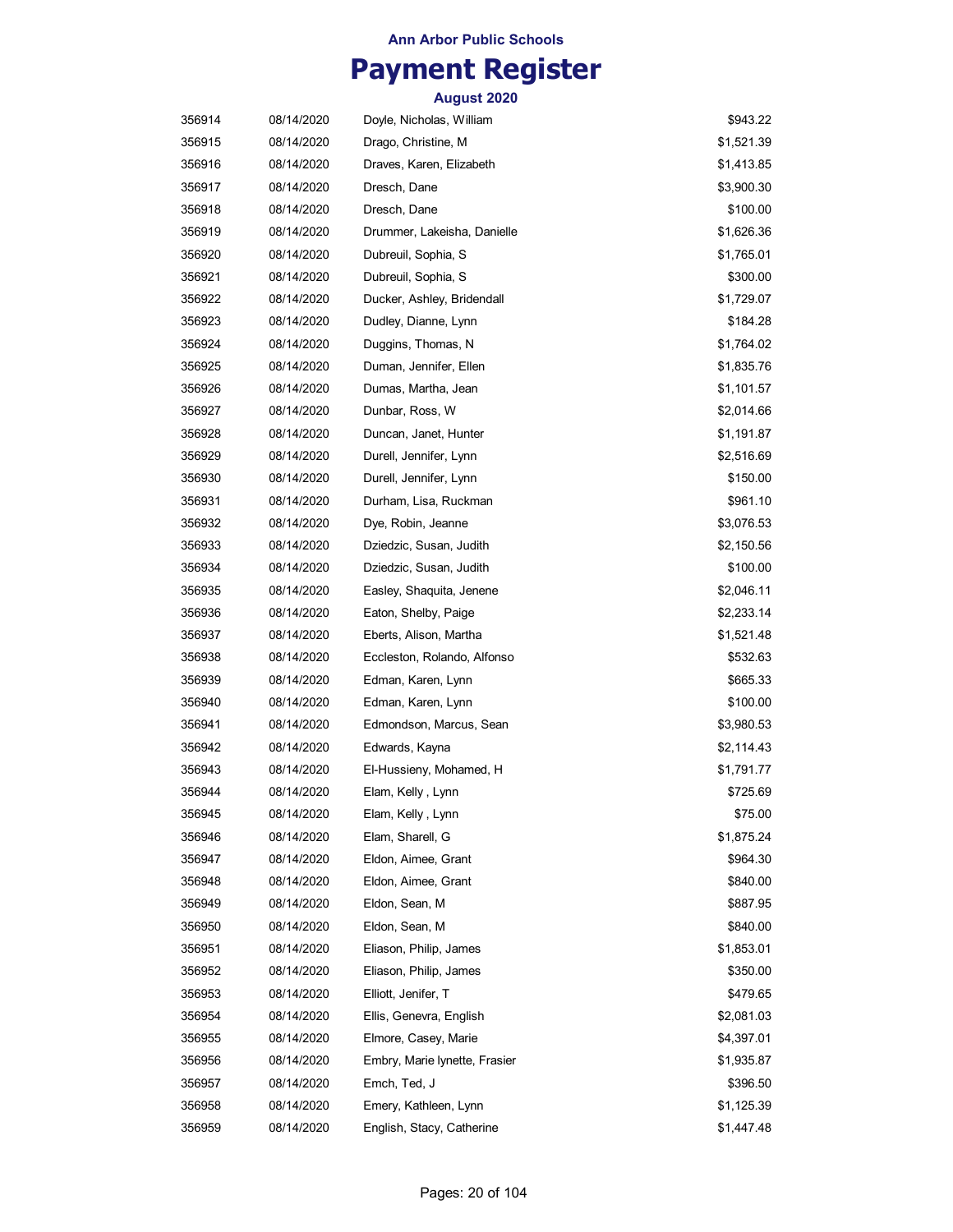## **Payment Register**

| 356960 | 08/14/2020 | Epler, Alison, Clare               | \$3,966.07 |
|--------|------------|------------------------------------|------------|
| 356961 | 08/14/2020 | Epps, Shannon, Mika                | \$2,851.38 |
| 356962 | 08/14/2020 | Epps, Shannon, Mika                | \$125.00   |
| 356963 | 08/14/2020 | Erd, Alexandria, Agnes             | \$509.21   |
| 356964 | 08/14/2020 | Erdstein, Rachel, E                | \$352.24   |
| 356965 | 08/14/2020 | Erickson, Christopher, Patrick     | \$1,716.68 |
| 356966 | 08/14/2020 | Erickson, Theresa, Kathleen        | \$2,018.31 |
| 356967 | 08/14/2020 | Esper, Sunnie, Colleen             | \$2,163.36 |
| 356968 | 08/14/2020 | Essenberg, Brigid, Rose            | \$1,378.08 |
| 356969 | 08/14/2020 | Etz, Daniel, J                     | \$1,742.53 |
| 356970 | 08/14/2020 | Evaldson, Sally, M                 | \$2,113.01 |
| 356971 | 08/14/2020 | Evans-Anderson, Ro-Adrienn, Denese | \$500.33   |
| 356972 | 08/14/2020 | Evans, Marlana, Marie              | \$1,086.20 |
| 356973 | 08/14/2020 | Even, Sarah, Jane                  | \$403.45   |
| 356974 | 08/14/2020 | Everard, Jolene, Gail              | \$1,038.40 |
| 356975 | 08/14/2020 | Everett, Paula, J                  | \$1,982.10 |
| 356976 | 08/14/2020 | Face, Andrew, M                    | \$1,782.36 |
| 356977 | 08/14/2020 | Faison, Nakesha                    | \$1,790.51 |
| 356978 | 08/14/2020 | Fata, Alexandria, Danielle         | \$1,344.77 |
| 356979 | 08/14/2020 | Fawk, Jaclyn, Mae                  | \$1,598.39 |
| 356980 | 08/14/2020 | Feasel, Caitlyn, Jean              | \$1,046.74 |
| 356981 | 08/14/2020 | Federhofer, Claire                 | \$3,148.49 |
| 356982 | 08/14/2020 | Feliks, Alaina, Dillon             | \$1,727.32 |
| 356983 | 08/14/2020 | Fenech, Megan, Leigh               | \$3,383.32 |
| 356984 | 08/14/2020 | Ferguson, Keisha, Monique          | \$3,003.30 |
| 356985 | 08/14/2020 | Fidishin, Marianne                 | \$3,338.35 |
| 356986 | 08/14/2020 | Fields Jacobs, Maya, Elyse         | \$755.35   |
| 356987 | 08/14/2020 | Fields, Noncy, Canise              | \$1,133.17 |
| 356988 | 08/14/2020 | Fields, Sadarra, Jaclyn            | \$865.45   |
| 356989 | 08/14/2020 | Filipiak, Joseph, Jerald           | \$512.62   |
| 356990 | 08/14/2020 | Fillmore, Andrew                   | \$1,526.34 |
| 356991 | 08/14/2020 | Finch, William, H                  | \$46.39    |
| 356992 | 08/14/2020 | Finkbeiner, Andrew, David          | \$1,879.58 |
| 356993 | 08/14/2020 | Finkbeiner, Katherine, Elizabeth   | \$1,354.11 |
| 356994 | 08/14/2020 | Finkle, Robert, M                  | \$1,404.95 |
| 356995 | 08/14/2020 | Fisher, David, M                   | \$1,592.26 |
| 356996 | 08/14/2020 | Fisher, David, M                   | \$600.00   |
| 356997 | 08/14/2020 | Fisher, John, G                    | \$128.48   |
| 356998 | 08/14/2020 | Fisher, Kimberly                   | \$1,740.24 |
| 356999 | 08/14/2020 | Fisher, Kimberly                   | \$50.00    |
| 357000 | 08/14/2020 | Fisher, Millicent                  | \$2,034.66 |
| 357001 | 08/14/2020 | Fitch, Sheila, M                   | \$370.28   |
| 357002 | 08/14/2020 | Fitzgerald, Caroline, A            | \$1,911.68 |
| 357003 | 08/14/2020 | Fitzgerald, Debra, Mclean          | \$2,136.92 |
| 357004 | 08/14/2020 | Fitzgibbon, Andrea, Joyce Wickham  | \$1,295.72 |
| 357005 | 08/14/2020 | Fleming, Brittany, Elizabeth       | \$1,404.34 |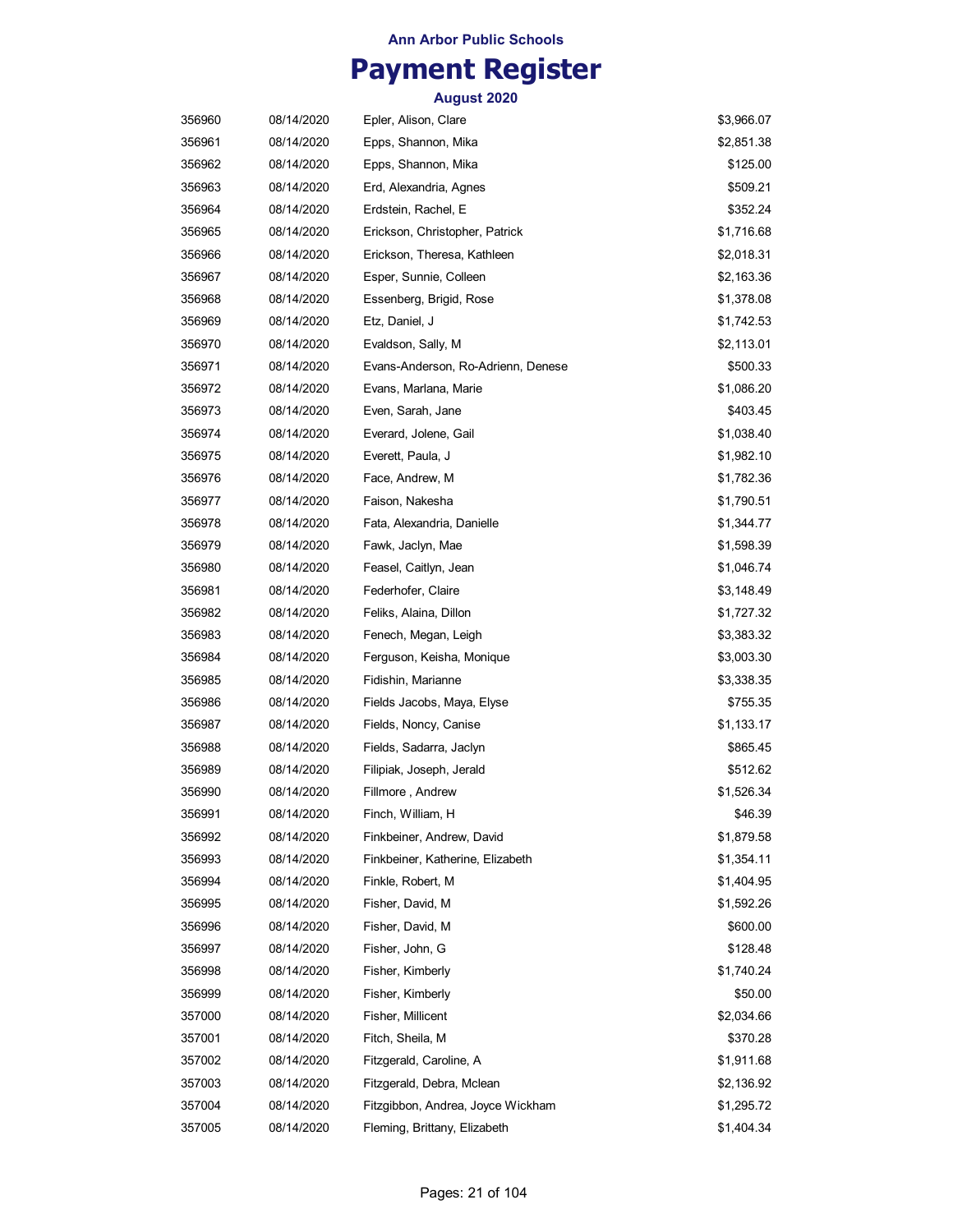## **Payment Register**

| 357006 | 08/14/2020 | Fleming, Jessica, Lynn           | \$1,984.24 |
|--------|------------|----------------------------------|------------|
| 357007 | 08/14/2020 | Fleury, Anna, Aimee              | \$2,043.72 |
| 357008 | 08/14/2020 | Flores, Jeremy, Jacob            | \$1,497.55 |
| 357009 | 08/14/2020 | Floyd, LaKeisha, Lomica          | \$1,294.92 |
| 357010 | 08/14/2020 | Flynn, Melissa, Marie            | \$1,269.79 |
| 357011 | 08/14/2020 | Ford, Andrea, Michelle           | \$578.81   |
| 357012 | 08/14/2020 | Ford, Courtney, J                | \$728.50   |
| 357013 | 08/14/2020 | Foresi, Kelly, Marie             | \$596.82   |
| 357014 | 08/14/2020 | Foster, Robert, Andrew           | \$1,543.80 |
| 357015 | 08/14/2020 | Fox Jr, Robert, James            | \$1,835.67 |
| 357016 | 08/14/2020 | Frailey, Tracie, Kathleen        | \$2,796.53 |
| 357017 | 08/14/2020 | Francoeur, Darci, Kay            | \$2,883.75 |
| 357018 | 08/14/2020 | Frankel, Andrew, Charles         | \$1,033.87 |
| 357019 | 08/14/2020 | Frantom, Sarah                   | \$235.96   |
| 357020 | 08/14/2020 | Franzen, Megan, Donegan          | \$2,416.82 |
| 357021 | 08/14/2020 | Franzen, Megan, Donegan          | \$150.00   |
| 357022 | 08/14/2020 | Frazer, Rebecca, Elizabeth       | \$1,625.27 |
| 357023 | 08/14/2020 | Frazer, Susan, Marie             | \$619.45   |
| 357024 | 08/14/2020 | Freece, Stephen, C               | \$2,552.78 |
| 357025 | 08/14/2020 | Friday, Pamela, Lee              | \$1,765.72 |
| 357026 | 08/14/2020 | Friday, Steven                   | \$1,479.69 |
| 357027 | 08/14/2020 | Frierson, Teresa                 | \$1,340.86 |
| 357028 | 08/14/2020 | Friske, Regina, Marie            | \$1,760.30 |
| 357029 | 08/14/2020 | Frontier, Amy, M                 | \$1,796.38 |
| 357030 | 08/14/2020 | Fuller, Madeleine, De fils       | \$1,815.68 |
| 357031 | 08/14/2020 | Fuller, Russell, F               | \$2,033.33 |
| 357032 | 08/14/2020 | Fullerton, Charlotte, Kelly      | \$1,242.88 |
| 357033 | 08/14/2020 | Funk-Carter, Kathryn, Grace      | \$1,560.78 |
| 357034 | 08/14/2020 | Furton, Shalyn, Diana            | \$4,010.89 |
| 357035 | 08/14/2020 | Gadwa, Sara, Margaret            | \$1,487.42 |
| 357036 | 08/14/2020 | Gage, Patrice, Marie             | \$1,778.13 |
| 357037 | 08/14/2020 | Gagern, Jessica, Emma            | \$1,635.39 |
| 357038 | 08/14/2020 | Galia, Laura, Quain              | \$1,386.55 |
| 357039 | 08/14/2020 | Gallo-Chasanoff, Emma            | \$2,038.83 |
| 357040 | 08/14/2020 | Ganio, Collin, Anthony           | \$2,115.97 |
| 357041 | 08/14/2020 | Gapa, Lisa, Ann                  | \$1,640.28 |
| 357042 | 08/14/2020 | Garber, Kim, S                   | \$231.97   |
| 357043 | 08/14/2020 | Garcia, Frank, Andrew            | \$1,515.20 |
| 357044 | 08/14/2020 | Garcia, Jennifer, Marie          | \$2,032.17 |
| 357045 | 08/14/2020 | Garcia, Vincent, Paul            | \$1,694.82 |
| 357046 | 08/14/2020 | Gardiner, Kimberly, Yvette       | \$1,757.32 |
| 357047 | 08/14/2020 | Gardon-Rose, Jessica, Joan       | \$497.33   |
| 357048 | 08/14/2020 | Gargaro, Celia, Franklin Draughn | \$1,602.85 |
| 357049 | 08/14/2020 | Garrett, Christine, Meredith     | \$2,194.02 |
| 357050 | 08/14/2020 | Gatonez, Diana                   | \$2,280.89 |
| 357051 | 08/14/2020 | Gause, Tezra, M                  | \$1,370.56 |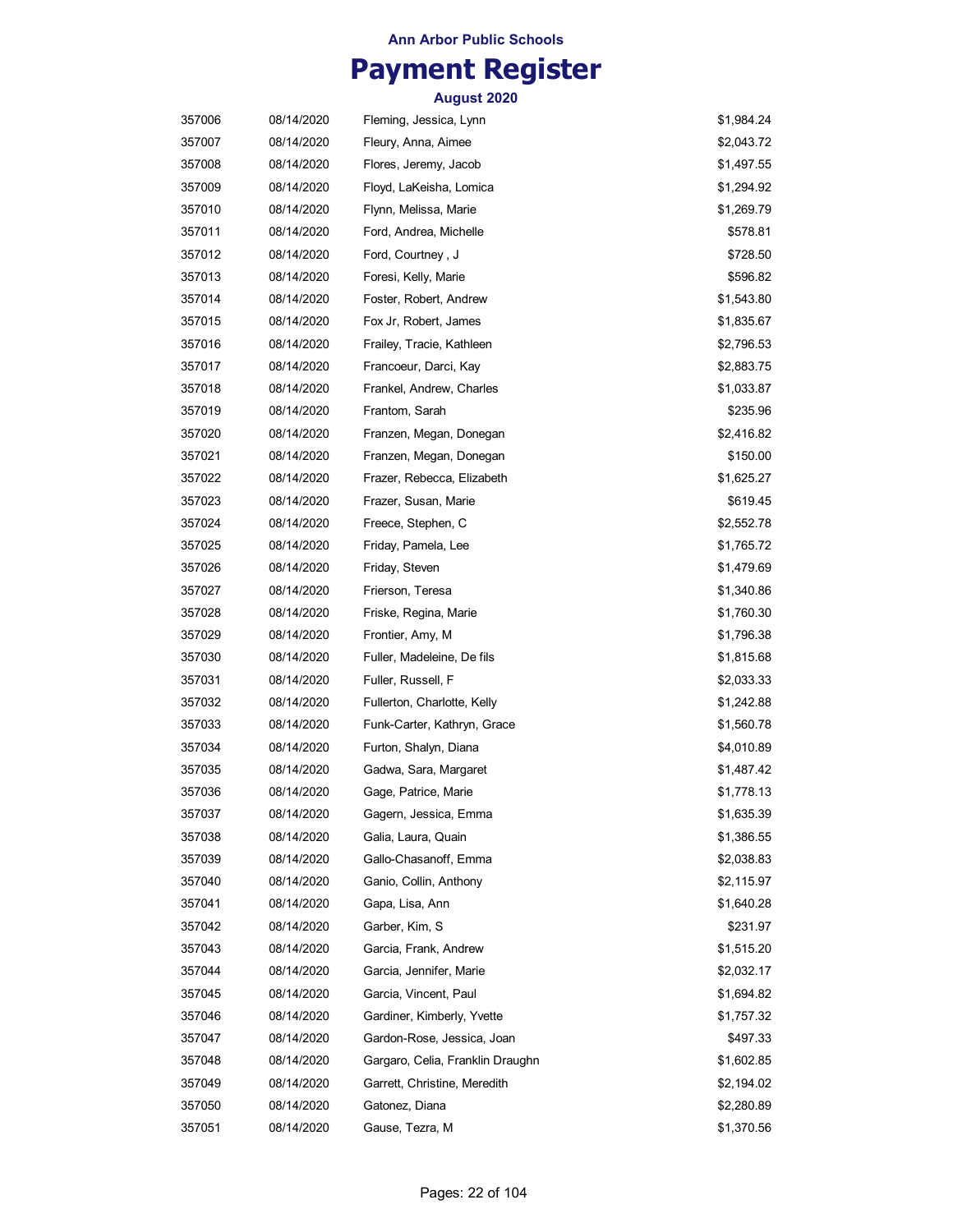## **Payment Register**

| 357052 | 08/14/2020 | Geffen, Bruce, M                | \$1,774.95 |
|--------|------------|---------------------------------|------------|
| 357053 | 08/14/2020 | Gengler, Charlotte, Elaine      | \$2,440.21 |
| 357054 | 08/14/2020 | George, Sarah, Ann              | \$1,259.16 |
| 357055 | 08/14/2020 | Gerhart, Karen, Louise          | \$2,864.79 |
| 357056 | 08/14/2020 | Germano, Karen, Josephine       | \$1,593.14 |
| 357057 | 08/14/2020 | Gessert, Ellen, Marie           | \$1,153.64 |
| 357058 | 08/14/2020 | Gibb-Randall, Thomas, Dean      | \$2,768.53 |
| 357059 | 08/14/2020 | Gibbs, Marcia, P                | \$2,836.15 |
| 357060 | 08/14/2020 | Gibson, Kathleen, S             | \$2,472.79 |
| 357061 | 08/14/2020 | Gibson, Nancy, Greenleaf        | \$631.06   |
| 357062 | 08/14/2020 | Gibson, Sara, M                 | \$1,639.77 |
| 357063 | 08/14/2020 | Gibson, Telisia, Neco           | \$1,582.16 |
| 357064 | 08/14/2020 | Gildersleeve, Barbara, Ann      | \$2,099.64 |
| 357065 | 08/14/2020 | Giles, Taneia, Latrice          | \$2,639.56 |
| 357066 | 08/14/2020 | Gill, Angela, Kay               | \$465.58   |
| 357067 | 08/14/2020 | Giltner, Meredith, L            | \$2,524.70 |
| 357068 | 08/14/2020 | GIORDANO, JAMES                 | \$906.74   |
| 357069 | 08/14/2020 | GIORDANO, JAMES                 | \$300.00   |
| 357070 | 08/14/2020 | GIORDANO, JAMES                 | \$80.00    |
| 357071 | 08/14/2020 | Gittleson, Josie, Rose          | \$1,585.82 |
| 357072 | 08/14/2020 | Glahn, Carly, Anne              | \$1,175.41 |
| 357073 | 08/14/2020 | Glaser, Jessica, Lynn           | \$1,319.94 |
| 357074 | 08/14/2020 | Glaser, Jessica, Lynn           | \$480.00   |
| 357075 | 08/14/2020 | Glaser, Jessica, Lynn           | \$250.00   |
| 357076 | 08/14/2020 | Glaser, Jessica, Lynn           | \$100.00   |
| 357077 | 08/14/2020 | Glawe, Jonathan, T              | \$1,554.18 |
| 357078 | 08/14/2020 | Glawe, Jonathan, T              | \$60.00    |
| 357079 | 08/14/2020 | Gleason, Jennifer, Laine        | \$2,575.21 |
| 357080 | 08/14/2020 | Gleeton, Kerry, Lynn            | \$1,158.18 |
| 357081 | 08/14/2020 | Glei, Catherine, Estelle        | \$1,206.48 |
| 357082 | 08/14/2020 | Glinski, Taylor, Marie          | \$935.15   |
| 357083 | 08/14/2020 | Glover, Kenya, C                | \$1,225.26 |
| 357084 | 08/14/2020 | Gobeille-diem, Bette, Jeanne    | \$2,132.51 |
| 357085 | 08/14/2020 | Godek, Rebecca, Ann             | \$2,852.31 |
| 357086 | 08/14/2020 | Goffas, Catherine, Candace      | \$95.62    |
| 357087 | 08/14/2020 | Goffee, Steven, W               | \$2,032.91 |
| 357088 | 08/14/2020 | Gold, Julia, L                  | \$2,896.56 |
| 357089 | 08/14/2020 | Gomez, Celina                   | \$1,273.01 |
| 357090 | 08/14/2020 | Gonzalez, Anna, P               | \$3,056.55 |
| 357091 | 08/14/2020 | Gooding-geidner, Ann, Elizabeth | \$1,214.13 |
| 357092 | 08/14/2020 | Goodly, Margaret                | \$2,606.62 |
| 357093 | 08/14/2020 | Goodman, Rhonda, R              | \$1,402.03 |
| 357094 | 08/14/2020 | Gordon, Diana, K                | \$2,820.09 |
| 357095 | 08/14/2020 | Gordon, Diana, K                | \$380.00   |
| 357096 | 08/14/2020 | Gordon, Jenny, Mara             | \$1,213.18 |
| 357097 | 08/14/2020 | Gordon, Melissa, E              | \$1,348.06 |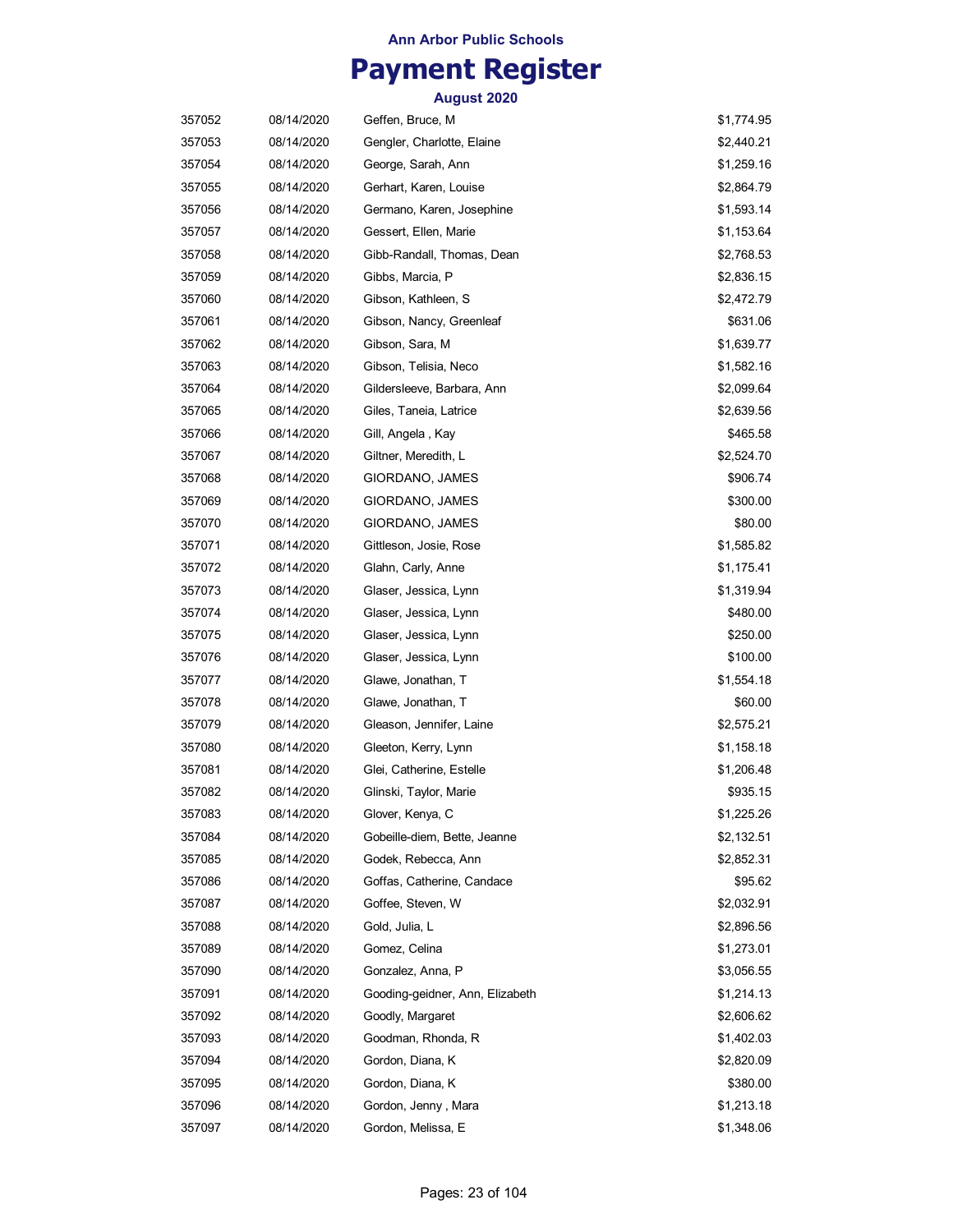## **Payment Register**

| 357098 | 08/14/2020 | Gore, Jowanda, Denice                  | \$2,270.33 |
|--------|------------|----------------------------------------|------------|
| 357099 | 08/14/2020 | Gorring, Samantha, Jean                | \$1,040.23 |
| 357100 | 08/14/2020 | Gottlieb, Hannah, Gamber               | \$1,423.77 |
| 357101 | 08/14/2020 | Gottliebsen, Michael                   | \$1,368.01 |
| 357102 | 08/14/2020 | Gouin, Kimberlee, Renae                | \$1,645.02 |
| 357103 | 08/14/2020 | Gould, Jennifer, Lynn                  | \$2,052.90 |
| 357104 | 08/14/2020 | Gould, Karen, A                        | \$1,916.75 |
| 357105 | 08/14/2020 | Gowman, Andrew, Christopher            | \$1,409.27 |
| 357106 | 08/14/2020 | Grace, Carmen, Ann                     | \$989.05   |
| 357107 | 08/14/2020 | Gracey, Rebecca, Jane                  | \$2,255.79 |
| 357108 | 08/14/2020 | Graham, Karel, L                       | \$1,599.72 |
| 357109 | 08/14/2020 | Graham, Karel, L                       | \$350.00   |
| 357110 | 08/14/2020 | Graham, William, Andrew                | \$494.79   |
| 357111 | 08/14/2020 | Grambau, Joel, W                       | \$1,166.24 |
| 357112 | 08/14/2020 | Grant, Diane, Frombgen                 | \$1,877.41 |
| 357113 | 08/14/2020 | Grant, Diane, Frombgen                 | \$50.00    |
| 357114 | 08/14/2020 | Grant, James, T                        | \$1,999.56 |
| 357115 | 08/14/2020 | Grau, Evan, Robert                     | \$1,538.28 |
| 357116 | 08/14/2020 | Gray, Heather, Sue                     | \$1,914.23 |
| 357117 | 08/14/2020 | Greene, David, E                       | \$1,183.90 |
| 357118 | 08/14/2020 | Greene, Sarah, Kimberlee               | \$1,620.07 |
| 357119 | 08/14/2020 | Greene, Stacey, Lauren                 | \$1,629.23 |
| 357120 | 08/14/2020 | Greer, Connie, L                       | \$2,200.93 |
| 357121 | 08/14/2020 | Gregg, Brandon, Scott                  | \$1,157.45 |
| 357122 | 08/14/2020 | Gregg, Brandon, Scott                  | \$23.62    |
| 357123 | 08/14/2020 | Grenfell, Piper, L                     | \$1,381.25 |
| 357124 | 08/14/2020 | Grewal, Amrita, K                      | \$532.67   |
| 357125 | 08/14/2020 | Griffin, Aimee, Leah                   | \$1,255.85 |
| 357126 | 08/14/2020 | Griffin, Aimee, Leah                   | \$200.00   |
| 357127 | 08/14/2020 | Griffin, Michael, E                    | \$1,661.30 |
| 357128 | 08/14/2020 | Griffin, SuJuan, Denise                | \$842.66   |
| 357129 | 08/14/2020 | Griffis, Morgan, Ashley                | \$1,196.34 |
| 357130 | 08/14/2020 | Griffith, Lori, A                      | \$673.68   |
| 357131 | 08/14/2020 | Grisdale, Mary, Beth                   | \$553.03   |
| 357132 | 08/14/2020 | Grosos, Danielle, Lynn                 | \$1,411.47 |
| 357133 | 08/14/2020 | Grosos, Danielle, Lynn                 | \$50.00    |
| 357134 | 08/14/2020 | Gross, Alexandra                       | \$1,680.17 |
| 357135 | 08/14/2020 | Grover, Jenine, Marie                  | \$94.85    |
| 357136 | 08/14/2020 | Groves, Carly, Lampman                 | \$2,164.73 |
| 357137 | 08/14/2020 | Gryak, Rachel, Christine Smith         | \$2,688.61 |
| 357138 | 08/14/2020 | Guastella, Brian, D                    | \$1,211.71 |
| 357139 | 08/14/2020 | Gudzinski, Sara, H                     | \$1,603.47 |
| 357140 | 08/14/2020 | Guerriero, Steven, P                   | \$218.60   |
| 357141 | 08/14/2020 | Guest, Patricia, Diane                 | \$2,015.56 |
| 357142 | 08/14/2020 | Gueupi Boning Epse Nomeny, Nathalie, A | \$519.36   |
| 357143 | 08/14/2020 | Gusfa, Angela, Theresa                 | \$1,750.88 |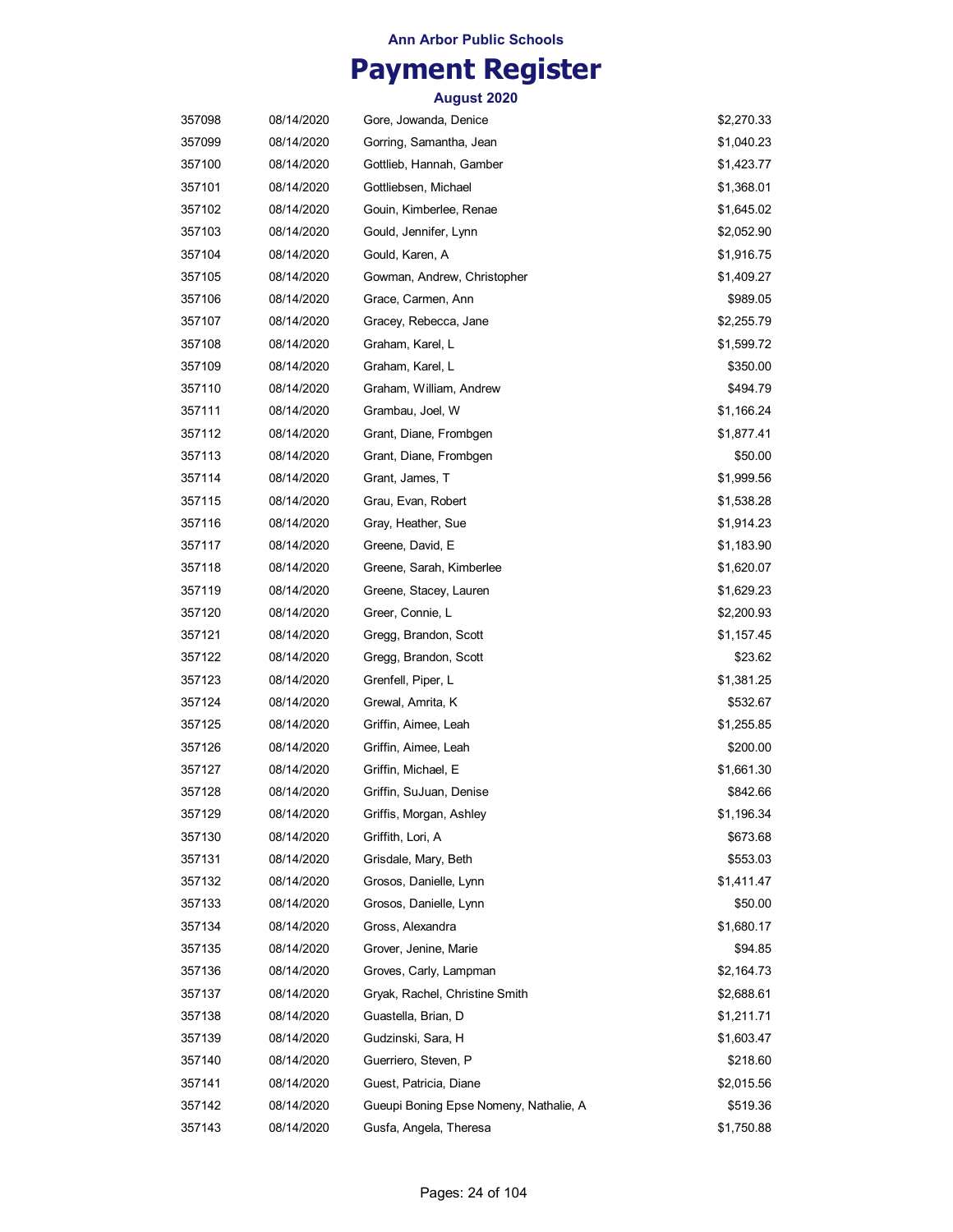## **Payment Register**

| 357144 | 08/14/2020 | Guttman, Ann, Marie              | \$656.22   |
|--------|------------|----------------------------------|------------|
| 357145 | 08/14/2020 | Haddas, Karen, L                 | \$2,654.60 |
| 357146 | 08/14/2020 | Hagan, Linda, Marie              | \$1,899.72 |
| 357147 | 08/14/2020 | Hagen, Michael, Jonathan         | \$1,748.33 |
| 357148 | 08/14/2020 | Hagens, Vonetta, Tamara          | \$1,560.27 |
| 357149 | 08/14/2020 | Hagy, Amanda, Lane               | \$1,890.87 |
| 357150 | 08/14/2020 | Hahn, Gretchen, C                | \$1,920.02 |
| 357151 | 08/14/2020 | Hahn, Kendra, Michelle           | \$1,314.00 |
| 357152 | 08/14/2020 | Hahn, Lauralee, Mary             | \$1,456.96 |
| 357153 | 08/14/2020 | Halabu, Heather, A               | \$2,994.83 |
| 357154 | 08/14/2020 | Hale, Martha, Yi-ping            | \$2,503.34 |
| 357155 | 08/14/2020 | Hall, Charlez, Le shawn          | \$551.05   |
| 357156 | 08/14/2020 | Halliburton, Carrie, Gail        | \$1,622.95 |
| 357157 | 08/14/2020 | Hall, Mandy , Ann                | \$622.26   |
| 357158 | 08/14/2020 | Hall, Matthew, L                 | \$1,462.37 |
| 357159 | 08/14/2020 | Hallom, Lee, Mark                | \$607.21   |
| 357160 | 08/14/2020 | Hallom, Lee, Mark                | \$100.00   |
| 357161 | 08/14/2020 | Hamilton, Katherine, L           | \$2,463.01 |
| 357162 | 08/14/2020 | Hammond-Bennett, Austin, Gabriel | \$1,039.55 |
| 357163 | 08/14/2020 | Hamstra, Emma, E                 | \$1,076.83 |
| 357164 | 08/14/2020 | Hand, Lena, Leanne               | \$1,386.44 |
| 357165 | 08/14/2020 | Hand, Lena, Leanne               | \$100.00   |
| 357166 | 08/14/2020 | Hane, Jessica, Ann               | \$1,218.57 |
| 357167 | 08/14/2020 | Hane, Sherri, Ann                | \$2,392.69 |
| 357168 | 08/14/2020 | Hannaford, Laura, L              | \$509.68   |
| 357169 | 08/14/2020 | Hannah, Grahm, Robert-John       | \$1,443.92 |
| 357170 | 08/14/2020 | Hanrath, Margaret, Beison        | \$1,942.90 |
| 357171 | 08/14/2020 | Hansen, Ryan, B                  | \$1,850.63 |
| 357172 | 08/14/2020 | Hanson, Karen, D                 | \$1,134.25 |
| 357173 | 08/14/2020 | Harner, Melanie, Marie           | \$1,112.53 |
| 357174 | 08/14/2020 | Harn, Kimberly, Ann              | \$1,142.93 |
| 357175 | 08/14/2020 | Harper, Justin, Lamont           | \$377.23   |
| 357176 | 08/14/2020 | Harper, Justin, Lamont           | \$40.00    |
| 357177 | 08/14/2020 | Harper, Megan, Eliza             | \$1,138.97 |
| 357178 | 08/14/2020 | Harrington, Jennifer, Christina  | \$1,404.25 |
| 357179 | 08/14/2020 | Harris-Heffernan, Heather, Rose  | \$2,020.44 |
| 357180 | 08/14/2020 | Harris, Abby, Marie              | \$945.88   |
| 357181 | 08/14/2020 | Harris, Jennifer, Ruth           | \$2,104.82 |
| 357182 | 08/14/2020 | Harris, Marcia, Ann              | \$1,789.38 |
| 357183 | 08/14/2020 | Harris, Marcia, Ann              | \$1,250.00 |
| 357184 | 08/14/2020 | Harris, Megan, Lynn              | \$335.88   |
| 357185 | 08/14/2020 | Harris, Megan, Lynn              | \$1,903.30 |
| 357186 | 08/14/2020 | Harris, Michael                  | \$2,042.55 |
| 357187 | 08/14/2020 | Harrison Mast, Sara, Milissa     | \$220.04   |
| 357188 | 08/14/2020 | Harrison, Kraig, William         | \$462.11   |
| 357189 | 08/14/2020 | Harrison, Meredith, Kay          | \$2,342.66 |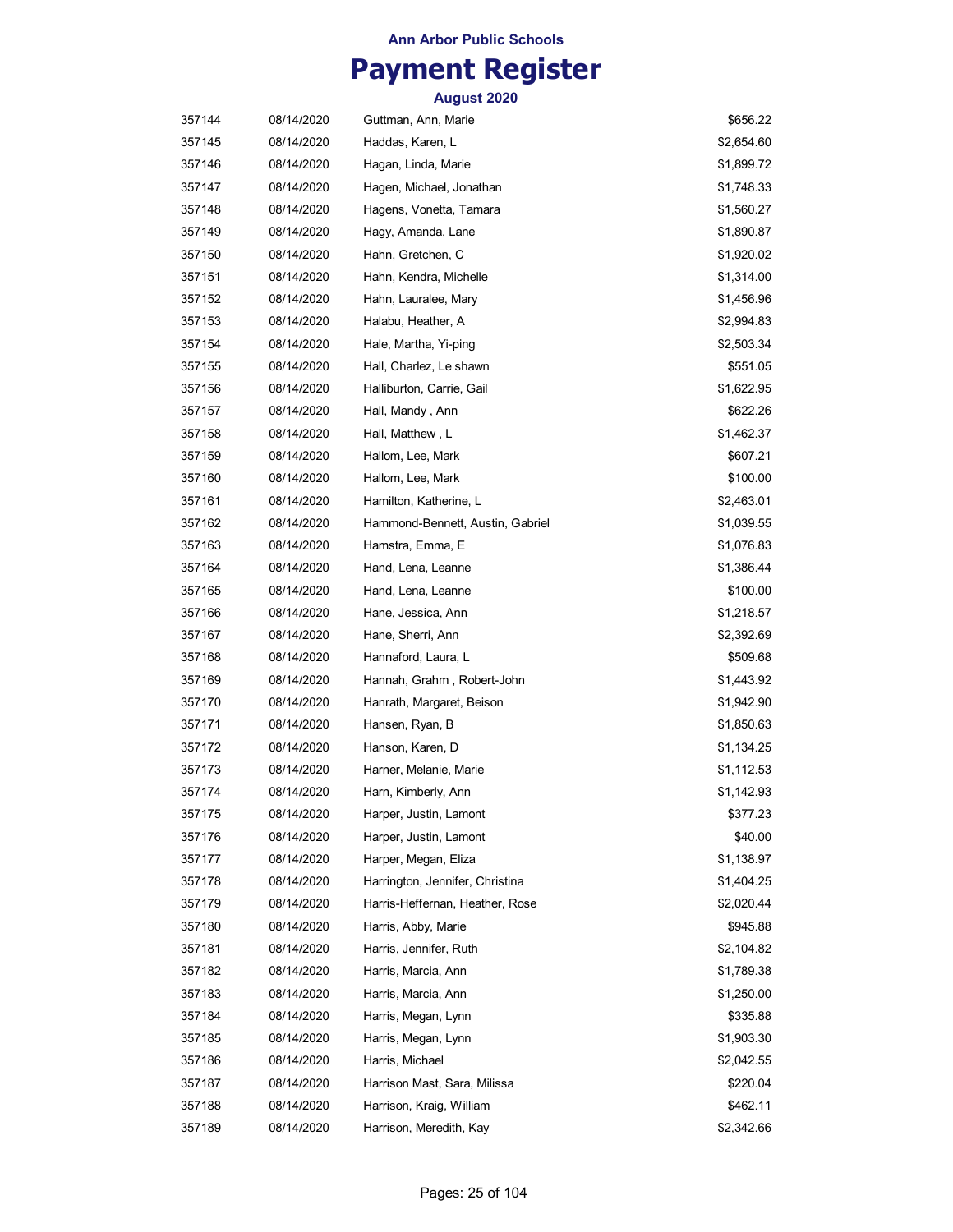## **Payment Register**

| 357190 | 08/14/2020 | Harris, Stephanie, Lynn           | \$2,060.93 |
|--------|------------|-----------------------------------|------------|
| 357191 | 08/14/2020 | Harris, William, Matthew          | \$3,300.87 |
| 357192 | 08/14/2020 | Harris, Yvette, Cassandra         | \$213.73   |
| 357193 | 08/14/2020 | Harris, Yvette, Cassandra         | \$500.00   |
| 357194 | 08/14/2020 | Harris, Yvette, Cassandra         | \$500.00   |
| 357195 | 08/14/2020 | Hart, Linda, Sue                  | \$2,071.78 |
| 357196 | 08/14/2020 | Hatch, Dorothy, Copado            | \$1,473.39 |
| 357197 | 08/14/2020 | Hatfield, Stacey, Yvonne          | \$1,459.04 |
| 357198 | 08/14/2020 | Hathaway, Stephen, R              | \$1,997.45 |
| 357199 | 08/14/2020 | Hatt, Brendan, Christopher        | \$1,747.70 |
| 357200 | 08/14/2020 | Hatt, Charles, R                  | \$2,651.90 |
| 357201 | 08/14/2020 | Hatt, Nathan, A                   | \$1,424.84 |
| 357202 | 08/14/2020 | Haviland, Maria                   | \$1,671.34 |
| 357203 | 08/14/2020 | Hayes, Darryl, Dewitt             | \$1,021.38 |
| 357204 | 08/14/2020 | Hayes, Trishauna, Ashlee          | \$1,908.21 |
| 357205 | 08/14/2020 | Heaton, Janet, B                  | \$1,285.35 |
| 357206 | 08/14/2020 | Hechler, Sarah, Louise Bush       | \$907.63   |
| 357207 | 08/14/2020 | Hedman, Penny, Sue                | \$543.49   |
| 357208 | 08/14/2020 | Heiney, Michele, Rene             | \$1,160.89 |
| 357209 | 08/14/2020 | Henderson-rochell, Karen, Leslie  | \$3,170.93 |
| 357210 | 08/14/2020 | Hendricks-Pickles, Jessica, Marie | \$1,120.45 |
| 357211 | 08/14/2020 | Henry-Fisher, Tara, Shawn         | \$580.34   |
| 357212 | 08/14/2020 | Hepner, Kristina, M               | \$1,615.31 |
| 357213 | 08/14/2020 | Hepner, Kristina, M               | \$75.00    |
| 357214 | 08/14/2020 | Hepp, Amy, Maureen                | \$599.11   |
| 357215 | 08/14/2020 | Heraud, Cynthia, K                | \$1,993.41 |
| 357216 | 08/14/2020 | Herrera, Rolando                  | \$1,386.53 |
| 357217 | 08/14/2020 | Herrera, Rolando                  | \$325.00   |
| 357218 | 08/14/2020 | Herskowitz, Melissa               | \$1,291.10 |
| 357219 | 08/14/2020 | Hetzler, Lucy, Jane               | \$514.06   |
| 357220 | 08/14/2020 | Heyward, Roberta, Martin          | \$4,612.90 |
| 357221 | 08/14/2020 | Hieber, Jessie, Ann               | \$1,829.35 |
| 357222 | 08/14/2020 | Hieber, Jessie, Ann               | \$200.00   |
| 357223 | 08/14/2020 | Higgins, Hannah, Tang             | \$1,283.08 |
| 357224 | 08/14/2020 | Hillard, Schuyler, Anne           | \$1,078.39 |
| 357225 | 08/14/2020 | Hilliard, Jeffery, L              | \$812.01   |
| 357226 | 08/14/2020 | Hill, Sarah, K                    | \$1,133.68 |
| 357227 | 08/14/2020 | Hilton, Matthew, David            | \$3,125.05 |
| 357228 | 08/14/2020 | Hilton, Matthew, David            | \$200.00   |
| 357229 | 08/14/2020 | Hinz, Leanne, E                   | \$662.57   |
| 357230 | 08/14/2020 | Hite, Alison, A                   | \$1,436.41 |
| 357231 | 08/14/2020 | Hochella, Dianna, Elizabeth       | \$2,084.43 |
| 357232 | 08/14/2020 | Hochrein, Laurie, Marie           | \$401.90   |
| 357233 | 08/14/2020 | Hogan, Jacqueline, Rogina         | \$567.36   |
| 357234 | 08/14/2020 | Hogan, Jacqueline, Rogina         | \$50.00    |
| 357235 | 08/14/2020 | Hogans, Catherine, Ann            | \$1,552.79 |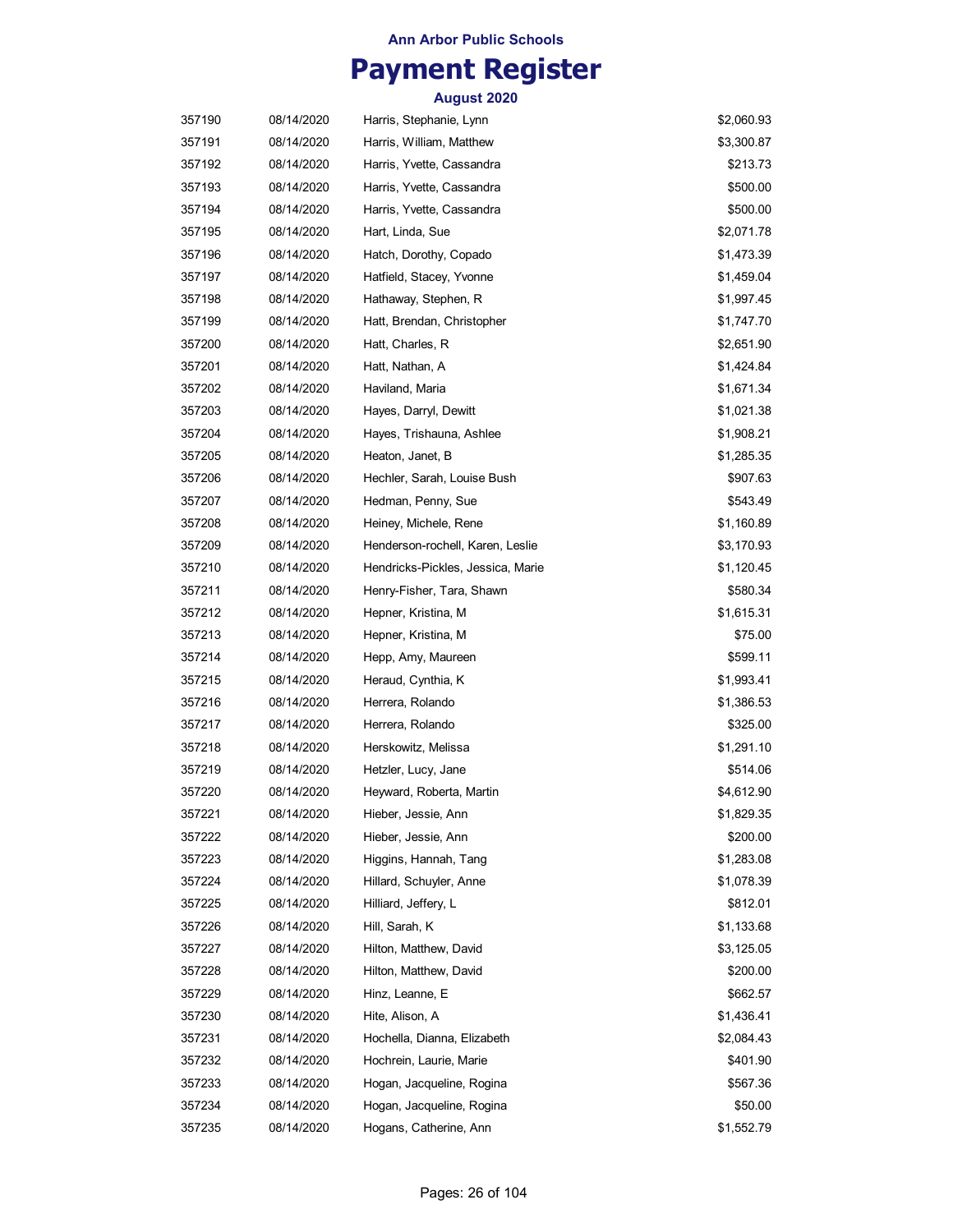## **Payment Register**

| 357236 | 08/14/2020 | Hogan, Stephan, L             | \$2,920.74 |
|--------|------------|-------------------------------|------------|
| 357237 | 08/14/2020 | Hoque, Michael, Robert        | \$2,215.79 |
| 357238 | 08/14/2020 | Hollis, Amanda, A             | \$2,236.44 |
| 357239 | 08/14/2020 | Holt, Deborah, Marie          | \$1,883.97 |
| 357240 | 08/14/2020 | Hong, Nicole, May             | \$1,301.59 |
| 357241 | 08/14/2020 | Hood, Angela, Marie           | \$3,044.46 |
| 357242 | 08/14/2020 | Hood, Mandy, R                | \$1,264.53 |
| 357243 | 08/14/2020 | Hoogerhyde, Jennifer, Carlene | \$598.03   |
| 357244 | 08/14/2020 | Hooppaw, Heather, Marie       | \$1,253.33 |
| 357245 | 08/14/2020 | Hoover, Kathryn, Anne-Lauer   | \$1,481.95 |
| 357246 | 08/14/2020 | Hoover, Susan, Ann            | \$1,809.25 |
| 357247 | 08/14/2020 | Hopkins, Ellen, M             | \$2,892.08 |
| 357248 | 08/14/2020 | Horwitz, Sheri, Jaclyn        | \$1,908.28 |
| 357249 | 08/14/2020 | Hosman, Melissa, Michelle     | \$1,288.41 |
| 357250 | 08/14/2020 | Hotaling, Jae, H              | \$1,162.79 |
| 357251 | 08/14/2020 | Hotaling, Jae, H              | \$1,100.00 |
| 357252 | 08/14/2020 | Hough, Karolee, Jane          | \$629.01   |
| 357253 | 08/14/2020 | House, Kelly, Ann             | \$1,565.80 |
| 357254 | 08/14/2020 | Houston, Amanda, Ellen        | \$3,110.69 |
| 357255 | 08/14/2020 | Howard, Jennifer, A           | \$1,066.71 |
| 357256 | 08/14/2020 | Howard, Patrice, Denise       | \$1,750.55 |
| 357257 | 08/14/2020 | Howard, Patrice, Denise       | \$25.00    |
| 357258 | 08/14/2020 | Howard, Patrice, Denise       | \$50.00    |
| 357259 | 08/14/2020 | Howard, Patrice, Denise       | \$50.00    |
| 357260 | 08/14/2020 | Howard, Patrice, Denise       | \$25.00    |
| 357261 | 08/14/2020 | Howe, James, Davis            | \$1,537.87 |
| 357262 | 08/14/2020 | Howe, James, Davis            | \$500.00   |
| 357263 | 08/14/2020 | Howley-Eisley, Karen, L       | \$1,709.80 |
| 357264 | 08/14/2020 | Howley-Eisley, Karen, L       | \$200.00   |
| 357265 | 08/14/2020 | Howson, Mark, William         | \$1,412.15 |
| 357266 | 08/14/2020 | Hoyer, Marcia, Rene           | \$508.80   |
| 357267 | 08/14/2020 | Hubbard, Avery, V             | \$1,967.54 |
| 357268 | 08/14/2020 | Hudson, Kevin, A              | \$3,215.30 |
| 357269 | 08/14/2020 | Hudson, Laura, Jean           | \$2,124.13 |
| 357270 | 08/14/2020 | Huff, Caitlin, May            | \$1,771.33 |
| 357271 | 08/14/2020 | Huffman, Catherine            | \$796.24   |
| 357272 | 08/14/2020 | Hugan, Jeffrey, Alexander     | \$836.56   |
| 357273 | 08/14/2020 | Hugan, Jeffrey, Alexander     | \$50.00    |
| 357274 | 08/14/2020 | Hughes, Andrea, Marie         | \$1,289.34 |
| 357275 | 08/14/2020 | Hughes, Caroline, Vanessa     | \$1,457.33 |
| 357276 | 08/14/2020 | Hughes, Kathryn, Anne         | \$1,739.08 |
| 357277 | 08/14/2020 | Hughes, Matthew, J            | \$1,783.04 |
| 357278 | 08/14/2020 | Huissen, Lauren, Claire       | \$1,157.89 |
| 357279 | 08/14/2020 | Hullum, Veronica, Elaine      | \$2,983.27 |
| 357280 | 08/14/2020 | Humberger, Michael, H         | \$2,191.08 |
| 357281 | 08/14/2020 | Humphrey, Jamar, Rashaad      | \$3,239.52 |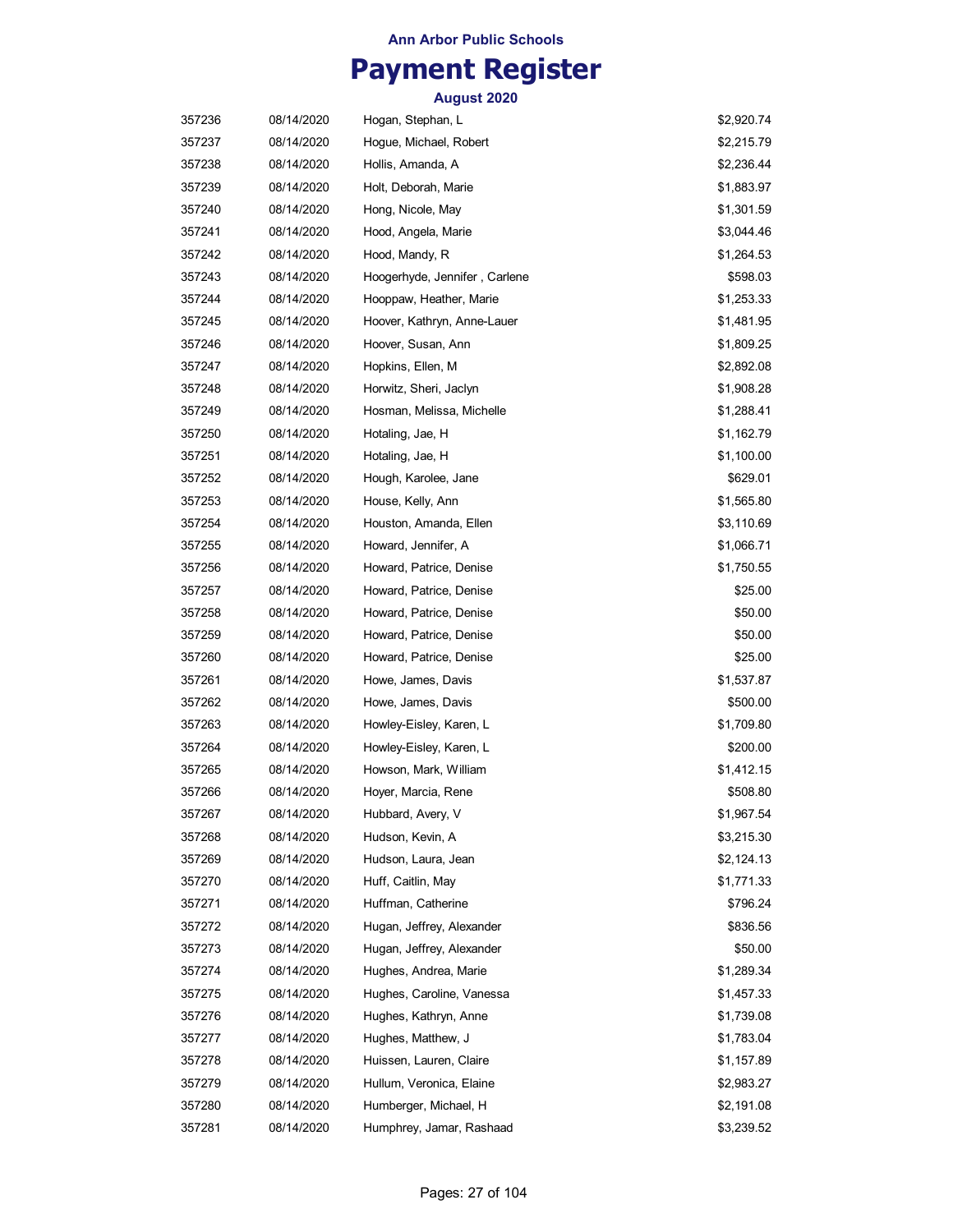# **Payment Register**

| 357282 | 08/14/2020 | Humphries-Stuart, Pamela, I.      | \$405.75   |
|--------|------------|-----------------------------------|------------|
| 357283 | 08/14/2020 | Humphries-Stuart, Pamela, I.      | \$101.44   |
| 357284 | 08/14/2020 | Hunter, Scott, Patrick            | \$1,112.81 |
| 357285 | 08/14/2020 | Hunter, Scott, Patrick            | \$50.00    |
| 357286 | 08/14/2020 | Hunter, Scott, Patrick            | \$780.00   |
| 357287 | 08/14/2020 | Hunter, Scott, Patrick            | \$50.00    |
| 357288 | 08/14/2020 | Huntley, Emma                     | \$1,791.89 |
| 357289 | 08/14/2020 | Hutcheon, Kelly, Michelle         | \$1,095.85 |
| 357290 | 08/14/2020 | Huyck, Philip, A                  | \$2,214.98 |
| 357291 | 08/14/2020 | Hyde, Marjorie, E                 | \$1,605.28 |
| 357292 | 08/14/2020 | Hyliard, Charity, Nicole          | \$2,146.77 |
| 357293 | 08/14/2020 | Hyliard, Daniel, Antonio          | \$5,809.39 |
| 357294 | 08/14/2020 | Ideson, Stephannie, Marie         | \$1,309.70 |
| 357295 | 08/14/2020 | Inaba, Jennifer                   | \$1,225.27 |
| 357296 | 08/14/2020 | Inwood, Sarah, Banker             | \$707.27   |
| 357297 | 08/14/2020 | Inwood, Sarah, Banker             | \$25.00    |
| 357298 | 08/14/2020 | Irvine, Tammy, Lynn               | \$649.90   |
| 357299 | 08/14/2020 | Ivey, Colette, M                  | \$3,466.61 |
| 357300 | 08/14/2020 | Jaaskelainen, Kristal, Ann        | \$2,294.36 |
| 357301 | 08/14/2020 | Jackson, Jasmine, Nicole          | \$1,568.92 |
| 357302 | 08/14/2020 | Jackson, Kimberly, Dawn           | \$1,877.32 |
| 357303 | 08/14/2020 | Jackson, Kristina, Victoria       | \$1,614.10 |
| 357304 | 08/14/2020 | Jackson, Tamyka, Louise           | \$2,019.12 |
| 357305 | 08/14/2020 | Jackson, Tierra, Neecole          | \$2,957.52 |
| 357306 | 08/14/2020 | Jakab, Sharon, E Veerasammy       | \$1,270.67 |
| 357307 | 08/14/2020 | Jamerson, Rashonda, Dayle         | \$1,031.05 |
| 357308 | 08/14/2020 | James-Graham, Verlillian          | \$494.15   |
| 357309 | 08/14/2020 | James-Graham, Verlillian          | \$50.00    |
| 357310 | 08/14/2020 | James, Carrie, Lynn               | \$2,274.71 |
| 357311 | 08/14/2020 | James, Vicky, Lestene             | \$1,663.75 |
| 357312 | 08/14/2020 | Jarchow, Jennifer, Anne caulfield | \$1,481.03 |
| 357313 | 08/14/2020 | Jarjoura, Reema, Shafie           | \$2,065.23 |
| 357314 | 08/14/2020 | Jarmon-Blair, Dawn                | \$2,898.40 |
| 357315 | 08/14/2020 | Jarmon-Blair, Dawn                | \$58.00    |
| 357316 | 08/14/2020 | Jarmon-Blair, Dawn                | \$400.00   |
| 357317 | 08/14/2020 | Jarosz, Patricia, Byrd            | \$1,668.85 |
| 357318 | 08/14/2020 | Jaster, Kimberly, A               | \$1,340.54 |
| 357319 | 08/14/2020 | Jender, Laura, E                  | \$1,923.92 |
| 357320 | 08/14/2020 | Jenkins, Katrina, J               | \$1,030.27 |
| 357321 | 08/14/2020 | Jensen, Rachel, M                 | \$1,549.25 |
| 357322 | 08/14/2020 | Jobe, Craig, W                    | \$1,737.80 |
| 357323 | 08/14/2020 | Johnson Jr, Reginald, James       | \$673.88   |
| 357324 | 08/14/2020 | Johnson Jr, Reginald, James       | \$32.49    |
| 357325 | 08/14/2020 | Johnson, Cheryl, Wonders          | \$2,074.54 |
| 357326 | 08/14/2020 | Johnson, Delia, A                 | \$658.02   |
| 357327 | 08/14/2020 | Johnson, Elizabeth, Gail          | \$643.13   |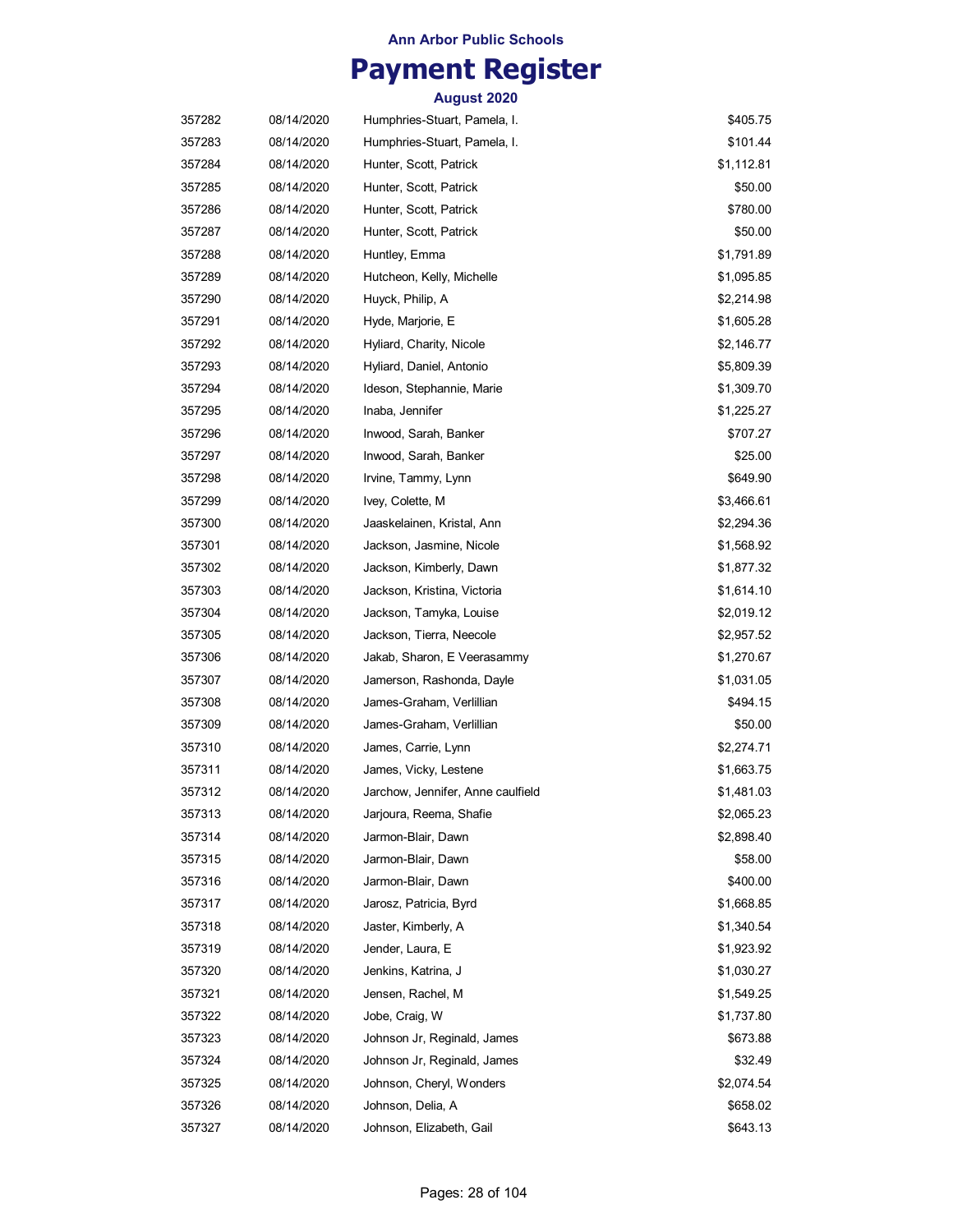## **Payment Register**

| 357328 | 08/14/2020 | Johnson, James, Albert          | \$445.68   |
|--------|------------|---------------------------------|------------|
| 357329 | 08/14/2020 | Johnson, Janelle, Wyneice       | \$3,118.25 |
| 357330 | 08/14/2020 | Johnson, Joanna, Natalie        | \$3,635.05 |
| 357331 | 08/14/2020 | Johnson, Julie, Anne            | \$826.30   |
| 357332 | 08/14/2020 | Johnson, Matthew, M             | \$1,317.56 |
| 357333 | 08/14/2020 | Johnson, Michael, B             | \$1,938.86 |
| 357334 | 08/14/2020 | Johnson, Michael, T             | \$3,347.35 |
| 357335 | 08/14/2020 | Johnson, Nina, Lynn             | \$815.88   |
| 357336 | 08/14/2020 | Johnson, Tracye, Lashun         | \$1,795.22 |
| 357337 | 08/14/2020 | Johnson, Tracye, Lashun         | \$448.81   |
| 357338 | 08/14/2020 | Johnston, Miriam, Beth          | \$406.65   |
| 357339 | 08/14/2020 | Johnston, Miriam, Beth          | \$20.00    |
| 357340 | 08/14/2020 | Johnston, Tyra, Katherine       | \$1,846.44 |
| 357341 | 08/14/2020 | Johnston, Tyra, Katherine       | \$150.00   |
| 357342 | 08/14/2020 | Jolly, Seema                    | \$1,537.18 |
| 357343 | 08/14/2020 | Jones-Lewis, Gina, R.           | \$1,025.27 |
| 357344 | 08/14/2020 | Jones-Lewis, Gina, R.           | \$176.00   |
| 357345 | 08/14/2020 | Jones, Denise, D                | \$231.35   |
| 357346 | 08/14/2020 | Jones, Kathryn, Anne            | \$1,590.04 |
| 357347 | 08/14/2020 | Jones, Michael, Curtis          | \$2,737.12 |
| 357348 | 08/14/2020 | Jones, ShaRhonda                | \$1,257.01 |
| 357349 | 08/14/2020 | Jones, Terria, L                | \$1,566.56 |
| 357350 | 08/14/2020 | Joseph, Jennifer, M             | \$1,705.68 |
| 357351 | 08/14/2020 | Juan, Shu-jeng                  | \$1,250.01 |
| 357352 | 08/14/2020 | Judge, Ann, Marie               | \$1,766.42 |
| 357353 | 08/14/2020 | Jurasek, Adam, R                | \$1,256.69 |
| 357354 | 08/14/2020 | Kabat, Jeffrey, W               | \$1,281.67 |
| 357355 | 08/14/2020 | Kachinko, Amy Jo, Marie         | \$583.32   |
| 357356 | 08/14/2020 | Kaehr, Makie                    | \$321.75   |
| 357357 | 08/14/2020 | Kahl-Burnstein, Stephanie, Anne | \$1,324.16 |
| 357358 | 08/14/2020 | Kairis, Sarah, A                | \$2,811.80 |
| 357359 | 08/14/2020 | Kairys, Mallory, Therese        | \$1,637.72 |
| 357360 | 08/14/2020 | Kalisewicz, Barbara, I          | \$1,674.84 |
| 357361 | 08/14/2020 | Kang, Michelle                  | \$1,449.22 |
| 357362 | 08/14/2020 | Karr, Hannah, Elizabeth         | \$1,002.36 |
| 357363 | 08/14/2020 | Karr, Kevin, R                  | \$2,188.49 |
| 357364 | 08/14/2020 | Karr, Michelle, Renee           | \$1,723.30 |
| 357365 | 08/14/2020 | Kasper, Christopher, Thomas     | \$1,272.34 |
| 357366 | 08/14/2020 | Kass, Jeffrey, Scott            | \$2,073.55 |
| 357367 | 08/14/2020 | Kass, Michaela, Brenna          | \$1,712.51 |
| 357368 | 08/14/2020 | Kastanis, Eleni, Ann            | \$2,457.72 |
| 357369 | 08/14/2020 | Kaucheck, Marissa, Marie        | \$1,026.64 |
| 357370 | 08/14/2020 | Kayto, Rezan                    | \$1,722.08 |
| 357371 | 08/14/2020 | Kedroske, Nicole                | \$1,605.04 |
| 357372 | 08/14/2020 | Keebler, Linda, Lou             | \$1,710.85 |
| 357373 | 08/14/2020 | Keebler, Linda, Lou             | \$500.00   |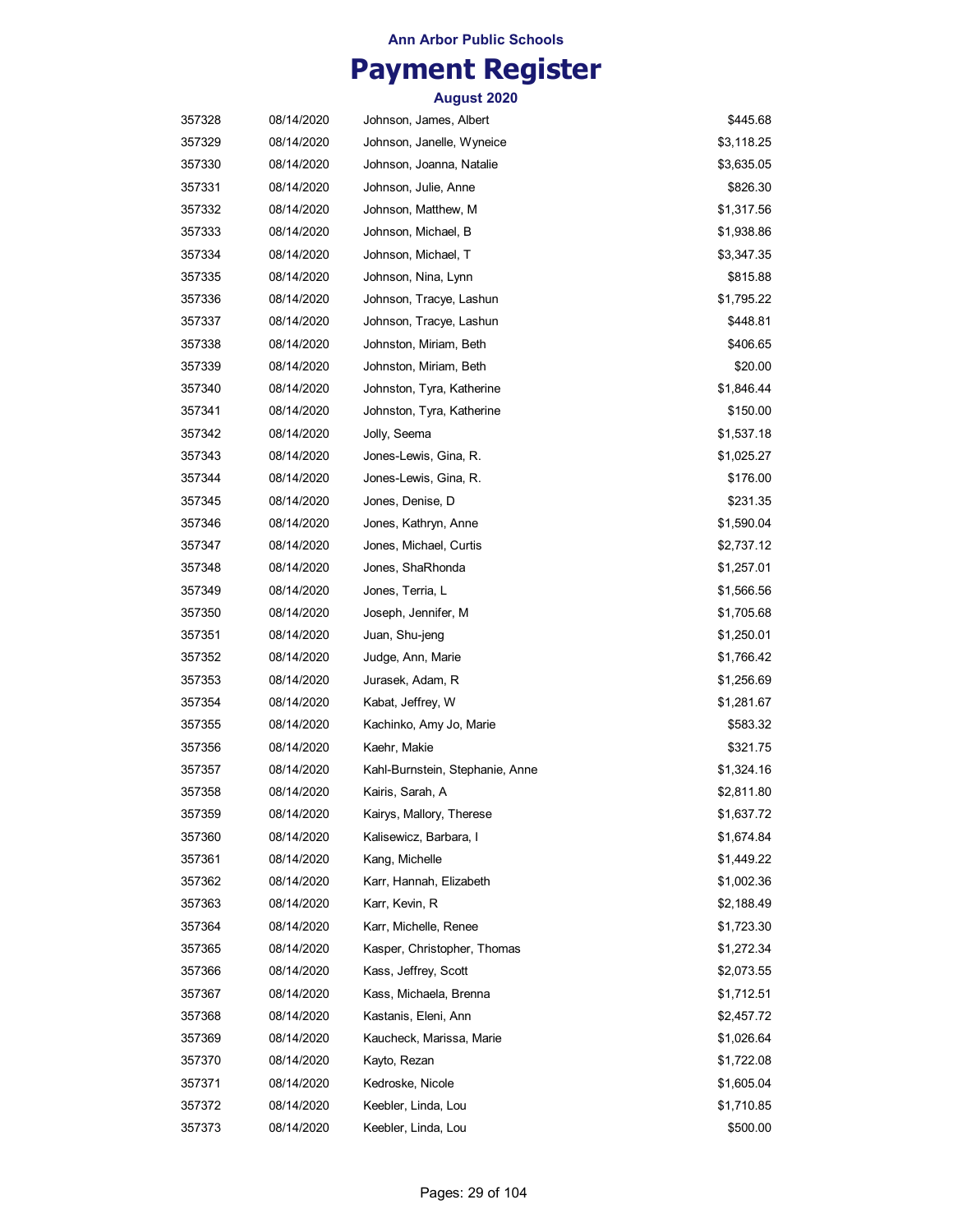## **Payment Register**

| 357374 | 08/14/2020 | Keeley, Mary, Teresa            | \$693.22   |
|--------|------------|---------------------------------|------------|
| 357375 | 08/14/2020 | Keeling, Joanne, E              | \$916.00   |
| 357376 | 08/14/2020 | Kellar, Kelly, Espelage         | \$1,753.13 |
| 357377 | 08/14/2020 | Kelley, Diana, Kay              | \$1,175.57 |
| 357378 | 08/14/2020 | Kelly, Eva, Marie               | \$555.45   |
| 357379 | 08/14/2020 | Kelly-Sell, Elizabeth           | \$1,032.44 |
| 357380 | 08/14/2020 | Kelly-Sell, Elizabeth           | \$600.00   |
| 357381 | 08/14/2020 | Kelly, Mark, Christophe         | \$1,798.05 |
| 357382 | 08/14/2020 | Kelly, Patrick, Thomas          | \$538.59   |
| 357383 | 08/14/2020 | Kelmigian, Jayme, Marie         | \$1,390.84 |
| 357384 | 08/14/2020 | Kent, Emily, Jane               | \$770.39   |
| 357385 | 08/14/2020 | Kephart, Jonathan, L            | \$1,171.38 |
| 357386 | 08/14/2020 | Kerst, Heidi, Spencer           | \$952.10   |
| 357387 | 08/14/2020 | Kessler, Serena, Catherine      | \$1,567.98 |
| 357388 | 08/14/2020 | Khalid, Muneer, Abdul-Mateen    | \$1,139.67 |
| 357389 | 08/14/2020 | Khalid, Muneer, Abdul-Mateen    | \$1,139.68 |
| 357390 | 08/14/2020 | Khanin, Shagufta                | \$426.16   |
| 357391 | 08/14/2020 | Khan, Masuma                    | \$587.67   |
| 357392 | 08/14/2020 | Kidd, Bonnie, J                 | \$1,613.83 |
| 357393 | 08/14/2020 | Kierce, Megan, Julius           | \$159.24   |
| 357394 | 08/14/2020 | Kiley, Courtney, Shannon        | \$1,813.94 |
| 357395 | 08/14/2020 | Kilgore, Kevin, James           | \$1,273.13 |
| 357396 | 08/14/2020 | Kilgore, Richard, Brett         | \$71.23    |
| 357397 | 08/14/2020 | Killewald, Barbara, Ann         | \$1,607.80 |
| 357398 | 08/14/2020 | Killewald, Barbara, Ann         | \$200.00   |
| 357399 | 08/14/2020 | Kil, Sung-Eun, Holice           | \$775.19   |
| 357400 | 08/14/2020 | Kim, Soyeon                     | \$1,625.83 |
| 357401 | 08/14/2020 | Kinard, Crystal, Marie          | \$478.66   |
| 357402 | 08/14/2020 | Kinard, Crystal, Marie          | \$151.00   |
| 357403 | 08/14/2020 | Kinasz, Ty, Robbins             | \$2,277.90 |
| 357404 | 08/14/2020 | Kincaid, TIffany, Michelle      | \$1,345.33 |
| 357405 | 08/14/2020 | Kind, Laura, Lemay              | \$1,157.30 |
| 357406 | 08/14/2020 | King-Freyre, Kristie, M         | \$1,918.53 |
| 357407 | 08/14/2020 | Kinlaw, Thelma, Almeda beatrice | \$2,238.92 |
| 357408 | 08/14/2020 | Kinnamon, Lauren, Elizabeth     | \$1,212.37 |
| 357409 | 08/14/2020 | Kinnard, Jodi, Lynn-gaff        | \$1,821.81 |
| 357410 | 08/14/2020 | Kinter, Katie, Danyle           | \$1,468.36 |
| 357411 | 08/14/2020 | Kipp, Kyle, R                   | \$866.03   |
| 357412 | 08/14/2020 | Kitchen, Jason, Lawrence        | \$2,123.55 |
| 357413 | 08/14/2020 | Kitley, Jaimelyn, Gregg         | \$242.42   |
| 357414 | 08/14/2020 | Kleber, Jennifer, Sue           | \$687.10   |
| 357415 | 08/14/2020 | Kleczynski, Stephen, J          | \$1,480.75 |
| 357416 | 08/14/2020 | Klein, Candee, Lee              | \$1,657.45 |
| 357417 | 08/14/2020 | Klein, Frederick, W             | \$2,140.11 |
| 357418 | 08/14/2020 | Kleinschmidt, Nicole, Lynn      | \$976.18   |
| 357419 | 08/14/2020 | Kline, Brandy, Lee              | \$1,013.91 |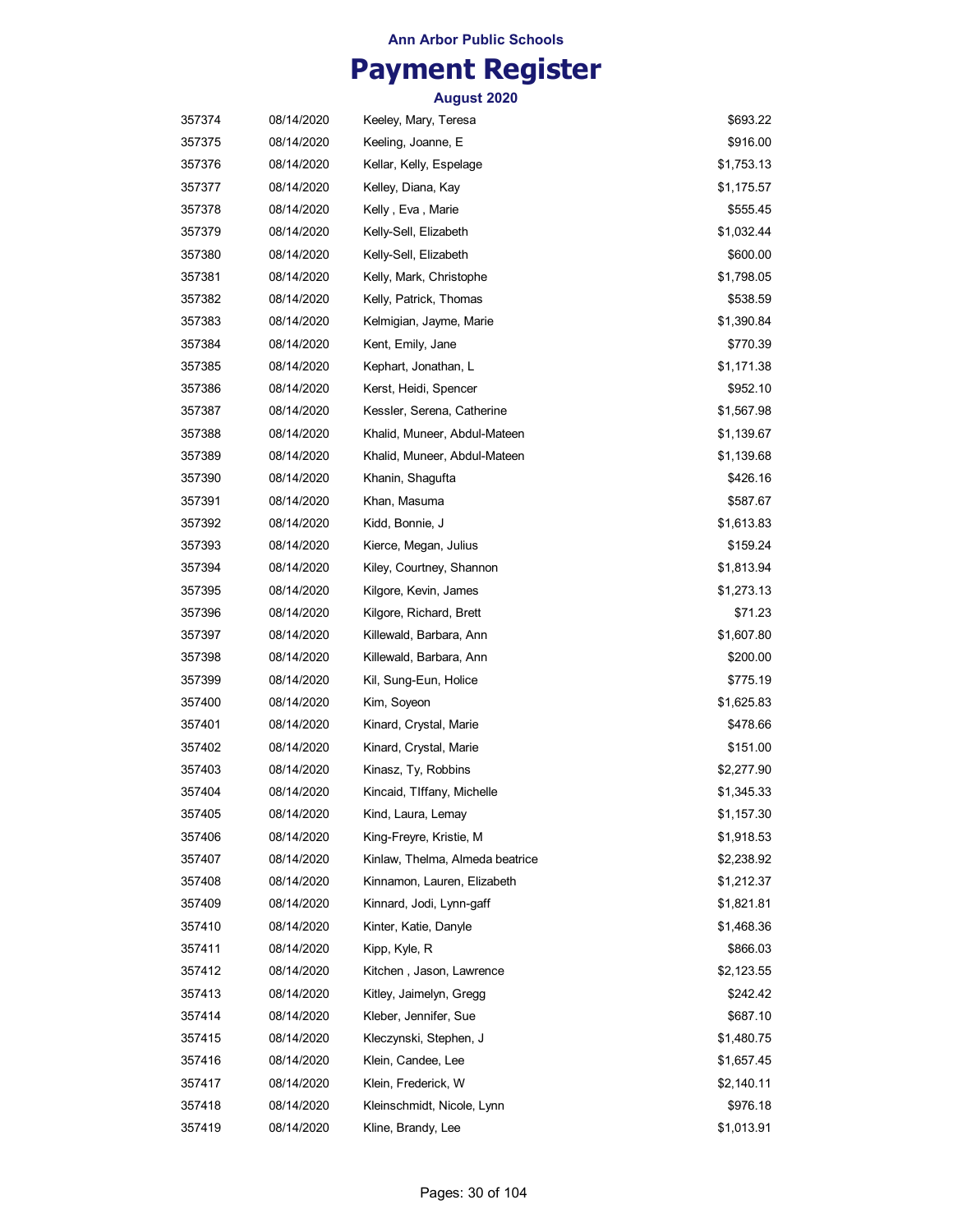## **Payment Register**

| 357420 | 08/14/2020 | Klotz, Holly, Elizabeth         | \$1,765.21 |
|--------|------------|---------------------------------|------------|
| 357421 | 08/14/2020 | Knapp, Richard, A               | \$2,013.28 |
| 357422 | 08/14/2020 | Knisley, Mary, Elizabeth        | \$1,594.41 |
| 357423 | 08/14/2020 | Knorr, Judy                     | \$2,341.55 |
| 357424 | 08/14/2020 | Knowles, Julia, D               | \$830.75   |
| 357425 | 08/14/2020 | Knowles, Julia, D               | \$356.04   |
| 357426 | 08/14/2020 | Kobylansky, Mary, E             | \$1,244.33 |
| 357427 | 08/14/2020 | Kobylansky, Mary, E             | \$100.00   |
| 357428 | 08/14/2020 | Kobylarz, Kathi, L              | \$1,130.67 |
| 357429 | 08/14/2020 | Kocher, Cary, F                 | \$2,004.66 |
| 357430 | 08/14/2020 | Kocher, Cary, F                 | \$100.00   |
| 357431 | 08/14/2020 | Kocher, Cary, F                 | \$385.00   |
| 357432 | 08/14/2020 | Kocher, Robin, Lynn             | \$3,162.49 |
| 357433 | 08/14/2020 | Koeppe, Jill, Daleen            | \$2,080.31 |
| 357434 | 08/14/2020 | Kohl, Christopher, L            | \$1,986.20 |
| 357435 | 08/14/2020 | Kohl, Christopher, L            | \$140.00   |
| 357436 | 08/14/2020 | Kohn, Hannah, Sophia            | \$1,355.91 |
| 357437 | 08/14/2020 | Kohn, Hannah, Sophia            | \$71.36    |
| 357438 | 08/14/2020 | Kokenakes, Jennifer, Marie      | \$1,382.01 |
| 357439 | 08/14/2020 | Kokenakes, Jennifer, Marie      | \$70.00    |
| 357440 | 08/14/2020 | Koknar, Semra, A                | \$2,014.72 |
| 357441 | 08/14/2020 | Koli, Julia, Lauren             | \$1,713.51 |
| 357442 | 08/14/2020 | Kollman, Michaelean, Marie      | \$1,750.40 |
| 357443 | 08/14/2020 | Kolokithas, Donna, J            | \$2,298.25 |
| 357444 | 08/14/2020 | Konett, Ethan                   | \$1,919.77 |
| 357445 | 08/14/2020 | Koselansky, Kaitlin, Nicole     | \$1,109.96 |
| 357446 | 08/14/2020 | Kotlinski, Lea, s               | \$1,202.44 |
| 357447 | 08/14/2020 | Koutoulas, Patricia, G          | \$2,118.40 |
| 357448 | 08/14/2020 | Krause, Kerry, Starr            | \$984.06   |
| 357449 | 08/14/2020 | Kreger, Sandra, Gail            | \$1,845.98 |
| 357450 | 08/14/2020 | Kreple-Hill, Carolyn, Elizabeth | \$102.65   |
| 357451 | 08/14/2020 | Kreple-Hill, Carolyn, Elizabeth | \$1,600.00 |
| 357452 | 08/14/2020 | Krieger, Elizabeth, A           | \$235.26   |
| 357453 | 08/14/2020 | Krohn, Kelly, R                 | \$916.93   |
| 357454 | 08/14/2020 | Krohn, Timothy, Salzmann        | \$1,646.39 |
| 357455 | 08/14/2020 | Kubacki, Kristin, Louise        | \$1,609.36 |
| 357456 | 08/14/2020 | Kucera, Jeremy, Alexander       | \$1,005.27 |
| 357457 | 08/14/2020 | Kulka, Edward, L                | \$1,959.35 |
| 357458 | 08/14/2020 | Kunec, Jennifer, L              | \$1,915.32 |
| 357459 | 08/14/2020 | Kurilko, Catherine, Anne        | \$1,769.96 |
| 357460 | 08/14/2020 | Kushi, Shadmani, Farzana        | \$906.32   |
| 357461 | 08/14/2020 | LaCaze, Jaszmine, D             | \$508.82   |
| 357462 | 08/14/2020 | Lafferty, Beth, Ann             | \$1,132.74 |
| 357463 | 08/14/2020 | Lafferty, Beth, Ann             | \$100.00   |
| 357464 | 08/14/2020 | Lafferty, Kelsey, Marie         | \$2,655.21 |
| 357465 | 08/14/2020 | Lai, Teresa, Ka-Wing            | \$453.54   |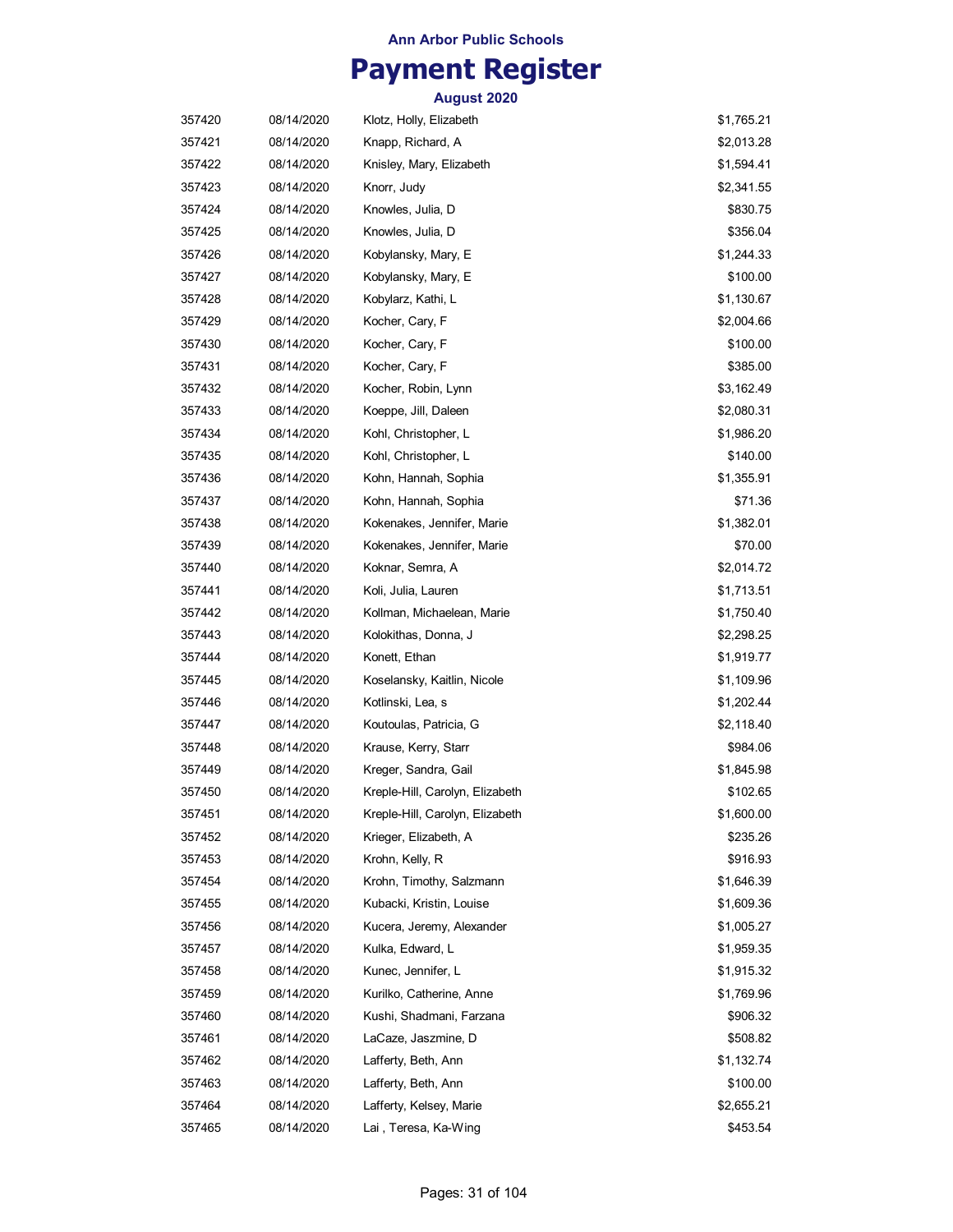## **Payment Register**

| 357466 | 08/14/2020 | Lamkin, David, B              | \$655.66   |
|--------|------------|-------------------------------|------------|
| 357467 | 08/14/2020 | Lamkin, David, B              | \$75.00    |
| 357468 | 08/14/2020 | Lancaster, George, Edgar      | \$1,875.98 |
| 357469 | 08/14/2020 | Landefeld, Christy, Joy       | \$1,060.80 |
| 357470 | 08/14/2020 | Landin-Smith, Rebecca         | \$2,823.50 |
| 357471 | 08/14/2020 | Landrum, Laurel, Christine    | \$2,487.99 |
| 357472 | 08/14/2020 | Lange, Melissa, Ann           | \$570.24   |
| 357473 | 08/14/2020 | Langenecker, Brigitte, Louise | \$1,387.93 |
| 357474 | 08/14/2020 | Langford, Shonta, A           | \$2,717.33 |
| 357475 | 08/14/2020 | Langford, Shonta, A           | \$1,000.00 |
| 357476 | 08/14/2020 | Lantis, Lauren, Therese       | \$1,864.92 |
| 357477 | 08/14/2020 | Lapere, Wendy, Star           | \$1,951.68 |
| 357478 | 08/14/2020 | Larsen, Kaylene, Gail         | \$460.99   |
| 357479 | 08/14/2020 | Larson, Peter, M              | \$2,753.07 |
| 357480 | 08/14/2020 | Latour, Edward, Paul          | \$2,307.17 |
| 357481 | 08/14/2020 | Latour, Edward, Paul          | \$1,000.00 |
| 357482 | 08/14/2020 | Lauer, Anthony, A             | \$2,244.58 |
| 357483 | 08/14/2020 | Lauer, Anthony, A             | \$50.00    |
| 357484 | 08/14/2020 | Lauerman, Amy, Lynne patrosh  | \$1,699.65 |
| 357485 | 08/14/2020 | Lauer, Shannon, Rose          | \$1,816.47 |
| 357486 | 08/14/2020 | Lauer, Shannon, Rose          | \$120.00   |
| 357487 | 08/14/2020 | Lauzzana, Emile, August       | \$3,222.89 |
| 357488 | 08/14/2020 | Lavery, Laurel                | \$498.32   |
| 357489 | 08/14/2020 | Lawhead, Cara, Lynn           | \$1,238.95 |
| 357490 | 08/14/2020 | Lazette, Frances, Kelly       | \$1,864.78 |
| 357491 | 08/14/2020 | Leach, David, Andrew          | \$1,931.37 |
| 357492 | 08/14/2020 | Leaman, Cynthia, Jean         | \$3,257.11 |
| 357493 | 08/14/2020 | Lecloux, Michael, T           | \$2,086.85 |
| 357494 | 08/14/2020 | Lederer, Peggy, O'neill       | \$2,804.81 |
| 357495 | 08/14/2020 | Lederer, Peggy, O'neill       | \$250.00   |
| 357496 | 08/14/2020 | Lederer, Robert               | \$2,139.30 |
| 357497 | 08/14/2020 | Lee, Catherine, Mary          | \$487.38   |
| 357498 | 08/14/2020 | Lee, Catherine, Mary          | \$500.00   |
| 357499 | 08/14/2020 | Lee, Derek, A                 | \$1,887.32 |
| 357500 | 08/14/2020 | Leege, Joshua, Will           | \$1,468.40 |
| 357501 | 08/14/2020 | Lee, Indigo, Harper           | \$975.28   |
| 357502 | 08/14/2020 | Lee, Jae, Jung                | \$1,456.75 |
| 357503 | 08/14/2020 | Lee, Rebecca, Hadia           | \$1,609.86 |
| 357504 | 08/14/2020 | Lee, Vivian, Young            | \$2,309.37 |
| 357505 | 08/14/2020 | Leite, Katherine, Milholland  | \$1,013.75 |
| 357506 | 08/14/2020 | Leite, Katherine, Milholland  | \$100.00   |
| 357507 | 08/14/2020 | Lemanski, Janet, Meilak       | \$1,743.23 |
| 357508 | 08/14/2020 | Lemens, Jill, Elisabeth       | \$593.87   |
| 357509 | 08/14/2020 | Lemke, Charity, Ann           | \$1,715.72 |
| 357510 | 08/14/2020 | Lemon, Nicole, Beth-Sielken   | \$1,624.60 |
| 357511 | 08/14/2020 | Lentz, Elizabeth, Marie       | \$1,098.30 |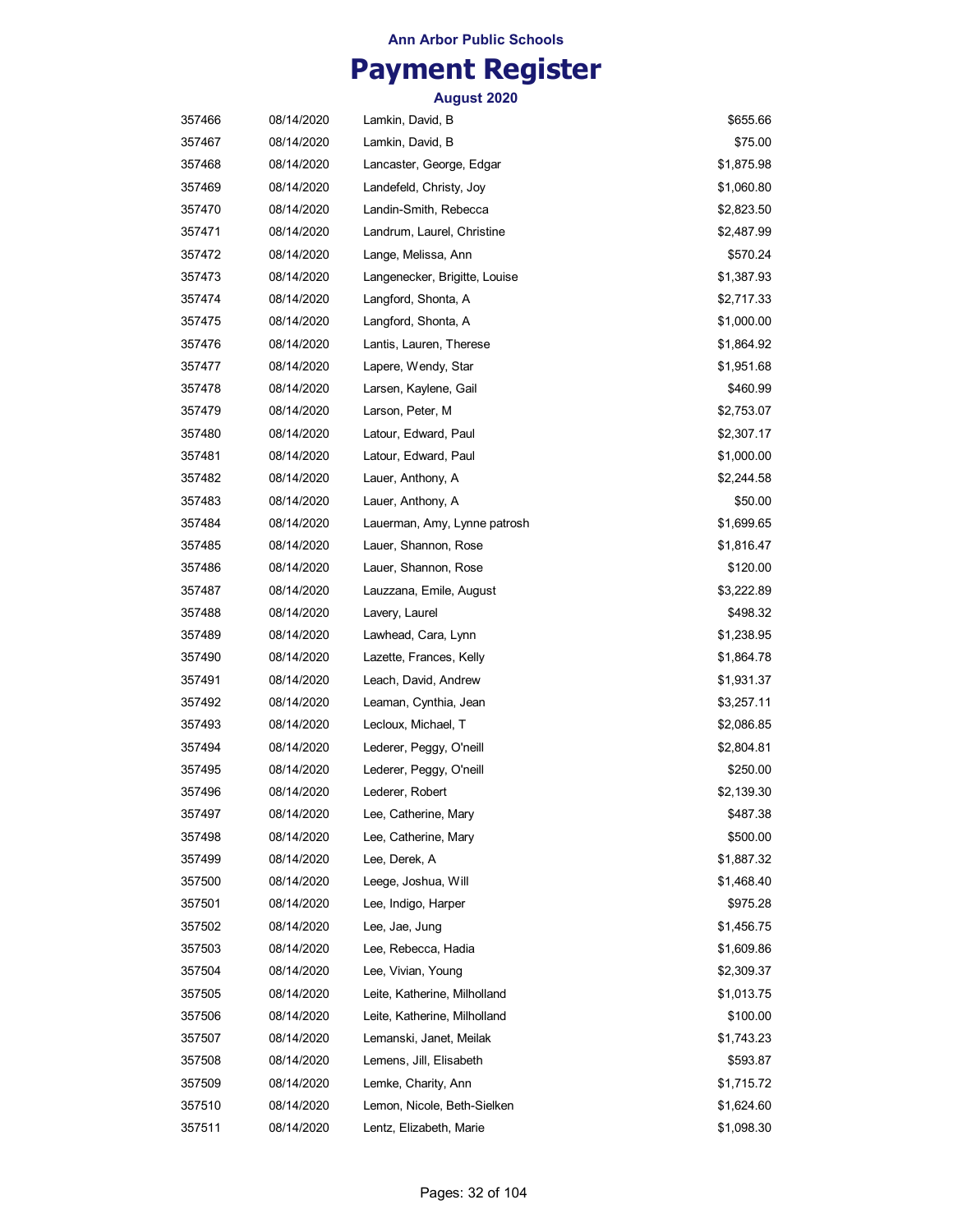## **Payment Register**

| 357512 | 08/14/2020 | Lentz, Tova, Snitzer         | \$1,423.36 |
|--------|------------|------------------------------|------------|
| 357513 | 08/14/2020 | Leonard, Jerry, R            | \$1,807.58 |
| 357514 | 08/14/2020 | Letourneau, Tony, Ray        | \$2,033.05 |
| 357515 | 08/14/2020 | Letts, Renee, Lynn           | \$959.41   |
| 357516 | 08/14/2020 | Levin, Craig, Michell        | \$1,719.47 |
| 357517 | 08/14/2020 | Levin, Craig, Michell        | \$200.00   |
| 357518 | 08/14/2020 | Levine, Elana, R             | \$1,976.65 |
| 357519 | 08/14/2020 | Lewis II, Kenneth, Regan     | \$634.97   |
| 357520 | 08/14/2020 | Lewis II, Kenneth, Regan     | \$90.71    |
| 357521 | 08/14/2020 | Lewis II, Kenneth, Regan     | \$181.42   |
| 357522 | 08/14/2020 | Lewis, Jason, Oneil          | \$1,573.17 |
| 357523 | 08/14/2020 | Lewis, Jason, Oneil          | \$350.00   |
| 357524 | 08/14/2020 | Lewis, Michael, Anthony      | \$1,491.55 |
| 357525 | 08/14/2020 | Leydenfrost, Alex            | \$1,928.33 |
| 357526 | 08/14/2020 | Li, Anna, Kim                | \$1,269.68 |
| 357527 | 08/14/2020 | Lilliefors, Erin, Benton     | \$1,071.69 |
| 357528 | 08/14/2020 | Lincoln, Markus, Aaron       | \$2,148.73 |
| 357529 | 08/14/2020 | Lincourt, Brian, J           | \$2,017.09 |
| 357530 | 08/14/2020 | Lindemann, Mary, Dawn        | \$1,337.51 |
| 357531 | 08/14/2020 | Linden, Dawn, Ruby           | \$3,402.54 |
| 357532 | 08/14/2020 | Lindner, Bethany, Lynn       | \$979.31   |
| 357533 | 08/14/2020 | Lindsay, Sarah, Anne         | \$980.53   |
| 357534 | 08/14/2020 | Linton, Edith, Anne          | \$2,695.34 |
| 357535 | 08/14/2020 | Linton, Kristine, D          | \$1,573.90 |
| 357536 | 08/14/2020 | Lipton, Molly, Rachel        | \$1,430.47 |
| 357537 | 08/14/2020 | Liu, Pingping                | \$1,520.34 |
| 357538 | 08/14/2020 | Lock, Kimberly, A            | \$26.20    |
| 357539 | 08/14/2020 | Lockhart, Rhonda, Elaine     | \$1,214.23 |
| 357540 | 08/14/2020 | Lodge, Kassandra, Patricia   | \$990.67   |
| 357541 | 08/14/2020 | Loewe, Pamela, A             | \$1,870.60 |
| 357542 | 08/14/2020 | Loewe, Pamela, A             | \$375.00   |
| 357543 | 08/14/2020 | Long, Roger, Ken             | \$1,850.65 |
| 357544 | 08/14/2020 | Long, Roger, Ken             | \$30.00    |
| 357545 | 08/14/2020 | Lorenz, Steven, Robert       | \$2,037.10 |
| 357546 | 08/14/2020 | Lott-Scheffler, Merritt, Ann | \$602.01   |
| 357547 | 08/14/2020 | Loveland, Tracy, Ellen       | \$2,167.16 |
| 357548 | 08/14/2020 | Lowder, Tracey, Thomas       | \$3,056.15 |
| 357549 | 08/14/2020 | Lowe, Amanda, Leigh          | \$1,640.21 |
| 357550 | 08/14/2020 | Lowe, Amanda, Leigh          | \$100.00   |
| 357551 | 08/14/2020 | Loyer, Joshua, Edward        | \$1,742.41 |
| 357552 | 08/14/2020 | Lubara-Steuer, Rosana, Janet | \$1,542.02 |
| 357553 | 08/14/2020 | Lucke, Jessica, Leigh        | \$2,344.47 |
| 357554 | 08/14/2020 | Lugo, Cristal, M             | \$1,252.31 |
| 357555 | 08/14/2020 | Lukavsky, Amanda, Leigh      | \$1,099.18 |
| 357556 | 08/14/2020 | Luker, Janice, Kay           | \$317.46   |
| 357557 | 08/14/2020 | Luker, Janice, Kay           | \$275.00   |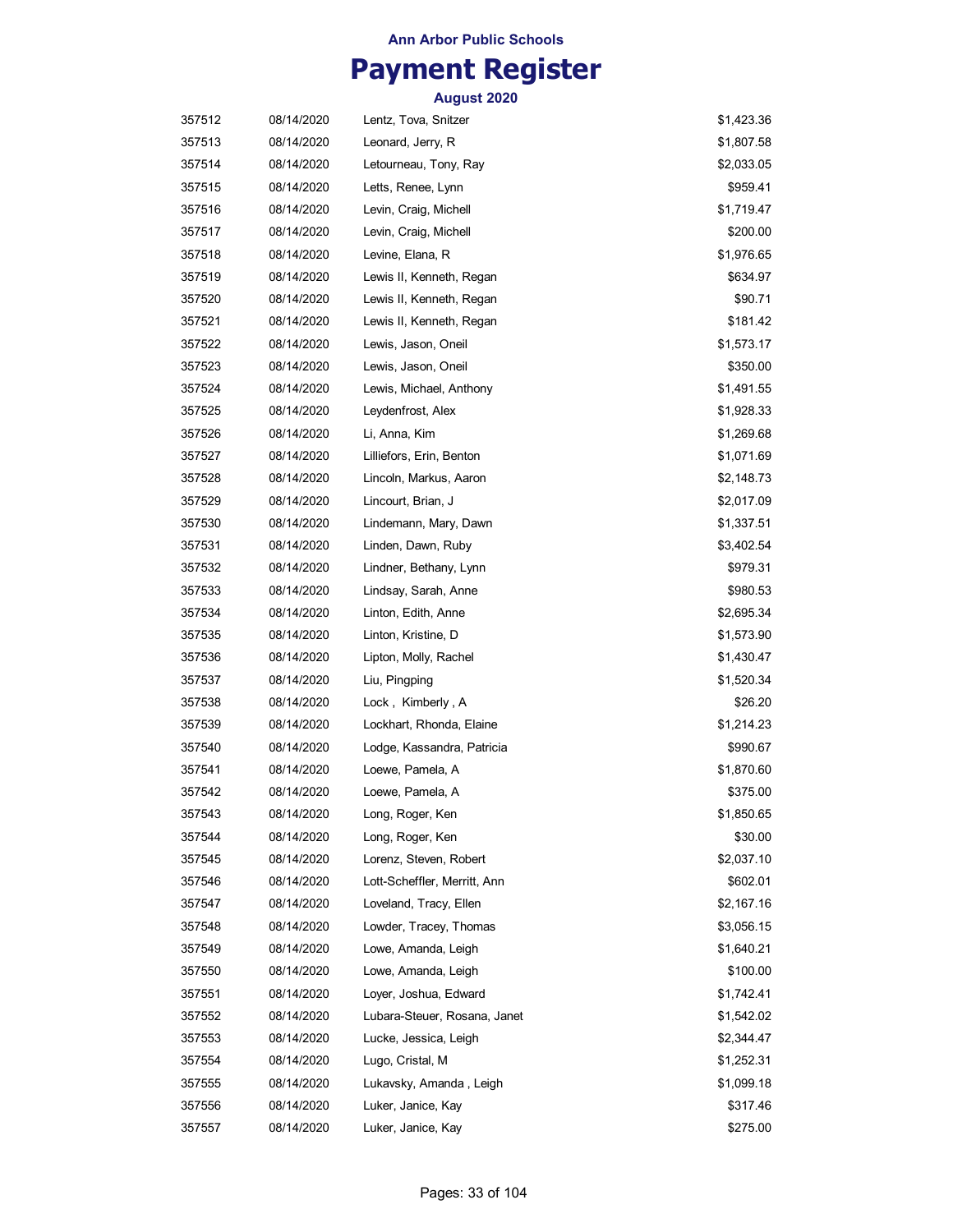## **Payment Register**

| 357558 | 08/14/2020 | Lutfalla, Zainab, K         | \$61.01    |
|--------|------------|-----------------------------|------------|
| 357559 | 08/14/2020 | Luther, Janice, Ruth        | \$1,258.50 |
| 357560 | 08/14/2020 | Luxon, James, Laurence      | \$906.69   |
| 357561 | 08/14/2020 | Lyall, Michael, Jacob       | \$544.90   |
| 357562 | 08/14/2020 | Lynch, Lisa, Miriam Gallin  | \$169.12   |
| 357563 | 08/14/2020 | Lynch, Maureen              | \$1,596.49 |
| 357564 | 08/14/2020 | Lyon, Kimberly, Maja        | \$896.93   |
| 357565 | 08/14/2020 | Lypka, Lindsey, Ann         | \$803.77   |
| 357566 | 08/14/2020 | MAANS, ALICIA, CARMEN       | \$2,072.49 |
| 357567 | 08/14/2020 | Macarthur, James, C         | \$1,086.46 |
| 357568 | 08/14/2020 | Macarthur, James, C         | \$400.00   |
| 357569 | 08/14/2020 | Maciag, Jennifer, L         | \$1,729.69 |
| 357570 | 08/14/2020 | Macke, Michele, M           | \$1,847.88 |
| 357571 | 08/14/2020 | MacKenzie, Angela, Kristine | \$1,767.25 |
| 357572 | 08/14/2020 | Mackercher, Kathryn, Lee    | \$1,904.40 |
| 357573 | 08/14/2020 | Macko, Nicole, Antoinette   | \$1,012.79 |
| 357574 | 08/14/2020 | Mack, Stacey, M             | \$944.50   |
| 357575 | 08/14/2020 | MacPhail, John, Wallace     | \$2,080.37 |
| 357576 | 08/14/2020 | Madih, Evelyn, Irene        | \$1,348.08 |
| 357577 | 08/14/2020 | Madyun, Teresa, Ann         | \$1,001.95 |
| 357578 | 08/14/2020 | Madyun, Teresa, Ann         | \$25.00    |
| 357579 | 08/14/2020 | Madyun, Teresa, Ann         | \$500.00   |
| 357580 | 08/14/2020 | Madyun, Teresa, Ann         | \$250.00   |
| 357581 | 08/14/2020 | Madyun, Teresa, Ann         | \$250.00   |
| 357582 | 08/14/2020 | Maeroff, Jane, Kiddon       | \$815.65   |
| 357583 | 08/14/2020 | Magar, Aprylle, Joy         | \$1,287.68 |
| 357584 | 08/14/2020 | Magee, Dawn, Marie          | \$2,207.67 |
| 357585 | 08/14/2020 | Magee, Dawn, Marie          | \$250.00   |
| 357586 | 08/14/2020 | Maglothin, Theresa, Anne    | \$920.26   |
| 357587 | 08/14/2020 | Maglothin, Theresa, Anne    | \$200.00   |
| 357588 | 08/14/2020 | Magoulick, Jennifer, Marie  | \$1,737.91 |
| 357589 | 08/14/2020 | Maguire, Laurel, Stowell    | \$2,117.97 |
| 357590 | 08/14/2020 | Mahler, Kristin, L          | \$1,773.08 |
| 357591 | 08/14/2020 | Maier, Robert, Joseph       | \$2,033.87 |
| 357592 | 08/14/2020 | Maj, Jenna, Ruth            | \$1,240.60 |
| 357593 | 08/14/2020 | Maksimchuk, Carol, Regina   | \$486.60   |
| 357594 | 08/14/2020 | Malcolm, Jacqueline, K      | \$2,700.45 |
| 357595 | 08/14/2020 | Malcolm, Vickie, J          | \$1,475.16 |
| 357596 | 08/14/2020 | Malcolm, Vickie, J          | \$600.00   |
| 357597 | 08/14/2020 | Malette, Emily, C.          | \$1,634.04 |
| 357598 | 08/14/2020 | Ma, Lily, Xiaoting          | \$996.80   |
| 357599 | 08/14/2020 | Mallad, Mya, Marie          | \$1,265.52 |
| 357600 | 08/14/2020 | Malley, Judith, Ann         | \$1,870.38 |
| 357601 | 08/14/2020 | Malo, Chad, Patrick         | \$1,398.91 |
| 357602 | 08/14/2020 | Malo, Chad, Patrick         | \$300.00   |
| 357603 | 08/14/2020 | Malo, Chad, Patrick         | \$100.00   |
|        |            |                             |            |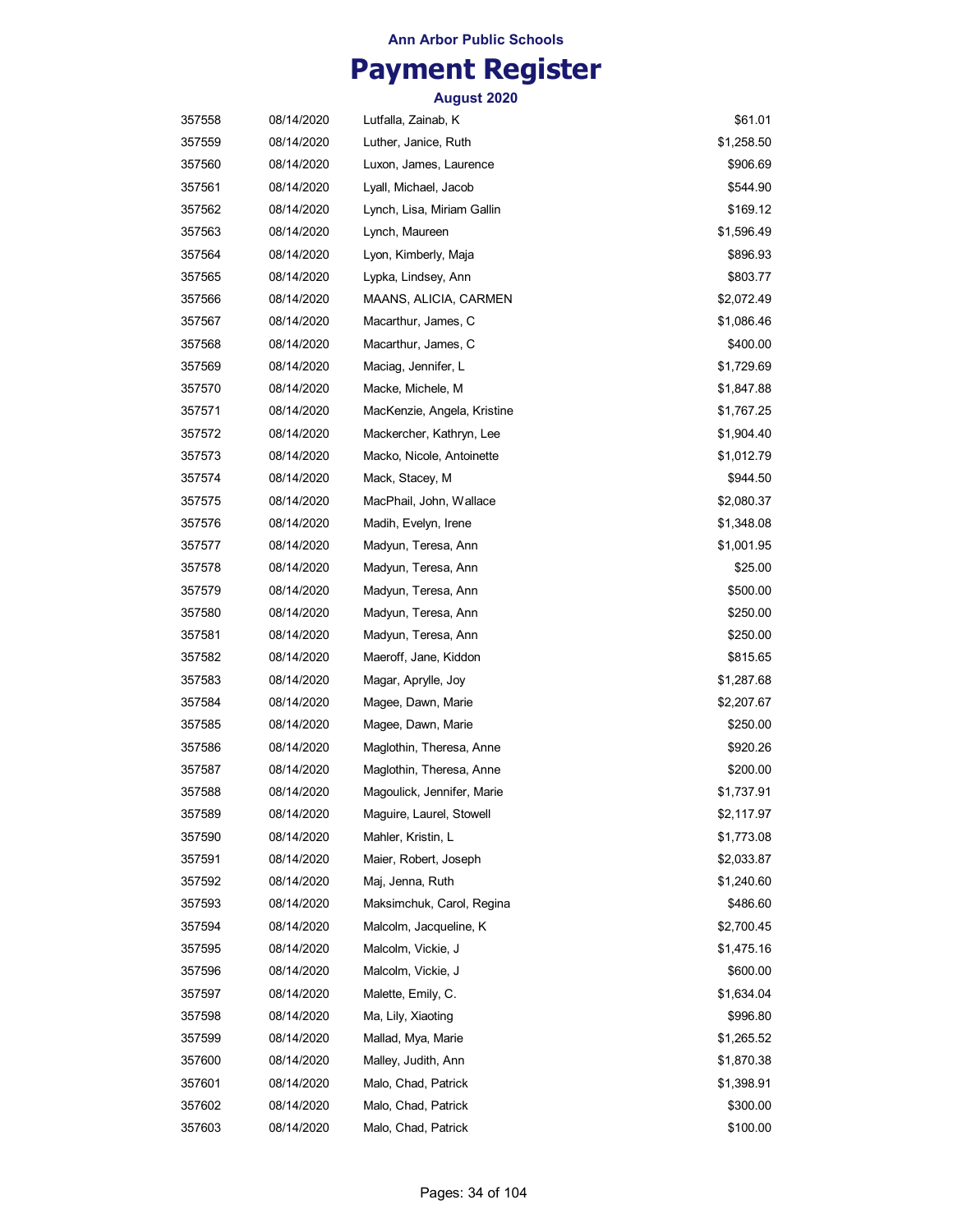## **Payment Register**

| 357604 | 08/14/2020 | Mangi, Charlene, R                | \$1,652.20 |
|--------|------------|-----------------------------------|------------|
| 357605 | 08/14/2020 | Mankad, Maneesha, Upendra         | \$486.18   |
| 357606 | 08/14/2020 | Mann, Lindsay, Corinne            | \$1,545.65 |
| 357607 | 08/14/2020 | Mann, Shekenia, Ona               | \$2,394.14 |
| 357608 | 08/14/2020 | Mantha, Ashley, A                 | \$1,333.58 |
| 357609 | 08/14/2020 | Marchionna, Catherine, Rose       | \$1,503.68 |
| 357610 | 08/14/2020 | Marcum, James                     | \$2,111.33 |
| 357611 | 08/14/2020 | Marenghi, Jennifer, Anne          | \$2,121.94 |
| 357612 | 08/14/2020 | Marquardt, Diane, Marie           | \$1,807.77 |
| 357613 | 08/14/2020 | Marshall-Diver, Tristan, Penelope | \$2,024.72 |
| 357614 | 08/14/2020 | Marsh, Kenneth, D                 | \$1,434.40 |
| 357615 | 08/14/2020 | Martin, Ashley, Danielle          | \$1,307.35 |
| 357616 | 08/14/2020 | Martin, Atoya, Ke Ivory Da        | \$1,813.41 |
| 357617 | 08/14/2020 | Martin, Barbara, J                | \$1,506.87 |
| 357618 | 08/14/2020 | Martin, Jamie, Marie              | \$1,452.33 |
| 357619 | 08/14/2020 | Martin, Myles, E                  | \$2,043.70 |
| 357620 | 08/14/2020 | Masdon, Taylor, Nicole            | \$1,223.86 |
| 357621 | 08/14/2020 | Masieri, Francesca                | \$456.99   |
| 357622 | 08/14/2020 | Mason, Molly, Ryan                | \$408.09   |
| 357623 | 08/14/2020 | Massey, Teiara, S                 | \$565.28   |
| 357624 | 08/14/2020 | Mathewson, Tracy, Lee             | \$1,602.93 |
| 357625 | 08/14/2020 | Mathis, Josephine, Collins        | \$1,582.89 |
| 357626 | 08/14/2020 | Mattie, David, N                  | \$1,375.37 |
| 357627 | 08/14/2020 | Mattison, Joshua, M               | \$740.26   |
| 357628 | 08/14/2020 | Mattison, Joshua, M               | \$1,000.00 |
| 357629 | 08/14/2020 | Mattison, Joshua, M               | \$100.00   |
| 357630 | 08/14/2020 | Maus, Alivia, Catherine           | \$2,187.91 |
| 357631 | 08/14/2020 | Maveal, Kelly, Michelle           | \$1,548.66 |
| 357632 | 08/14/2020 | Mayfield, LaTonya, Theresa        | \$837.13   |
| 357633 | 08/14/2020 | Mayfield, LaTonya, Theresa        | \$83.00    |
| 357634 | 08/14/2020 | Mayfield, LaTonya, Theresa        | \$280.00   |
| 357635 | 08/14/2020 | Mayhand, Jimmie                   | \$1,730.82 |
| 357636 | 08/14/2020 | Maylone, Alicia, A                | \$1,296.04 |
| 357637 | 08/14/2020 | Mc Dowell, Janis, A               | \$1,839.84 |
| 357638 | 08/14/2020 | McAlinden, Colleen, M             | \$2,478.02 |
| 357639 | 08/14/2020 | McCabe, Yim, Chea                 | \$1,457.14 |
| 357640 | 08/14/2020 | McCaman, Anna, Maria              | \$1,658.24 |
| 357641 | 08/14/2020 | McCann, Angelica, Lynn            | \$914.73   |
| 357642 | 08/14/2020 | McClelland, Brittanie, Camille    | \$836.17   |
| 357643 | 08/14/2020 | McClure, Mark                     | \$34.74    |
| 357644 | 08/14/2020 | McCormick, Marcy, M               | \$151.03   |
| 357645 | 08/14/2020 | McCraw, Cate, Sumner              | \$1,290.13 |
| 357646 | 08/14/2020 | McCready, Elizabeth, Ann          | \$1,345.58 |
| 357647 | 08/14/2020 | Mccrystal, Alison, Claudia        | \$585.95   |
| 357648 | 08/14/2020 | McCully, Brooke, Heather          | \$2,517.02 |
| 357649 | 08/14/2020 | McDonald, Karen, Adele            | \$1,950.41 |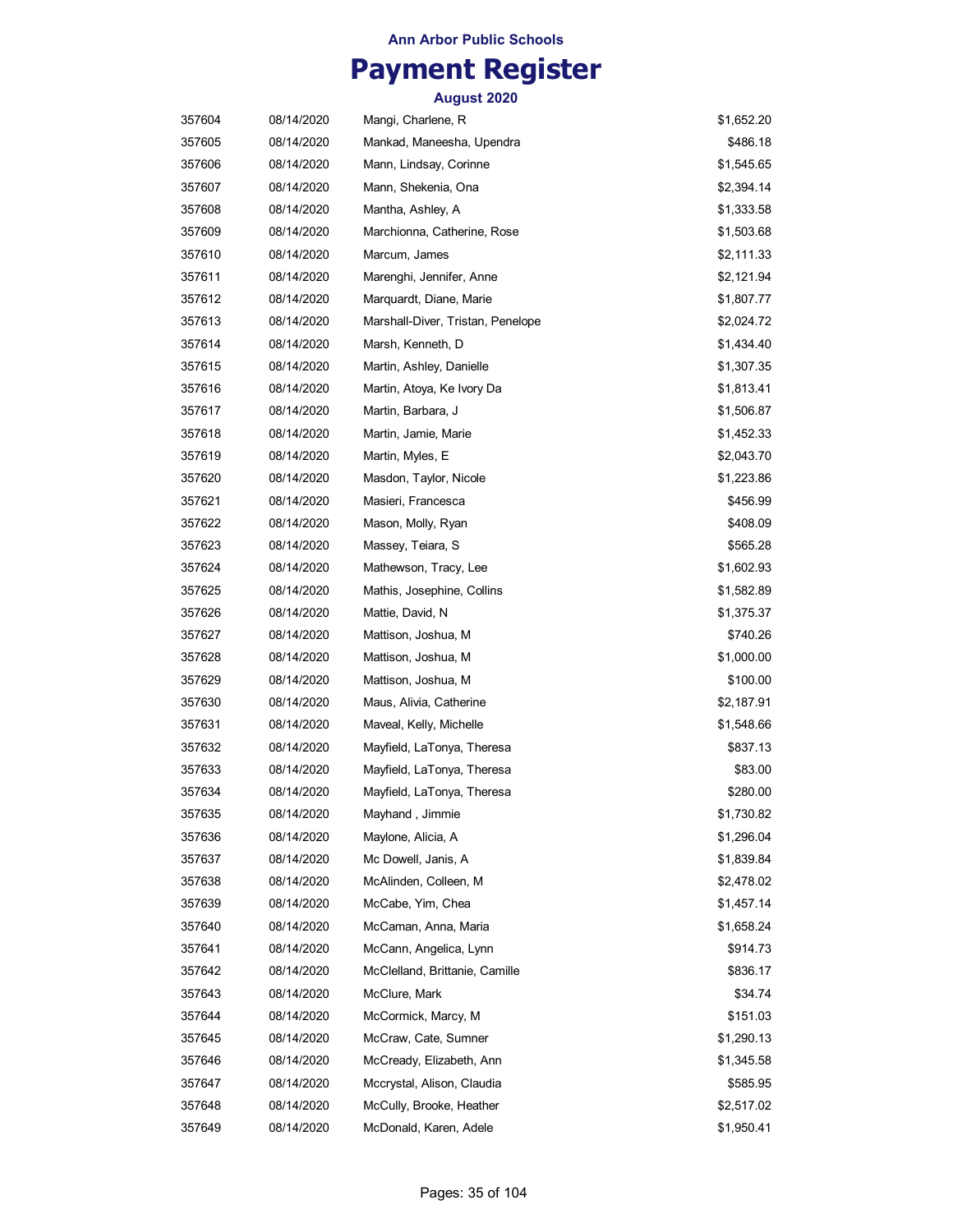## **Payment Register**

| 357650 | 08/14/2020 | McDonald, Karen, Adele          | \$10.00    |
|--------|------------|---------------------------------|------------|
| 357651 | 08/14/2020 | Mcelmeel, Cory, James           | \$2,996.48 |
| 357652 | 08/14/2020 | McFarland, Kristina, Anna       | \$1,228.14 |
| 357653 | 08/14/2020 | McFarland, Michael              | \$2,429.28 |
| 357654 | 08/14/2020 | McGavock, Christine, Nicole     | \$966.64   |
| 357655 | 08/14/2020 | McGee, Ellen, Omalley           | \$1,585.03 |
| 357656 | 08/14/2020 | McGee, Ellen, Omalley           | \$550.00   |
| 357657 | 08/14/2020 | McGlynn, Christopher, James     | \$473.80   |
| 357658 | 08/14/2020 | McGraw, Kenneth, Floyd          | \$1,992.38 |
| 357659 | 08/14/2020 | Mcgraw, Marieta, S              | \$1,677.34 |
| 357660 | 08/14/2020 | Mcgraw, Marieta, S              | \$900.00   |
| 357661 | 08/14/2020 | McGuire, Kelly, M               | \$1,679.31 |
| 357662 | 08/14/2020 | McHale, Lynne                   | \$1,936.09 |
| 357663 | 08/14/2020 | McIntyre, Melissa, Elaine       | \$1,538.96 |
| 357664 | 08/14/2020 | McIsaac, Heather, A             | \$231.96   |
| 357665 | 08/14/2020 | McKeith-Shaker, Stephanie, Anne | \$906.00   |
| 357666 | 08/14/2020 | McKeith-Shaker, Stephanie, Anne | \$1,000.00 |
| 357667 | 08/14/2020 | McKelvey, Marla                 | \$532.51   |
| 357668 | 08/14/2020 | McKelvey, Marla                 | \$1,050.00 |
| 357669 | 08/14/2020 | McKenna, Kristin, Leigh         | \$1,949.39 |
| 357670 | 08/14/2020 | McKillen, Erin, Marie           | \$2,154.09 |
| 357671 | 08/14/2020 | McKinnie, Ryan, Lee             | \$645.59   |
| 357672 | 08/14/2020 | McKinnie, Ryan, Lee             | \$645.59   |
| 357673 | 08/14/2020 | McLean, Kim, Murt               | \$1,350.86 |
| 357674 | 08/14/2020 | McLoughlin-Mckee, Amy, B        | \$1,959.19 |
| 357675 | 08/14/2020 | Mcmath, Caylie, Jean            | \$990.68   |
| 357676 | 08/14/2020 | McMurray, Amanda, Marie         | \$1,432.49 |
| 357677 | 08/14/2020 | McNair-Wilson, Sarah, Rebecca   | \$1,426.64 |
| 357678 | 08/14/2020 | Mcnair, Margaret, Ruth          | \$91.79    |
| 357679 | 08/14/2020 | Medeiros, Alison, Lynn          | \$704.02   |
| 357680 | 08/14/2020 | Medved, Michelle, Ann           | \$1,066.53 |
| 357681 | 08/14/2020 | Meier, Kristen, Nicole          | \$1,348.38 |
| 357682 | 08/14/2020 | Melangton, Johanna, L           | \$1,776.13 |
| 357683 | 08/14/2020 | Meltzer-O'Donnell, Tina, Zee    | \$587.99   |
| 357684 | 08/14/2020 | Melvin, Diane, Carolyn          | \$486.11   |
| 357685 | 08/14/2020 | Mendoza, Mary, Donna            | \$1,687.27 |
| 357686 | 08/14/2020 | Messer, Miranda, L              | \$663.84   |
| 357687 | 08/14/2020 | Metler, Marla                   | \$1,585.57 |
| 357688 | 08/14/2020 | Metry, Tracey, A                | \$1,564.33 |
| 357689 | 08/14/2020 | Metry, Tracey, A                | \$150.00   |
| 357690 | 08/14/2020 | Metz, Pamela, Dell              | \$2,120.80 |
| 357691 | 08/14/2020 | Meyer, Andrew, Thomas           | \$1,902.18 |
| 357692 | 08/14/2020 | Meyers, Nancy, Ann              | \$848.39   |
| 357693 | 08/14/2020 | Micou davis, Kimberly, Rae      | \$2,813.81 |
| 357694 | 08/14/2020 | Micou, Madeline, Louise         | \$2,052.42 |
| 357695 | 08/14/2020 | Micou, Madeline, Louise         | \$75.00    |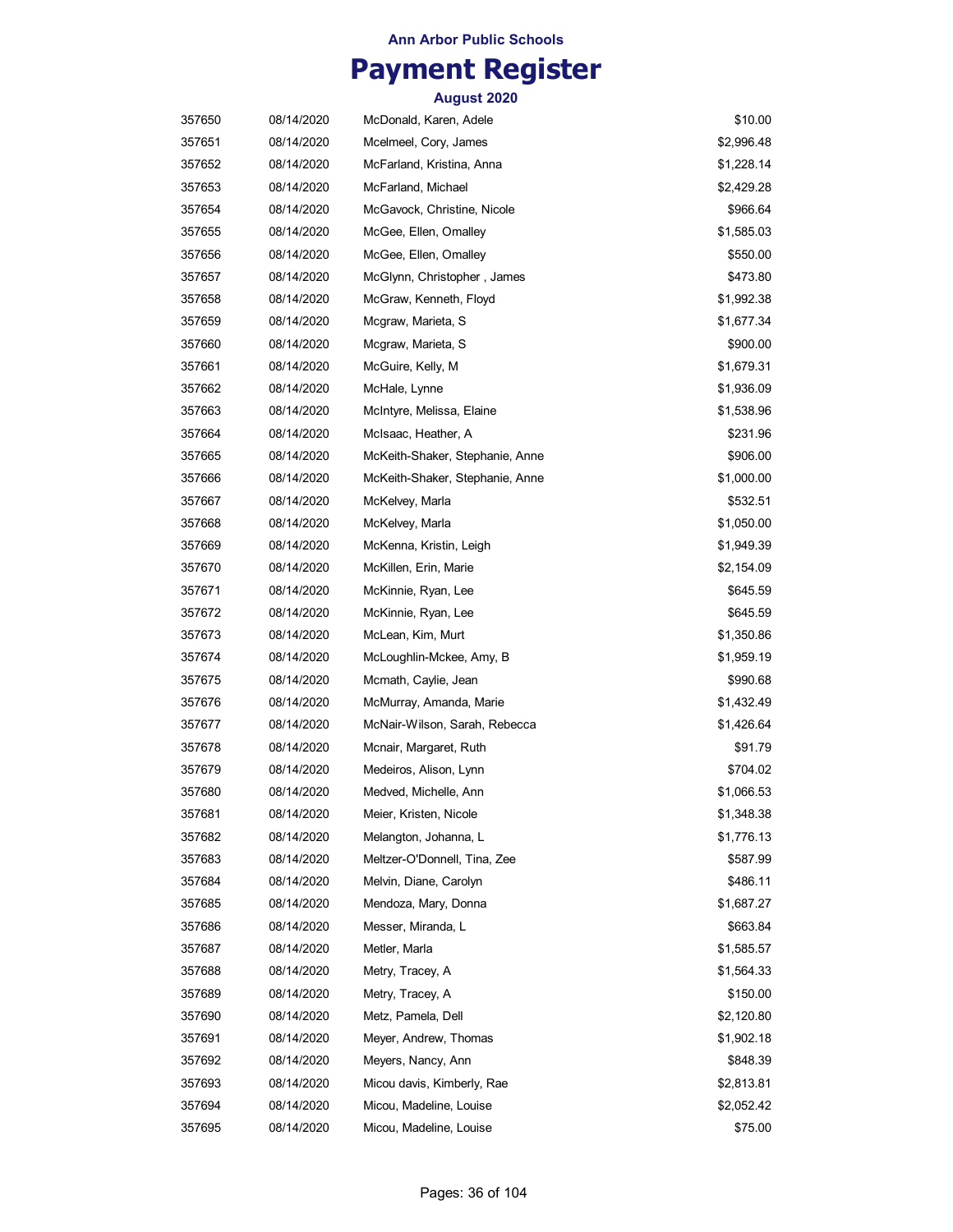# **Payment Register**

| 357696 | 08/14/2020 | Micou, Shaenu, A                | \$3,095.75 |
|--------|------------|---------------------------------|------------|
| 357697 | 08/14/2020 | Midura, Cynthia, A              | \$1,341.50 |
| 357698 | 08/14/2020 | Milanowski, Anna, R             | \$1,484.38 |
| 357699 | 08/14/2020 | Miller, Abbie, Lynn             | \$2,101.06 |
| 357700 | 08/14/2020 | Miller, Diamado, Dana masters   | \$1,880.41 |
| 357701 | 08/14/2020 | Miller, Jennifer, Kaye          | \$2,060.10 |
| 357702 | 08/14/2020 | Miller, Jessica, Irene          | \$429.78   |
| 357703 | 08/14/2020 | Miller, Leigh, Ann              | \$2,230.47 |
| 357704 | 08/14/2020 | Miller, Lisa, L                 | \$2,138.41 |
| 357705 | 08/14/2020 | Miller, Ruth, P                 | \$3,446.62 |
| 357706 | 08/14/2020 | Mills, Laura, Anne lake         | \$1,349.19 |
| 357707 | 08/14/2020 | Mills, Marie, Blake             | \$1,664.73 |
| 357708 | 08/14/2020 | Mills, Rebecca, Lynn            | \$544.98   |
| 357709 | 08/14/2020 | Mills, Sari, Lynn               | \$2,380.32 |
| 357710 | 08/14/2020 | Milne, Luke, Anthony            | \$1,604.84 |
| 357711 | 08/14/2020 | Minnick, Jill, Mary             | \$4,228.00 |
| 357712 | 08/14/2020 | Mistak, Melissa, Marie          | \$574.71   |
| 357713 | 08/14/2020 | Mistak, Melissa, Marie          | \$246.30   |
| 357714 | 08/14/2020 | Mitchell, Elaine, Karen         | \$1,666.61 |
| 357715 | 08/14/2020 | Mitchell, Elaine, Karen         | \$50.00    |
| 357716 | 08/14/2020 | Mitchell, Tia, Nicole           | \$1,363.87 |
| 357717 | 08/14/2020 | Moger, Nathan, Torello          | \$1,386.96 |
| 357718 | 08/14/2020 | Mohlman, Charlotte, T           | \$1,185.10 |
| 357719 | 08/14/2020 | Mohlman, Charlotte, T           | \$75.00    |
| 357720 | 08/14/2020 | Moizio, Lori, M                 | \$479.06   |
| 357721 | 08/14/2020 | Monan, Julie, Marie             | \$1,687.96 |
| 357722 | 08/14/2020 | Monroe, Dawn, Nicole            | \$1,932.94 |
| 357723 | 08/14/2020 | Monteleone, Alexandra, Louise   | \$1,140.39 |
| 357724 | 08/14/2020 | Montiy, Katherine, Joy          | \$527.10   |
| 357725 | 08/14/2020 | Montri, Maria, Ellen            | \$1,911.17 |
| 357726 | 08/14/2020 | Montri, Troy, Matthew           | \$423.39   |
| 357727 | 08/14/2020 | Montri, Troy, Matthew           | \$141.13   |
| 357728 | 08/14/2020 | Moon, Heather, M                | \$1,772.39 |
| 357729 | 08/14/2020 | Moore, Ashley, Nichole          | \$1,368.04 |
| 357730 | 08/14/2020 | Moore, Brett, Michael           | \$2,377.51 |
| 357731 | 08/14/2020 | Moore, Chrisara, Melinda        | \$1,155.76 |
| 357732 | 08/14/2020 | Moore, Kaitlyn, Marie           | \$770.62   |
| 357733 | 08/14/2020 | Moore, Laurie, Jean             | \$1,725.25 |
| 357734 | 08/14/2020 | Moore, Robin, Victoria          | \$1,060.58 |
| 357735 | 08/14/2020 | Moore, Sarah, Elizabeth         | \$1,718.83 |
| 357736 | 08/14/2020 | Moore, Sarah, Elizabeth         | \$150.00   |
| 357737 | 08/14/2020 | Morabito, Kara, Mickelle        | \$1,873.45 |
| 357738 | 08/14/2020 | Moravy-Penchansky, Cassidy, Lee | \$910.46   |
| 357739 | 08/14/2020 | Moray, Jacqueline, A.           | \$1,436.99 |
| 357740 | 08/14/2020 | Moreno, Martin, Joseph          | \$1,934.69 |
| 357741 | 08/14/2020 | Morgan, Christopher             | \$1,740.12 |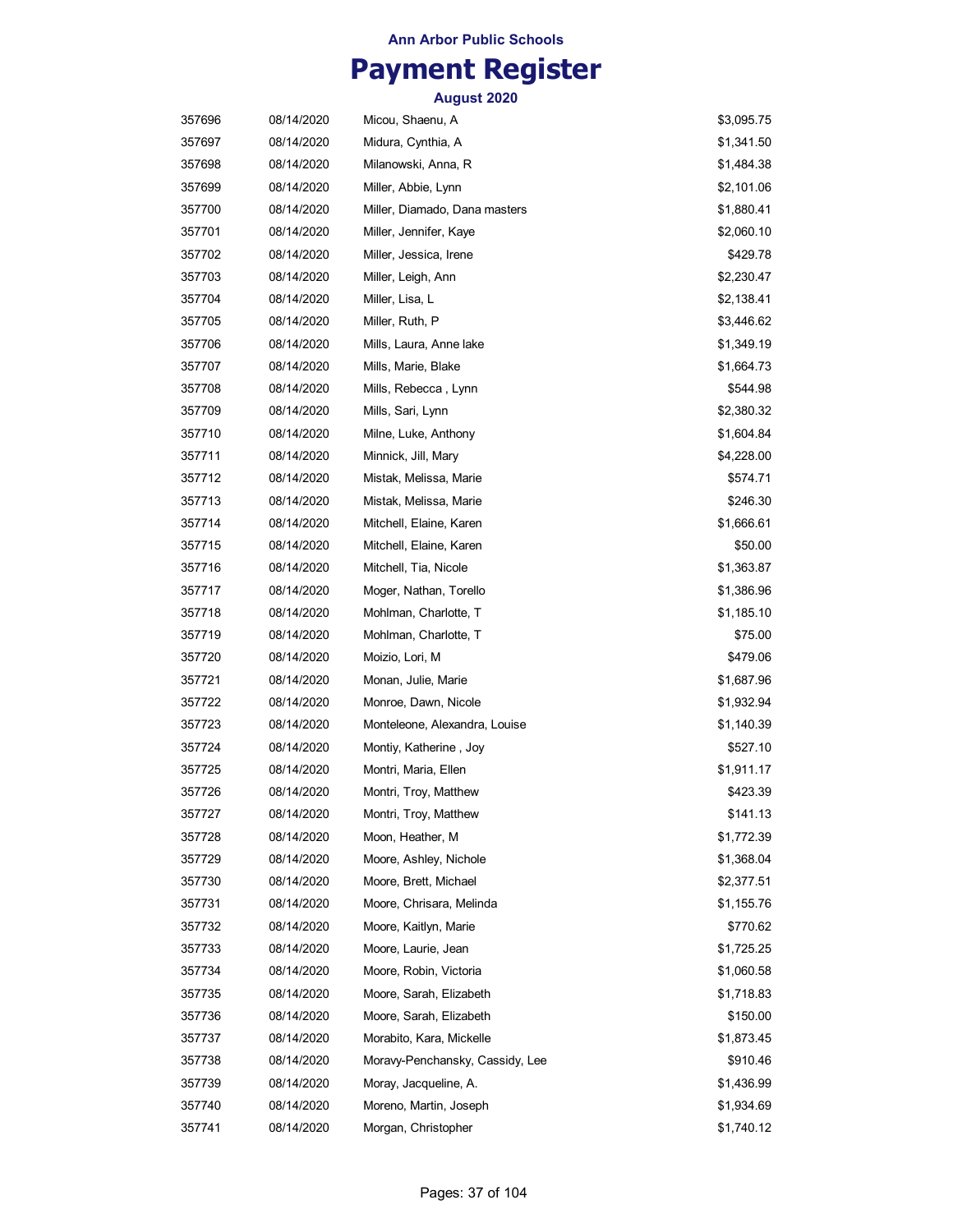## **Payment Register**

| 357742 | 08/14/2020 | Morgan, Robert, Ellerbusch   | \$1,200.02 |
|--------|------------|------------------------------|------------|
| 357743 | 08/14/2020 | Morgan, Sarah                | \$1,704.51 |
| 357744 | 08/14/2020 | Morning, Laura, Ingalls      | \$1,941.61 |
| 357745 | 08/14/2020 | Morningstar, Soon, Lee       | \$1,973.16 |
| 357746 | 08/14/2020 | Morrin, Megan, Lynn          | \$1,516.37 |
| 357747 | 08/14/2020 | Morris, Michael, J           | \$2,127.44 |
| 357748 | 08/14/2020 | Morris, Rita, Louise         | \$1,571.66 |
| 357749 | 08/14/2020 | Morrissey, Gerald, David     | \$1,321.61 |
| 357750 | 08/14/2020 | Mosher, Danelle, Dupes       | \$1,487.24 |
| 357751 | 08/14/2020 | Mosher, Danelle, Dupes       | \$730.00   |
| 357752 | 08/14/2020 | Mosher, Nicholas, Newcomb    | \$1,750.87 |
| 357753 | 08/14/2020 | Mosher, Nicholas, Newcomb    | \$250.00   |
| 357754 | 08/14/2020 | Moulding, Joetta, L          | \$655.52   |
| 357755 | 08/14/2020 | Mousigian, Rosemarie, Ani    | \$1,516.81 |
| 357756 | 08/14/2020 | Moutard, Catherine, Rene     | \$3,057.57 |
| 357757 | 08/14/2020 | Muehlman, Alison, R          | \$1,769.02 |
| 357758 | 08/14/2020 | Muir, Julieanne, M           | \$4,486.36 |
| 357759 | 08/14/2020 | Muir, Julieanne, M           | \$850.00   |
| 357760 | 08/14/2020 | Muller, Alyssa, Marie        | \$1,159.35 |
| 357761 | 08/14/2020 | Mullice, Deborah, R          | \$2,041.03 |
| 357762 | 08/14/2020 | Mullins, Janet               | \$470.73   |
| 357763 | 08/14/2020 | Mull, Richard, James         | \$1,174.41 |
| 357764 | 08/14/2020 | Murphy, Catherine, R         | \$1,889.11 |
| 357765 | 08/14/2020 | Murphy, Denise, Marie        | \$1,136.18 |
| 357766 | 08/14/2020 | Murphy, Maria, Terese        | \$623.39   |
| 357767 | 08/14/2020 | Murphy, Nelda, Jk            | \$1,729.11 |
| 357768 | 08/14/2020 | Murray, Andrea, Marie        | \$1,942.39 |
| 357769 | 08/14/2020 | Murrett, Maureen             | \$1,031.70 |
| 357770 | 08/14/2020 | Musser, Kathryn, Ann         | \$1,325.77 |
| 357771 | 08/14/2020 | Mustapha, Dairia, Lennai Ray | \$2,909.05 |
| 357772 | 08/14/2020 | Muteleu, John, L             | \$124.97   |
| 357773 | 08/14/2020 | Muusz, Marta, Anderson       | \$2,110.58 |
| 357774 | 08/14/2020 | Myers, Constance, Marie      | \$1,678.42 |
| 357775 | 08/14/2020 | Naar, Christopher, M         | \$1,870.03 |
| 357776 | 08/14/2020 | Nafziger, Jacinta, M         | \$1,272.92 |
| 357777 | 08/14/2020 | Nagle, Wendy                 | \$559.66   |
| 357778 | 08/14/2020 | Nalepa, Andrew, Thomas       | \$2,081.64 |
| 357779 | 08/14/2020 | Nascimento, Leah, Sokup      | \$1,678.27 |
| 357780 | 08/14/2020 | Nassar, Renee, Elizabeth     | \$20.56    |
| 357781 | 08/14/2020 | Naurato, Sarah, Lynn         | \$1,695.38 |
| 357782 | 08/14/2020 | Neal , Vernita , Reshel      | \$567.68   |
| 357783 | 08/14/2020 | Neesam, Jennifer, Lauren     | \$1,258.05 |
| 357784 | 08/14/2020 | Neevel, Sara, Elizabeth      | \$2,463.22 |
| 357785 | 08/14/2020 | Nelson, Anessa, P            | \$1,577.55 |
| 357786 | 08/14/2020 | Nelson, Carrie, A            | \$1,565.90 |
| 357787 | 08/14/2020 | Nelson, Sarah, Lynn          | \$2,878.78 |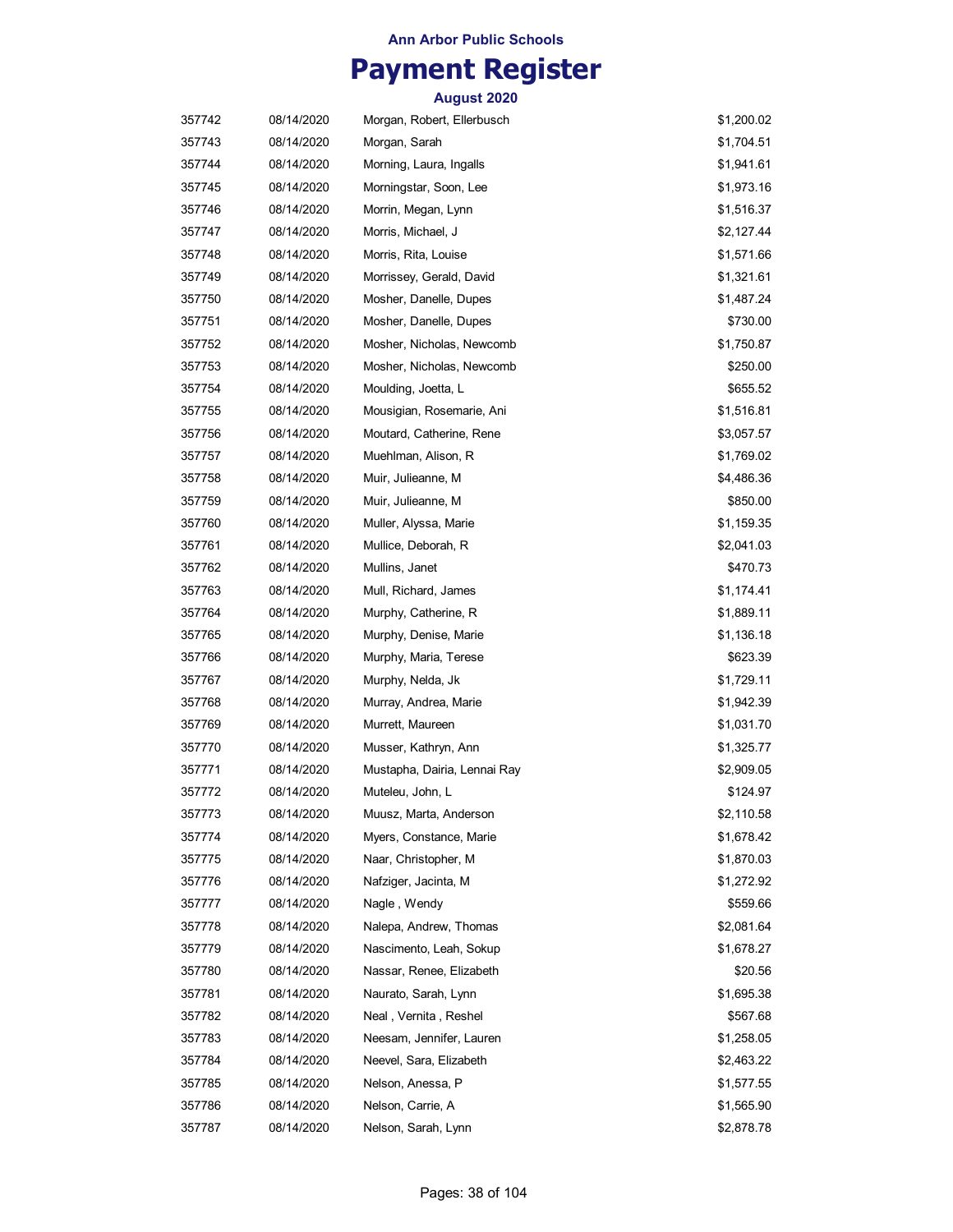## **Payment Register**

| 357788 | 08/14/2020 | Nemecek, Jennifer, E              | \$1,648.21 |
|--------|------------|-----------------------------------|------------|
| 357789 | 08/14/2020 | Newell, Todd, Charles             | \$1,903.02 |
| 357790 | 08/14/2020 | Newing, Angela, R                 | \$4,663.07 |
| 357791 | 08/14/2020 | Newman, Brooke, Ashleigh          | \$762.36   |
| 357792 | 08/14/2020 | Newman, Phyllis                   | \$1,235.46 |
| 357793 | 08/14/2020 | Newman, Phyllis                   | \$100.00   |
| 357794 | 08/14/2020 | Newton, Elijah, C                 | \$1,439.78 |
| 357795 | 08/14/2020 | Newton, Kelly, Elizabeth          | \$1,908.68 |
| 357796 | 08/14/2020 | Newton, Linda, A                  | \$2,038.93 |
| 357797 | 08/14/2020 | Newton, Linda, A                  | \$340.10   |
| 357798 | 08/14/2020 | Newton, Linda, A                  | \$300.00   |
| 357799 | 08/14/2020 | Newton, Stephen, S                | \$816.53   |
| 357800 | 08/14/2020 | Neylon, Carol, Lewis              | \$692.22   |
| 357801 | 08/14/2020 | Niethammer, Greta, Elsa           | \$1,045.72 |
| 357802 | 08/14/2020 | Niner, Jennifer, Anne             | \$1,320.79 |
| 357803 | 08/14/2020 | Nixon, Jane, E                    | \$1,994.05 |
| 357804 | 08/14/2020 | Noble, Melissa, Ann               | \$2,052.76 |
| 357805 | 08/14/2020 | Nolan, Kathleen, Evelyn           | \$574.29   |
| 357806 | 08/14/2020 | Nordstrom-Smith, Amber, Elizabeth | \$1,743.49 |
| 357807 | 08/14/2020 | Nordstrom-Smith, Amber, Elizabeth | \$300.00   |
| 357808 | 08/14/2020 | Nordstrom, Karma, Alayne          | \$1,710.43 |
| 357809 | 08/14/2020 | North, Christine, Sue             | \$1,839.57 |
| 357810 | 08/14/2020 | Northrop, Kristin, Beth           | \$1,941.01 |
| 357811 | 08/14/2020 | Novack, Donna, L                  | \$1,538.19 |
| 357812 | 08/14/2020 | Nowicki, Veronica, Lynn moreno    | \$2,118.39 |
| 357813 | 08/14/2020 | Nowitzke, Corey, Barton           | \$1,445.26 |
| 357814 | 08/14/2020 | Nowland Margolis, Lizabeth, Ann   | \$2,690.60 |
| 357815 | 08/14/2020 | Ntezinde, Simon, M                | \$1,944.82 |
| 357816 | 08/14/2020 | Nunlee, Nicole, Leann             | \$1,919.61 |
| 357817 | 08/14/2020 | Nzoma, Jeffrey, N                 | \$2,010.25 |
| 357818 | 08/14/2020 | O'Brien, Nora, Ellen              | \$639.78   |
| 357819 | 08/14/2020 | O'Connell, Joseph, Patrick        | \$1,831.47 |
| 357820 | 08/14/2020 | O'Leary, Jillian, Anita           | \$2,067.56 |
| 357821 | 08/14/2020 | Oday, Kenneth, D                  | \$1,662.73 |
| 357822 | 08/14/2020 | Oden, Robert, Chandell            | \$1,588.04 |
| 357823 | 08/14/2020 | Ohman, Holli, Elizabeth           | \$2,304.56 |
| 357824 | 08/14/2020 | Okeefe, Whitney, Vanderhyde       | \$1,501.04 |
| 357825 | 08/14/2020 | Oleksinski, Jeffrey, M            | \$3,487.43 |
| 357826 | 08/14/2020 | Olsen, Kimberly, Bailey           | \$2,974.79 |
| 357827 | 08/14/2020 | Olson, Kent, Allen                | \$508.73   |
| 357828 | 08/14/2020 | Opfermann, Caitlin, Garvin        | \$3,062.20 |
| 357829 | 08/14/2020 | Opfermann, Scott, C               | \$708.67   |
| 357830 | 08/14/2020 | Orringer, Lisa, Jill              | \$1,902.11 |
| 357831 | 08/14/2020 | Osantoski, Stephanie, Marie       | \$1,087.11 |
| 357832 | 08/14/2020 | Osinski, Amy, Lynn                | \$1,828.64 |
| 357833 | 08/14/2020 | Osman, Brittany, Lynn             | \$2,305.39 |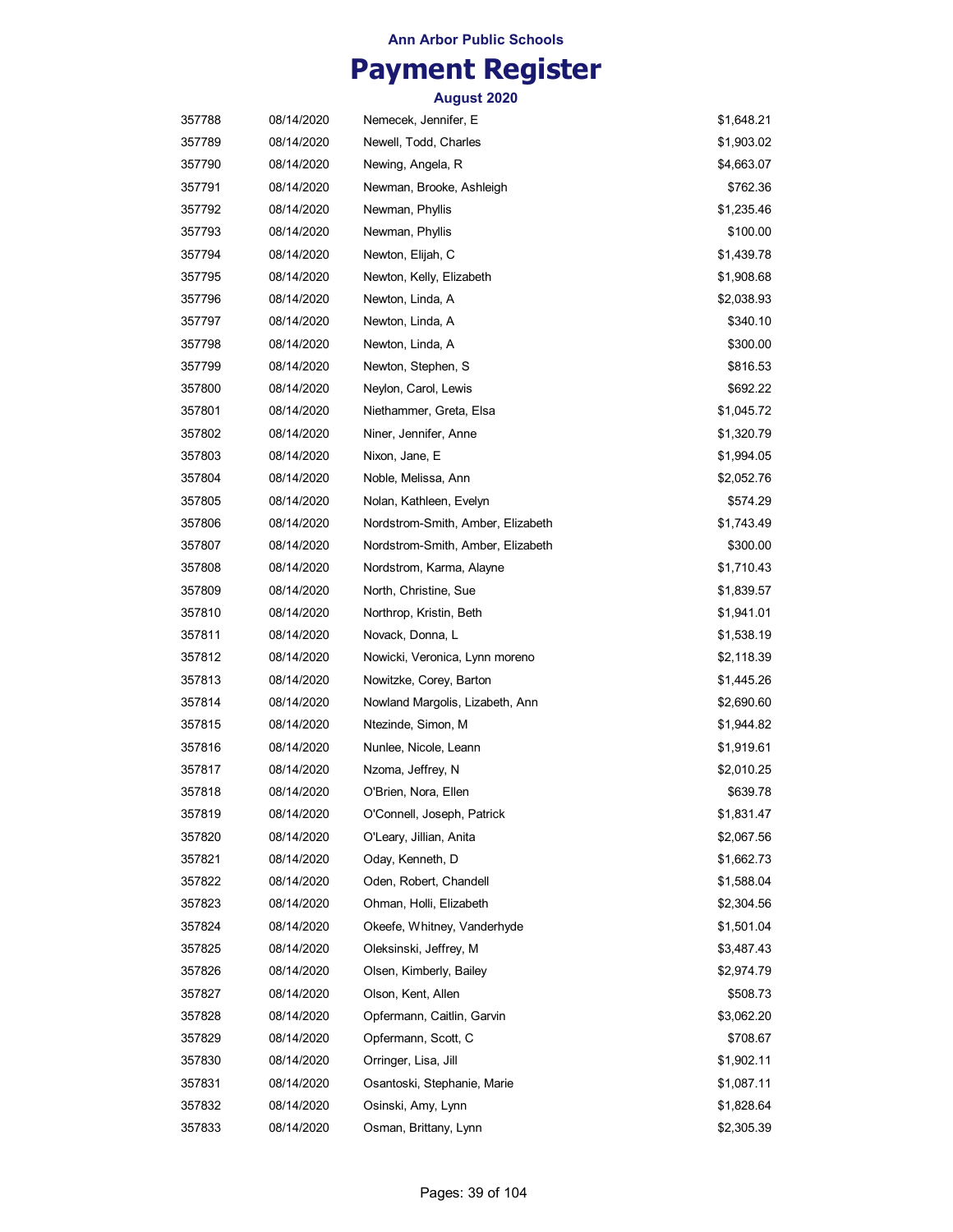## **Payment Register**

| 357834 | 08/14/2020 | Othman, Tahani, Abdel-nabi       | \$2,000.78 |
|--------|------------|----------------------------------|------------|
| 357835 | 08/14/2020 | Ozee, Christina, L               | \$1,165.30 |
| 357836 | 08/14/2020 | Ozuna, Laura, Hovey              | \$1,802.46 |
| 357837 | 08/14/2020 | Pacella, Stephanie, Leung        | \$694.95   |
| 357838 | 08/14/2020 | Pacella, Stephanie, Leung        | \$694.95   |
| 357839 | 08/14/2020 | Pachera, Thomas, J               | \$3,111.42 |
| 357840 | 08/14/2020 | Pachera, Thomas, J               | \$250.00   |
| 357841 | 08/14/2020 | Packard, Donald, J               | \$1,252.95 |
| 357842 | 08/14/2020 | Packard, John, Mac               | \$2,092.39 |
| 357843 | 08/14/2020 | Packard, Mary, E                 | \$1,889.59 |
| 357844 | 08/14/2020 | Paddock, Elizabeth, Suzanne      | \$1,474.83 |
| 357845 | 08/14/2020 | Padgen-soucy, Aaron, Anne        | \$1,723.24 |
| 357846 | 08/14/2020 | Pakela, Henry, Barrett           | \$2,582.11 |
| 357847 | 08/14/2020 | Palermo, Sarah, Lynn             | \$2,418.45 |
| 357848 | 08/14/2020 | Palmeri, Denise, Lynn            | \$1,258.23 |
| 357849 | 08/14/2020 | Palmer, Kristin, Sue             | \$499.88   |
| 357850 | 08/14/2020 | Pantolin, Katherine, L           | \$1,754.46 |
| 357851 | 08/14/2020 | Parent, Saul, Christopher        | \$1,277.81 |
| 357852 | 08/14/2020 | Parfitt, Claudia, Janine         | \$1,937.12 |
| 357853 | 08/14/2020 | Parham, Debra, Ann               | \$578.54   |
| 357854 | 08/14/2020 | Parks, Khajasamieon, Leinara     | \$3,599.72 |
| 357855 | 08/14/2020 | Park, Young, M                   | \$1,722.58 |
| 357856 | 08/14/2020 | Parmer, Curtis, Nicklas          | \$1,163.55 |
| 357857 | 08/14/2020 | Parmer, Curtis, Nicklas          | \$400.00   |
| 357858 | 08/14/2020 | Parnell, June, N                 | \$55.88    |
| 357859 | 08/14/2020 | Parnell, June, N                 | \$592.00   |
| 357860 | 08/14/2020 | Parnes, Stuart, D                | \$1,430.26 |
| 357861 | 08/14/2020 | Pasola, Katherine, Elizabeth     | \$774.75   |
| 357862 | 08/14/2020 | Pasola, Katherine, Elizabeth     | \$800.00   |
| 357863 | 08/14/2020 | Pasola, Katherine, Elizabeth     | \$180.00   |
| 357864 | 08/14/2020 | Pasz, Christina, Michelle        | \$814.85   |
| 357865 | 08/14/2020 | Patten, Elizabeth , Sue          | \$703.77   |
| 357866 | 08/14/2020 | Patterson, Benjamin, David       | \$537.65   |
| 357867 | 08/14/2020 | Patton, Marcus, Eugene           | \$487.77   |
| 357868 | 08/14/2020 | Pavesi Roderique, Mary, Kay      | \$2,169.43 |
| 357869 | 08/14/2020 | Pavlik, Brittany, Hahn           | \$1,283.73 |
| 357870 | 08/14/2020 | Pawlowski, Lindsay, Margaret Roe | \$3,003.28 |
| 357871 | 08/14/2020 | Payer, Kimberly, Ann             | \$1,934.53 |
| 357872 | 08/14/2020 | Pearson, Shanda, L               | \$1,270.28 |
| 357873 | 08/14/2020 | Peck, Theresa, Melissa           | \$1,522.19 |
| 357874 | 08/14/2020 | Pelchat, Meredith, Josephine     | \$2,547.81 |
| 357875 | 08/14/2020 | Perko, Antonina, Marie           | \$1,644.17 |
| 357876 | 08/14/2020 | Perry-James, Jodie, Alaun        | \$538.06   |
| 357877 | 08/14/2020 | Perry, Amy, Lynne                | \$2,333.75 |
| 357878 | 08/14/2020 | Perry, Holly, Olsen              | \$834.63   |
| 357879 | 08/14/2020 | Perry, Holly, Olsen              | \$375.00   |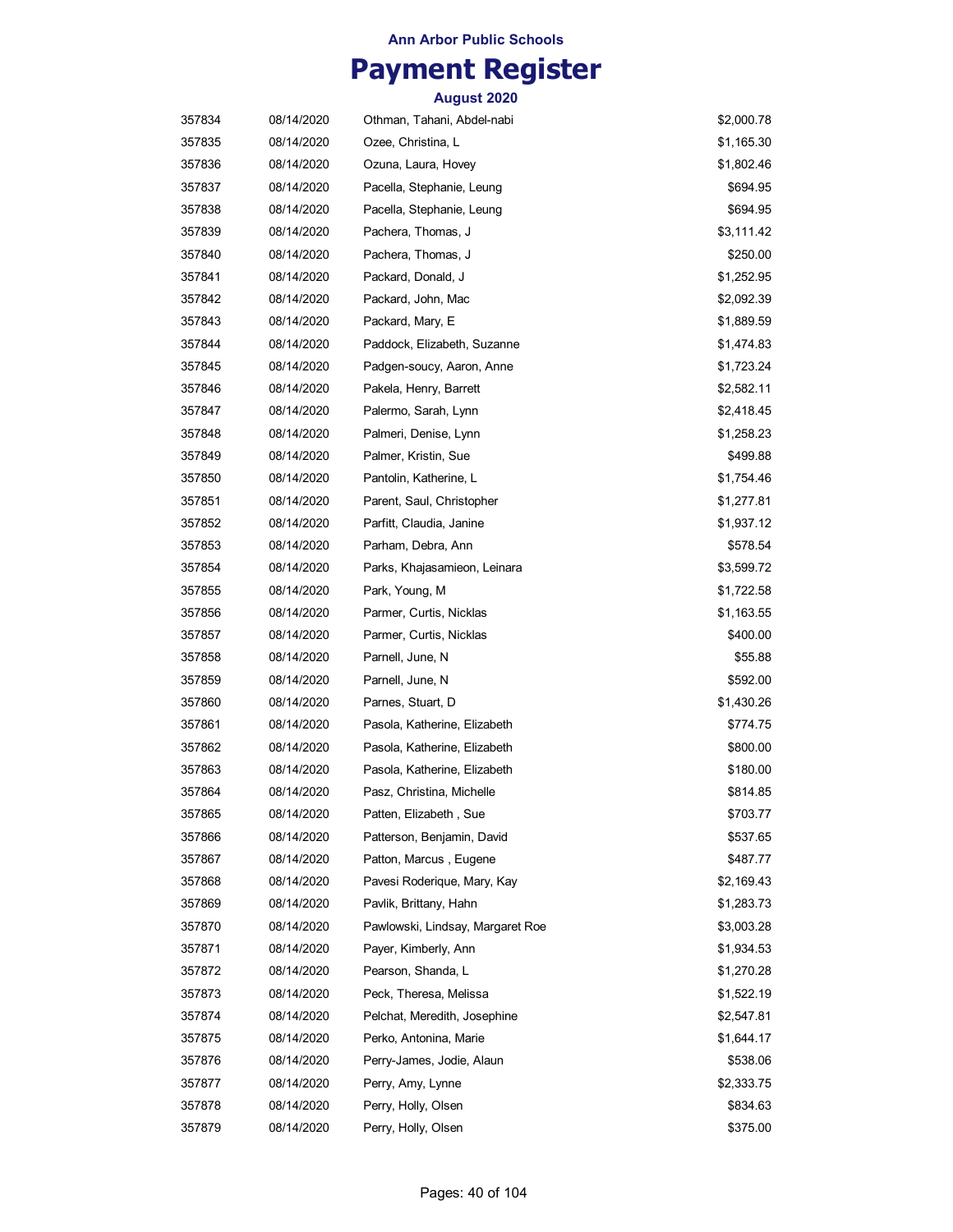## **Payment Register**

| 357880 | 08/14/2020 | Perry, Lynn, Marie                    | \$1,531.59 |
|--------|------------|---------------------------------------|------------|
| 357881 | 08/14/2020 | Peterson, Jaye, Susan                 | \$3,669.68 |
| 357882 | 08/14/2020 | Peterson, Sarah, R                    | \$1,467.34 |
| 357883 | 08/14/2020 | Petrini, Odette, M                    | \$1,956.85 |
| 357884 | 08/14/2020 | Pettigrew, Melissa, Lynn              | \$786.01   |
| 357885 | 08/14/2020 | Peurach, Constance, Marie             | \$2,113.98 |
| 357886 | 08/14/2020 | Pham, Lisa, J                         | \$1,025.36 |
| 357887 | 08/14/2020 | Phillips Carpenter, Johanna, Lee      | \$1,761.04 |
| 357888 | 08/14/2020 | Phillips Carpenter, Terrance, Michael | \$1,863.76 |
| 357889 | 08/14/2020 | Phillips, Lisa, R                     | \$1,371.61 |
| 357890 | 08/14/2020 | Phillips, Lori, Marie                 | \$1,021.34 |
| 357891 | 08/14/2020 | Pickvet, William, A.                  | \$1,120.02 |
| 357892 | 08/14/2020 | Pierce, Elizabeth, Ann                | \$1,712.37 |
| 357893 | 08/14/2020 | Pieszchala, Cheryl, Lynn              | \$358.50   |
| 357894 | 08/14/2020 | Pike, Nicole                          | \$1,883.64 |
| 357895 | 08/14/2020 | Pilkins, Nicole, Rochelle             | \$1,303.16 |
| 357896 | 08/14/2020 | Piper, Mary, Lynn                     | \$1,084.12 |
| 357897 | 08/14/2020 | Player, Shakira, S                    | \$1,664.44 |
| 357898 | 08/14/2020 | Plott, Stacey, Lynn                   | \$1,325.10 |
| 357899 | 08/14/2020 | Plott, Stacey, Lynn                   | \$400.00   |
| 357900 | 08/14/2020 | Plouffe, Cheryl, A                    | \$2,833.05 |
| 357901 | 08/14/2020 | Plummer, Misty, Dawn                  | \$790.37   |
| 357902 | 08/14/2020 | Podojil, James, Charles               | \$4,288.62 |
| 357903 | 08/14/2020 | Pogliano, Michelle, Lynn              | \$3,188.25 |
| 357904 | 08/14/2020 | Pointer, Elizabeth                    | \$2,184.47 |
| 357905 | 08/14/2020 | Poli, Melissa, Marie-Miller           | \$2,180.05 |
| 357906 | 08/14/2020 | Politis, Ted, D                       | \$2,080.25 |
| 357907 | 08/14/2020 | Pollens, Karen, I                     | \$98.83    |
| 357908 | 08/14/2020 | Pollock, Mary, Margaret               | \$1,868.45 |
| 357909 | 08/14/2020 | Polovick, Sherri, Lynn                | \$1,292.35 |
| 357910 | 08/14/2020 | Pool, Jennifer, S                     | \$565.90   |
| 357911 | 08/14/2020 | Popejoy, Bruce, Alan                  | \$736.38   |
| 357912 | 08/14/2020 | Pope, Sarah, Marie                    | \$1,816.86 |
| 357913 | 08/14/2020 | Popkey, Arielle-Alexander, Maxen      | \$1,311.49 |
| 357914 | 08/14/2020 | Porter, Allen                         | \$2,003.71 |
| 357915 | 08/14/2020 | Portincasa, Elizabeth, Anne           | \$1,653.09 |
| 357916 | 08/14/2020 | Portincasa, Elizabeth, Anne           | \$150.00   |
| 357917 | 08/14/2020 | Posey, Jessica, Marie                 | \$1,837.51 |
| 357918 | 08/14/2020 | Postema, Christina                    | \$2,215.00 |
| 357919 | 08/14/2020 | Potocki, Heather, Marie               | \$1,436.17 |
| 357920 | 08/14/2020 | Potter, Conner, Lauren                | \$1,046.11 |
| 357921 | 08/14/2020 | Powell, Nathaniel, Lee                | \$1,658.11 |
| 357922 | 08/14/2020 | Powers, Jessica, Barbara              | \$510.24   |
| 357923 | 08/14/2020 | Pressel, Aaron, C                     | \$2,236.24 |
| 357924 | 08/14/2020 | Prude, Jennifer, Jean                 | \$574.73   |
| 357925 | 08/14/2020 | Pryce, Sharon, Swiderek               | \$1,883.64 |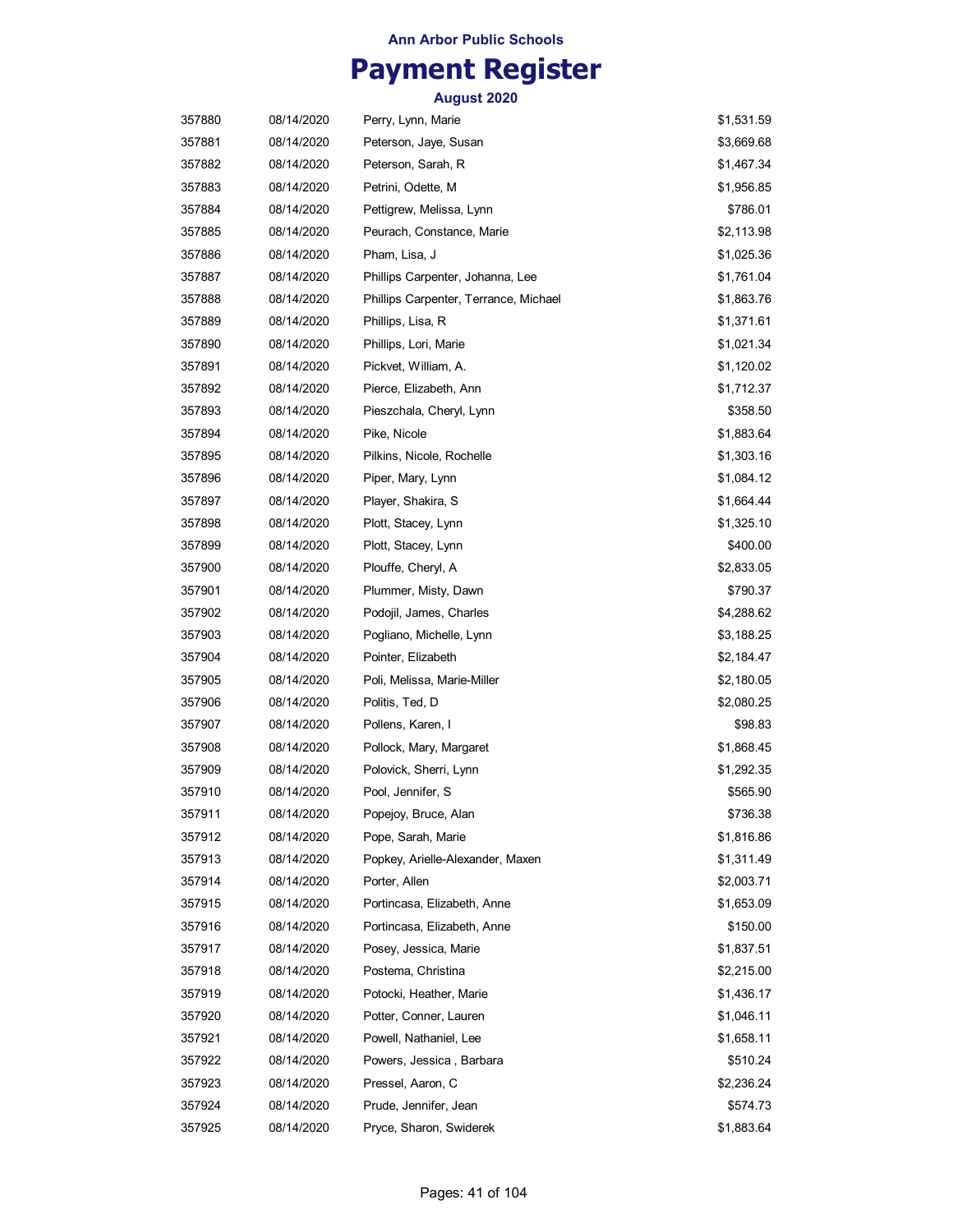## **Payment Register**

| 357926 | 08/14/2020 | Pryce, Sharon, Swiderek       | \$100.00   |
|--------|------------|-------------------------------|------------|
| 357927 | 08/14/2020 | Przybyla, Colleen, Marie      | \$2,145.46 |
| 357928 | 08/14/2020 | Przybyla, Colleen, Marie      | \$50.00    |
| 357929 | 08/14/2020 | Publiski, Laura, Anne         | \$1,969.10 |
| 357930 | 08/14/2020 | Puente, Jennifer, L           | \$2,017.55 |
| 357931 | 08/14/2020 | Puryear, Theresa, Marie       | \$650.68   |
| 357932 | 08/14/2020 | Pusta, Courtney, Elizabeth    | \$1,532.21 |
| 357933 | 08/14/2020 | Quann, Cara, Deanne           | \$509.72   |
| 357934 | 08/14/2020 | Quann, Cara, Deanne           | \$50.00    |
| 357935 | 08/14/2020 | Quasunella, Melissa           | \$872.65   |
| 357936 | 08/14/2020 | Quint, Jennifer, Gail         | \$1,717.15 |
| 357937 | 08/14/2020 | Racine, Liviya, Kindshoven    | \$1,457.95 |
| 357938 | 08/14/2020 | Racine, Stephanie, M          | \$1,384.18 |
| 357939 | 08/14/2020 | Racine, Stephanie, M          | \$400.00   |
| 357940 | 08/14/2020 | Raddatz, Derek, A             | \$849.59   |
| 357941 | 08/14/2020 | Raddatz, Derek, A             | \$100.00   |
| 357942 | 08/14/2020 | Raddatz, Derek, A             | \$65.00    |
| 357943 | 08/14/2020 | Rademaker, Megan, Lois        | \$1,248.97 |
| 357944 | 08/14/2020 | Raleigh, Angela, Kathleen     | \$1,208.63 |
| 357945 | 08/14/2020 | Ramadoss, Subhashree          | \$1,475.80 |
| 357946 | 08/14/2020 | Raucher, Aryeh, Simon         | \$2,095.45 |
| 357947 | 08/14/2020 | Raupp, Margaret, Caird        | \$2,043.39 |
| 357948 | 08/14/2020 | Ray, Brittany, Leigh          | \$1,359.60 |
| 357949 | 08/14/2020 | Ray, Constance, Blythe        | \$2,380.77 |
| 357950 | 08/14/2020 | Rayford-Palmer, Mary, Lynne   | \$1,513.94 |
| 357951 | 08/14/2020 | Raymond, Jessica, Lynn        | \$1,226.42 |
| 357952 | 08/14/2020 | Reader, Anne, Janice          | \$3,116.30 |
| 357953 | 08/14/2020 | Recla, Elizabeth, Cora        | \$1,273.38 |
| 357954 | 08/14/2020 | Reed, Kristen, Janae          | \$2,099.41 |
| 357955 | 08/14/2020 | Reed, Kristen, Janae          | \$100.00   |
| 357956 | 08/14/2020 | Reilly, Mary, A               | \$654.71   |
| 357957 | 08/14/2020 | Rentz, Sarah, M               | \$1,733.01 |
| 357958 | 08/14/2020 | Renwick, Ellen, P             | \$595.71   |
| 357959 | 08/14/2020 | Rettaliata, Gabriel, Charles  | \$1,374.53 |
| 357960 | 08/14/2020 | Revard, Steven, Edward        | \$447.24   |
| 357961 | 08/14/2020 | Rey-murrell, Alicia, Isabel   | \$2,059.76 |
| 357962 | 08/14/2020 | Reynolds, Jean, Ann           | \$481.36   |
| 357963 | 08/14/2020 | Ribby, Jennifer, Marie        | \$566.38   |
| 357964 | 08/14/2020 | Rice, Bernerd, K              | \$3,626.55 |
| 357965 | 08/14/2020 | Rice, Matthew, Sean           | \$984.83   |
| 357966 | 08/14/2020 | Richards, Lynne, Marie        | \$804.37   |
| 357967 | 08/14/2020 | Richardson, Carrie, Renee     | \$384.97   |
| 357968 | 08/14/2020 | Richardson, Jonathan, Maurice | \$1,796.68 |
| 357969 | 08/14/2020 | Richardson, Kathryn, Mary     | \$1,356.66 |
| 357970 | 08/14/2020 | Ridout, Eric, Brandonn        | \$511.90   |
| 357971 | 08/14/2020 | Rim, Eunha, Park              | \$391.21   |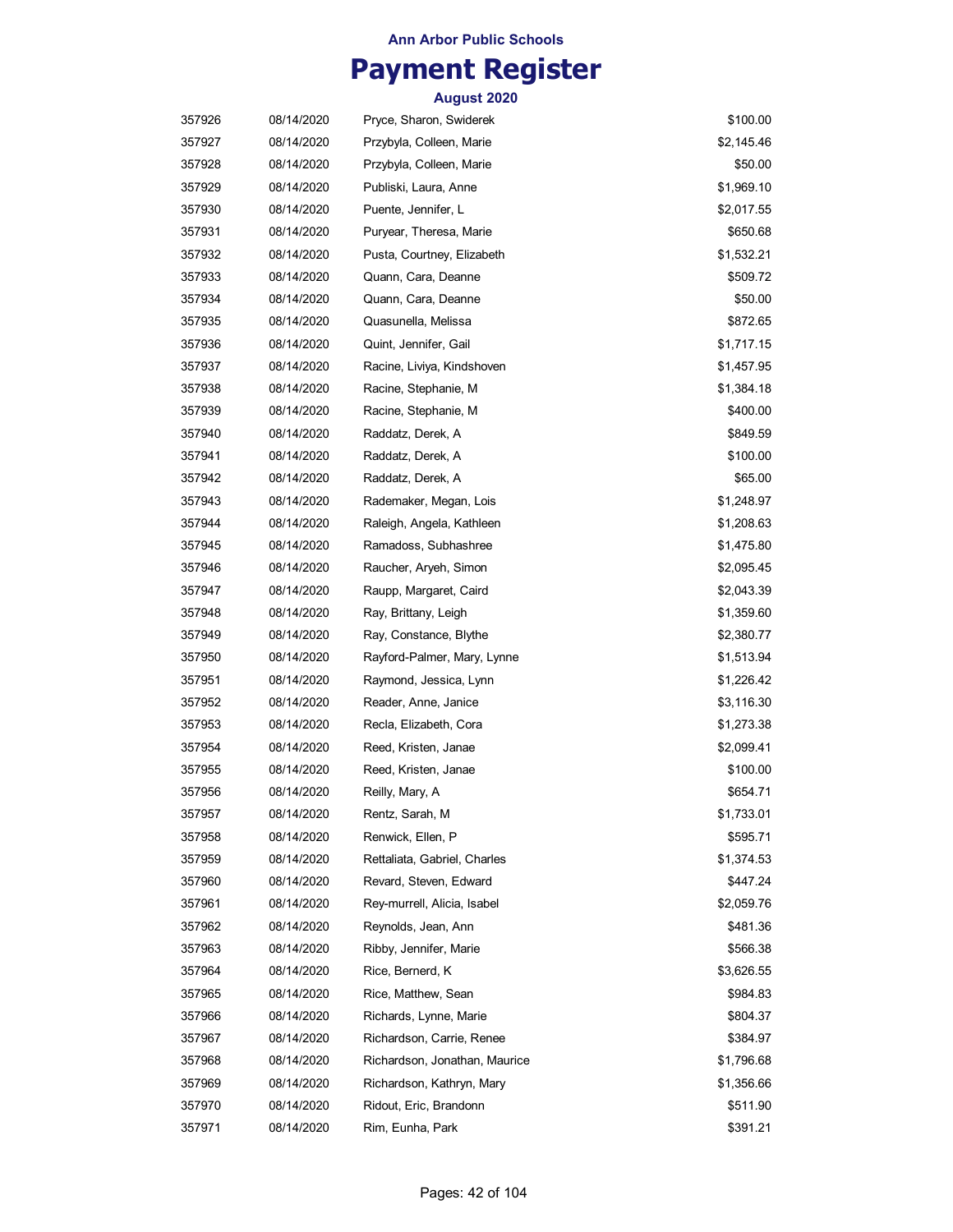## **Payment Register**

| 357972 | 08/14/2020 | Rinehart, Kathryn, A            | \$533.76   |
|--------|------------|---------------------------------|------------|
| 357973 | 08/14/2020 | Rissman, Stefanie, Anne         | \$1,339.27 |
| 357974 | 08/14/2020 | Rittinger, Teresa, W            | \$635.78   |
| 357975 | 08/14/2020 | Rivera, Cheryl, Lynn            | \$1,626.00 |
| 357976 | 08/14/2020 | Roache, Risa, G                 | \$564.40   |
| 357977 | 08/14/2020 | Roache, Risa, G                 | \$360.00   |
| 357978 | 08/14/2020 | Roache, Risa, G                 | \$160.00   |
| 357979 | 08/14/2020 | Roache, Risa, G                 | \$130.00   |
| 357980 | 08/14/2020 | Roberts, Alison, Hendricks      | \$1,942.52 |
| 357981 | 08/14/2020 | Roberts, Annemarie              | \$2,034.19 |
| 357982 | 08/14/2020 | Roberts, Christopher, Charles   | \$2,583.02 |
| 357983 | 08/14/2020 | Roberts, Regina, Marie          | \$986.70   |
| 357984 | 08/14/2020 | Robinson, Rebecca, Jo           | \$1,335.50 |
| 357985 | 08/14/2020 | Robinson, Ronald, S             | \$3,182.41 |
| 357986 | 08/14/2020 | Robinson, Ronald, S             | \$750.00   |
| 357987 | 08/14/2020 | Rodriguez Hatt, Erica, Maricela | \$2,522.72 |
| 357988 | 08/14/2020 | Rodriguez, Evaristo, Robert     | \$34.05    |
| 357989 | 08/14/2020 | Rodriguez, Evaristo, Robert     | \$1.09     |
| 357990 | 08/14/2020 | Rodriguez, Evaristo, Robert     | \$1.09     |
| 357991 | 08/14/2020 | Rodriguez, Jessica, Lynn        | \$1,367.66 |
| 357992 | 08/14/2020 | Rohde, Margaret, S              | \$2,464.04 |
| 357993 | 08/14/2020 | Roldan, Sarah, Marie            | \$1,779.90 |
| 357994 | 08/14/2020 | Root, Chloe, L                  | \$1,467.85 |
| 357995 | 08/14/2020 | Rose, Brian, Joseph             | \$174.30   |
| 357996 | 08/14/2020 | Rosenberg, David, S             | \$0.05     |
| 357997 | 08/14/2020 | Rossi, Kristina, Nicole         | \$38.97    |
| 357998 | 08/14/2020 | Ross, Jaclyn, Gilman            | \$2,111.92 |
| 357999 | 08/14/2020 | Rothfeld, Yael, D               | \$1,728.94 |
| 358000 | 08/14/2020 | Rothman, Wendy, Ann             | \$185.56   |
| 358001 | 08/14/2020 | Roumanis, Eugenia               | \$532.05   |
| 358002 | 08/14/2020 | Rozelle-Williams, Candyce, S    | \$2,340.96 |
| 358003 | 08/14/2020 | Ruark, Heather, Michelle        | \$1,268.45 |
| 358004 | 08/14/2020 | Rudberg, Mary, Catherine        | \$2,902.12 |
| 358005 | 08/14/2020 | Rudberg, Mary, Catherine        | \$100.00   |
| 358006 | 08/14/2020 | Rudberg, Mary, Catherine        | \$500.00   |
| 358007 | 08/14/2020 | Ruehlmann, Abby, Christine      | \$1,371.18 |
| 358008 | 08/14/2020 | Runstrom, Jill, Marie           | \$2,152.72 |
| 358009 | 08/14/2020 | Rushdan, JoAnn, Rosalyn         | \$986.00   |
| 358010 | 08/14/2020 | Rushlow, Patricia, Taylor       | \$447.97   |
| 358011 | 08/14/2020 | Russell, David, Robert lee      | \$1,488.59 |
| 358012 | 08/14/2020 | Russell, Katherine, Sandra      | \$1,489.51 |
| 358013 | 08/14/2020 | Ruthven, Kristina, R            | \$1,196.95 |
| 358014 | 08/14/2020 | Ryan, Mary, Kathleen            | \$1,803.56 |
| 358015 | 08/14/2020 | Rye, Kathy, M                   | \$2,249.47 |
| 358016 | 08/14/2020 | Sabo, Sean, E                   | \$1,575.39 |
| 358017 | 08/14/2020 | Sadlier, Raleigh, Kearney       | \$1,471.75 |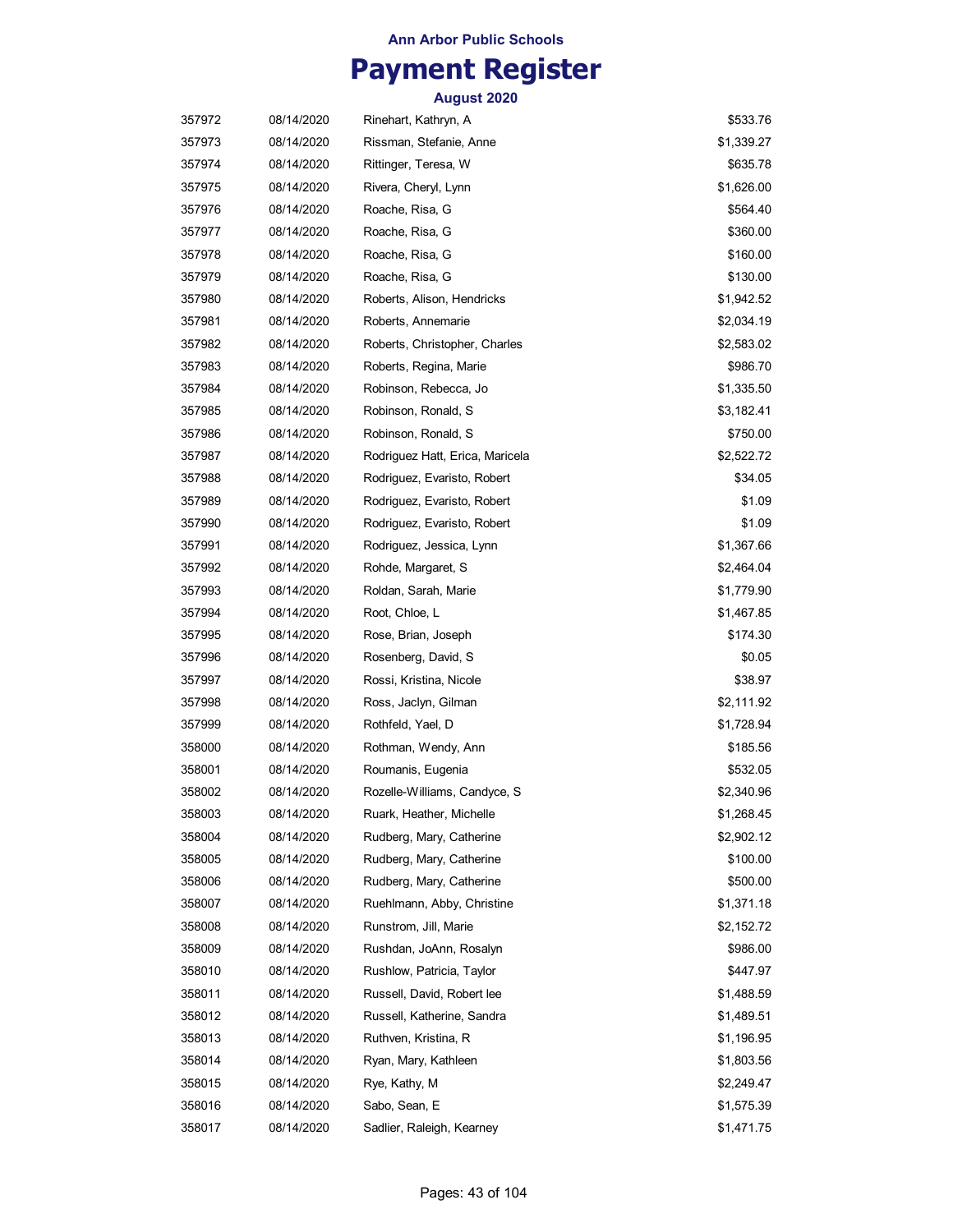## **Payment Register**

| 358018 | 08/14/2020 | Saeed, Melissa, Ann             | \$1,917.27 |
|--------|------------|---------------------------------|------------|
| 358019 | 08/14/2020 | Saffian , Amanda                | \$123.53   |
| 358020 | 08/14/2020 | Sajjadi, Saina                  | \$1,374.09 |
| 358021 | 08/14/2020 | Saldana-Arbas, Diana, Alexandra | \$320.00   |
| 358022 | 08/14/2020 | Saldana-Arbas, Diana, Alexandra | \$320.01   |
| 358023 | 08/14/2020 | Saleh, Wesam, Youssef           | \$592.67   |
| 358024 | 08/14/2020 | Salm, Jenna, Lauren             | \$2,474.82 |
| 358025 | 08/14/2020 | Salvato, Polly, Albert          | \$1,586.24 |
| 358026 | 08/14/2020 | Samaha, Waleed, K               | \$1,854.67 |
| 358027 | 08/14/2020 | Samson, Aileen, K               | \$1,135.94 |
| 358028 | 08/14/2020 | Samson, Aileen, K               | \$500.00   |
| 358029 | 08/14/2020 | Samulak, Joseph, Leonard        | \$2,150.04 |
| 358030 | 08/14/2020 | Sanabria, Jill, Suzanne         | \$1,503.42 |
| 358031 | 08/14/2020 | Sanborn, Phillip, Dean          | \$2,592.33 |
| 358032 | 08/14/2020 | Sanchez perez, Leticia          | \$613.16   |
| 358033 | 08/14/2020 | Sanch, Susan, E                 | \$2,201.77 |
| 358034 | 08/14/2020 | Sanderson, Kathryn, A           | \$85.01    |
| 358035 | 08/14/2020 | Sanmiguel, Vanessa              | \$2,045.36 |
| 358036 | 08/14/2020 | Sano, Gem, Rose                 | \$595.39   |
| 358037 | 08/14/2020 | Sansbury, Russell, G            | \$1,501.55 |
| 358038 | 08/14/2020 | Sansbury, Russell, G            | \$354.00   |
| 358039 | 08/14/2020 | Sarnacki, Brian, Flynn          | \$1,165.14 |
| 358040 | 08/14/2020 | Sartorius, Barbara, Jean        | \$1,437.36 |
| 358041 | 08/14/2020 | Sartorius, Barbara, Jean        | \$500.00   |
| 358042 | 08/14/2020 | Sastre, Diane, J                | \$1,822.09 |
| 358043 | 08/14/2020 | Satchwell, Amy, Marie           | \$1,164.95 |
| 358044 | 08/14/2020 | Sawin, Jessica, Marie           | \$1,541.24 |
| 358045 | 08/14/2020 | Sayles, Brittany, Ashley        | \$2,137.20 |
| 358046 | 08/14/2020 | Sayles, Brittany, Ashley        | \$712.40   |
| 358047 | 08/14/2020 | Schafer, Shannon, Elsa          | \$681.76   |
| 358048 | 08/14/2020 | Schaffer, Laura, Louise         | \$1,667.51 |
| 358049 | 08/14/2020 | Scheil-Diggs, Sara, Renee       | \$2,121.34 |
| 358050 | 08/14/2020 | Scheil-Diggs, Sara, Renee       | \$100.00   |
| 358051 | 08/14/2020 | Schemanske, Emily, Marie        | \$1,178.41 |
| 358052 | 08/14/2020 | Schemanske, Sarah, Lynn         | \$2,881.03 |
| 358053 | 08/14/2020 | Schenk, Barbara, Joan           | \$2,101.90 |
| 358054 | 08/14/2020 | Scherer, Holly                  | \$1,342.75 |
| 358055 | 08/14/2020 | Scherer, Holly                  | \$800.00   |
| 358056 | 08/14/2020 | Scherer, Holly                  | \$100.00   |
| 358057 | 08/14/2020 | Schiff, Scott, Stewart          | \$1,021.12 |
| 358058 | 08/14/2020 | Schimmel, Heather, Maria        | \$1,940.76 |
| 358059 | 08/14/2020 | Schmidt, Daniel, Joseph         | \$1,039.09 |
| 358060 | 08/14/2020 | Schmidt, Melissa, Anne          | \$1,556.70 |
| 358061 | 08/14/2020 | Schmidt, Melissa, Mary          | \$1,328.15 |
| 358062 | 08/14/2020 | Schmidt, Thomas, John           | \$678.14   |
| 358063 | 08/14/2020 | Schneider, Alexis, Marie        | \$1,459.98 |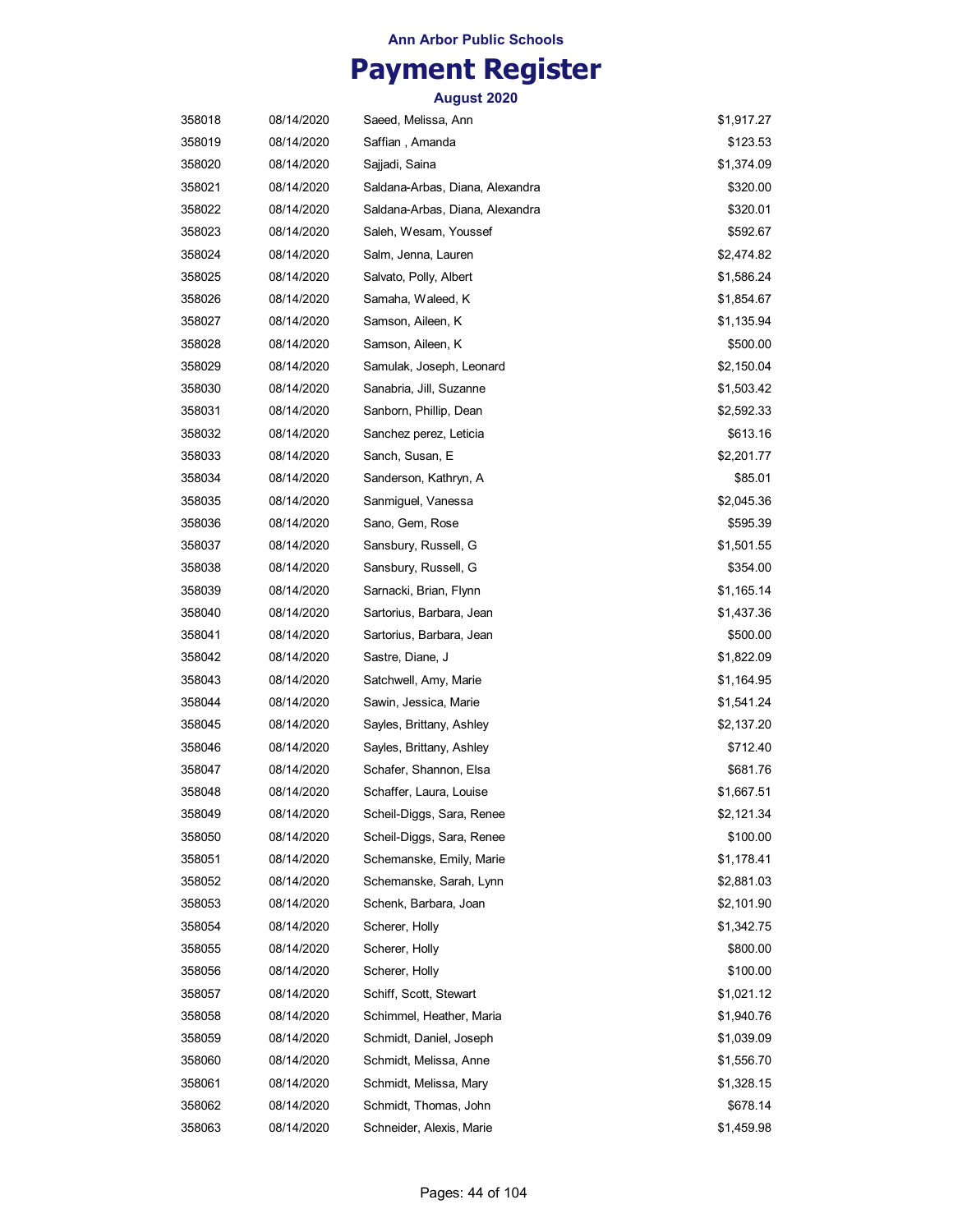## **Payment Register**

| 358064 | 08/14/2020 | Schneider, Jeri, A                 | \$1,797.97 |
|--------|------------|------------------------------------|------------|
| 358065 | 08/14/2020 | Schreck, Debra, Kaye               | \$2,559.72 |
| 358066 | 08/14/2020 | Schroeder, Cheryl, Lynn            | \$2,318.71 |
| 358067 | 08/14/2020 | Schroeder, Rachel, June            | \$2,067.60 |
| 358068 | 08/14/2020 | Schuh, Catherine                   | \$1,961.96 |
| 358069 | 08/14/2020 | Schuitman, Jeremy, Mark            | \$1,788.95 |
| 358070 | 08/14/2020 | Schultz-Fox, Ellen, Alia           | \$1,685.30 |
| 358071 | 08/14/2020 | Schwamb, Janet, M                  | \$2,844.57 |
| 358072 | 08/14/2020 | Schwankl, Vera, Joan               | \$1,678.19 |
| 358073 | 08/14/2020 | Scott, Jacqueline                  | \$1,056.70 |
| 358074 | 08/14/2020 | Scott, Rajweet, Bedi               | \$1,854.46 |
| 358075 | 08/14/2020 | Scott, Willamarie, P               | \$1,636.30 |
| 358076 | 08/14/2020 | Scott, Willamarie, P               | \$400.00   |
| 358077 | 08/14/2020 | Scovone, Allison, Lane             | \$2,992.54 |
| 358078 | 08/14/2020 | Seadin, Julie, Ann                 | \$482.28   |
| 358079 | 08/14/2020 | Seals, Michelle, Annette           | \$1,785.04 |
| 358080 | 08/14/2020 | Seals, Michelle, Annette           | \$100.00   |
| 358081 | 08/14/2020 | Seals, Michelle, Annette           | \$500.00   |
| 358082 | 08/14/2020 | Seavitt, Christine, Marie          | \$1,816.31 |
| 358083 | 08/14/2020 | Selent-Binder, Leslie, A.          | \$1,667.34 |
| 358084 | 08/14/2020 | Sellers, Megan, T                  | \$2,305.90 |
| 358085 | 08/14/2020 | Semrau, Caroline, Gonzalez         | \$497.94   |
| 358086 | 08/14/2020 | Semrau, Caroline, Gonzalez         | \$1,250.00 |
| 358087 | 08/14/2020 | Seyam, Zahra, Ibrahim              | \$1,987.74 |
| 358088 | 08/14/2020 | Shadigian, Vanda, A                | \$1,564.13 |
| 358089 | 08/14/2020 | Shah, Neha, Balkumar               | \$2,008.57 |
| 358090 | 08/14/2020 | Shankland, Jennifer, Ann           | \$1,343.73 |
| 358091 | 08/14/2020 | Shannon, Robert, J                 | \$2,409.82 |
| 358092 | 08/14/2020 | Shanteau, Samantha, Marie          | \$834.80   |
| 358093 | 08/14/2020 | Shanteau, Samantha, Marie          | \$250.00   |
| 358094 | 08/14/2020 | Shaw, Hollie, Elizabeth            | \$1,275.77 |
| 358095 | 08/14/2020 | Shaw, Jennifer, Lynne              | \$2,180.86 |
| 358096 | 08/14/2020 | Shaw, Michael, P                   | \$1,061.08 |
| 358097 | 08/14/2020 | Sheffield, Delrio, Lee             | \$603.65   |
| 358098 | 08/14/2020 | Shelley, Katelyn, Oberlee          | \$1,263.69 |
| 358099 | 08/14/2020 | Shellnut, Diana, Nichole           | \$537.23   |
| 358100 | 08/14/2020 | Shepard Bond, Shelly, Lorraine     | \$1,364.43 |
| 358101 | 08/14/2020 | Sheppard, Jennifer, Lara Maerz     | \$1,494.18 |
| 358102 | 08/14/2020 | Sherman, Karen, L                  | \$1,609.52 |
| 358103 | 08/14/2020 | Sherman, Shannon, Mackenzie        | \$2,080.10 |
| 358104 | 08/14/2020 | Shih, Ko, Ann                      | \$1,110.75 |
| 358105 | 08/14/2020 | Shih, Ko, Ann                      | \$750.00   |
| 358106 | 08/14/2020 | Shill, Linda, Levine               | \$1,384.79 |
| 358107 | 08/14/2020 | Shockey, Yvette, Marie Wright      | \$1,923.34 |
| 358108 | 08/14/2020 | Shoesmith-Lewis, Suzanne, Margaret | \$3,570.00 |
| 358109 | 08/14/2020 | Shore, Nancy, J                    | \$1,643.34 |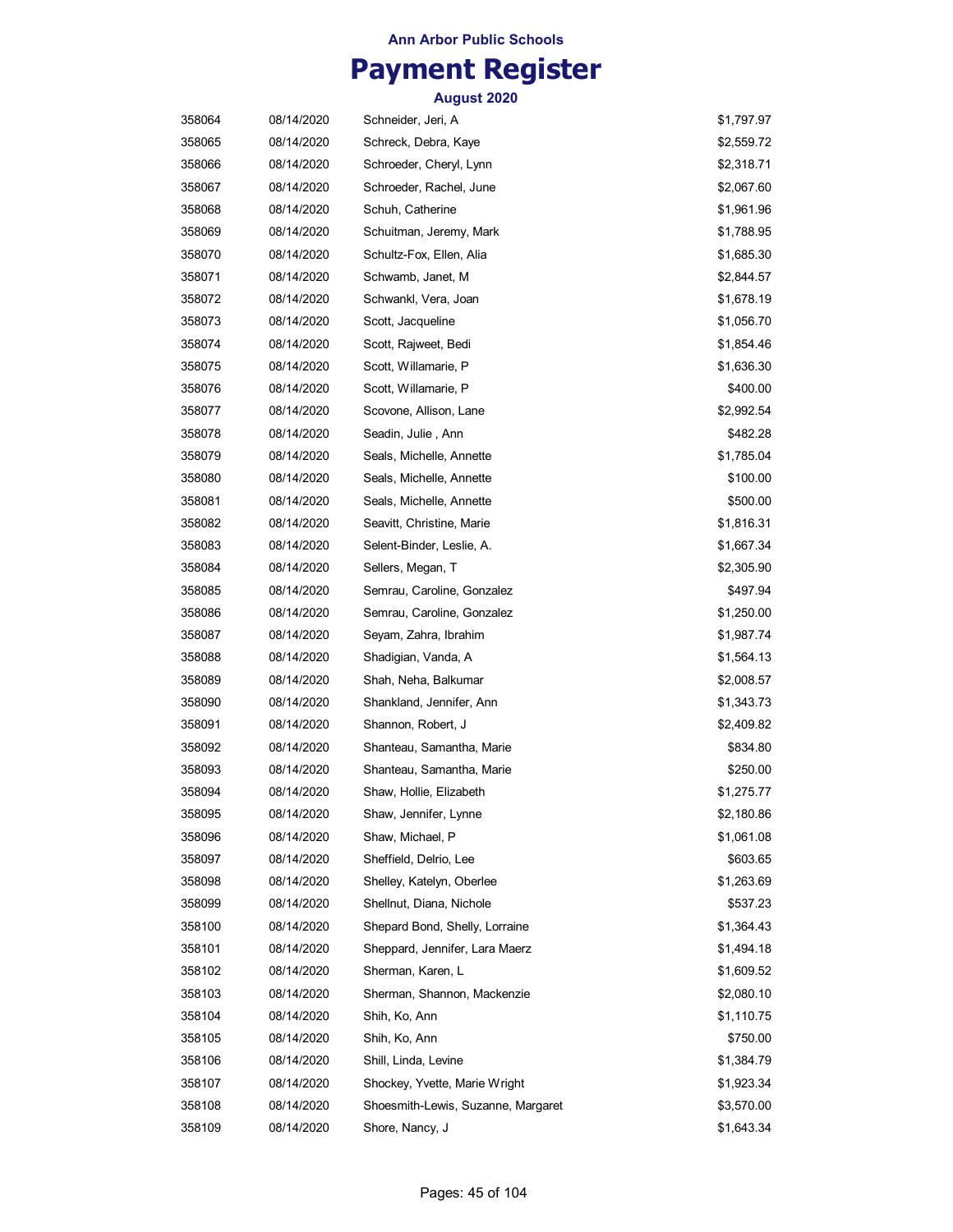## **Payment Register**

| 358110 | 08/14/2020 | Shymanski, Mary, Ann          | \$1,626.27 |
|--------|------------|-------------------------------|------------|
| 358111 | 08/14/2020 | Shymanski, Mary, Ann          | \$5.00     |
| 358112 | 08/14/2020 | Shymanski, Mary, Ann          | \$5.00     |
| 358113 | 08/14/2020 | Shymanski, Mary, Ann          | \$10.00    |
| 358114 | 08/14/2020 | Shymanski, Mary, Ann          | \$15.00    |
| 358115 | 08/14/2020 | Sica, Pamela, Renee           | \$2,877.55 |
| 358116 | 08/14/2020 | Siegel, Karen, Ann-knapp      | \$3,225.28 |
| 358117 | 08/14/2020 | Sierzega, Amy, Lynn           | \$1,537.05 |
| 358118 | 08/14/2020 | Sietz, Carina, Jay            | \$2,125.36 |
| 358119 | 08/14/2020 | Sigworth, Andrew, J           | \$1,220.99 |
| 358120 | 08/14/2020 | Silvester, Ryan, Jon          | \$1,181.08 |
| 358121 | 08/14/2020 | Simmons, Letitia, Jane        | \$2,475.10 |
| 358122 | 08/14/2020 | Simon, Eva                    | \$1,286.09 |
| 358123 | 08/14/2020 | Simpkins, Morgan, Alese       | \$1,626.12 |
| 358124 | 08/14/2020 | Sims-woods, Danielle, Nicole  | \$555.45   |
| 358125 | 08/14/2020 | Sims, Janae, Breanna          | \$473.49   |
| 358126 | 08/14/2020 | Sims, Jawanna, L              | \$1,031.77 |
| 358127 | 08/14/2020 | Sims, Joe, B                  | \$3,004.14 |
| 358128 | 08/14/2020 | Singer, Tracy                 | \$1,886.87 |
| 358129 | 08/14/2020 | Singleton, Jessica, M         | \$2,051.81 |
| 358130 | 08/14/2020 | Sisson, Judith, L             | \$1,607.95 |
| 358131 | 08/14/2020 | Skiba, Jason, Patrick         | \$2,552.48 |
| 358132 | 08/14/2020 | Skodack, Joshua, Paul         | \$1,587.66 |
| 358133 | 08/14/2020 | Skodzinsky, Robyn, Allison    | \$949.24   |
| 358134 | 08/14/2020 | Skonecki, Ann, Jaworski       | \$1,688.11 |
| 358135 | 08/14/2020 | Skrettas, Julie               | \$549.85   |
| 358136 | 08/14/2020 | Skszek, Elizabeth, Bashant    | \$791.57   |
| 358137 | 08/14/2020 | Slade, Kathryn, Kerns         | \$796.23   |
| 358138 | 08/14/2020 | Slay, Sean, Wyatt             | \$1,425.34 |
| 358139 | 08/14/2020 | Sloan, Kelly, L               | \$559.63   |
| 358140 | 08/14/2020 | Smead, Carrie, Ann            | \$1,377.39 |
| 358141 | 08/14/2020 | Smead, Nathan, Michael        | \$2,148.05 |
| 358142 | 08/14/2020 | Smigell, Jonathon, M          | \$1,739.00 |
| 358143 | 08/14/2020 | Smigell, Sara, Renee Anderson | \$1,539.06 |
| 358144 | 08/14/2020 | Smith, Andrew, C              | \$1,817.23 |
| 358145 | 08/14/2020 | Smith, Andrew, C              | \$323.00   |
| 358146 | 08/14/2020 | Smith, Jameel, Montgomery     | \$1,784.59 |
| 358147 | 08/14/2020 | Smith, Janice, L              | \$1,671.30 |
| 358148 | 08/14/2020 | Smith, Jason, M               | \$1,810.96 |
| 358149 | 08/14/2020 | Smith, Kristen, Riemersma     | \$2,892.94 |
| 358150 | 08/14/2020 | Smith, Reid, L                | \$1,861.52 |
| 358151 | 08/14/2020 | Smith, Ureka, Latonya         | \$889.93   |
| 358152 | 08/14/2020 | Smith, Vanessa, Manny         | \$369.00   |
| 358153 | 08/14/2020 | Smitka, Nicole, Whitney       | \$2,576.90 |
| 358154 | 08/14/2020 | Smoot, Cathryn, Lillian       | \$1,507.86 |
| 358155 | 08/14/2020 | Snadon, Aretha, McDuffie      | \$1,790.79 |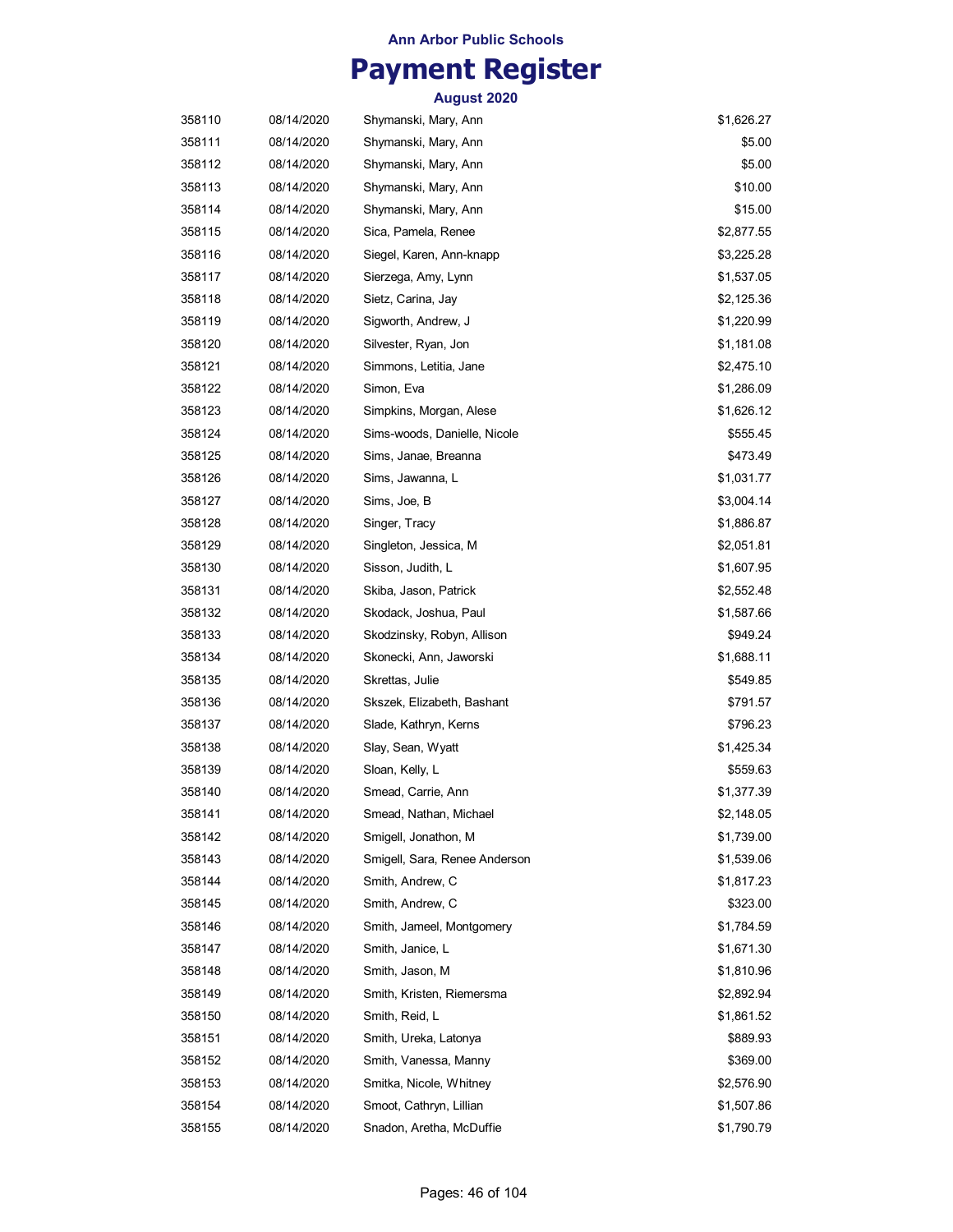# **Payment Register**

| 358156 | 08/14/2020 | Snapke, Amie, J               | \$2,199.81 |
|--------|------------|-------------------------------|------------|
| 358157 | 08/14/2020 | Snow-Schell, Claudette, Marie | \$1,643.37 |
| 358158 | 08/14/2020 | Snow, Dawn, Elaine            | \$1,554.26 |
| 358159 | 08/14/2020 | Snow, Dawn, Elaine            | \$75.00    |
| 358160 | 08/14/2020 | Snow, Dawn, Elaine            | \$350.00   |
| 358161 | 08/14/2020 | Snyder, Vincent, Scott        | \$1,220.98 |
| 358162 | 08/14/2020 | Sobolewski, Mark, J           | \$1,987.91 |
| 358163 | 08/14/2020 | Soderberg, Caryn, H           | \$1,920.05 |
| 358164 | 08/14/2020 | Solari, Anne-marie            | \$1,523.38 |
| 358165 | 08/14/2020 | Solari, Anne-marie            | \$250.00   |
| 358166 | 08/14/2020 | Solar, Kaitlyn, Louise        | \$464.39   |
| 358167 | 08/14/2020 | Solowczuk, Jill, S            | \$1,172.33 |
| 358168 | 08/14/2020 | Solowczuk, Jill, S            | \$100.00   |
| 358169 | 08/14/2020 | Sonsara, Maribeth, D          | \$2,038.84 |
| 358170 | 08/14/2020 | Sonsara, Maribeth, D          | \$500.00   |
| 358171 | 08/14/2020 | Sorensen, Erin, Nicole        | \$2,502.86 |
| 358172 | 08/14/2020 | Sorgatz, Andrew, G            | \$504.13   |
| 358173 | 08/14/2020 | Sotelo, Amber, L              | \$1,650.23 |
| 358174 | 08/14/2020 | Soupal, Ryan, R               | \$1,926.69 |
| 358175 | 08/14/2020 | Spence, Mary, Frances         | \$1,194.25 |
| 358176 | 08/14/2020 | Spencer, Scott, Charles       | \$1,377.59 |
| 358177 | 08/14/2020 | Spiess, Kathryn, A            | \$2,893.23 |
| 358178 | 08/14/2020 | Spilak, Carol, Lynn           | \$1,141.61 |
| 358179 | 08/14/2020 | Spiroff, Julie, Ann           | \$1,812.26 |
| 358180 | 08/14/2020 | Sportsman, Emily, Lauren      | \$1,938.63 |
| 358181 | 08/14/2020 | Sprow, Scott, W.              | \$1,591.22 |
| 358182 | 08/14/2020 | Spurlock, Troy                | \$822.80   |
| 358183 | 08/14/2020 | Stahl, Erin, Elizabeth        | \$1,431.30 |
| 358184 | 08/14/2020 | Stahly, John, E               | \$1,227.04 |
| 358185 | 08/14/2020 | Stalhandske, Ann, M           | \$1,411.86 |
| 358186 | 08/14/2020 | Stamm, Anthony, B             | \$2,076.13 |
| 358187 | 08/14/2020 | Starcher, Samantha, Kate      | \$390.36   |
| 358188 | 08/14/2020 | Starr, Shira, Faye            | \$957.76   |
| 358189 | 08/14/2020 | Stearns, James, Michael       | \$1,261.37 |
| 358190 | 08/14/2020 | Stearns, James, Michael       | \$980.00   |
| 358191 | 08/14/2020 | Steck, Andrew, A              | \$1,447.00 |
| 358192 | 08/14/2020 | Steinhauer, Kelly, Lee        | \$870.41   |
| 358193 | 08/14/2020 | Stein, Karen, M               | \$3,120.29 |
| 358194 | 08/14/2020 | Stepnitz, Kathryn, Elizabeth  | \$990.68   |
| 358195 | 08/14/2020 | Stepp-Thomas, Petra, Maria    | \$194.56   |
| 358196 | 08/14/2020 | Stern, Elizabeth, L           | \$151.04   |
| 358197 | 08/14/2020 | Stern, Jonathan, J            | \$2,311.85 |
| 358198 | 08/14/2020 | Stern, Samuel, C              | \$2,248.16 |
| 358199 | 08/14/2020 | Steward, Sally, Anne          | \$1,485.12 |
| 358200 | 08/14/2020 | Steward, Sally, Anne          | \$400.00   |
| 358201 | 08/14/2020 | Stewart, Anthony, L           | \$1,055.14 |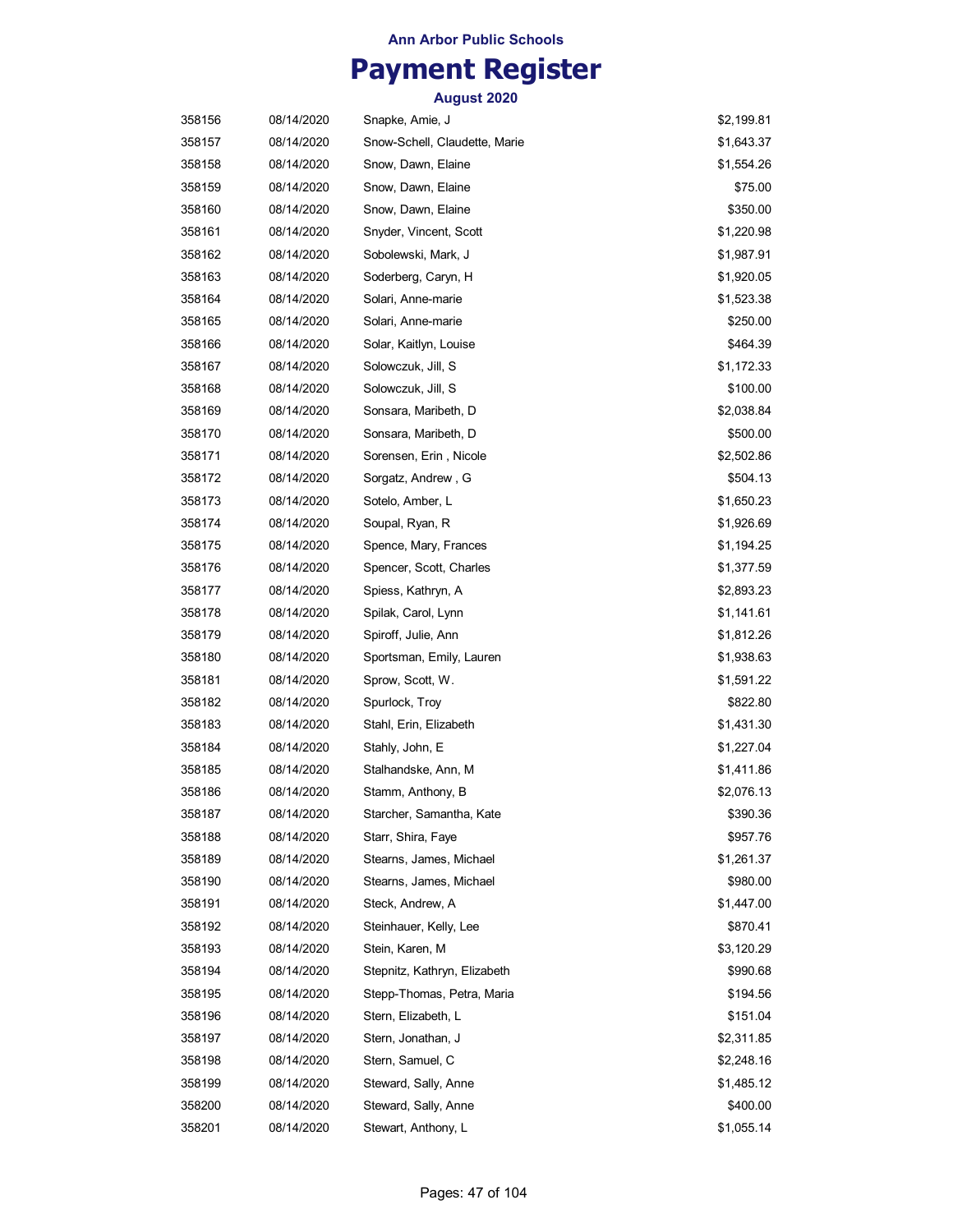## **Payment Register**

| 358202 | 08/14/2020 | Stewart, Anthony, L                | \$700.00   |
|--------|------------|------------------------------------|------------|
| 358203 | 08/14/2020 | Stewart, Michael, J                | \$2,160.88 |
| 358204 | 08/14/2020 | Stewart, Natasha, Renee            | \$3,184.23 |
| 358205 | 08/14/2020 | Stidham, Brooke, Nicole Collins    | \$1,984.67 |
| 358206 | 08/14/2020 | Stidham, Brooke, Nicole Collins    | \$400.00   |
| 358207 | 08/14/2020 | Stidham, Brooke, Nicole Collins    | \$500.00   |
| 358208 | 08/14/2020 | Stier, Julia, Battista             | \$1,076.31 |
| 358209 | 08/14/2020 | Stojcevich, Annette, Vangelov      | \$2,641.67 |
| 358210 | 08/14/2020 | Stokes, Willona                    | \$491.30   |
| 358211 | 08/14/2020 | Stone, Catherine, L                | \$2,068.04 |
| 358212 | 08/14/2020 | Stone, Steven, D                   | \$758.44   |
| 358213 | 08/14/2020 | Stoops, Kristin, Kathleen          | \$2,056.39 |
| 358214 | 08/14/2020 | Stout, Lauren, Michelle            | \$1,141.77 |
| 358215 | 08/14/2020 | Stowe-Blanchard, Amanda, Catherine | \$1,174.87 |
| 358216 | 08/14/2020 | Strassel, Julie, Christine         | \$1,562.95 |
| 358217 | 08/14/2020 | Strassel, Quinn, M                 | \$1,710.10 |
| 358218 | 08/14/2020 | Strecker, Rachael, L               | \$1,561.09 |
| 358219 | 08/14/2020 | Stripling, Burnie, D               | \$1,805.86 |
| 358220 | 08/14/2020 | Strite, Jon, Kevin                 | \$2,128.68 |
| 358221 | 08/14/2020 | Strong, Amber, Marie               | \$2,421.84 |
| 358222 | 08/14/2020 | Stroud, Marie, Hillstrom           | \$1,955.88 |
| 358223 | 08/14/2020 | Sturgis, Hanna, Hall               | \$1,845.54 |
| 358224 | 08/14/2020 | Sturt, Victoria                    | \$1,782.68 |
| 358225 | 08/14/2020 | Suchanek, Sarah, Dawn              | \$1,750.12 |
| 358226 | 08/14/2020 | Sullivan, Mary, S                  | \$3,085.61 |
| 358227 | 08/14/2020 | Sumerton, Michael, B               | \$5,981.35 |
| 358228 | 08/14/2020 | Sunol Homs, Teresa                 | \$282.69   |
| 358229 | 08/14/2020 | Suter, Marilyn, Szymanski          | \$2,230.72 |
| 358230 | 08/14/2020 | Swanson, Bernadette, Grasso        | \$1,970.78 |
| 358231 | 08/14/2020 | Swearingen, Deak, Thomas           | \$1,292.70 |
| 358232 | 08/14/2020 | Swift, Jeanice, Kerr               | \$5,200.60 |
| 358233 | 08/14/2020 | Swimmer, Shannon, Nicole Mohr      | \$1,068.50 |
| 358234 | 08/14/2020 | Swimmer, Shannon, Nicole Mohr      | \$350.00   |
| 358235 | 08/14/2020 | Swimmer, Shannon, Nicole Mohr      | \$50.00    |
| 358236 | 08/14/2020 | Szczygiel, David, Alan             | \$1,226.63 |
| 358237 | 08/14/2020 | Szczygiel, David, Alan             | \$650.00   |
| 358238 | 08/14/2020 | Szocik, Katherine, Ellen           | \$494.11   |
| 358239 | 08/14/2020 | Szurek, Lindsey, Ellen             | \$1,859.70 |
| 358240 | 08/14/2020 | Szwejkowski, Brandon, Casmere      | \$3,757.66 |
| 358241 | 08/14/2020 | Tabaka, Bethany, Dawn              | \$2,012.24 |
| 358242 | 08/14/2020 | Tabbara, Thuraya, Said             | \$1,735.35 |
| 358243 | 08/14/2020 | Tabor, Salena, Myrle               | \$1,344.59 |
| 358244 | 08/14/2020 | Tackett, Astrid, Elisabeth         | \$1,440.98 |
| 358245 | 08/14/2020 | Talley, Devin, Lenae               | \$439.18   |
| 358246 | 08/14/2020 | Talmadge, Katie, Lynne             | \$1,519.14 |
| 358247 | 08/14/2020 | Tarchinski, Carol, Michelle        | \$1,636.30 |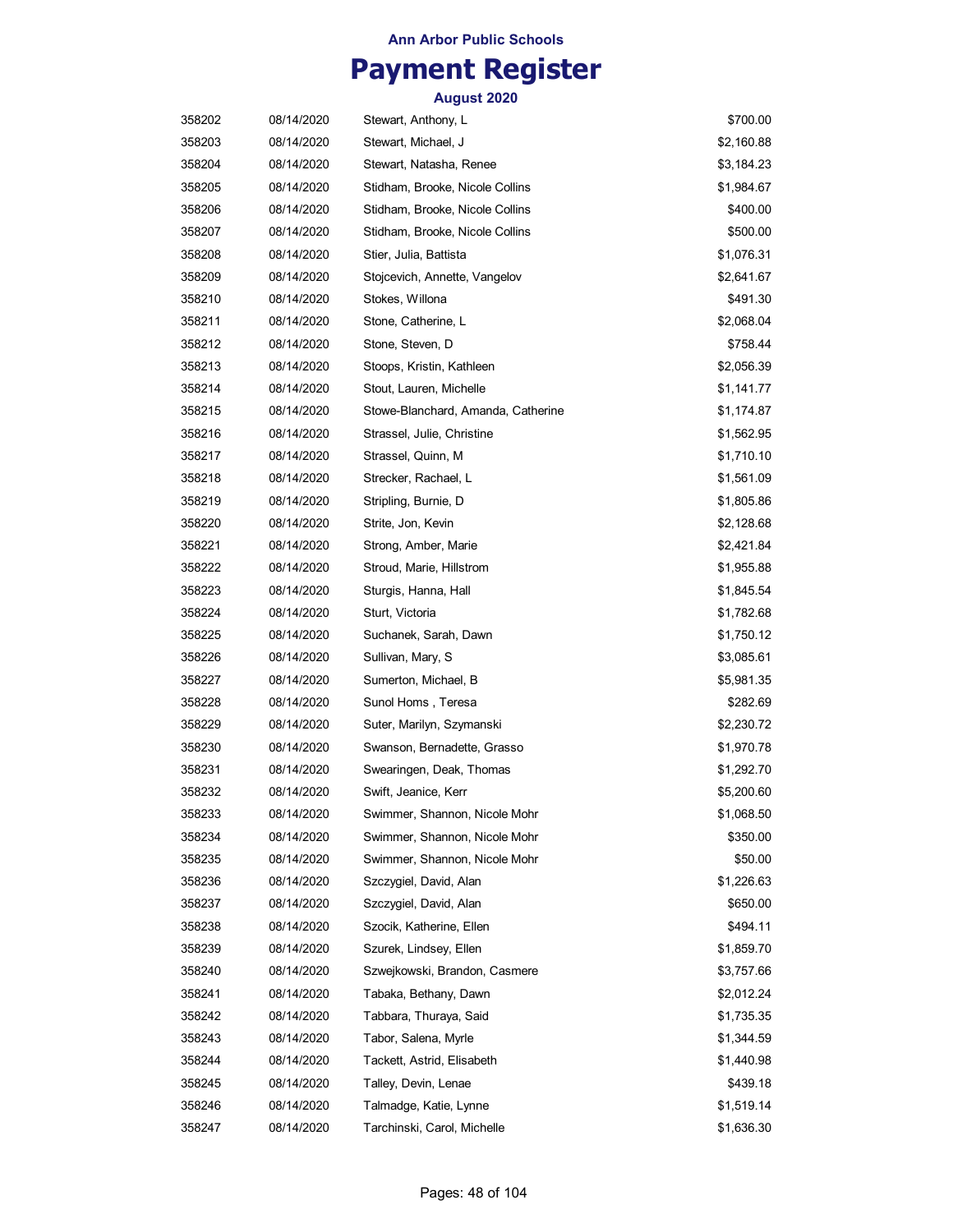## **Payment Register**

| 358248 | 08/14/2020 | Tarchinski, Carol, Michelle     | \$350.00   |
|--------|------------|---------------------------------|------------|
| 358249 | 08/14/2020 | Taube, Lauren, Jean             | \$492.82   |
| 358250 | 08/14/2020 | Taylor, Adrianne, Joy           | \$581.11   |
| 358251 | 08/14/2020 | Taylor, Carmen                  | \$779.74   |
| 358252 | 08/14/2020 | Taylor, Carmen                  | \$300.00   |
| 358253 | 08/14/2020 | Taylor, Carmen                  | \$125.00   |
| 358254 | 08/14/2020 | Taylor, Cheyenne, R             | \$1,124.17 |
| 358255 | 08/14/2020 | Taylor, Darrell, Tyrone         | \$1,742.55 |
| 358256 | 08/14/2020 | Taylor, Gabrielle, Marie Helmus | \$1,319.55 |
| 358257 | 08/14/2020 | Taylor, Gabrielle, Marie Helmus | \$146.62   |
| 358258 | 08/14/2020 | Taylor, James, S                | \$1,798.90 |
| 358259 | 08/14/2020 | Taylor, Jeffrey, R              | \$113.49   |
| 358260 | 08/14/2020 | Taylor, Karen, L                | \$1,300.47 |
| 358261 | 08/14/2020 | Taylor, Rachel, Ann             | \$1,944.03 |
| 358262 | 08/14/2020 | Taylor, Sarah                   | \$1,413.82 |
| 358263 | 08/14/2020 | Teall, Margaret, F              | \$1,822.97 |
| 358264 | 08/14/2020 | Teall, Margaret, F              | \$500.00   |
| 358265 | 08/14/2020 | Telfer, Joann, Serfano          | \$1,848.07 |
| 358266 | 08/14/2020 | Terris, John, Austin            | \$1,990.98 |
| 358267 | 08/14/2020 | Terry, Wendy, Lorraine          | \$1,642.83 |
| 358268 | 08/14/2020 | Teshima, Lisa, Maki             | \$2,347.53 |
| 358269 | 08/14/2020 | Thabteh, Eman, Mousa            | \$532.60   |
| 358270 | 08/14/2020 | Theisen, Elizabeth, A           | \$383.84   |
| 358271 | 08/14/2020 | Theriault-kimmey, Emily, Anne   | \$955.90   |
| 358272 | 08/14/2020 | Thobe, Scott, A                 | \$2,061.62 |
| 358273 | 08/14/2020 | Thomas-Palmer, Jonathan, Graham | \$185.56   |
| 358274 | 08/14/2020 | Thomas, Anne, Louise            | \$1,533.77 |
| 358275 | 08/14/2020 | Thomas, Brian, Andrew           | \$1,409.64 |
| 358276 | 08/14/2020 | Thomas, Christopher, S          | \$2,049.67 |
| 358277 | 08/14/2020 | Thomas, Erica, A                | \$1,887.45 |
| 358278 | 08/14/2020 | Thomas, Jennifer, A             | \$1,447.69 |
| 358279 | 08/14/2020 | Thomas, Nicole, Elizabeth       | \$2,060.59 |
| 358280 | 08/14/2020 | Thomas, Pamela, Maria           | \$1,289.04 |
| 358281 | 08/14/2020 | Thomas, Rhonda, P               | \$1,957.09 |
| 358282 | 08/14/2020 | Thomas, Robin, Carol            | \$1,626.26 |
| 358283 | 08/14/2020 | Thomas, Shantelle               | \$1,651.29 |
| 358284 | 08/14/2020 | Thomas, Shaquanda, A            | \$597.41   |
| 358285 | 08/14/2020 | Thompson, Erik                  | \$3,380.78 |
| 358286 | 08/14/2020 | Thompson, Johnny, Jeanine       | \$1,608.48 |
| 358287 | 08/14/2020 | Thompson, Kathryn, Elizabeth    | \$1,101.85 |
| 358288 | 08/14/2020 | Thompson, Lisa, Lovich          | \$1,897.23 |
| 358289 | 08/14/2020 | Thompson, Lisa, Lovich          | \$500.00   |
| 358290 | 08/14/2020 | Thompson, Suzanne, Marie        | \$606.63   |
| 358291 | 08/14/2020 | Thorpe-knoll, Darcy, Joy        | \$2,966.21 |
| 358292 | 08/14/2020 | Thorson, Talia                  | \$1,795.38 |
| 358293 | 08/14/2020 | Thurman, Demarko                | \$1,633.97 |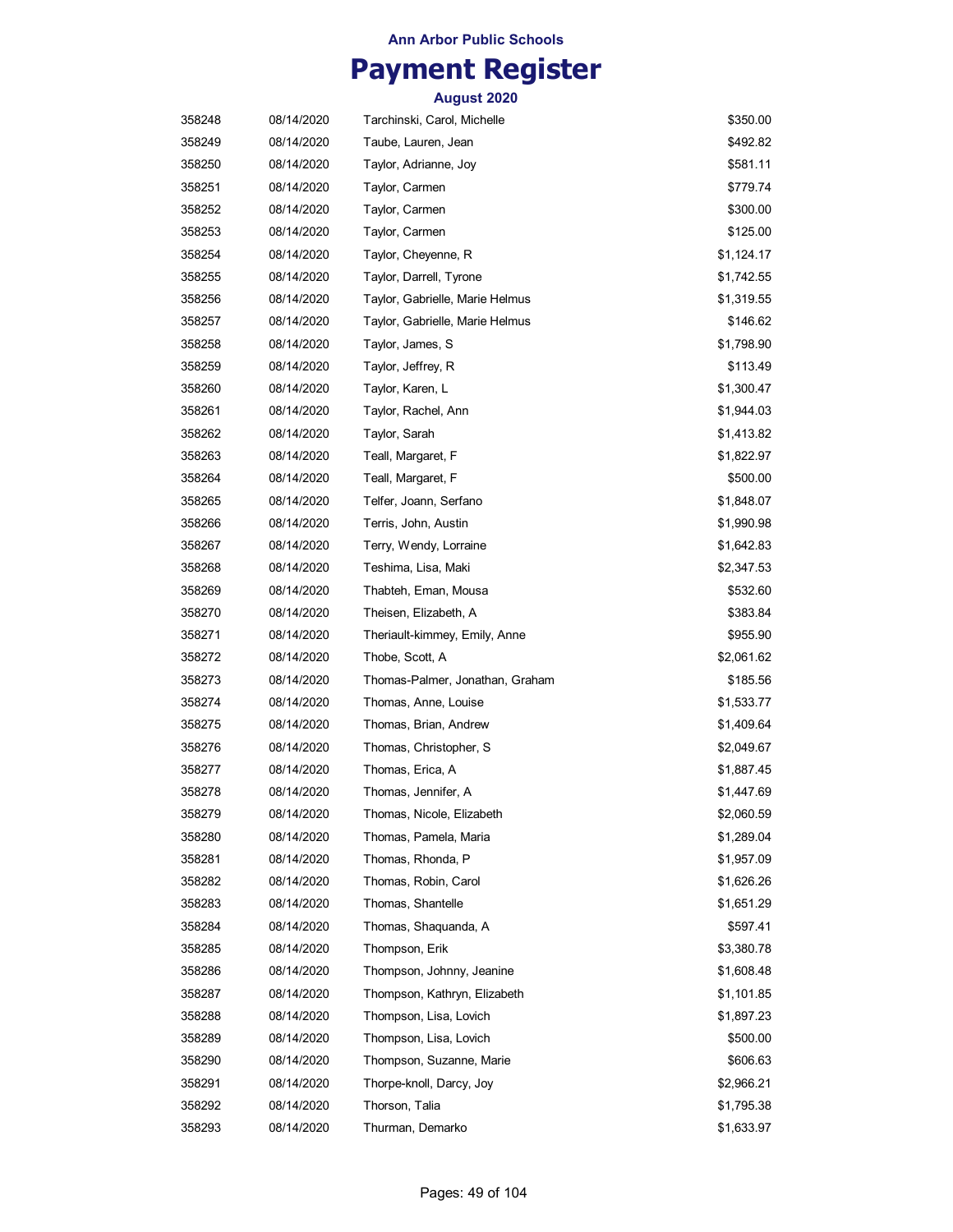## **Payment Register**

| 358294 | 08/14/2020 | Tippett, Deanna, M           | \$359.62   |
|--------|------------|------------------------------|------------|
| 358295 | 08/14/2020 | Tippett, Deanna, M           | \$841.03   |
| 358296 | 08/14/2020 | Tomassi, Joseph, Lawrence    | \$1,465.72 |
| 358297 | 08/14/2020 | Toohey, Derek, Raymond       | \$1,358.44 |
| 358298 | 08/14/2020 | Tookes, Olivia, Grace-Mae    | \$1,160.55 |
| 358299 | 08/14/2020 | Toon, Rachel, Robbins        | \$3,173.46 |
| 358300 | 08/14/2020 | Torrey, Elizabeth, Renee     | \$1,491.02 |
| 358301 | 08/14/2020 | Totsuka, Hiroaki             | \$1,273.16 |
| 358302 | 08/14/2020 | Townsel, Shantae, Renee      | \$1,076.11 |
| 358303 | 08/14/2020 | Townsel, Shantae, Renee      | \$30.00    |
| 358304 | 08/14/2020 | Tracy, Makenna, Anna         | \$587.24   |
| 358305 | 08/14/2020 | Traicoff, Anne, Elizabeth    | \$1,591.89 |
| 358306 | 08/14/2020 | Treece, Jason, A             | \$1,846.32 |
| 358307 | 08/14/2020 | Trevisan, Daniel, Francis    | \$2,917.00 |
| 358308 | 08/14/2020 | Trillet, Alexandra, Jordan   | \$1,764.08 |
| 358309 | 08/14/2020 | Trombley, Tina, F            | \$708.44   |
| 358310 | 08/14/2020 | Trumpour, Christine, M.      | \$2,834.83 |
| 358311 | 08/14/2020 | Tucker, Kenyatta, Afiba      | \$797.70   |
| 358312 | 08/14/2020 | Tumolo, Joshua, R            | \$1,542.48 |
| 358313 | 08/14/2020 | Tumolo, Joshua, R            | \$220.00   |
| 358314 | 08/14/2020 | Tupper, Kelli, Marie         | \$2,177.18 |
| 358315 | 08/14/2020 | Turner, Anne Marie, Nicoll   | \$3,776.37 |
| 358316 | 08/14/2020 | Turner, Martha, C            | \$607.55   |
| 358317 | 08/14/2020 | Tuzinsky, Marci, Lynne       | \$3,005.56 |
| 358318 | 08/14/2020 | Tyburski, Elizabeth, Jeanne  | \$1,358.22 |
| 358319 | 08/14/2020 | Urda-Thompson, Andrea        | \$2,115.32 |
| 358320 | 08/14/2020 | Vail, Amy, Lynn              | \$81.05    |
| 358321 | 08/14/2020 | Valchine II, Mark, Ben       | \$2,026.31 |
| 358322 | 08/14/2020 | Valdes, Catherine, Rose      | \$1,158.02 |
| 358323 | 08/14/2020 | Valle, Laura, Elizabeth      | \$1,864.34 |
| 358324 | 08/14/2020 | Valle, Laura, Elizabeth      | \$100.00   |
| 358325 | 08/14/2020 | Van Appledorn, Amy, Lyn      | \$1,860.48 |
| 358326 | 08/14/2020 | Van Gordon, Elizabeth, Rose  | \$559.56   |
| 358327 | 08/14/2020 | Van oyen, Cassandra, Therese | \$1,634.56 |
| 358328 | 08/14/2020 | Van ryn, Kristine, Joy       | \$1,879.89 |
| 358329 | 08/14/2020 | Van Volkinburg, John, M      | \$1,171.47 |
| 358330 | 08/14/2020 | Van-Ee, Kelly, Sue           | \$318.14   |
| 358331 | 08/14/2020 | Vance, Sara, Jane            | \$1,903.90 |
| 358332 | 08/14/2020 | Vance, Sara, Jane            | \$313.00   |
| 358333 | 08/14/2020 | Vancleve, Caitlin, E         | \$1,548.94 |
| 358334 | 08/14/2020 | Vanderbilt, Courtney, Lynn   | \$1,282.98 |
| 358335 | 08/14/2020 | Vanderbilt, Courtney, Lynn   | \$1,000.00 |
| 358336 | 08/14/2020 | Vandorn, Diane, Christine    | \$2,304.34 |
| 358337 | 08/14/2020 | Vanek, Barbara, A            | \$1,084.59 |
| 358338 | 08/14/2020 | VanLoo, Sarah, E             | \$2,947.23 |
| 358339 | 08/14/2020 | Vanloo, William, Dirk        | \$1,717.20 |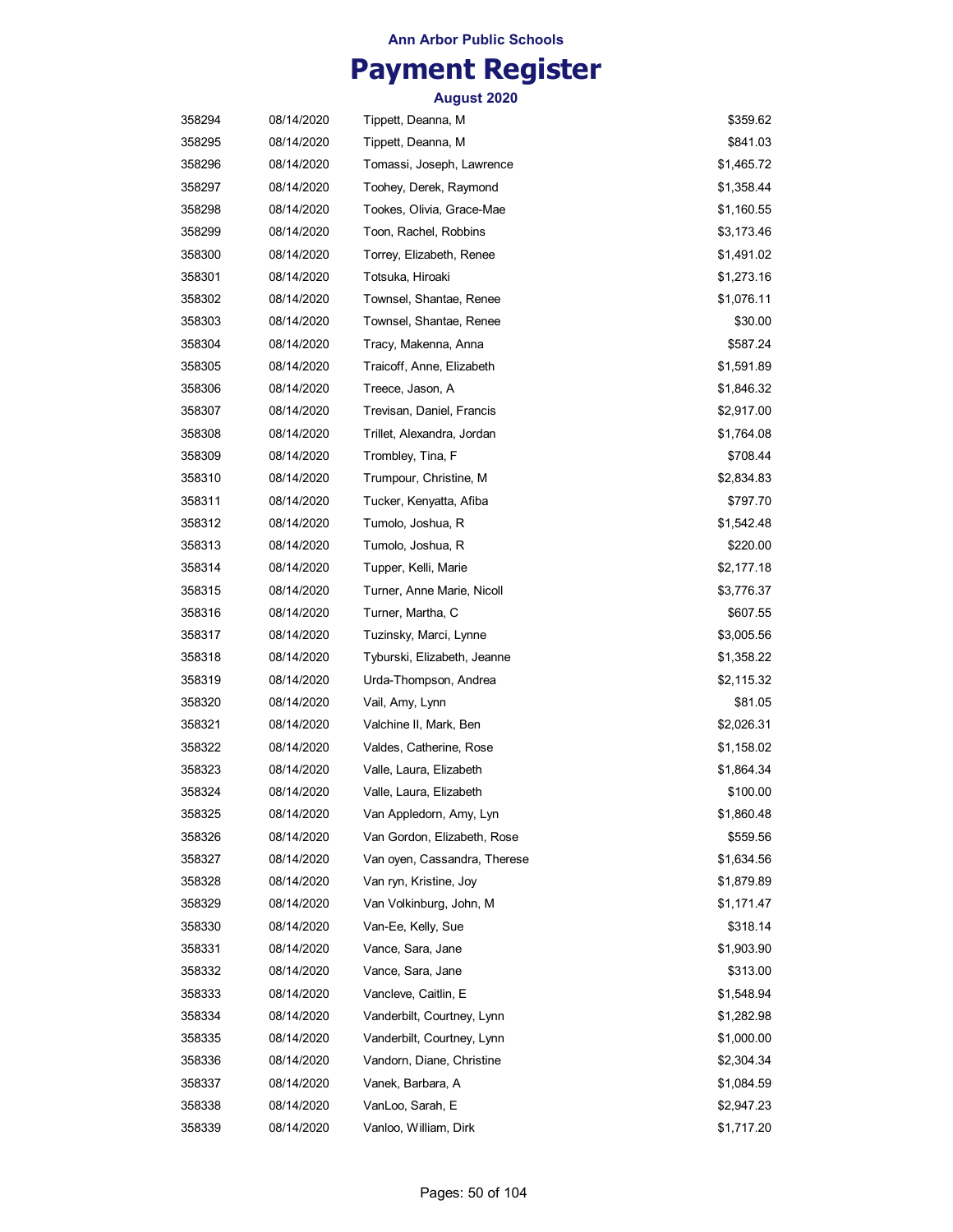## **Payment Register**

| 358340 | 08/14/2020 | Vann, Nadia, D                | \$3,003.11 |
|--------|------------|-------------------------------|------------|
| 358341 | 08/14/2020 | VanRiper, Rachel, Suzanne     | \$1,012.63 |
| 358342 | 08/14/2020 | VanSteelandt, Ashley, M       | \$1,431.65 |
| 358343 | 08/14/2020 | Vanvliet, Erin, Elisabeth     | \$1,481.90 |
| 358344 | 08/14/2020 | Varajon, Jennifer, Sue        | \$490.85   |
| 358345 | 08/14/2020 | Varga, Rachael, Marie         | \$1,383.67 |
| 358346 | 08/14/2020 | Vargo, Megan, Louise          | \$1,581.86 |
| 358347 | 08/14/2020 | Vaughn, Catrina, Vernice      | \$2,214.07 |
| 358348 | 08/14/2020 | Vazquez, Andrew, Robert       | \$918.31   |
| 358349 | 08/14/2020 | Vazquez, Geraldo, E           | \$3,857.69 |
| 358350 | 08/14/2020 | Verdugo Jimenez, Daniel       | \$788.81   |
| 358351 | 08/14/2020 | Verdugo Jimenez, Daniel       | \$425.00   |
| 358352 | 08/14/2020 | Verklan, Madeline, M          | \$1,652.69 |
| 358353 | 08/14/2020 | VerLee, Kristal, Marie        | \$1,474.78 |
| 358354 | 08/14/2020 | Vess, James, T                | \$1,955.94 |
| 358355 | 08/14/2020 | Villanueva, Melissa, Rose     | \$2,610.58 |
| 358356 | 08/14/2020 | Villerot, Stephen, D          | \$562.76   |
| 358357 | 08/14/2020 | Vince, Brandon, M             | \$1,518.40 |
| 358358 | 08/14/2020 | Vincent, Dusti, J             | \$2,490.22 |
| 358359 | 08/14/2020 | Vincent, Dusti, J             | \$400.00   |
| 358360 | 08/14/2020 | Vinter, Alexander, William    | \$1,395.05 |
| 358361 | 08/14/2020 | Vit, Martina                  | \$2,701.80 |
| 358362 | 08/14/2020 | Von kulajta, Bianka, M        | \$1,863.02 |
| 358363 | 08/14/2020 | Vosters, Leslie, Ann          | \$1,746.92 |
| 358364 | 08/14/2020 | Vu, Suzanne, Marie            | \$1,799.41 |
| 358365 | 08/14/2020 | Waanders, Allison, Helen      | \$1,221.10 |
| 358366 | 08/14/2020 | Wade, Briana, Marie           | \$1,013.52 |
| 358367 | 08/14/2020 | Wade, Jennifer, Rene          | \$1,648.83 |
| 358368 | 08/14/2020 | Wagner Jr, John, A            | \$2,210.15 |
| 358369 | 08/14/2020 | Wagner-haller, Cheryl, A      | \$860.46   |
| 358370 | 08/14/2020 | Wagner, Kathryn , Elizabeth   | \$473.82   |
| 358371 | 08/14/2020 | Wagner, Kathryn, Mary Lacroix | \$1,471.85 |
| 358372 | 08/14/2020 | Wahl, Diane, Lynn             | \$903.11   |
| 358373 | 08/14/2020 | Waite, Madeleine, Marie       | \$1,106.96 |
| 358374 | 08/14/2020 | Waldron, Tiffanie, Deidre     | \$1,318.08 |
| 358375 | 08/14/2020 | Waldron, Tiffanie, Deidre     | \$250.00   |
| 358376 | 08/14/2020 | Walsh, Jennifer, L            | \$2,335.75 |
| 358377 | 08/14/2020 | Walsh, Jennifer, L            | \$550.00   |
| 358378 | 08/14/2020 | Walstra, Julie, K             | \$1,797.09 |
| 358379 | 08/14/2020 | Walter, Lewis, P              | \$702.80   |
| 358380 | 08/14/2020 | Walton, Krista, E             | \$1,296.83 |
| 358381 | 08/14/2020 | Wang, Amy, Chang-peng         | \$1,150.46 |
| 358382 | 08/14/2020 | Ward, Anne, Frances           | \$1,921.15 |
| 358383 | 08/14/2020 | Ward, Monai, Chatrice Leco    | \$1,120.62 |
| 358384 | 08/14/2020 | Wardner, Monique, Cassier     | \$541.87   |
| 358385 | 08/14/2020 | Wargo, Michelle, Lynn         | \$1,922.64 |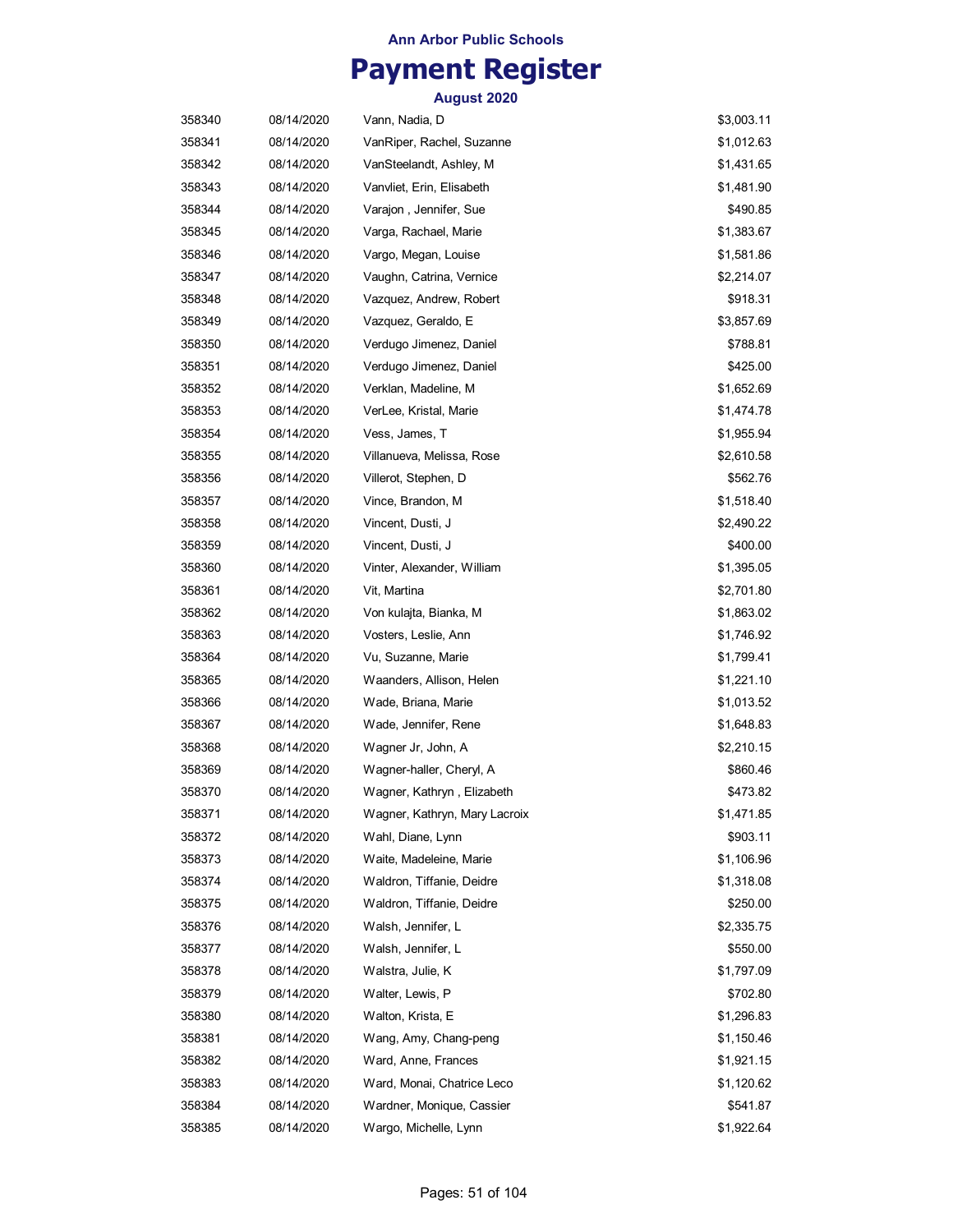## **Payment Register**

| 358386 | 08/14/2020 | Warner, Casey, Storm            | \$2,707.78 |
|--------|------------|---------------------------------|------------|
| 358387 | 08/14/2020 | Warr, Angela, Michaels          | \$2,044.45 |
| 358388 | 08/14/2020 | Warren, Kimberly, M             | \$676.71   |
| 358389 | 08/14/2020 | Warren, Lauren, Hallinan        | \$1,869.72 |
| 358390 | 08/14/2020 | Warren, Lauren, Hallinan        | \$50.00    |
| 358391 | 08/14/2020 | Watson, Dante, A                | \$2,487.26 |
| 358392 | 08/14/2020 | Watson, Robyn, Lynne Kimmey     | \$1,965.16 |
| 358393 | 08/14/2020 | Watson, Shevaughn               | \$1,889.57 |
| 358394 | 08/14/2020 | Wattleworth, Kent, Christopher  | \$1,903.87 |
| 358395 | 08/14/2020 | Wayne, Laura, I                 | \$2,826.30 |
| 358396 | 08/14/2020 | Webb, Carol, Joy                | \$1,980.42 |
| 358397 | 08/14/2020 | Weber, Margaret, Mary           | \$985.47   |
| 358398 | 08/14/2020 | Webster Jr, Frederick, Courtney | \$446.02   |
| 358399 | 08/14/2020 | Webster Jr, Frederick, Courtney | \$55.00    |
| 358400 | 08/14/2020 | Webster, Terra, E               | \$3,149.34 |
| 358401 | 08/14/2020 | Weeks, Stacia, Marie            | \$2,137.19 |
| 358402 | 08/14/2020 | Weems, Bryant, Cheno            | \$3,209.95 |
| 358403 | 08/14/2020 | Weems, Bryant, Cheno            | \$1,400.00 |
| 358404 | 08/14/2020 | Weeter, Jennifer, Leigh         | \$2,351.36 |
| 358405 | 08/14/2020 | Weeter, Jennifer, Leigh         | \$200.00   |
| 358406 | 08/14/2020 | Wegman, Kendra, Kim             | \$848.15   |
| 358407 | 08/14/2020 | Wegman, Kendra, Kim             | \$750.00   |
| 358408 | 08/14/2020 | Weid, Deborah, Kay              | \$1,782.72 |
| 358409 | 08/14/2020 | Weindorf, James, L              | \$1,992.15 |
| 358410 | 08/14/2020 | Weir, Alexis, Mae               | \$1,260.53 |
| 358411 | 08/14/2020 | Weise knyal, Bridget, Ann       | \$551.81   |
| 358412 | 08/14/2020 | Welch-Konett, Tracy, Kathleen   | \$638.73   |
| 358413 | 08/14/2020 | Welch, Grant, Harrison-S        | \$661.82   |
| 358414 | 08/14/2020 | Weller, Holly, Ann              | \$1,142.54 |
| 358415 | 08/14/2020 | Wellman, Robert, H              | \$2,624.91 |
| 358416 | 08/14/2020 | Wesley, Valerie, Jill           | \$2,392.17 |
| 358417 | 08/14/2020 | West jones, Jacqueline, Kay     | \$546.72   |
| 358418 | 08/14/2020 | Westbrooks, Susan, Annette      | \$1,988.26 |
| 358419 | 08/14/2020 | West, Christia, Lee north       | \$1,311.99 |
| 358420 | 08/14/2020 | West, Christina, Amanda         | \$897.55   |
| 358421 | 08/14/2020 | West, Christina, Amanda         | \$500.00   |
| 358422 | 08/14/2020 | Westrate, Rebecca, Lynn         | \$3,055.39 |
| 358423 | 08/14/2020 | Westrate, Rebecca, Lynn         | \$140.00   |
| 358424 | 08/14/2020 | Wheat, Sara, A                  | \$1,474.57 |
| 358425 | 08/14/2020 | Wheeler, Stephen, Ernest        | \$2,951.30 |
| 358426 | 08/14/2020 | Whiren, Anthony, J              | \$3,002.41 |
| 358427 | 08/14/2020 | Whitaker-krile, Kristi, Lee     | \$2,122.38 |
| 358428 | 08/14/2020 | Whitcomb, Kristin, Ann          | \$1,837.89 |
| 358429 | 08/14/2020 | White, Charles, A               | \$2,587.78 |
| 358430 | 08/14/2020 | Whitehorn, Tonya, Denise        | \$3,305.47 |
| 358431 | 08/14/2020 | Whittenburg, Mary, R            | \$879.28   |
|        |            |                                 |            |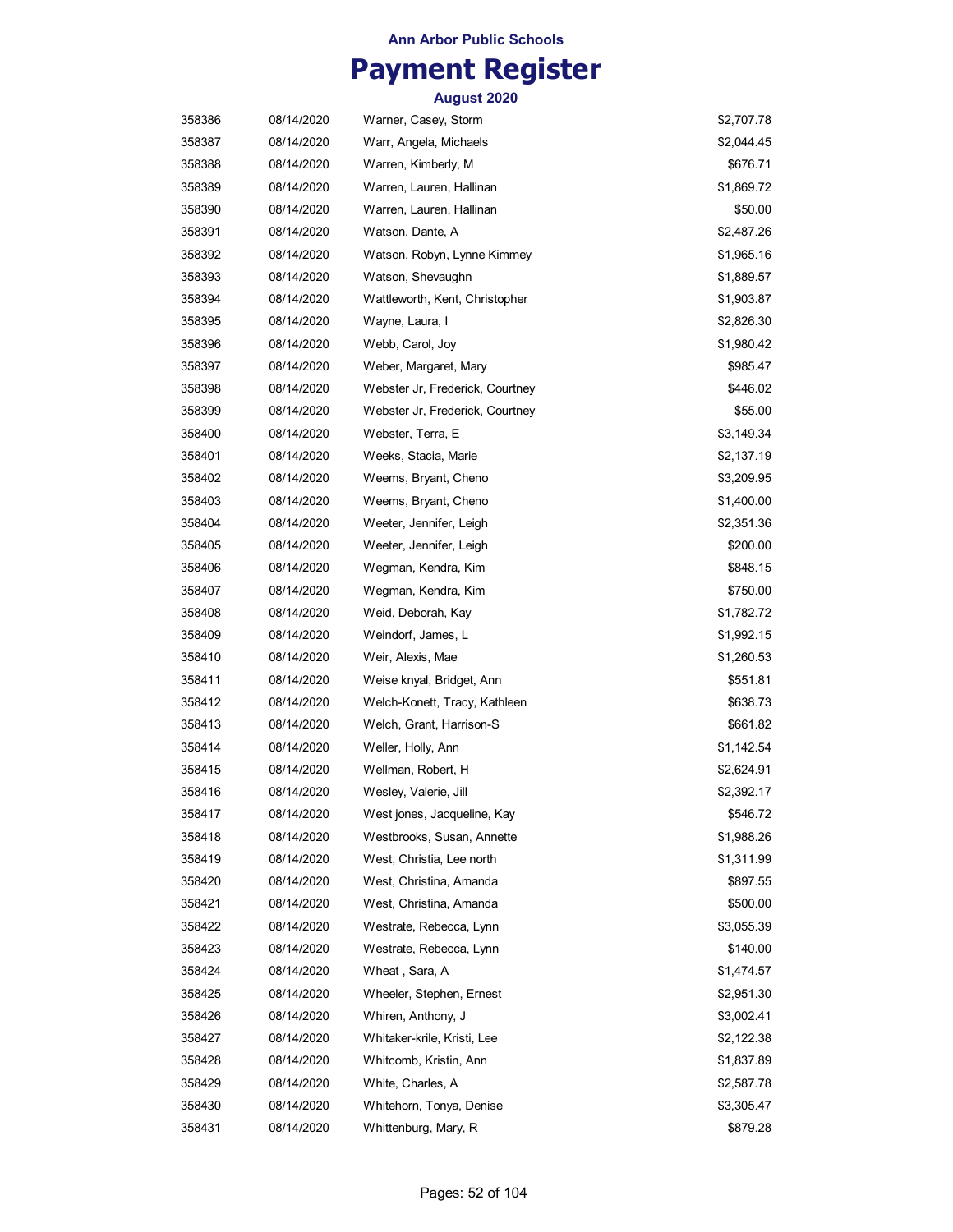## **Payment Register**

| 358432 | 08/14/2020 | Whybark, Marie, Kuhn         | \$2,355.18 |
|--------|------------|------------------------------|------------|
| 358433 | 08/14/2020 | Widmer, Elizabeth, Aileen    | \$1,044.62 |
| 358434 | 08/14/2020 | Wiens, Aaron, M              | \$1,715.61 |
| 358435 | 08/14/2020 | Wier-Leonard, Peggy, Jean    | \$1,857.83 |
| 358436 | 08/14/2020 | Wier-Leonard, Peggy, Jean    | \$250.00   |
| 358437 | 08/14/2020 | Wiese, Mary, Barbara         | \$5,383.05 |
| 358438 | 08/14/2020 | Wiese, Pamela, Marie         | \$555.01   |
| 358439 | 08/14/2020 | Wight, Ashley, E             | \$1,012.26 |
| 358440 | 08/14/2020 | Wight, Ashley, E             | \$400.00   |
| 358441 | 08/14/2020 | Wigton, Mary, Margaret       | \$2,651.64 |
| 358442 | 08/14/2020 | Wilkening, Jennifer, Almeida | \$924.43   |
| 358443 | 08/14/2020 | Wilkins, Michele, A          | \$1,885.04 |
| 358444 | 08/14/2020 | Wilkinson, Julie             | \$1,138.49 |
| 358445 | 08/14/2020 | Wilkinson, Julie             | \$100.00   |
| 358446 | 08/14/2020 | Wilkins, Timario, Jeremiah   | \$1,056.78 |
| 358447 | 08/14/2020 | Willacy, Wendell, T          | \$13.85    |
| 358448 | 08/14/2020 | Willard, Jason, James        | \$1,379.98 |
| 358449 | 08/14/2020 | Willets, Jeffrey, Vincent    | \$1,993.96 |
| 358450 | 08/14/2020 | WILLIAMS, AMY, KATHLENE      | \$2,206.93 |
| 358451 | 08/14/2020 | Williams, Brian, James       | \$1,860.56 |
| 358452 | 08/14/2020 | Williams, Corey, M           | \$1,625.39 |
| 358453 | 08/14/2020 | Williams, Kelly, Caitlin     | \$534.89   |
| 358454 | 08/14/2020 | Williams, Laurie, Heller     | \$2,101.54 |
| 358455 | 08/14/2020 | Williams, Sean, C            | \$376.36   |
| 358456 | 08/14/2020 | Williams, Sean, C            | \$1,455.00 |
| 358457 | 08/14/2020 | Willigan, Lauren, Ann        | \$182.89   |
| 358458 | 08/14/2020 | Willson, Luke, Thomas        | \$1,495.02 |
| 358459 | 08/14/2020 | Wilson, Chloe, Jane          | \$1,475.60 |
| 358460 | 08/14/2020 | Wilson, Jean, Renee          | \$1,831.90 |
| 358461 | 08/14/2020 | Wilson, Kip, A               | \$2,181.22 |
| 358462 | 08/14/2020 | WIMBERLY, Brittney, Shanay   | \$589.12   |
| 358463 | 08/14/2020 | Wimberly, Harold, L          | \$2,262.40 |
| 358464 | 08/14/2020 | Winston, Michele, L          | \$880.08   |
| 358465 | 08/14/2020 | Winter, Kristen, Ann         | \$1,815.89 |
| 358466 | 08/14/2020 | Winter, Sarah, Bennett       | \$1,887.46 |
| 358467 | 08/14/2020 | Winters, Jane, D             | \$1,010.60 |
| 358468 | 08/14/2020 | Wissman, Mary, Clair         | \$1,876.00 |
| 358469 | 08/14/2020 | Withers, Edward              | \$585.19   |
| 358470 | 08/14/2020 | Witherspoon, Tamika, N       | \$1,186.27 |
| 358471 | 08/14/2020 | Wittmann, Paige, Christina   | \$1,159.43 |
| 358472 | 08/14/2020 | Woelmer, Christine, Holladay | \$1,865.26 |
| 358473 | 08/14/2020 | Wolf, Laura, Ann             | \$2,222.92 |
| 358474 | 08/14/2020 | Wolford, Abbey, Leigh        | \$1,307.22 |
| 358475 | 08/14/2020 | Wolter, Deborah, L           | \$732.31   |
| 358476 | 08/14/2020 | Wong, Sandra, Lim            | \$275.61   |
| 358477 | 08/14/2020 | Wood, Amanda, Bess           | \$1,376.64 |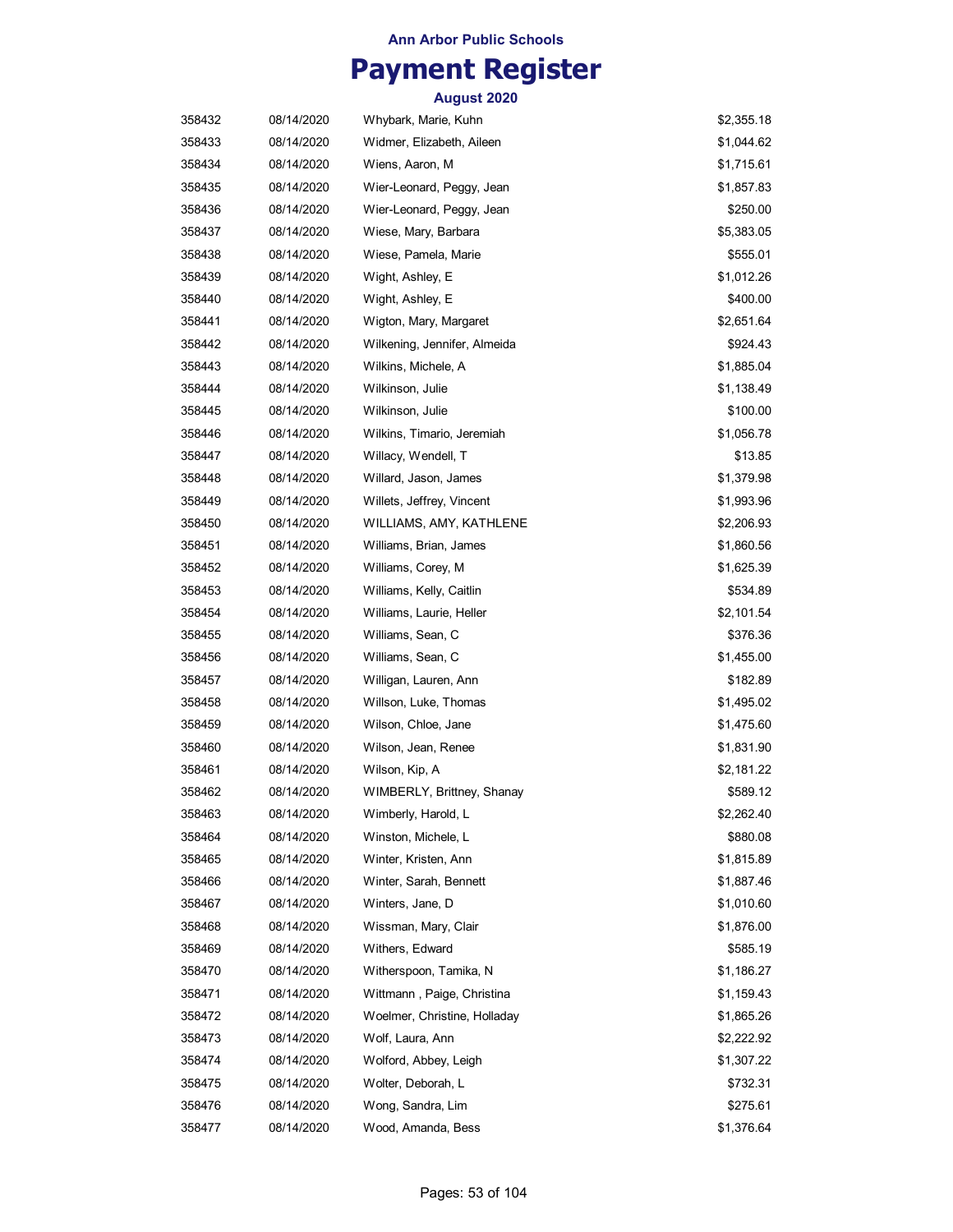## **Payment Register**

| 358478 | 08/14/2020 | Wood, Carolyn, S           | \$2,184.94 |
|--------|------------|----------------------------|------------|
| 358479 | 08/14/2020 | Woodford, Anthony, Bryant  | \$780.02   |
| 358480 | 08/14/2020 | Woodman, Abigail, Marlowe  | \$452.19   |
| 358481 | 08/14/2020 | Woods, Camille, A          | \$1,649.20 |
| 358482 | 08/14/2020 | Woods, Christine, A        | \$1,783.32 |
| 358483 | 08/14/2020 | Woodson, Christine, Elaine | \$1,879.94 |
| 358484 | 08/14/2020 | Woodson, Sheila, Yolanda   | \$1,008.57 |
| 358485 | 08/14/2020 | Woodson, Sheila, Yolanda   | \$150.00   |
| 358486 | 08/14/2020 | Woods, Raleigh, Joe        | \$2,106.98 |
| 358487 | 08/14/2020 | Wooley, Hillary, L         | \$2,531.54 |
| 358488 | 08/14/2020 | Worden, Cara, L            | \$1,126.29 |
| 358489 | 08/14/2020 | Workman, Kirsten, Yambor   | \$2,105.11 |
| 358490 | 08/14/2020 | Workman, Kirsten, Yambor   | \$250.00   |
| 358491 | 08/14/2020 | Wren, Angelita             | \$1,054.72 |
| 358492 | 08/14/2020 | Wren, Angelita             | \$340.00   |
| 358493 | 08/14/2020 | Wren, Angelita             | \$55.00    |
| 358494 | 08/14/2020 | Wren, Angelita             | \$55.00    |
| 358495 | 08/14/2020 | Wright II, William, Neil   | \$2,582.98 |
| 358496 | 08/14/2020 | Wright, Erin, Kathleen     | \$1,904.01 |
| 358497 | 08/14/2020 | Wright, Felicia, Ann       | \$572.00   |
| 358498 | 08/14/2020 | Wright, Ivory              | \$1,144.13 |
| 358499 | 08/14/2020 | Wright, Karl, Alexander    | \$517.35   |
| 358500 | 08/14/2020 | Wright, Kathleen, Mary     | \$2,333.91 |
| 358501 | 08/14/2020 | Wright, Kimberley, Sara    | \$3,476.36 |
| 358502 | 08/14/2020 | Wright, Koralynn, Eve      | \$1,334.11 |
| 358503 | 08/14/2020 | Wright, Nicole, M          | \$994.02   |
| 358504 | 08/14/2020 | Wroblewski, Sarah, Rose    | \$1,598.62 |
| 358505 | 08/14/2020 | Wu, Fan                    | \$906.38   |
| 358506 | 08/14/2020 | Wylie, Olivia, Ann         | \$862.27   |
| 358507 | 08/14/2020 | Wyse, Amanda, Dagnia       | \$1,676.88 |
| 358508 | 08/14/2020 | Wyse, Amanda, Dagnia       | \$225.00   |
| 358509 | 08/14/2020 | Wyse, Joel                 | \$1,072.44 |
| 358510 | 08/14/2020 | Wyse, Joel                 | \$500.00   |
| 358511 | 08/14/2020 | Yamamoto, Nancy, J         | \$611.67   |
| 358512 | 08/14/2020 | Yaprak, Hande              | \$1,097.79 |
| 358513 | 08/14/2020 | Yee, Christy, Eileen       | \$2,038.17 |
| 358514 | 08/14/2020 | Yee, Christy, Eileen       | \$40.00    |
| 358515 | 08/14/2020 | Yeh, Yu-Ting               | \$1,216.74 |
| 358516 | 08/14/2020 | Yeh, Yu-Ting               | \$300.00   |
| 358517 | 08/14/2020 | Yeh, Yu-Ting               | \$625.00   |
| 358518 | 08/14/2020 | Yenor, Kyle, Ray           | \$1,129.02 |
| 358519 | 08/14/2020 | Yip, Chi, Wan              | \$1,883.02 |
| 358520 | 08/14/2020 | Yon, David, H              | \$1,201.32 |
| 358521 | 08/14/2020 | York, Jennifer, Diane      | \$2,082.62 |
| 358522 | 08/14/2020 | York, Lauren, Murphy       | \$1,482.28 |
| 358523 | 08/14/2020 | York, Natasha, F           | \$1,725.54 |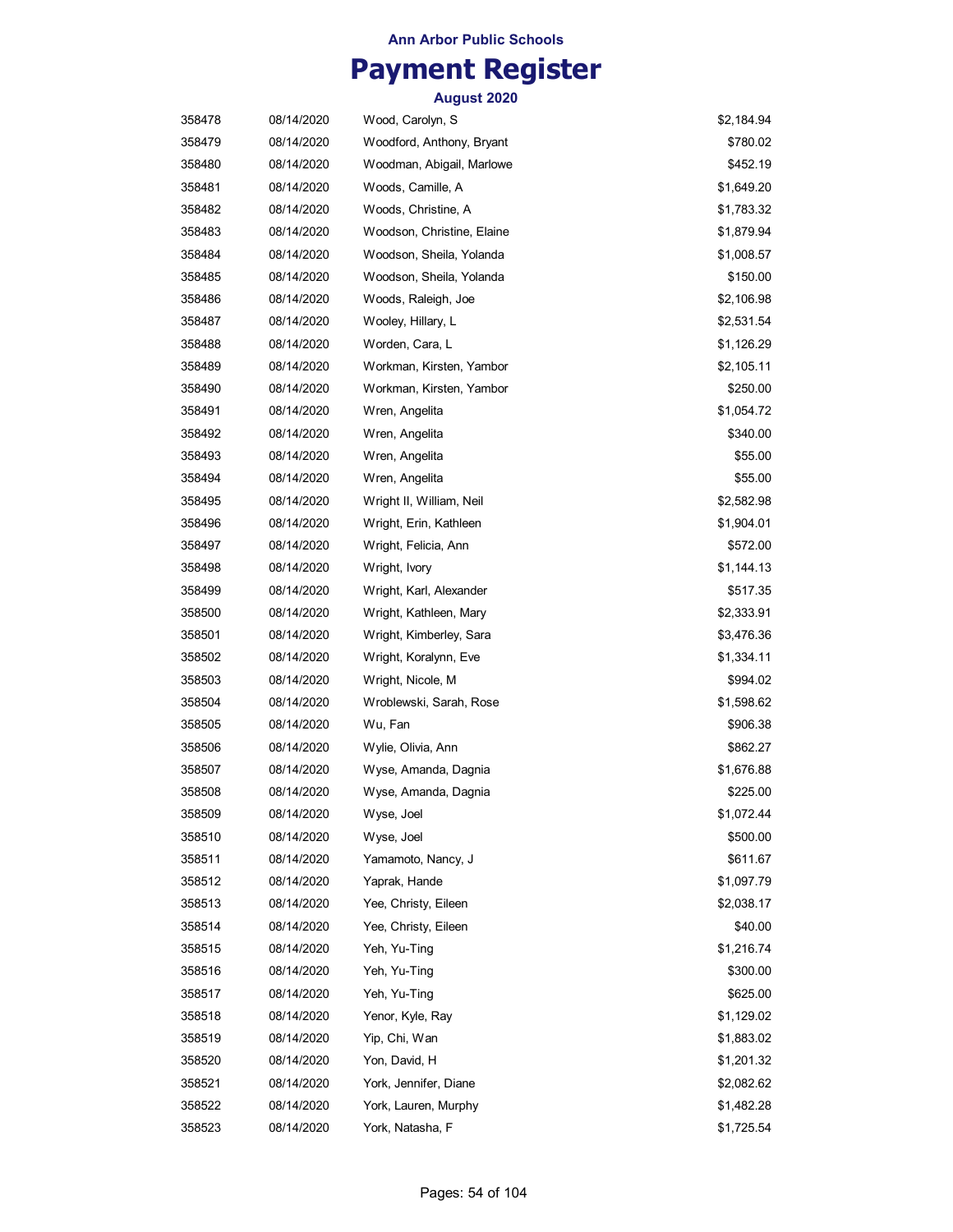## **Payment Register**

| 358524 | 08/14/2020 | York, Natasha, F                | \$700.00   |
|--------|------------|---------------------------------|------------|
| 358525 | 08/14/2020 | Young, Marcie, Anne             | \$743.80   |
| 358526 | 08/14/2020 | Yuan, Lidong                    | \$1,363.14 |
| 358527 | 08/14/2020 | Zager, Christina , Rosa         | \$742.64   |
| 358528 | 08/14/2020 | Zager, Christina, Rosa          | \$500.00   |
| 358529 | 08/14/2020 | Zarate Castillo, Dalila         | \$124.97   |
| 358530 | 08/14/2020 | Zekany, Donald, E               | \$2,124.15 |
| 358531 | 08/14/2020 | Zenz, Breann, Keri              | \$644.46   |
| 358532 | 08/14/2020 | Zeuty, Bridget, Burke           | \$1,465.94 |
| 358533 | 08/14/2020 | Zhang, Fang                     | \$205.65   |
| 358534 | 08/14/2020 | Zibara, Elizabeth, Anne         | \$1,899.96 |
| 358535 | 08/14/2020 | Ziegler, Lisa, Storms           | \$1,564.60 |
| 358536 | 08/14/2020 | Ziemba, Mark, Christopher       | \$115.61   |
| 358537 | 08/14/2020 | Boles, Maria                    | \$711.81   |
| 358538 | 08/14/2020 | Boles, Maria                    | \$500.00   |
| 358539 | 08/14/2020 | Boles, Maria                    | \$419.47   |
| 358540 | 08/05/2020 | PCMI                            | \$905.79   |
| 358541 | 08/28/2020 | Abdul Majeed, Subeeta           | \$194.40   |
| 358542 | 08/28/2020 | Acord, Casandra, Ann            | \$761.95   |
| 358543 | 08/28/2020 | Adams, Laurie, A                | \$1,293.60 |
| 358544 | 08/28/2020 | Adams, Leslie, Braden           | \$969.26   |
| 358545 | 08/28/2020 | Adams, Michaela, Brennan        | \$1,600.53 |
| 358546 | 08/28/2020 | Adams, Nalani, Mae              | \$812.33   |
| 358547 | 08/28/2020 | Adams, Nalani, Mae              | \$90.26    |
| 358548 | 08/28/2020 | Adato, Bryan, Venise            | \$290.13   |
| 358549 | 08/28/2020 | Addington, Regina, Chevron      | \$611.92   |
| 358550 | 08/28/2020 | Addison, Erin, Elizabeth        | \$1,482.54 |
| 358551 | 08/28/2020 | Adegboyega, Siarra              | \$1,063.47 |
| 358552 | 08/28/2020 | Aherne, Sarah Jane, Tait        | \$1,930.45 |
| 358553 | 08/28/2020 | Akerley, Brenda, Lee            | \$361.84   |
| 358554 | 08/28/2020 | Akhter, Selina                  | \$463.33   |
| 358555 | 08/28/2020 | Akins, Connie, Lorraine         | \$1,674.05 |
| 358556 | 08/28/2020 | Al Najjar, Maisoon, A           | \$667.72   |
| 358557 | 08/28/2020 | Al Rawashdeh, Manal, Husain     | \$475.48   |
| 358558 | 08/28/2020 | Alcocer, Joseph, Michael        | \$1,340.09 |
| 358559 | 08/28/2020 | Alexander, Courtney, Ellen Reid | \$1,682.13 |
| 358560 | 08/28/2020 | Alexander, Makia, Deanne        | \$2,419.72 |
| 358561 | 08/28/2020 | Alfaro, Antonia, Ermelinda      | \$508.89   |
| 358562 | 08/28/2020 | Allan, Jennifer, H              | \$2,207.57 |
| 358563 | 08/28/2020 | Allen, Amina, Halim Rahman      | \$2,586.34 |
| 358564 | 08/28/2020 | Allgeyer, Marcel, Lee           | \$1,518.54 |
| 358565 | 08/28/2020 | Allgeyer, Marcel, Lee           | \$200.00   |
| 358566 | 08/28/2020 | Almassy, David, Michael         | \$1,048.43 |
| 358567 | 08/28/2020 | Alseri, Windy                   | \$1,066.81 |
| 358568 | 08/28/2020 | Alston, Melita, Nichole         | \$4,488.84 |
| 358569 | 08/28/2020 | Alston, Melita, Nichole         | \$1,825.52 |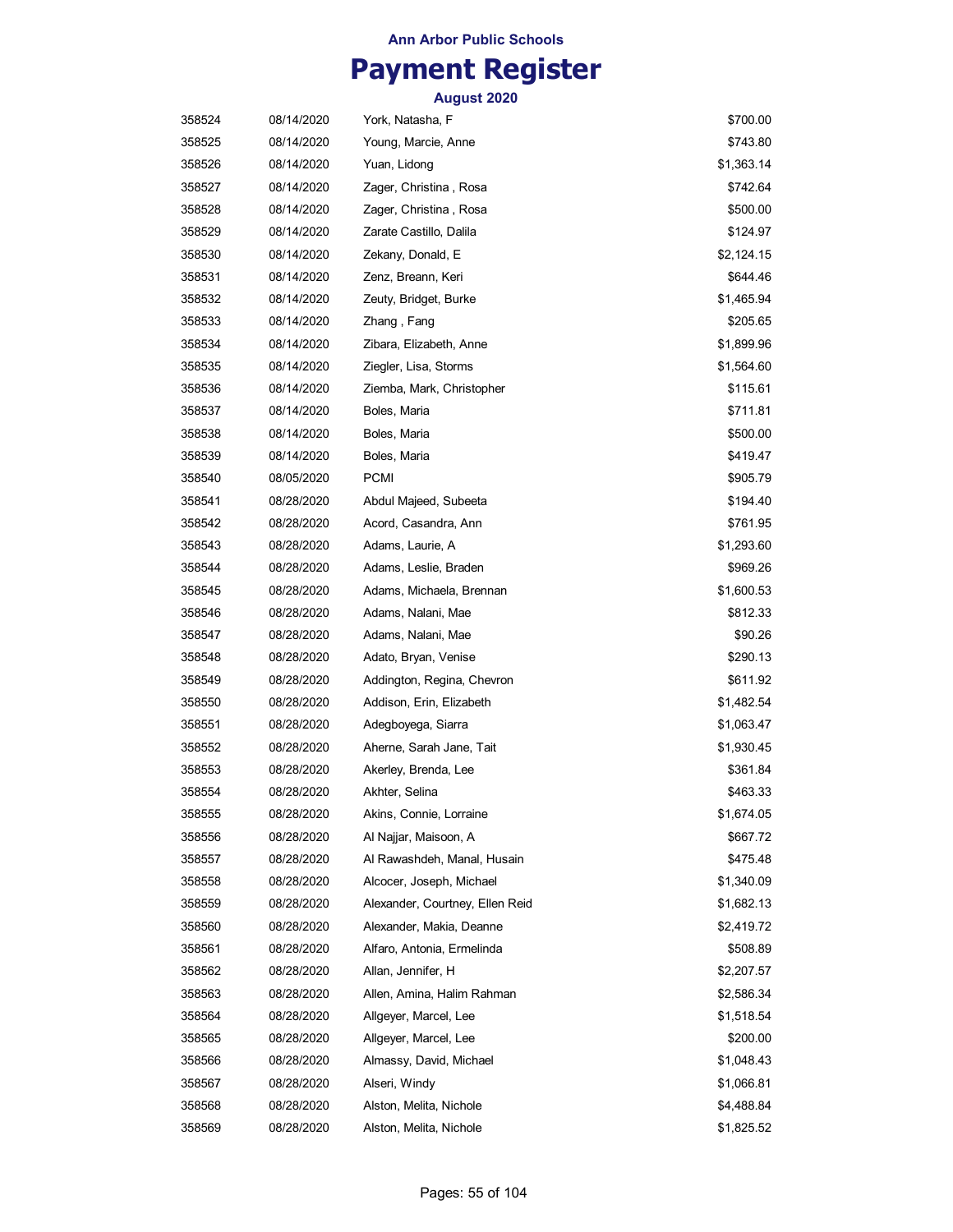## **Payment Register**

| 358570 | 08/28/2020 | Alvarez, Cherie, Marie       | \$453.73   |
|--------|------------|------------------------------|------------|
| 358571 | 08/28/2020 | Alwin, Abigail, S            | \$1,916.05 |
| 358572 | 08/28/2020 | Ambrosino, Coert             | \$1,979.72 |
| 358573 | 08/28/2020 | Ambrozaitis, Kimberly, Joy   | \$1,711.90 |
| 358574 | 08/28/2020 | Anahid, Sahra, Elizabeth     | \$479.57   |
| 358575 | 08/28/2020 | Anderson, Andrea, A          | \$588.50   |
| 358576 | 08/28/2020 | Anderson, Ava                | \$651.24   |
| 358577 | 08/28/2020 | Anderson, Geoffrey, G        | \$1,564.99 |
| 358578 | 08/28/2020 | Anderson, Jessica, Monique   | \$1,752.80 |
| 358579 | 08/28/2020 | Anderson, Kiara, Nelson      | \$2,106.81 |
| 358580 | 08/28/2020 | Anderson, Molly, R           | \$1,189.59 |
| 358581 | 08/28/2020 | Anderson, Molly, R           | \$132.18   |
| 358582 | 08/28/2020 | Anderson, Philicia, Patrice  | \$487.12   |
| 358583 | 08/28/2020 | Anderson, Terry, Ann         | \$1,892.74 |
| 358584 | 08/28/2020 | Anderson, Tracy, Lynn        | \$427.74   |
| 358585 | 08/28/2020 | Andres, Allison, JoAnn       | \$1,744.19 |
| 358586 | 08/28/2020 | Andrew-Vaughan, Sarah, Jean  | \$5,274.38 |
| 358587 | 08/28/2020 | Andrew-Vaughan, Sarah, Jean  | \$300.00   |
| 358588 | 08/28/2020 | Angeli, Gina, Marie          | \$588.05   |
| 358589 | 08/28/2020 | Angeli, Gina, Marie          | \$175.00   |
| 358590 | 08/28/2020 | Angeli, Julie, Booms         | \$1,876.61 |
| 358591 | 08/28/2020 | Angeli, Julie, Booms         | \$25.00    |
| 358592 | 08/28/2020 | Angeli, Julie, Booms         | \$55.00    |
| 358593 | 08/28/2020 | Anglin, Lisa, R              | \$3,782.59 |
| 358594 | 08/28/2020 | Angllin, Deborah, Hope       | \$1,292.95 |
| 358595 | 08/28/2020 | Anton, Sarah, Anne           | \$1,255.21 |
| 358596 | 08/28/2020 | Aponte, Leonardo             | \$1,379.69 |
| 358597 | 08/28/2020 | Aquino, Caroline, Hoey       | \$1,298.34 |
| 358598 | 08/28/2020 | Arbour, Julie, A             | \$1,446.41 |
| 358599 | 08/28/2020 | Arbour, Julie, A             | \$200.00   |
| 358600 | 08/28/2020 | Arce, Eleazar                | \$552.21   |
| 358601 | 08/28/2020 | Ardan, Kathleen, A           | \$263.34   |
| 358602 | 08/28/2020 | Ardan, Kathleen, A           | \$500.00   |
| 358603 | 08/28/2020 | Aretz, Diane, E              | \$1,219.78 |
| 358604 | 08/28/2020 | Argersinger, Sarah, Fingerle | \$1,784.73 |
| 358605 | 08/28/2020 | Argiero, Mary, Grace         | \$551.98   |
| 358606 | 08/28/2020 | Armstrong, Stephen, A        | \$1,881.91 |
| 358607 | 08/28/2020 | Armstrong, Tracy, M          | \$1,602.76 |
| 358608 | 08/28/2020 | Arning, Dana, Burton         | \$522.80   |
| 358609 | 08/28/2020 | Arnold, Alison, Marie        | \$1,701.23 |
| 358610 | 08/28/2020 | Arnold, Audrey, Lynn         | \$2,127.44 |
| 358611 | 08/28/2020 | Arnold, Audrey, Lynn         | \$50.00    |
| 358612 | 08/28/2020 | Arnold, Jamie, Lyn           | \$2,251.15 |
| 358613 | 08/28/2020 | Arnold, Karen, L             | \$1,726.86 |
| 358614 | 08/28/2020 | Arnold, Karen, L             | \$350.00   |
| 358615 | 08/28/2020 | Arthurs, Claire, Aniela      | \$498.73   |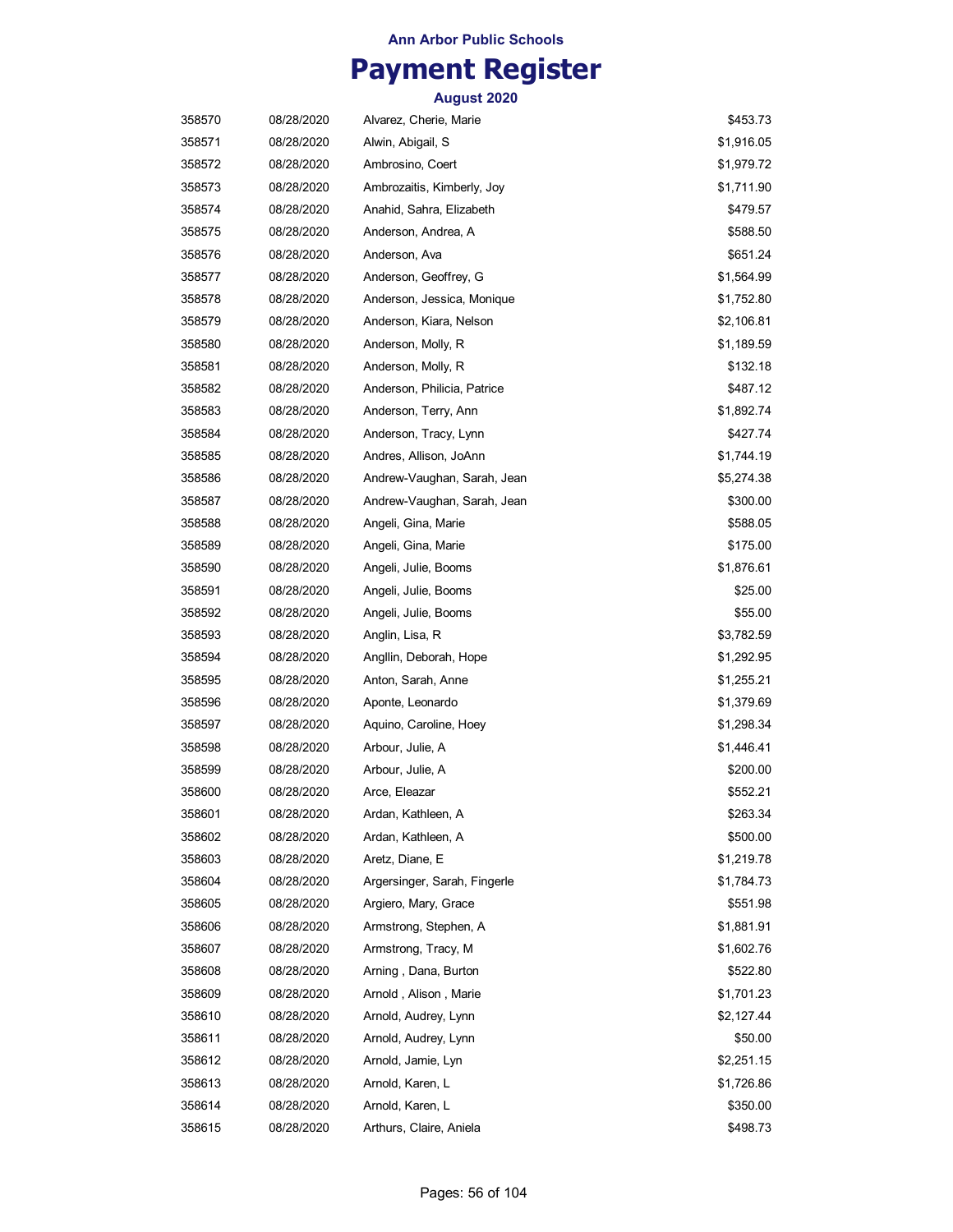# **Payment Register**

| 358616 | 08/28/2020 | Asani, Fjollza                 | \$1,118.86 |
|--------|------------|--------------------------------|------------|
| 358617 | 08/28/2020 | Asher, Laura, Ashley           | \$1,328.26 |
| 358618 | 08/28/2020 | Asher, Laura, Ashley           | \$20.00    |
| 358619 | 08/28/2020 | Ashford, Kivia, Hayward        | \$1,660.98 |
| 358620 | 08/28/2020 | Ashford, LaMar                 | \$263.26   |
| 358621 | 08/28/2020 | Ashford, LaMar                 | \$50.00    |
| 358622 | 08/28/2020 | Ashley, Shawn, M               | \$2,067.85 |
| 358623 | 08/28/2020 | Ash, Robert, Douglas           | \$1,852.92 |
| 358624 | 08/28/2020 | Atkinson, Judith, Marie        | \$1,043.65 |
| 358625 | 08/28/2020 | Augsburger, Danielle, Marie    | \$308.72   |
| 358626 | 08/28/2020 | Augsburger, Danielle, Marie    | \$926.16   |
| 358627 | 08/28/2020 | Aumen, Jared, T                | \$2,198.36 |
| 358628 | 08/28/2020 | Austin, Jeffrey, Michael       | \$3,705.84 |
| 358629 | 08/28/2020 | Avenall, Lindsy, Kay Olivia    | \$1,165.13 |
| 358630 | 08/28/2020 | Aylsworth, Caitlin, Marie      | \$1,087.27 |
| 358631 | 08/28/2020 | Ayotte, Andrea, Lynn           | \$1,214.84 |
| 358632 | 08/28/2020 | Ayotte, Andrea, Lynn           | \$330.00   |
| 358633 | 08/28/2020 | Ayotte, Andrea, Lynn           | \$200.00   |
| 358634 | 08/28/2020 | Bacolor, Jennifer, Miller      | \$4,852.87 |
| 358635 | 08/28/2020 | Bacolor, Jennifer, Miller      | \$3,728.34 |
| 358636 | 08/28/2020 | Badalamente, Sara, Beth        | \$1,513.07 |
| 358637 | 08/28/2020 | Badel, Andrea, Marie lynn      | \$2,084.36 |
| 358638 | 08/28/2020 | Bahr, Trisha, Marie            | \$614.49   |
| 358639 | 08/28/2020 | Bahr, Trisha, Marie            | \$1,350.00 |
| 358640 | 08/28/2020 | Bailey Johnson, Marissa, Joyce | \$1,778.37 |
| 358641 | 08/28/2020 | Bailey, Kristin, Nicole Vespa  | \$1,592.87 |
| 358642 | 08/28/2020 | Bailey, Paul, D                | \$2,125.32 |
| 358643 | 08/28/2020 | Bailey, Paul, D                | \$75.00    |
| 358644 | 08/28/2020 | Bailey, Robin, C               | \$3,793.19 |
| 358645 | 08/28/2020 | Bailey, Robin, C               | \$870.00   |
| 358646 | 08/28/2020 | Bairley, Elyse, Marie          | \$802.39   |
| 358647 | 08/28/2020 | Bairley, Elyse, Marie          | \$340.00   |
| 358648 | 08/28/2020 | Bairley, Elyse, Marie          | \$95.00    |
| 358649 | 08/28/2020 | Bairley, Elyse, Marie          | \$300.00   |
| 358650 | 08/28/2020 | Baker, Emily                   | \$1,021.99 |
| 358651 | 08/28/2020 | Baker, Hailey, Lynn            | \$993.18   |
| 358652 | 08/28/2020 | Baker, Susan, E                | \$2,088.84 |
| 358653 | 08/28/2020 | Baker, Susan, E                | \$100.00   |
| 358654 | 08/28/2020 | Balli, Belinda, Ann            | \$1,669.39 |
| 358655 | 08/28/2020 | Balli, Belinda, Ann            | \$75.00    |
| 358656 | 08/28/2020 | Balliett, Kristen, Michelle    | \$565.16   |
| 358657 | 08/28/2020 | Ball, Rebecca, Winston         | \$2,007.33 |
| 358658 | 08/28/2020 | Bankey, Lisa, Rene             | \$2,457.33 |
| 358659 | 08/28/2020 | Banks, Deidra, Muriel          | \$601.02   |
| 358660 | 08/28/2020 | Banks, Deidra, Muriel          | \$1.00     |
| 358661 | 08/28/2020 | Banks, Deidra, Muriel          | \$500.00   |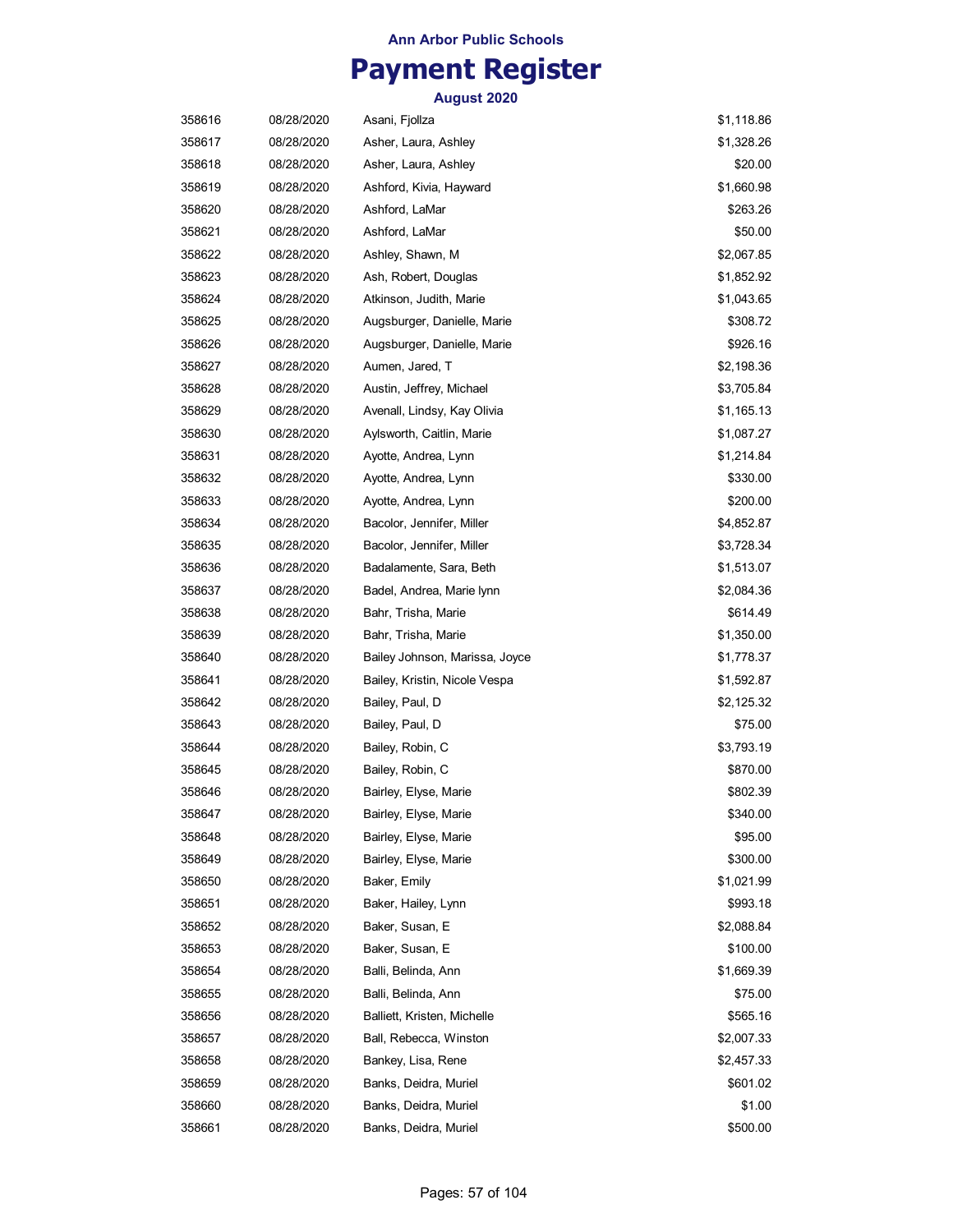## **Payment Register**

| 358662 | 08/28/2020 | Barcelata, Jennifer, J     | \$1,838.95 |
|--------|------------|----------------------------|------------|
| 358663 | 08/28/2020 | Barcelata, Jennifer, J     | \$10.00    |
| 358664 | 08/28/2020 | Barcelata, Jennifer, J     | \$10.00    |
| 358665 | 08/28/2020 | Barcelata, Jennifer, J     | \$20.00    |
| 358666 | 08/28/2020 | Bares, Lisa, Renee         | \$2,141.11 |
| 358667 | 08/28/2020 | Barkoot, Michele, Ejanee   | \$912.19   |
| 358668 | 08/28/2020 | Barnes, Jennifer, A        | \$2,079.57 |
| 358669 | 08/28/2020 | Barnes, Joseph, Matthew    | \$1,752.04 |
| 358670 | 08/28/2020 | Baron, Sharon, Helen       | \$1,955.94 |
| 358671 | 08/28/2020 | Barrett, Nicole, Marie     | \$1,672.12 |
| 358672 | 08/28/2020 | Barricklow, Angela, Sue    | \$2,271.15 |
| 358673 | 08/28/2020 | Barrientes, Salvador       | \$2,383.43 |
| 358674 | 08/28/2020 | Barrientes, Salvador       | \$70.00    |
| 358675 | 08/28/2020 | Bartley, Eugene, T         | \$1,656.24 |
| 358676 | 08/28/2020 | Bartley, Eugene, T         | \$250.00   |
| 358677 | 08/28/2020 | Bartman, Susan, Jean       | \$1,374.54 |
| 358678 | 08/28/2020 | Bartman, Susan, Jean       | \$300.00   |
| 358679 | 08/28/2020 | Bartman, Susan, Jean       | \$100.00   |
| 358680 | 08/28/2020 | Bartman, Susan, Jean       | \$50.00    |
| 358681 | 08/28/2020 | Bartman, Susan, Jean       | \$175.00   |
| 358682 | 08/28/2020 | Barton, David, Linhart     | \$1,669.38 |
| 358683 | 08/28/2020 | Barton, Lakesha, Tashcika  | \$2,065.37 |
| 358684 | 08/28/2020 | Barton, Wonder, Elisia     | \$1,367.24 |
| 358685 | 08/28/2020 | Basescu, Todd, Wesley      | \$1,369.44 |
| 358686 | 08/28/2020 | Baskey, Linda, C           | \$2,139.12 |
| 358687 | 08/28/2020 | Baskin, Melvin             | \$808.71   |
| 358688 | 08/28/2020 | Bassett, James, A          | \$716.23   |
| 358689 | 08/28/2020 | Bassett, Theresa, A        | \$2,179.53 |
| 358690 | 08/28/2020 | Bass, Valeska, Lynne       | \$1,535.72 |
| 358691 | 08/28/2020 | Basu, Anindita             | \$462.29   |
| 358692 | 08/28/2020 | Basuni, Shaima, Abdulla    | \$1,496.26 |
| 358693 | 08/28/2020 | Batkins, Philip, J         | \$1,841.78 |
| 358694 | 08/28/2020 | Bauer, Mary, Catherine     | \$190.57   |
| 358695 | 08/28/2020 | Bauer, Natalie, Marie      | \$993.19   |
| 358696 | 08/28/2020 | Baugh, Leslie, L           | \$1,477.16 |
| 358697 | 08/28/2020 | Baughn, Susan, Ellen       | \$334.32   |
| 358698 | 08/28/2020 | Bauman, Elizabeth, A       | \$1,850.73 |
| 358699 | 08/28/2020 | Bauman, Mariah, Elizabeth  | \$1,417.34 |
| 358700 | 08/28/2020 | Bayer, Andrew, Joseph      | \$1,902.55 |
| 358701 | 08/28/2020 | Becker, Jaclyn, Nicole     | \$1,096.22 |
| 358702 | 08/28/2020 | Becker, Maureen, Ann       | \$1,189.50 |
| 358703 | 08/28/2020 | Beck, Heather, Elaine      | \$185.57   |
| 358704 | 08/28/2020 | Bedard, Joseph, M          | \$1,229.04 |
| 358705 | 08/28/2020 | Bedinger, Brandon, Michael | \$705.25   |
| 358706 | 08/28/2020 | Beech, Susan, Carol        | \$1,780.91 |
| 358707 | 08/28/2020 | Beery, Craig, Everette     | \$2,162.16 |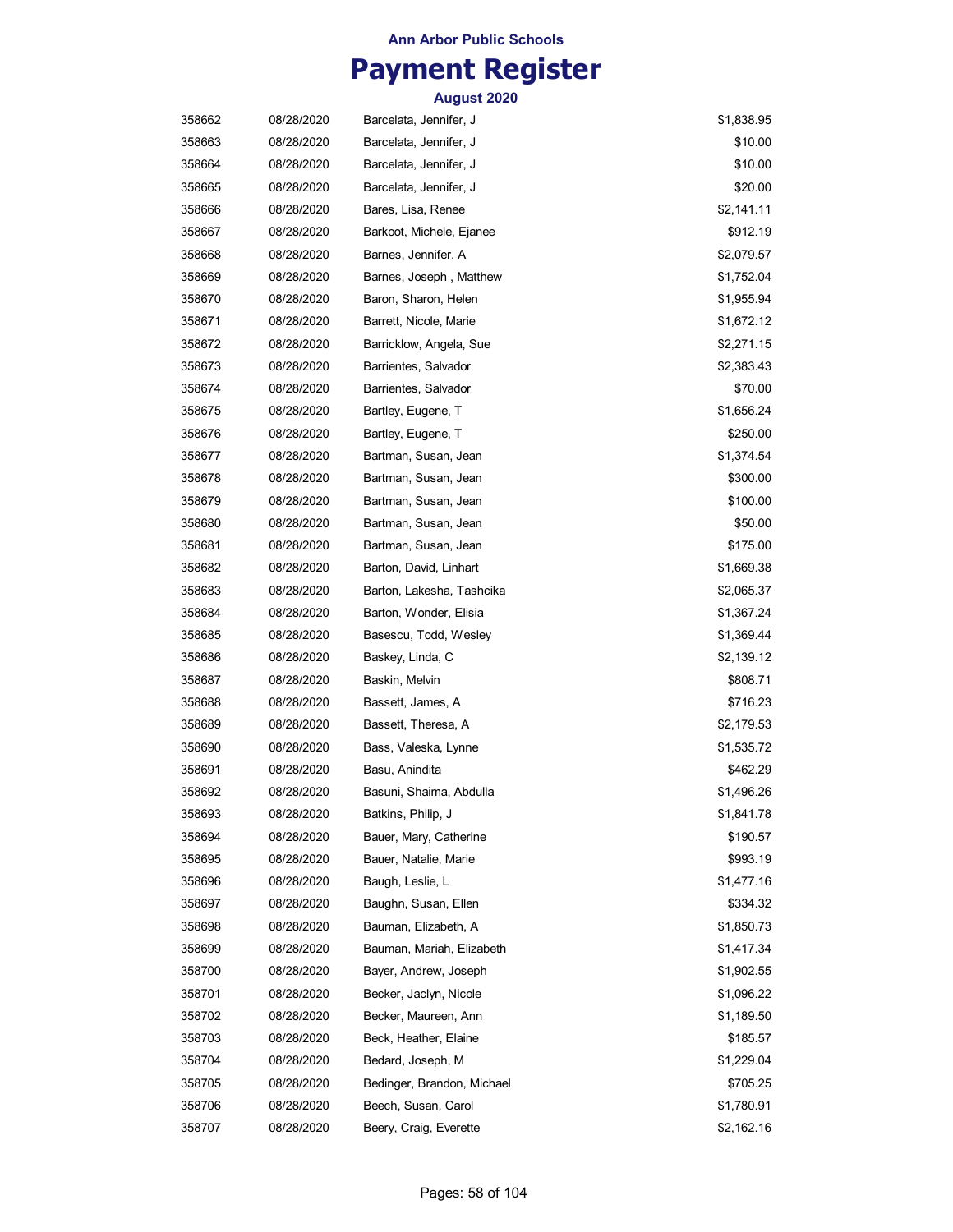## **Payment Register**

| 358708 | 08/28/2020 | Behmer, Kevin, S            | \$1,622.00 |
|--------|------------|-----------------------------|------------|
| 358709 | 08/28/2020 | Behmer, Kevin, S            | \$5.00     |
| 358710 | 08/28/2020 | Behmer, Kevin, S            | \$5.00     |
| 358711 | 08/28/2020 | Behmer, Kevin, S            | \$10.00    |
| 358712 | 08/28/2020 | Bell, Bethany, Joy          | \$1,382.93 |
| 358713 | 08/28/2020 | Bell, Carlton, Bernard      | \$1,609.75 |
| 358714 | 08/28/2020 | Bell, Christine, Marie      | \$542.06   |
| 358715 | 08/28/2020 | Bellers, William, D         | \$1,262.17 |
| 358716 | 08/28/2020 | Bell, Jeremy, Michael       | \$588.24   |
| 358717 | 08/28/2020 | Bell, Jessica, Mary         | \$2,266.08 |
| 358718 | 08/28/2020 | Bellows, Kathryn, Anne      | \$1,404.68 |
| 358719 | 08/28/2020 | Bell, Tamala, Lynnette      | \$2,107.42 |
| 358720 | 08/28/2020 | Benton, Lisa, Louise        | \$194.55   |
| 358721 | 08/28/2020 | Berger, Daniel, John        | \$2,159.95 |
| 358722 | 08/28/2020 | Berger, Kris ann            | \$2,092.48 |
| 358723 | 08/28/2020 | Bergman, Cory, David        | \$1,560.06 |
| 358724 | 08/28/2020 | Bergren, Rachael, Ann       | \$1,199.28 |
| 358725 | 08/28/2020 | Bernardin, Douglas, E       | \$1,066.14 |
| 358726 | 08/28/2020 | Bernardin, Douglas, E       | \$345.00   |
| 358727 | 08/28/2020 | Bernardin, Douglas, E       | \$185.00   |
| 358728 | 08/28/2020 | Bernardin, Douglas, E       | \$210.00   |
| 358729 | 08/28/2020 | Bernier, Aina, B            | \$2,207.30 |
| 358730 | 08/28/2020 | Berry-Glaspie, Ashia, Genay | \$538.86   |
| 358731 | 08/28/2020 | Bertelson, Chad             | \$1,719.63 |
| 358732 | 08/28/2020 | Bertelson, Heather, Renee   | \$1,768.00 |
| 358733 | 08/28/2020 | Bert, Kelli, Glee           | \$1,768.71 |
| 358734 | 08/28/2020 | Bertsos, Nicholas, William  | \$907.46   |
| 358735 | 08/28/2020 | Bertsos, Nicholas, William  | \$150.00   |
| 358736 | 08/28/2020 | Bezeau, Anne, Christine     | \$2,485.90 |
| 358737 | 08/28/2020 | Bickel, Chad, Victor        | \$1,729.06 |
| 358738 | 08/28/2020 | Bickel, Chad, Victor        | \$50.00    |
| 358739 | 08/28/2020 | Bickers, Antonia, Dionne    | \$2,145.37 |
| 358740 | 08/28/2020 | Biermann, Suzanne, Michelle | \$2,134.06 |
| 358741 | 08/28/2020 | Billings, Coleen, Ann       | \$1,682.18 |
| 358742 | 08/28/2020 | Bilsborrow, Jefferson, B    | \$1,234.46 |
| 358743 | 08/28/2020 | Bing, Jason, J              | \$1,879.96 |
| 358744 | 08/28/2020 | Bing, Jason, J              | \$300.00   |
| 358745 | 08/28/2020 | Birdsong, Robin, Kathleen   | \$2,058.36 |
| 358746 | 08/28/2020 | Bishop, Kristine, Renee     | \$2,037.43 |
| 358747 | 08/28/2020 | Blackman, Wendy, Carole     | \$663.35   |
| 358748 | 08/28/2020 | Blake, Meredith, Leigh      | \$1,218.04 |
| 358749 | 08/28/2020 | Blake, Sara, Elizabeth      | \$1,606.02 |
| 358750 | 08/28/2020 | Blancke, Traci, Lynn        | \$1,421.95 |
| 358751 | 08/28/2020 | Blancke, Traci, Lynn        | \$250.00   |
| 358752 | 08/28/2020 | Blandino, Christine, Dorta  | \$1,487.82 |
| 358753 | 08/28/2020 | Blandino, Christine, Dorta  | \$225.00   |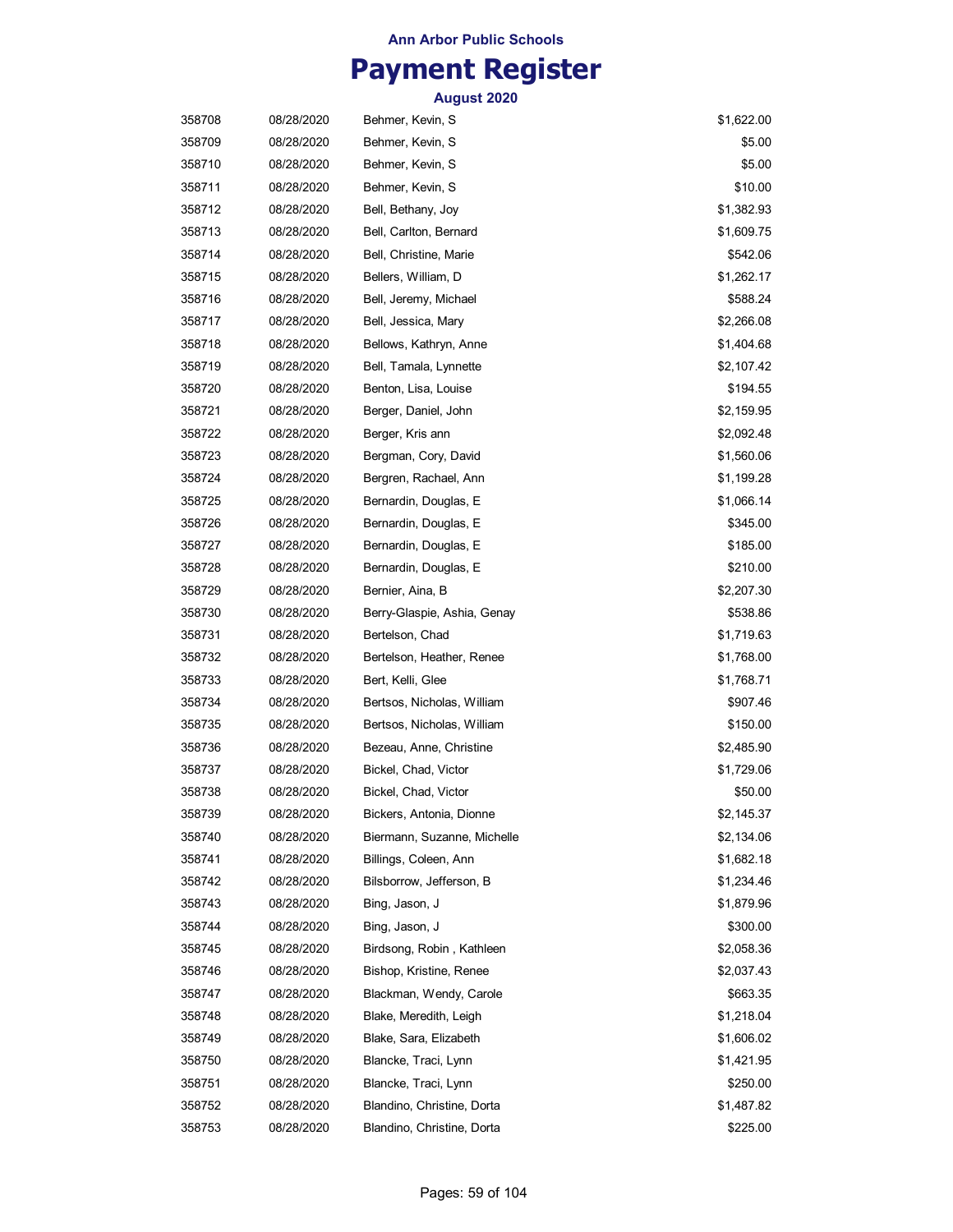## **Payment Register**

| 358754 | 08/28/2020 | Blandino, Christine, Dorta    | \$250.00   |
|--------|------------|-------------------------------|------------|
| 358755 | 08/28/2020 | Blevins, Patricia, L          | \$379.66   |
| 358756 | 08/28/2020 | Blick, Shannon, Marie         | \$2,598.04 |
| 358757 | 08/28/2020 | Bloor, Samantha, Frances      | \$1,859.84 |
| 358758 | 08/28/2020 | Blumer, David, J              | \$1,330.85 |
| 358759 | 08/28/2020 | Boden, Cara, Weissman         | \$1,700.27 |
| 358760 | 08/28/2020 | Boesen, Lauren, E             | \$1,718.86 |
| 358761 | 08/28/2020 | Bohl, Julie, Victoria-Stowers | \$2,038.62 |
| 358762 | 08/28/2020 | Boland, Lynn, Ann             | \$1,699.25 |
| 358763 | 08/28/2020 | Bolanos, Jacklyn, Marie       | \$1,406.07 |
| 358764 | 08/28/2020 | Boles, Hala, A                | \$1,921.00 |
| 358765 | 08/28/2020 | Boles, Maria                  | \$1,330.23 |
| 358766 | 08/28/2020 | Boles, Maria                  | \$500.00   |
| 358767 | 08/28/2020 | Bondroff, Joseph, J           | \$1,715.13 |
| 358768 | 08/28/2020 | Bondroff, Joseph, J           | \$40.00    |
| 358769 | 08/28/2020 | Bondroff, Joseph, J           | \$50.00    |
| 358770 | 08/28/2020 | Bond, Tracy, L                | \$1,112.30 |
| 358771 | 08/28/2020 | Bonnau, Brian, William        | \$1,306.22 |
| 358772 | 08/28/2020 | Booker, Stephanie, Elaine     | \$2,025.46 |
| 358773 | 08/28/2020 | Boone, Kelly, Terese          | \$2,206.07 |
| 358774 | 08/28/2020 | Booth, Carrie, Marie          | \$990.70   |
| 358775 | 08/28/2020 | Booth, Carrie, Marie          | \$247.68   |
| 358776 | 08/28/2020 | Borders, AnnMarie             | \$1,453.78 |
| 358777 | 08/28/2020 | Borges, Erin, Nicole meservey | \$2,929.25 |
| 358778 | 08/28/2020 | Borgsdorf, David, Jonathan    | \$2,160.07 |
| 358779 | 08/28/2020 | Bouwkamp, Margaret, Mary      | \$2,083.49 |
| 358780 | 08/28/2020 | Bower, Robert, K              | \$201.28   |
| 358781 | 08/28/2020 | Bowes, Susan, Peggy           | \$1,356.34 |
| 358782 | 08/28/2020 | Boyce, Steve, Charles         | \$603.52   |
| 358783 | 08/28/2020 | Boyer, Krista, Noel           | \$1,568.27 |
| 358784 | 08/28/2020 | Brabenec, Debra, Joy          | \$122.58   |
| 358785 | 08/28/2020 | Bragalone, Katharina          | \$1,480.41 |
| 358786 | 08/28/2020 | Brandon, LaShawna, Lynette    | \$882.52   |
| 358787 | 08/28/2020 | Brannock, Zachary, William    | \$1,628.61 |
| 358788 | 08/28/2020 | Brannon, LaRae, Donielle      | \$1,361.20 |
| 358789 | 08/28/2020 | Brann, Wanda, Cornelia        | \$1,716.61 |
| 358790 | 08/28/2020 | Brann, Wanda, Cornelia        | \$250.00   |
| 358791 | 08/28/2020 | Brecht, Jo, Ellen             | \$1,779.09 |
| 358792 | 08/28/2020 | Breen, Kelly, Ann             | \$997.26   |
| 358793 | 08/28/2020 | Breen, Kelly, Ann             | \$491.19   |
| 358794 | 08/28/2020 | Brennan, Louie                | \$48.62    |
| 358795 | 08/28/2020 | Brennan, Monica, Mary         | \$1,367.51 |
| 358796 | 08/28/2020 | Brent, Rebecca, M             | \$1,321.94 |
| 358797 | 08/28/2020 | Brewer, Katherine, Harriette  | \$325.45   |
| 358798 | 08/28/2020 | Brewer, Katherine, Harriette  | \$325.46   |
| 358799 | 08/28/2020 | Brieloff, George, A           | \$1,085.29 |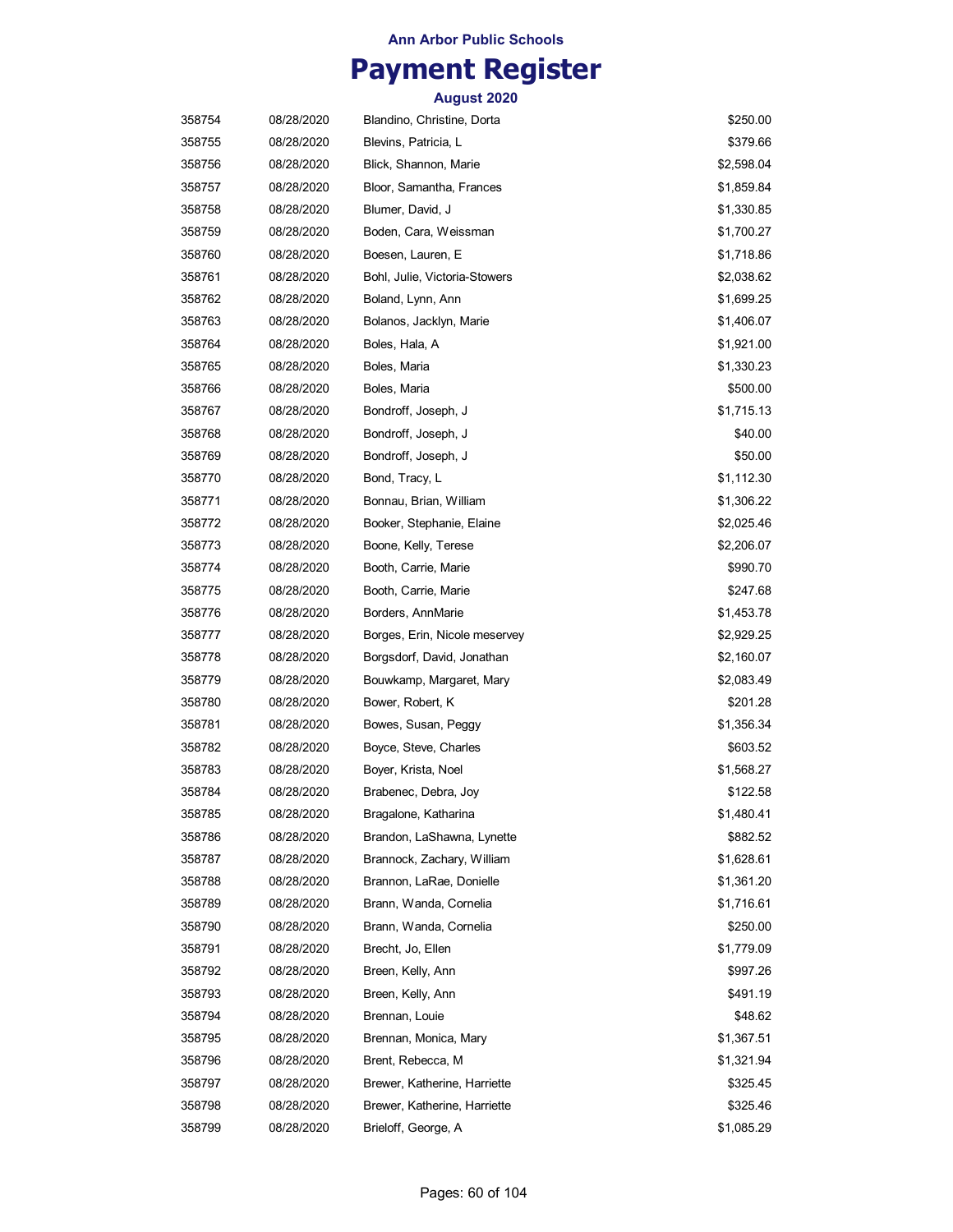## **Payment Register**

| 358800 | 08/28/2020 | Brieloff, Sarah, Elizabeth     | \$1,552.28 |
|--------|------------|--------------------------------|------------|
| 358801 | 08/28/2020 | Brieloff, Sarah, Elizabeth     | \$400.00   |
| 358802 | 08/28/2020 | Briggs, Kathleen, M            | \$1,641.30 |
| 358803 | 08/28/2020 | Brish, Sarah, Jean             | \$515.51   |
| 358804 | 08/28/2020 | Brisson, Richard, S            | \$2,093.79 |
| 358805 | 08/28/2020 | Britton, Alberta               | \$2,133.18 |
| 358806 | 08/28/2020 | Brockie, Brodie, Hawkins       | \$1,069.05 |
| 358807 | 08/28/2020 | Brock, Shelly                  | \$1,294.82 |
| 358808 | 08/28/2020 | Brock, Shelly                  | \$75.00    |
| 358809 | 08/28/2020 | Brock, Shelly                  | \$450.00   |
| 358810 | 08/28/2020 | Brock, Yaminah, Subira         | \$435.00   |
| 358811 | 08/28/2020 | Brogno, Jennifer               | \$1,995.23 |
| 358812 | 08/28/2020 | Brooks, David, Edwin           | \$821.59   |
| 358813 | 08/28/2020 | Brooks, Rose, Michele          | \$1,256.58 |
| 358814 | 08/28/2020 | Broom, Edward, M               | \$2,857.20 |
| 358815 | 08/28/2020 | Brousseau, Anna, Elizabeth     | \$1,068.98 |
| 358816 | 08/28/2020 | Brower, Shelley, Lynn          | \$2,051.49 |
| 358817 | 08/28/2020 | Brown Jr, Anthony, Tyrone      | \$1,846.91 |
| 358818 | 08/28/2020 | Brown-Bass, Charissa           | \$734.06   |
| 358819 | 08/28/2020 | Brown-Bass, Charissa           | \$900.00   |
| 358820 | 08/28/2020 | Brown, Cheryl, Carmen          | \$2,210.51 |
| 358821 | 08/28/2020 | Brown, Jeffrey, David          | \$564.51   |
| 358822 | 08/28/2020 | Brown, Michael, Malik          | \$1,868.00 |
| 358823 | 08/28/2020 | Brown, Susanna, De La Garza    | \$1,063.88 |
| 358824 | 08/28/2020 | Bruce, DeMario                 | \$457.16   |
| 358825 | 08/28/2020 | Bruell, Monica, Rose           | \$510.12   |
| 358826 | 08/28/2020 | Bruell, Monica, Rose           | \$75.00    |
| 358827 | 08/28/2020 | Bruner, Susan                  | \$595.33   |
| 358828 | 08/28/2020 | Brunzell, Dennis, R            | \$1,661.99 |
| 358829 | 08/28/2020 | Brush, Wendy, L                | \$1,298.85 |
| 358830 | 08/28/2020 | Bryant-lenardon, Jennifer, Ann | \$1,632.89 |
| 358831 | 08/28/2020 | Bryant, Jerron, R              | \$1,509.69 |
| 358832 | 08/28/2020 | Brynolf, Megan, Rose           | \$1,069.11 |
| 358833 | 08/28/2020 | Buchanan, Brian, William       | \$2,086.11 |
| 358834 | 08/28/2020 | Buckwalter, Mary, S.           | \$1,744.56 |
| 358835 | 08/28/2020 | Budds, Julie, Ann              | \$1,207.53 |
| 358836 | 08/28/2020 | Bukis, Shannon, N              | \$1,214.59 |
| 358837 | 08/28/2020 | Bullinger, Jodi, M             | \$1,940.91 |
| 358838 | 08/28/2020 | Bullock, Leslee, Jones         | \$1,880.38 |
| 358839 | 08/28/2020 | Bunch, Helen, C                | \$1,948.37 |
| 358840 | 08/28/2020 | Burau, Sharyl, D               | \$1,766.93 |
| 358841 | 08/28/2020 | Burdick, Ann, Marie            | \$1,945.00 |
| 358842 | 08/28/2020 | Burdick, Julie, Linn           | \$1,277.83 |
| 358843 | 08/28/2020 | Burdick, Julie, Linn           | \$150.00   |
| 358844 | 08/28/2020 | Burge, Erica, Michelle         | \$2,004.48 |
| 358845 | 08/28/2020 | Burgireno, Joseph, Lester      | \$1,987.31 |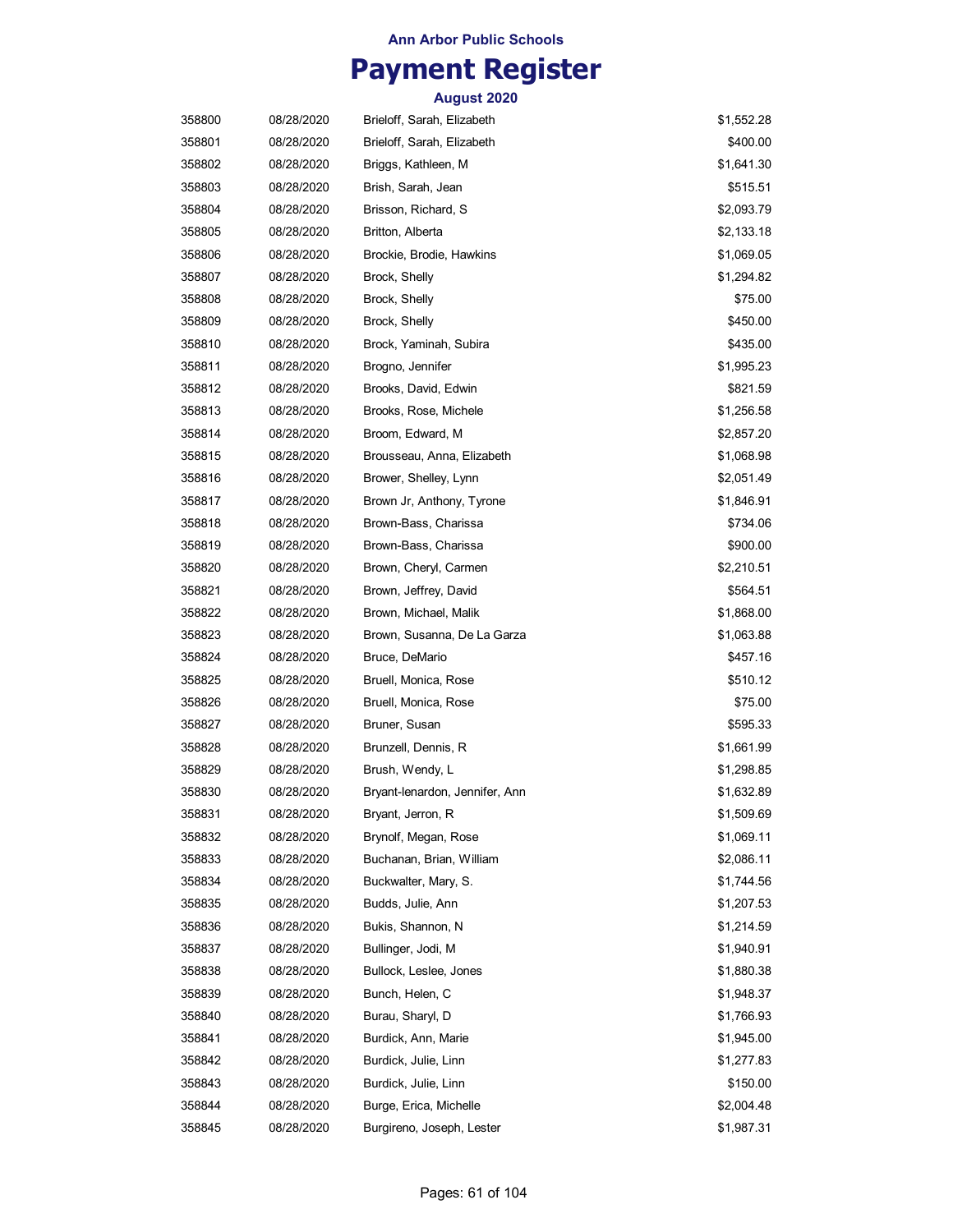## **Payment Register**

| 358846 | 08/28/2020 | Burgoyne, Cynthia, Brassert Bowman | \$472.74   |
|--------|------------|------------------------------------|------------|
| 358847 | 08/28/2020 | Burk, Courtney, Lynn               | \$1,041.59 |
| 358848 | 08/28/2020 | Burk, Courtney, Lynn               | \$80.00    |
| 358849 | 08/28/2020 | Burk, Courtney, Lynn               | \$850.00   |
| 358850 | 08/28/2020 | Burke, Lyndsay                     | \$1,009.29 |
| 358851 | 08/28/2020 | Burke, Rian, J                     | \$1,277.14 |
| 358852 | 08/28/2020 | Burke, Rian, J                     | \$480.00   |
| 358853 | 08/28/2020 | Burkhardt, Julia, Watt             | \$1,357.05 |
| 358854 | 08/28/2020 | Burkhardt, Julia, Watt             | \$100.00   |
| 358855 | 08/28/2020 | Burlingame, Lisa, Nicole           | \$137.00   |
| 358856 | 08/28/2020 | Burns, Turinda, Terese             | \$616.61   |
| 358857 | 08/28/2020 | Burrill, Katharine, Fitzpatrick    | \$1,584.73 |
| 358858 | 08/28/2020 | Burton, Leona                      | \$1,928.90 |
| 358859 | 08/28/2020 | Busch Binetti, Heidi               | \$608.90   |
| 358860 | 08/28/2020 | Butler, Amy, N                     | \$1,120.90 |
| 358861 | 08/28/2020 | Butler, Christia, Louise munoz     | \$2,109.77 |
| 358862 | 08/28/2020 | Bybee, Carolyn, L                  | \$1,915.19 |
| 358863 | 08/28/2020 | Cacioppo, Shana, Mari              | \$1,787.77 |
| 358864 | 08/28/2020 | Cadavieco, Alexandria, Marie       | \$1,191.51 |
| 358865 | 08/28/2020 | Caine, David, Peter                | \$1,990.09 |
| 358866 | 08/28/2020 | Cain, Timothy, Joseph              | \$1,373.53 |
| 358867 | 08/28/2020 | Cain, Toni, Jeanine                | \$1,856.18 |
| 358868 | 08/28/2020 | Callahan, Rose, Marie              | \$2,881.98 |
| 358869 | 08/28/2020 | Call, Cheryl                       | \$1,788.31 |
| 358870 | 08/28/2020 | Callison, Anne, M                  | \$1,584.44 |
| 358871 | 08/28/2020 | Camara, Fode                       | \$82.17    |
| 358872 | 08/28/2020 | Cameron, Natalie, Rose             | \$1,183.93 |
| 358873 | 08/28/2020 | Campbell, Ashley, Garvin           | \$1,663.16 |
| 358874 | 08/28/2020 | Campbell, John, T                  | \$2,032.54 |
| 358875 | 08/28/2020 | Campbell, Philip, P                | \$2,155.73 |
| 358876 | 08/28/2020 | Campbell, William, J.              | \$1,298.80 |
| 358877 | 08/28/2020 | Campbell, William, J.              | \$150.00   |
| 358878 | 08/28/2020 | Capitan, Danielle, H               | \$1,677.05 |
| 358879 | 08/28/2020 | Carden, Catherine, R               | \$671.07   |
| 358880 | 08/28/2020 | Carlin, Laura, K                   | \$2,050.53 |
| 358881 | 08/28/2020 | Carlin, Laura, K                   | \$250.00   |
| 358882 | 08/28/2020 | Carlson, Beth, Potter              | \$1,445.10 |
| 358883 | 08/28/2020 | Carlson, Jake, Ahram               | \$368.40   |
| 358884 | 08/28/2020 | Carlson, Stephanie, Marie          | \$1,567.27 |
| 358885 | 08/28/2020 | Carnegie, Ralph, G                 | \$1,649.65 |
| 358886 | 08/28/2020 | Carpenter, Melissa, Erin           | \$2,153.06 |
| 358887 | 08/28/2020 | Carter, Angelique, Janice-Eulalia  | \$542.30   |
| 358888 | 08/28/2020 | Carter, Che, A                     | \$3,956.29 |
| 358889 | 08/28/2020 | Carter, Che, A                     | \$150.00   |
| 358890 | 08/28/2020 | Carter, Che, A                     | \$30.00    |
| 358891 | 08/28/2020 | Carter, Che, A                     | \$20.00    |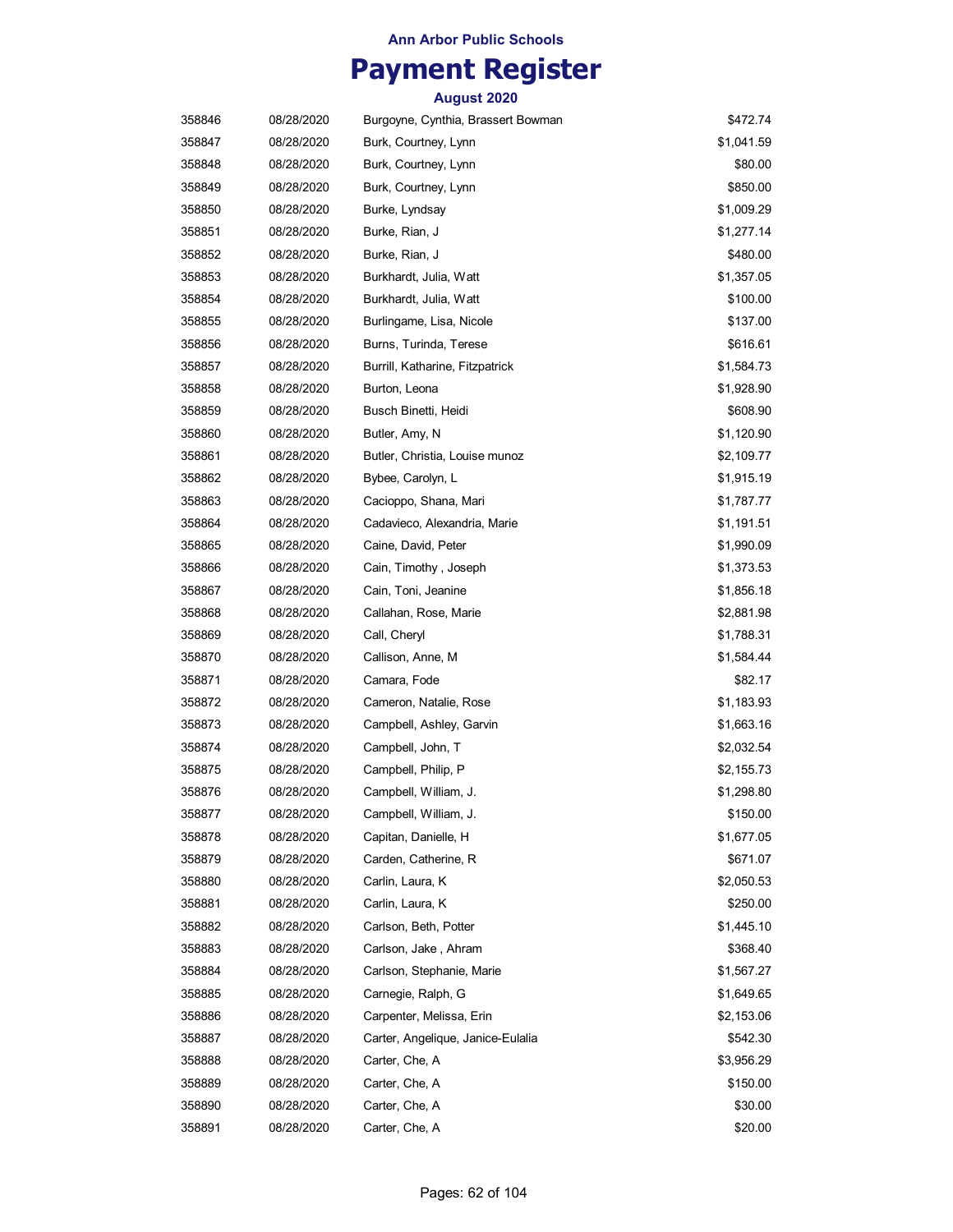## **Payment Register**

| 358892 | 08/28/2020 | Carter, Che, A                      | \$20.00    |
|--------|------------|-------------------------------------|------------|
| 358893 | 08/28/2020 | Carter, Cinque, G                   | \$618.08   |
| 358894 | 08/28/2020 | Carter, Stephanie, M                | \$1,719.86 |
| 358895 | 08/28/2020 | Carter, Stephanie, M                | \$200.00   |
| 358896 | 08/28/2020 | Carter, Tiffany, Lee                | \$1,331.00 |
| 358897 | 08/28/2020 | Caruso, Jessica, Marie              | \$1,189.24 |
| 358898 | 08/28/2020 | Castillo, Jill, Therese             | \$1,633.78 |
| 358899 | 08/28/2020 | Castillo, Jill, Therese             | \$70.00    |
| 358900 | 08/28/2020 | Castron, Terri, Arlene              | \$1,364.90 |
| 358901 | 08/28/2020 | Catalano, Laura, Margaret           | \$1,424.48 |
| 358902 | 08/28/2020 | Cavanaugh, Susan, Marie             | \$595.70   |
| 358903 | 08/28/2020 | Cech, Erika, Marie                  | \$1,593.65 |
| 358904 | 08/28/2020 | Centivany, Charles, Barry           | \$1,605.48 |
| 358905 | 08/28/2020 | Cerniglia, Henry, Christian nuwer   | \$1,506.21 |
| 358906 | 08/28/2020 | Cerrone, Breana                     | \$656.38   |
| 358907 | 08/28/2020 | Cesarz, Paula, Anne                 | \$1,232.35 |
| 358908 | 08/28/2020 | Chabot, Patricia, Louise            | \$994.97   |
| 358909 | 08/28/2020 | Chabot, Patricia, Louise            | \$175.00   |
| 358910 | 08/28/2020 | Chacon Iontin, Denise, Louise       | \$1,885.41 |
| 358911 | 08/28/2020 | Chalfant, Charles, Garrett          | \$2,760.39 |
| 358912 | 08/28/2020 | Chambers, Ann, Elizabeth            | \$1,962.87 |
| 358913 | 08/28/2020 | Chambers, Ann, Elizabeth            | \$100.00   |
| 358914 | 08/28/2020 | Chambers, Ann, Elizabeth            | \$100.00   |
| 358915 | 08/28/2020 | Champagne, Tina, Marie              | \$1,894.34 |
| 358916 | 08/28/2020 | Chance, Hookki                      | \$1,848.03 |
| 358917 | 08/28/2020 | Chang, Yung, Lien                   | \$638.74   |
| 358918 | 08/28/2020 | Chappell, Candace, Heather          | \$1,677.83 |
| 358919 | 08/28/2020 | Chappell, Lauren, Mae               | \$1,568.99 |
| 358920 | 08/28/2020 | Chartier, Jessica, Marie            | \$966.14   |
| 358921 | 08/28/2020 | Chatigny, Mary, Claire              | \$1,646.27 |
| 358922 | 08/28/2020 | Cheladyn, Kelly, Anne               | \$1,685.10 |
| 358923 | 08/28/2020 | Chen, Kyung, Hee                    | \$1,932.56 |
| 358924 | 08/28/2020 | Cherico, Cathy, Elizabeth           | \$1,721.44 |
| 358925 | 08/28/2020 | Chester, Carrie, Anne               | \$1,853.34 |
| 358926 | 08/28/2020 | Chmura, Michael, Beil               | \$1,984.50 |
| 358927 | 08/28/2020 | Choe, Veronica, Selim               | \$1,082.63 |
| 358928 | 08/28/2020 | Christiansen, Angela, Renee         | \$1,950.08 |
| 358929 | 08/28/2020 | Christopher Roe, Meaghan, Elizabeth | \$1,644.28 |
| 358930 | 08/28/2020 | Chrzasz-Reedy, Amanda, Rose         | \$1,196.00 |
| 358931 | 08/28/2020 | Chrzasz-Reedy, Amanda, Rose         | \$250.00   |
| 358932 | 08/28/2020 | Chung, Kyung, Jin                   | \$1,468.61 |
| 358933 | 08/28/2020 | Chung, Sandra, Eunjoo               | \$1,442.30 |
| 358934 | 08/28/2020 | Ciaverilla, Christina, Ann          | \$262.04   |
| 358935 | 08/28/2020 | Ciechanski, Lindsay, Gorman         | \$2,238.40 |
| 358936 | 08/28/2020 | Claar, Eve, M                       | \$2,599.25 |
| 358937 | 08/28/2020 | Claiborne, Tonya, Deshawn           | \$2,120.09 |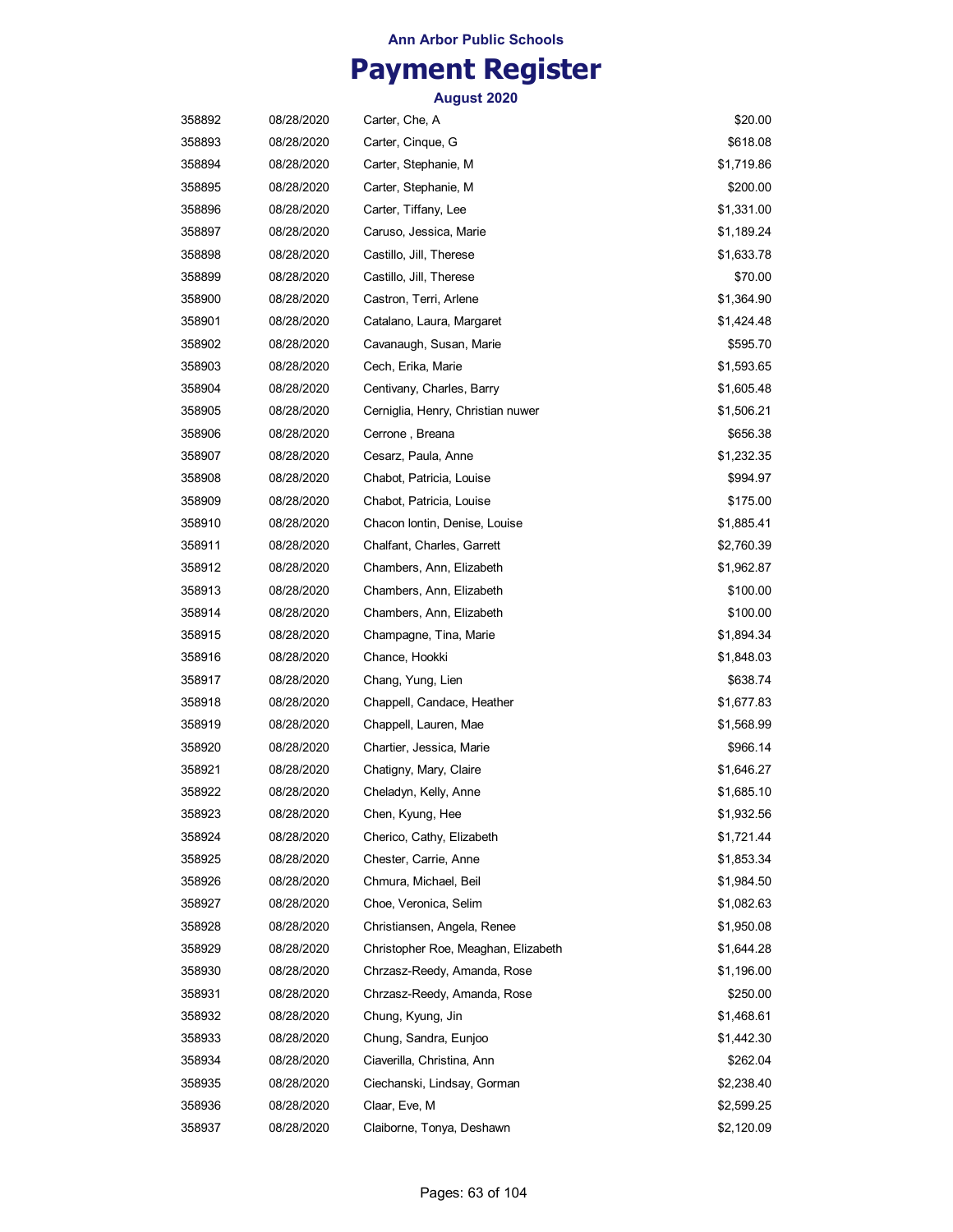## **Payment Register**

| 358938 | 08/28/2020 | Clark, Elizabeth, Anne            | \$1,680.72 |
|--------|------------|-----------------------------------|------------|
| 358939 | 08/28/2020 | Clark, Laura, Ann                 | \$1,196.32 |
| 358940 | 08/28/2020 | Clark, Linda, Lee                 | \$534.51   |
| 358941 | 08/28/2020 | Clark, Linda, Lou                 | \$439.37   |
| 358942 | 08/28/2020 | Clarkson, Thomas, A               | \$1,872.62 |
| 358943 | 08/28/2020 | Clement, Kayla, Corradini         | \$2,022.50 |
| 358944 | 08/28/2020 | Clements, Brigette, N             | \$485.53   |
| 358945 | 08/28/2020 | Clifton, Brianna, Lael            | \$991.97   |
| 358946 | 08/28/2020 | Cluley, Andrew, G                 | \$2,107.70 |
| 358947 | 08/28/2020 | Clyde, Carol, White               | \$1,966.43 |
| 358948 | 08/28/2020 | Clyde, Elizabeth, A               | \$2,425.39 |
| 358949 | 08/28/2020 | Clyne, Andrea, M                  | \$48.62    |
| 358950 | 08/28/2020 | Coan, Laura, Elizabeth            | \$521.66   |
| 358951 | 08/28/2020 | Cobello, Daniel, L                | \$546.06   |
| 358952 | 08/28/2020 | Cocco, Nancy, Nemacheck           | \$1,072.89 |
| 358953 | 08/28/2020 | Cocco, Nancy, Nemacheck           | \$100.00   |
| 358954 | 08/28/2020 | Cocco, Nancy, Nemacheck           | \$100.00   |
| 358955 | 08/28/2020 | Cocco, Nancy, Nemacheck           | \$500.00   |
| 358956 | 08/28/2020 | Cocco, Nancy, Nemacheck           | \$400.00   |
| 358957 | 08/28/2020 | Colby, Jennifer, Evelyn           | \$2,096.19 |
| 358958 | 08/28/2020 | Colden, Patricia, E               | \$585.38   |
| 358959 | 08/28/2020 | Cole, Roberta, Suzanne            | \$1,516.59 |
| 358960 | 08/28/2020 | Collada, Sarah, Therese           | \$1,132.30 |
| 358961 | 08/28/2020 | Collins, Andrew, R                | \$1,625.52 |
| 358962 | 08/28/2020 | Collins, Peter, A                 | \$2,114.51 |
| 358963 | 08/28/2020 | Compton, Diane, Lynn              | \$389.68   |
| 358964 | 08/28/2020 | Compton, Diane, Lynn              | \$850.00   |
| 358965 | 08/28/2020 | Comsa, David, A                   | \$4,142.42 |
| 358966 | 08/28/2020 | Concannon, Caitlin, Ann           | \$1,269.83 |
| 358967 | 08/28/2020 | Conedera, Michael, J              | \$1,881.71 |
| 358968 | 08/28/2020 | Conklin Jr, Terry, L              | \$1,727.85 |
| 358969 | 08/28/2020 | Conklin, Megan , L                | \$1,137.48 |
| 358970 | 08/28/2020 | Conley IV, John, Franklin         | \$1,406.40 |
| 358971 | 08/28/2020 | Conner, Sarah, Marie              | \$1,642.23 |
| 358972 | 08/28/2020 | Connor, Karen, L                  | \$594.29   |
| 358973 | 08/28/2020 | Conte, Kevin, M.                  | \$1,721.72 |
| 358974 | 08/28/2020 | Cooke, June, J                    | \$1,495.11 |
| 358975 | 08/28/2020 | Cooke, June, J                    | \$300.00   |
| 358976 | 08/28/2020 | Cooke, June, J                    | \$200.00   |
| 358977 | 08/28/2020 | Cook, Jonathan, Andrew            | \$1,501.42 |
| 358978 | 08/28/2020 | Cook, Susanne, M                  | \$699.39   |
| 358979 | 08/28/2020 | Cooper, Jessica, B                | \$1,901.44 |
| 358980 | 08/28/2020 | Cooper, Mary, F                   | \$2,385.69 |
| 358981 | 08/28/2020 | Copeland, Brandon, Robert         | \$602.09   |
| 358982 | 08/28/2020 | Copeland, Ebone, Lynne chereese   | \$1,206.53 |
| 358983 | 08/28/2020 | Copeland, William, Steven-anthony | \$857.14   |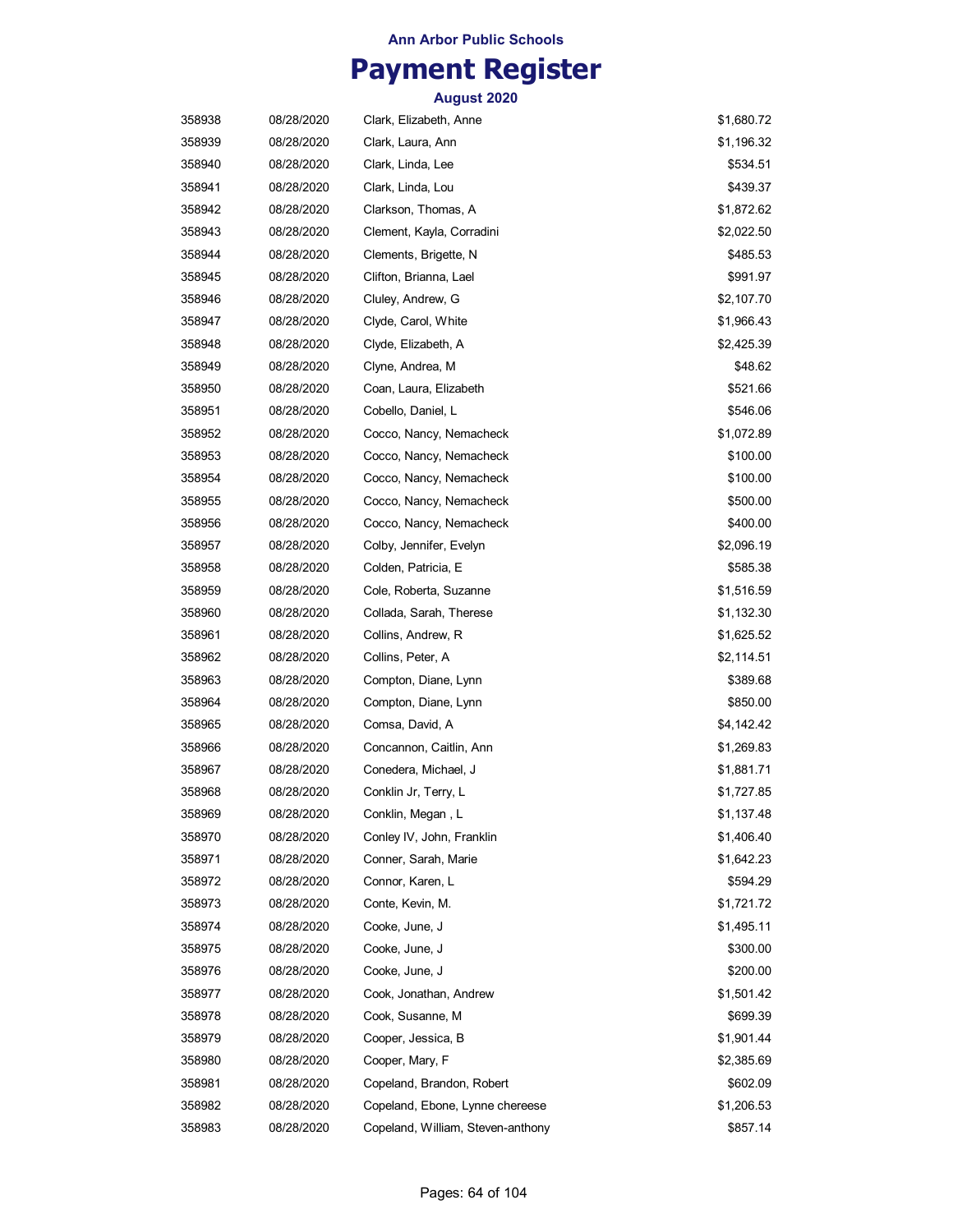# **Payment Register**

| 358984 | 08/28/2020 | Corcoran, Sarah, Brown               | \$1,582.24 |
|--------|------------|--------------------------------------|------------|
| 358985 | 08/28/2020 | Corey, Alison michelle, Saalbach     | \$777.08   |
| 358986 | 08/28/2020 | Corlew, Linda, M                     | \$947.75   |
| 358987 | 08/28/2020 | Corlew, Linda, M                     | \$947.75   |
| 358988 | 08/28/2020 | Cornett, Tracy, Renee                | \$664.27   |
| 358989 | 08/28/2020 | Cornish, Mary, Margaret              | \$1,176.41 |
| 358990 | 08/28/2020 | Cornish, Mary, Margaret              | \$925.00   |
| 358991 | 08/28/2020 | Cornish, Mary, Margaret              | \$5.00     |
| 358992 | 08/28/2020 | Coron, Steven, P                     | \$1,749.76 |
| 358993 | 08/28/2020 | Coron, Steven, P                     | \$506.00   |
| 358994 | 08/28/2020 | Costakis, Christina, Delacroix       | \$1,148.78 |
| 358995 | 08/28/2020 | Coulson-mobley, Kimberly, Ann        | \$1,845.70 |
| 358996 | 08/28/2020 | Coulson-mobley, Kimberly, Ann        | \$150.00   |
| 358997 | 08/28/2020 | Coulson-mobley, Kimberly, Ann        | \$10.00    |
| 358998 | 08/28/2020 | Courage, Anna, Katerina              | \$1,610.91 |
| 358999 | 08/28/2020 | Court, Gary, R                       | \$2,516.87 |
| 359000 | 08/28/2020 | Court, Gary, R                       | \$3,508.26 |
| 359001 | 08/28/2020 | Coveney, Devin, Malecha              | \$1,325.84 |
| 359002 | 08/28/2020 | Cox, Alisa, Michelle                 | \$877.06   |
| 359003 | 08/28/2020 | Craig-Stolaruk, Corinne, Louise      | \$665.59   |
|        | 08/28/2020 | Cramer, Katherine, Rose              | \$1,130.91 |
| 359004 |            |                                      |            |
| 359005 | 08/28/2020 | Cramer, Michael, D                   | \$2,060.83 |
| 359006 | 08/28/2020 | Crawford, Janine, L                  | \$504.31   |
| 359007 | 08/28/2020 | Crenshaw, Kelly, Marie               | \$952.27   |
| 359008 | 08/28/2020 | Crenshaw, Kelly, Marie               | \$800.00   |
| 359009 | 08/28/2020 | Creswell, Kimberly, Ruth             | \$1,482.16 |
| 359010 | 08/28/2020 | Crook, Nishi, Anjali                 | \$1,179.54 |
| 359011 | 08/28/2020 | Crosby, Linda, Renee                 | \$2,022.96 |
| 359012 | 08/28/2020 | Cross, Desiree, Nicol                | \$1,617.57 |
| 359013 | 08/28/2020 | Crowe, Kristin, Nicole               | \$2,096.38 |
| 359014 | 08/28/2020 | Crowe, Kristin, Nicole               | \$400.00   |
| 359015 | 08/28/2020 | Crowell, Kristi, Marie               | \$1,363.05 |
| 359016 | 08/28/2020 | Crowley, Jessica                     | \$1,166.16 |
| 359017 | 08/28/2020 | Cruz, Jessica, Lauren                | \$1,365.63 |
| 359018 | 08/28/2020 | Cucu, Samantha, R                    | \$2,373.39 |
| 359019 | 08/28/2020 | Culbertson, Christopher, Carlos Rene | \$1,044.74 |
| 359020 | 08/28/2020 | Culver, Tamara, Lyn                  | \$1,787.49 |
| 359021 | 08/28/2020 | Cummer, Anthony, S.                  | \$2,502.81 |
| 359022 | 08/28/2020 | Cunningham, Julie, Harness           | \$1,266.71 |
| 359023 | 08/28/2020 | Cunningham, Peter, Alexander         | \$1,555.14 |
| 359024 | 08/28/2020 | Cupit, Robert, Henry                 | \$1,187.33 |
| 359025 | 08/28/2020 | Curry, Matthew, T                    | \$776.47   |
| 359026 | 08/28/2020 | Curtis, Christopher, B               | \$3,909.98 |
| 359027 | 08/28/2020 | Curtis, Shirley, J                   | \$478.27   |
| 359028 | 08/28/2020 | Curtis, Shirley, J                   | \$50.00    |
| 359029 | 08/28/2020 | Curtis, Shirley, J                   | \$20.00    |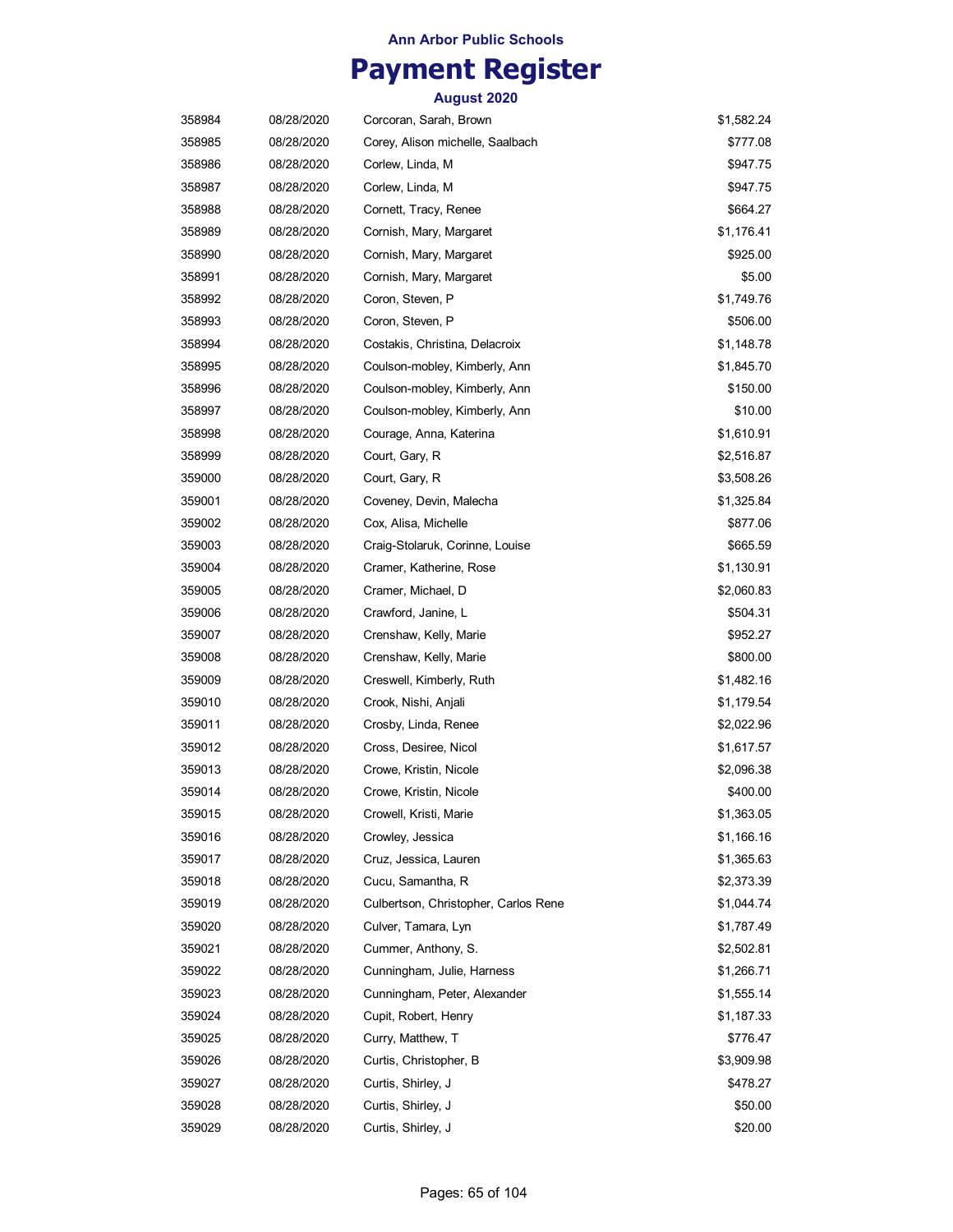## **Payment Register**

| 359030 | 08/28/2020 | Czajka, Kelly, Lynn              | \$2,018.43 |
|--------|------------|----------------------------------|------------|
| 359031 | 08/28/2020 | Czajka, Kelly, Lynn              | \$30.00    |
| 359032 | 08/28/2020 | Czuchnowsky, Larissa, Ann        | \$1,807.73 |
| 359033 | 08/28/2020 | D'Souza, Vanessa, Villa Mathilda | \$767.88   |
| 359034 | 08/28/2020 | D'Souza, Vanessa, Villa Mathilda | \$191.97   |
| 359035 | 08/28/2020 | Daddow, Jennifer, L              | \$2,745.03 |
| 359036 | 08/28/2020 | Dalmia, Monica                   | \$1,296.76 |
| 359037 | 08/28/2020 | Daman, Erika, Rae                | \$2,017.65 |
| 359038 | 08/28/2020 | Damery, Robert, Douglas          | \$1,381.32 |
| 359039 | 08/28/2020 | Daniel, Ameer, A                 | \$1,893.48 |
| 359040 | 08/28/2020 | Daniel, Delisia, Pinder          | \$496.25   |
| 359041 | 08/28/2020 | Daniel, Ellen, Marie             | \$1,757.03 |
| 359042 | 08/28/2020 | Danuloff, Tracey, Ellen          | \$639.29   |
| 359043 | 08/28/2020 | Danziger, Samantha, Marie        | \$1,388.22 |
| 359044 | 08/28/2020 | Darragh, Benjamin, J             | \$2,035.00 |
| 359045 | 08/28/2020 | Darroch-Dean, Bonnie, J          | \$585.17   |
| 359046 | 08/28/2020 | Daugherty, Evelyn, Prins         | \$1,518.61 |
| 359047 | 08/28/2020 | Davis, Danielle, Nicole          | \$380.18   |
| 359048 | 08/28/2020 | Davis, Kevin, James              | \$736.07   |
| 359049 | 08/28/2020 | Davis, Laura, A                  | \$2,192.54 |
| 359050 | 08/28/2020 | Davis, Nicole, Ellen             | \$1,730.67 |
| 359051 | 08/28/2020 | Davis, Shawn, Alan               | \$877.42   |
| 359052 | 08/28/2020 | Davis, Shawn, Alan               | \$1,000.00 |
| 359053 | 08/28/2020 | Dawson, Gretchen, E              | \$1,671.74 |
| 359054 | 08/28/2020 | Day, Cheryl, L                   | \$1,865.97 |
| 359055 | 08/28/2020 | Day, Cheryl, L                   | \$90.00    |
| 359056 | 08/28/2020 | De pasquale, Natalie             | \$2,976.40 |
| 359057 | 08/28/2020 | De rosia, Maria, Bustillo        | \$1,888.51 |
| 359058 | 08/28/2020 | Deacon, Rachel                   | \$1,111.37 |
| 359059 | 08/28/2020 | DeAngelis, Paul, C               | \$2,973.12 |
| 359060 | 08/28/2020 | Dean, Kimberly, Lynn             | \$1,373.69 |
| 359061 | 08/28/2020 | DeBiasi, Zachary, John           | \$1,185.62 |
| 359062 | 08/28/2020 | DeJesus, Melissa, Marie          | \$1,390.97 |
| 359063 | 08/28/2020 | DeJonge, Nathan                  | \$654.29   |
| 359064 | 08/28/2020 | Dekeyzer, Carol, Suzanne         | \$1,966.40 |
| 359065 | 08/28/2020 | DeLano, Sujata, S                | \$2,036.85 |
| 359066 | 08/28/2020 | Delise, Andrea, Toni             | \$1,333.40 |
| 359067 | 08/28/2020 | Delis, Mary, Beth                | \$1,394.63 |
| 359068 | 08/28/2020 | Deller-Antieau, Amy, Jo          | \$2,749.38 |
| 359069 | 08/28/2020 | Delles, Tammie, Lyn              | \$1,993.24 |
| 359070 | 08/28/2020 | Delles, Tammie, Lyn              | \$50.00    |
| 359071 | 08/28/2020 | DeLong, Emily, Susan             | \$1,764.96 |
| 359072 | 08/28/2020 | Delp, Kelly, Lee-Evelyn          | \$541.79   |
| 359073 | 08/28/2020 | Demek, Erin, Nicole-Allen        | \$801.12   |
| 359074 | 08/28/2020 | Demek, Erin, Nicole-Allen        | \$500.00   |
| 359075 | 08/28/2020 | DeMoss, Jeffrey, Alden           | \$1,825.83 |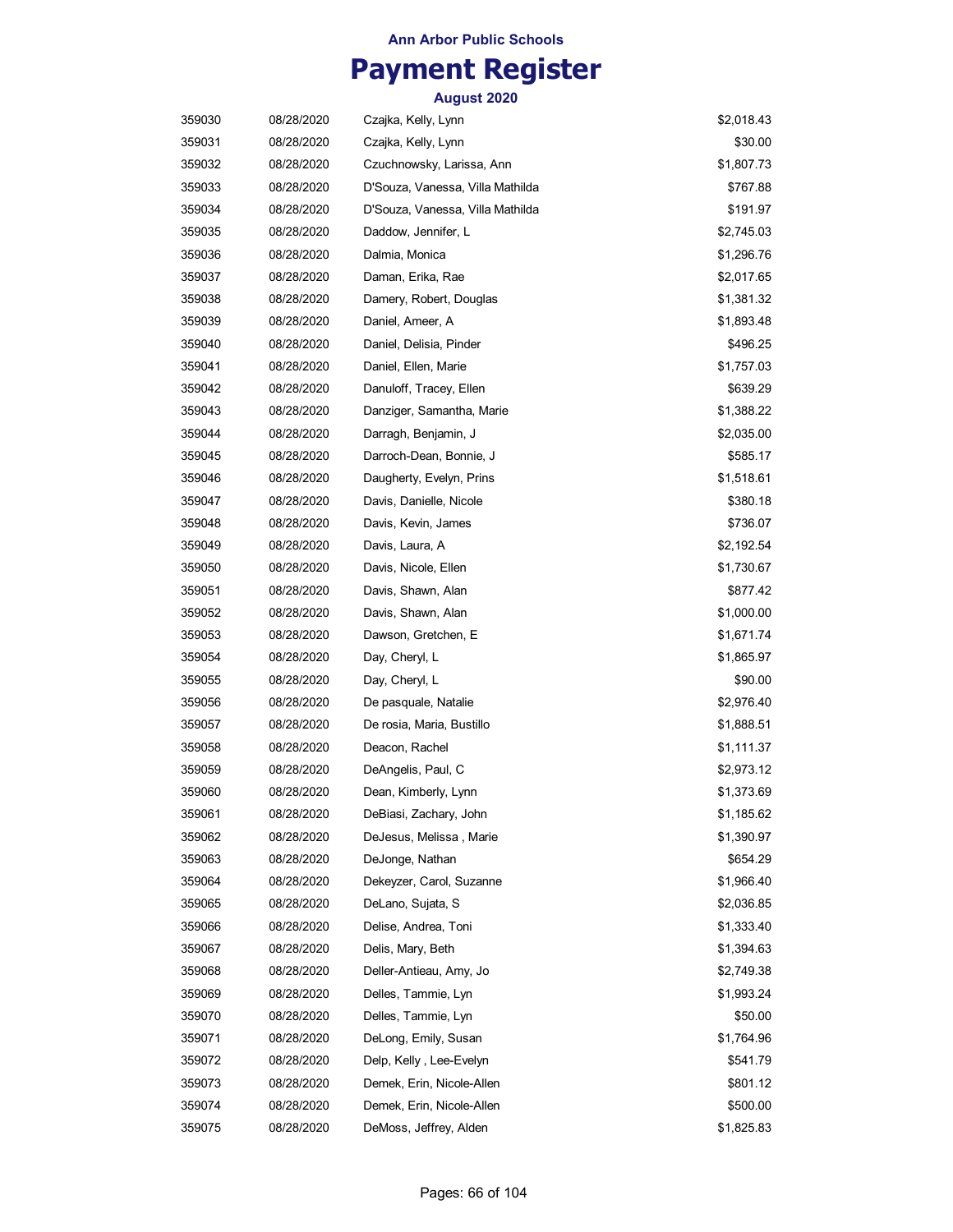# **Payment Register**

| 359076 | 08/28/2020 | Demps, Erinn, Lillian           | \$1,645.49 |
|--------|------------|---------------------------------|------------|
| 359077 | 08/28/2020 | Demunnik, Angele, Denise        | \$684.65   |
| 359078 | 08/28/2020 | Dennis, Dawn, P                 | \$1,299.35 |
| 359079 | 08/28/2020 | Dennis, Dawn, P                 | \$340.00   |
| 359080 | 08/28/2020 | Dennis, Dawn, P                 | \$150.00   |
| 359081 | 08/28/2020 | Dennis, Dawn, P                 | \$10.00    |
| 359082 | 08/28/2020 | Dennis, Dawn, P                 | \$10.00    |
| 359083 | 08/28/2020 | Depasquale, Charles, J          | \$1,254.58 |
| 359084 | 08/28/2020 | DePaulis, Daniel, Anton         | \$1,675.14 |
| 359085 | 08/28/2020 | Desomma, Kerri, Rene            | \$1,683.82 |
| 359086 | 08/28/2020 | Desprez, Zachary, Paul          | \$477.79   |
| 359087 | 08/28/2020 | DeView, Kathleen, A             | \$1,695.74 |
| 359088 | 08/28/2020 | Devine, Jack, Daniel            | \$1,526.15 |
| 359089 | 08/28/2020 | Devine, Kristin, Ann            | \$1,329.19 |
| 359090 | 08/28/2020 | Dewolf, Lawrence, Charles       | \$1,705.81 |
| 359091 | 08/28/2020 | Dewoskin, Judith, Ann           | \$229.28   |
| 359092 | 08/28/2020 | Dey, Alexandra, Agnieszka       | \$1,818.15 |
| 359093 | 08/28/2020 | Deyoung, David, A               | \$2,610.73 |
| 359094 | 08/28/2020 | DeYoung, Noreen, F Horowitz     | \$716.95   |
| 359095 | 08/28/2020 | DiBella, Renea, Kathleen        | \$1,546.08 |
| 359096 | 08/28/2020 | Dickerson, Brian, R             | \$1,382.09 |
| 359097 | 08/28/2020 | Dickerson, Brian, R             | \$460.70   |
| 359098 | 08/28/2020 | Dickie, Suzanne, C              | \$2,635.36 |
| 359099 | 08/28/2020 | Difranco, Carmen, J             | \$1,724.55 |
| 359100 | 08/28/2020 | Difranco, Mary, B               | \$1,522.99 |
| 359101 | 08/28/2020 | Dills, Laura , E                | \$631.48   |
| 359102 | 08/28/2020 | Dimas, Elvira, Jamileth         | \$1,217.48 |
| 359103 | 08/28/2020 | Dishman, Donna, S               | \$1,238.04 |
| 359104 | 08/28/2020 | Dishman, Donna, S               | \$1,000.00 |
| 359105 | 08/28/2020 | Dobbins, Asia, Sharae           | \$350.59   |
| 359106 | 08/28/2020 | Dobbins, Asia, Sharae           | \$50.00    |
| 359107 | 08/28/2020 | Dodson, Seth, M                 | \$1,760.97 |
| 359108 | 08/28/2020 | Dodson, Seth, M                 | \$2,070.56 |
| 359109 | 08/28/2020 | Dohm, Kathleen, Cori-Kipp       | \$1,347.56 |
| 359110 | 08/28/2020 | Domangue, Jessica, Erin Schiltz | \$1,717.86 |
| 359111 | 08/28/2020 | Dominick, Sarah, Diane          | \$2,321.91 |
| 359112 | 08/28/2020 | Donnelly, Julie, Ann            | \$2,122.69 |
| 359113 | 08/28/2020 | Donnelly, Mark, Andrew          | \$2,175.89 |
| 359114 | 08/28/2020 | Dorn, Kevin, C                  | \$940.52   |
| 359115 | 08/28/2020 | Dorr, Ashley, Grace             | \$1,102.42 |
| 359116 | 08/28/2020 | Dorris, Patricia, Marie         | \$974.89   |
| 359117 | 08/28/2020 | Dorsey, Dante, Demond           | \$2,187.47 |
| 359118 | 08/28/2020 | Dorsey, Michelle, Elizabeth     | \$1,934.20 |
| 359119 | 08/28/2020 | Dow, Jessica, Mae               | \$1,432.20 |
| 359120 | 08/28/2020 | Down, S Dianne                  | \$1,620.34 |
| 359121 | 08/28/2020 | Down, S Dianne                  | \$425.00   |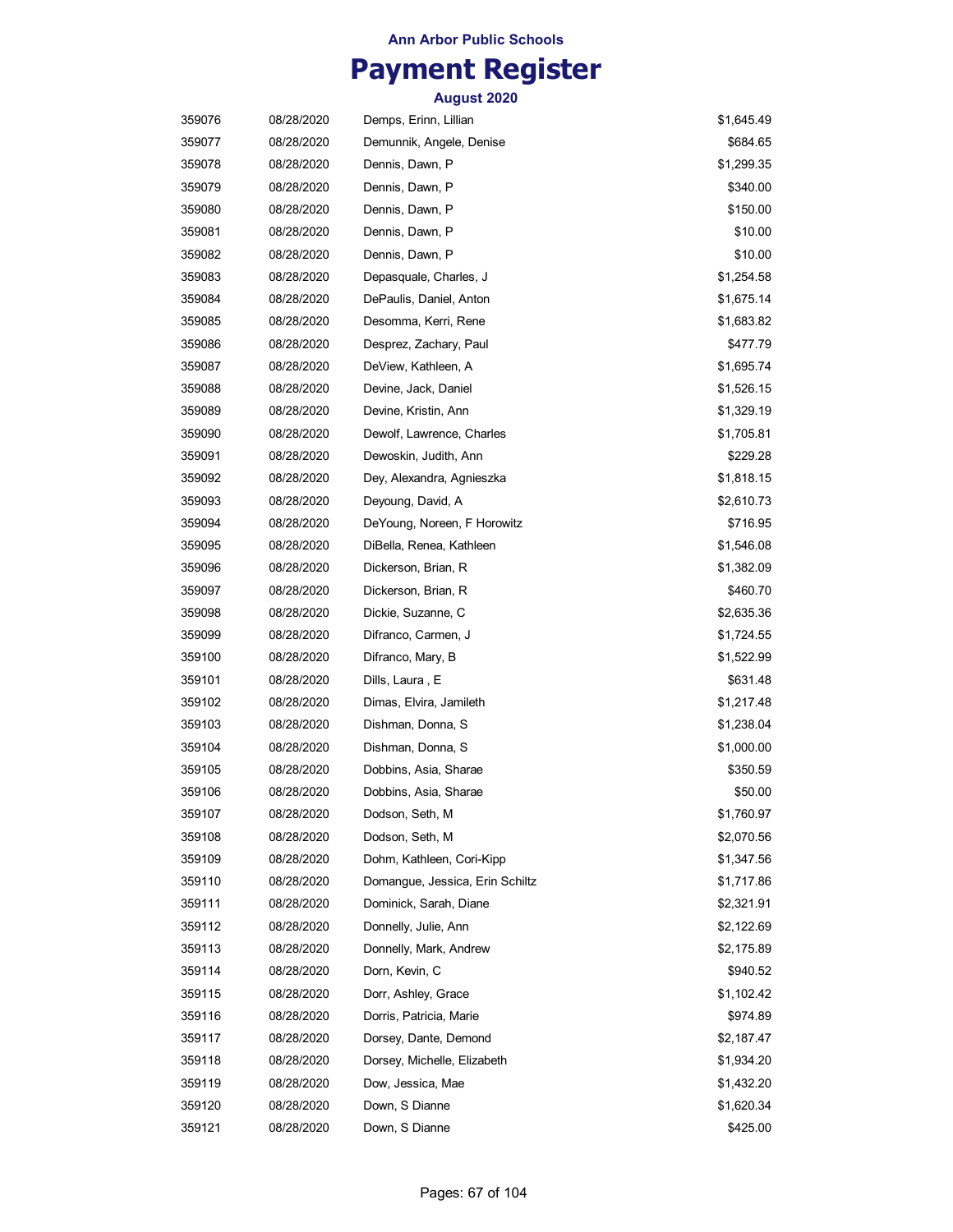## **Payment Register**

| 359122 | 08/28/2020 | Downs, Chad, D                   | \$1,884.44 |
|--------|------------|----------------------------------|------------|
| 359123 | 08/28/2020 | Doyle, Nicholas, William         | \$943.23   |
| 359124 | 08/28/2020 | Drago, Christine, M              | \$1,521.39 |
| 359125 | 08/28/2020 | Draves, Karen, Elizabeth         | \$1,514.91 |
| 359126 | 08/28/2020 | Dresch, Dane                     | \$2,436.52 |
| 359127 | 08/28/2020 | Dresch, Dane                     | \$100.00   |
| 359128 | 08/28/2020 | Drummer, Lakeisha, Danielle      | \$1,767.31 |
| 359129 | 08/28/2020 | Dubreuil, Sophia, S              | \$1,779.73 |
| 359130 | 08/28/2020 | Dubreuil, Sophia, S              | \$300.00   |
| 359131 | 08/28/2020 | Ducker, Ashley, Bridendall       | \$1,684.18 |
| 359132 | 08/28/2020 | Dudley, Dianne, Lynn             | \$706.39   |
| 359133 | 08/28/2020 | Duggins, Thomas, N               | \$1,776.80 |
| 359134 | 08/28/2020 | Duman, Jennifer, Ellen           | \$1,852.56 |
| 359135 | 08/28/2020 | Dumas, Martha, Jean              | \$1,216.00 |
| 359136 | 08/28/2020 | Dunbar, Ross, W                  | \$2,029.41 |
| 359137 | 08/28/2020 | Duncan, Janet, Hunter            | \$1,023.49 |
| 359138 | 08/28/2020 | Durbin, Lynette, Marie           | \$1,330.13 |
| 359139 | 08/28/2020 | Durell, Jennifer, Lynn           | \$1,782.79 |
| 359140 | 08/28/2020 | Durell, Jennifer, Lynn           | \$150.00   |
| 359141 | 08/28/2020 | Durham, Lisa, Ruckman            | \$1,010.30 |
| 359142 | 08/28/2020 | Dye, Robin, Jeanne               | \$1,785.23 |
| 359143 | 08/28/2020 | Dziedzic, Susan, Judith          | \$2,072.17 |
| 359144 | 08/28/2020 | Dziedzic, Susan, Judith          | \$100.00   |
| 359145 | 08/28/2020 | Eaddy-Richardson, Denise, Yvonne | \$1,153.24 |
| 359146 | 08/28/2020 | Easley, Shaquita, Jenene         | \$2,055.89 |
| 359147 | 08/28/2020 | Eaton, Shelby, Paige             | \$1,037.97 |
| 359148 | 08/28/2020 | Eberts, Alison, Martha           | \$1,601.06 |
| 359149 | 08/28/2020 | Eby, Gretchen, Ayn               | \$1,189.23 |
| 359150 | 08/28/2020 | Eccleston, Rolando, Alfonso      | \$532.62   |
| 359151 | 08/28/2020 | Edman, Karen, Lynn               | \$714.35   |
| 359152 | 08/28/2020 | Edman, Karen, Lynn               | \$100.00   |
| 359153 | 08/28/2020 | Edmondson, Marcus, Sean          | \$3,687.21 |
| 359154 | 08/28/2020 | Edwards, Kayna                   | \$2,114.43 |
| 359155 | 08/28/2020 | El-Hussieny, Mohamed, H          | \$1,607.68 |
| 359156 | 08/28/2020 | Elam, Kelly, Lynn                | \$771.58   |
| 359157 | 08/28/2020 | Elam, Kelly, Lynn                | \$75.00    |
| 359158 | 08/28/2020 | Elam, Sharell, G                 | \$1,706.55 |
| 359159 | 08/28/2020 | Eldon, Aimee, Grant              | \$978.65   |
| 359160 | 08/28/2020 | Eldon, Aimee, Grant              | \$840.00   |
| 359161 | 08/28/2020 | Eldon, Sean, M                   | \$901.20   |
| 359162 | 08/28/2020 | Eldon, Sean, M                   | \$840.00   |
| 359163 | 08/28/2020 | Eliason, Philip, James           | \$1,867.73 |
| 359164 | 08/28/2020 | Eliason, Philip, James           | \$350.00   |
| 359165 | 08/28/2020 | Elliott, Jenifer, T              | \$183.64   |
| 359166 | 08/28/2020 | Ellis, Genevra, English          | \$1,919.39 |
| 359167 | 08/28/2020 | Elmore, Casey, Marie             | \$4,248.00 |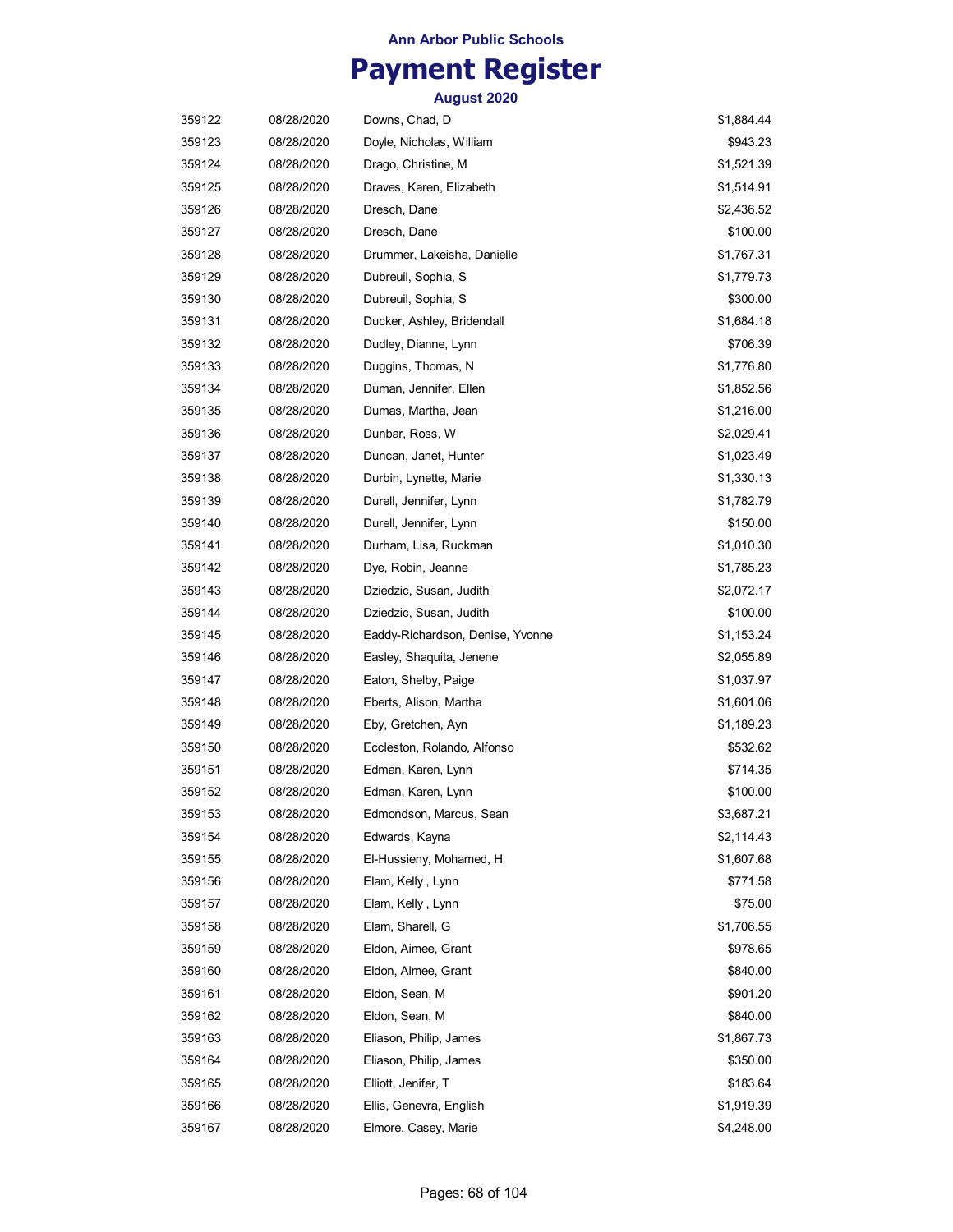## **Payment Register**

| 359168 | 08/28/2020 | Embry, Marie lynette, Frasier      | \$1,976.05 |
|--------|------------|------------------------------------|------------|
| 359169 | 08/28/2020 | Emch, Ted, J                       | \$72.28    |
| 359170 | 08/28/2020 | Emery, Kathleen, Lynn              | \$1,306.99 |
| 359171 | 08/28/2020 | English, Stacy, Catherine          | \$1,596.64 |
| 359172 | 08/28/2020 | Epler, Alison, Clare               | \$2,962.21 |
| 359173 | 08/28/2020 | Epps, Shannon, Mika                | \$1,842.80 |
| 359174 | 08/28/2020 | Epps, Shannon, Mika                | \$125.00   |
| 359175 | 08/28/2020 | Erd, Alexandria, Agnes             | \$509.22   |
| 359176 | 08/28/2020 | Erdstein, Rachel, E                | \$83.87    |
| 359177 | 08/28/2020 | Erickson, Christopher, Patrick     | \$1,514.42 |
| 359178 | 08/28/2020 | Erickson, Theresa, Kathleen        | \$1,931.75 |
| 359179 | 08/28/2020 | Esper, Sunnie, Colleen             | \$2,301.62 |
| 359180 | 08/28/2020 | Essenberg, Brigid, Rose            | \$1,392.80 |
| 359181 | 08/28/2020 | Evaldson, Sally, M                 | \$2,111.81 |
| 359182 | 08/28/2020 | Evans-Anderson, Ro-Adrienn, Denese | \$500.32   |
| 359183 | 08/28/2020 | Evans, Marlana, Marie              | \$1,127.22 |
| 359184 | 08/28/2020 | Even, Sarah, Jane                  | \$407.47   |
| 359185 | 08/28/2020 | Everard, Jolene, Gail              | \$1,038.39 |
| 359186 | 08/28/2020 | Everett, Paula, J                  | \$1,820.43 |
| 359187 | 08/28/2020 | Face, Andrew, M                    | \$1,120.88 |
| 359188 | 08/28/2020 | Faison, Nakesha                    | \$1,926.91 |
| 359189 | 08/28/2020 | Fata, Alexandria, Danielle         | \$1,147.49 |
| 359190 | 08/28/2020 | Fawk, Jaclyn, Mae                  | \$1,598.40 |
| 359191 | 08/28/2020 | Feasel, Caitlyn, Jean              | \$1,046.74 |
| 359192 | 08/28/2020 | Federhofer, Claire                 | \$1,454.28 |
| 359193 | 08/28/2020 | Feliks, Alaina, Dillon             | \$1,293.33 |
| 359194 | 08/28/2020 | Fenech, Megan, Leigh               | \$3,071.15 |
| 359195 | 08/28/2020 | Ferguson, Keisha, Monique          | \$2,066.93 |
| 359196 | 08/28/2020 | Fidishin, Marianne                 | \$3,338.35 |
| 359197 | 08/28/2020 | Fields Jacobs, Maya, Elyse         | \$799.90   |
| 359198 | 08/28/2020 | Fields, Sadarra, Jaclyn            | \$1,018.05 |
| 359199 | 08/28/2020 | Filipiak, Joseph, Jerald           | \$512.63   |
| 359200 | 08/28/2020 | Fillmore, Andrew                   | \$1,526.35 |
| 359201 | 08/28/2020 | Finkbeiner, Andrew, David          | \$1,775.93 |
| 359202 | 08/28/2020 | Finkbeiner, Katherine, Elizabeth   | \$1,368.83 |
| 359203 | 08/28/2020 | Finkle, Robert, M                  | \$1,610.68 |
| 359204 | 08/28/2020 | Fisher, David, M                   | \$1,686.17 |
| 359205 | 08/28/2020 | Fisher, David, M                   | \$600.00   |
| 359206 | 08/28/2020 | Fisher, John, G                    | \$44.23    |
| 359207 | 08/28/2020 | Fisher, Kimberly                   | \$1,856.76 |
| 359208 | 08/28/2020 | Fisher, Kimberly                   | \$50.00    |
| 359209 | 08/28/2020 | Fisher, Millicent                  | \$1,972.04 |
| 359210 | 08/28/2020 | Fitch, Sheila, M                   | \$377.02   |
| 359211 | 08/28/2020 | Fitzgerald, Caroline, A            | \$1,820.88 |
| 359212 | 08/28/2020 | Fitzgerald, Debra, Mclean          | \$1,944.32 |
| 359213 | 08/28/2020 | Fitzgibbon, Andrea, Joyce Wickham  | \$1,470.94 |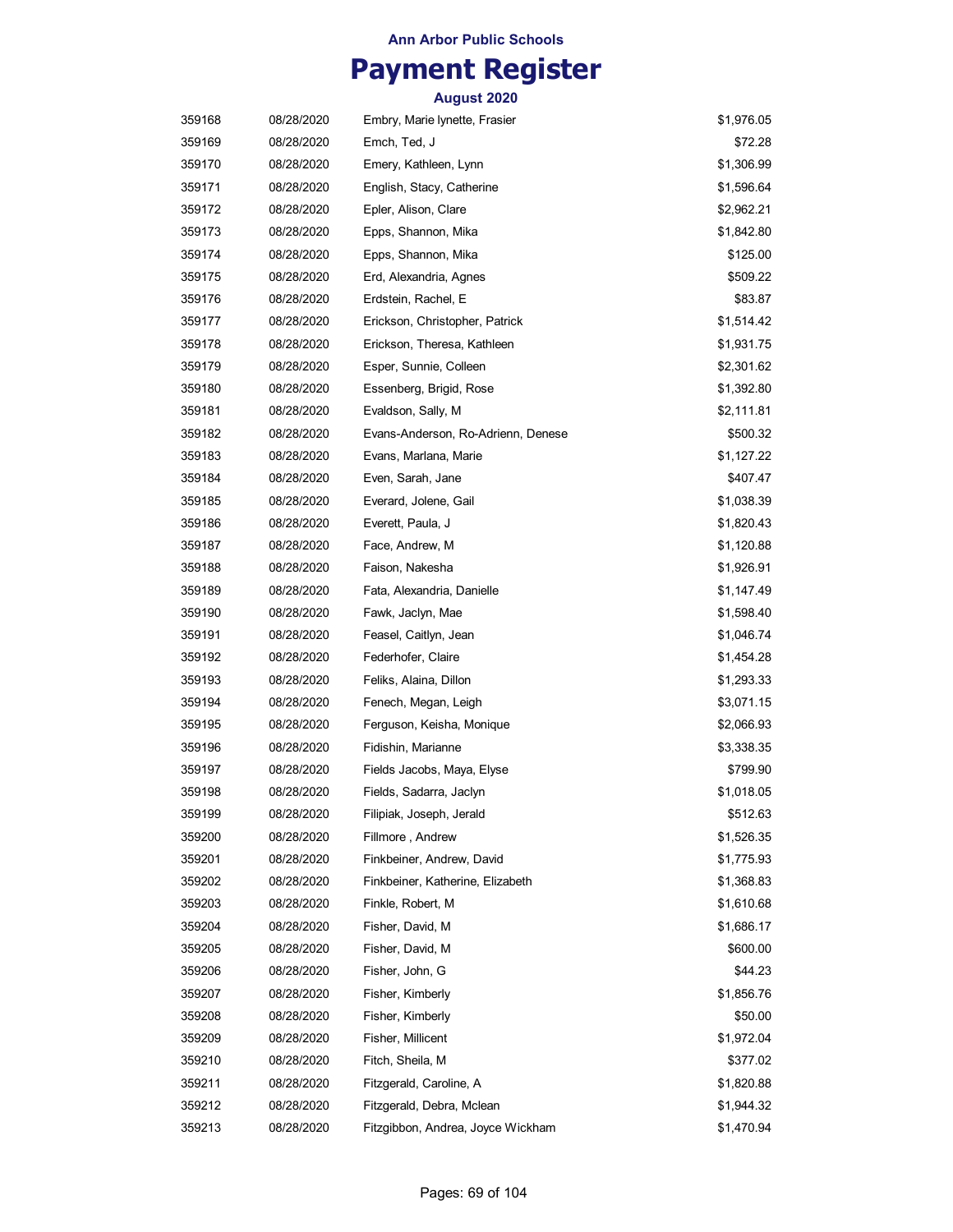## **Payment Register**

| 359214 | 08/28/2020 | Fleming, Brittany, Elizabeth     | \$1,404.33 |
|--------|------------|----------------------------------|------------|
| 359215 | 08/28/2020 | Fleming, Jessica, Lynn           | \$1,998.97 |
| 359216 | 08/28/2020 | Fleury, Anna, Aimee              | \$1,915.21 |
| 359217 | 08/28/2020 | Flores, Jeremy, Jacob            | \$439.63   |
| 359218 | 08/28/2020 | Floyd, LaKeisha, Lomica          | \$1,294.92 |
| 359219 | 08/28/2020 | Flynn, Catherine, T              | \$2,028.40 |
| 359220 | 08/28/2020 | Flynn, Melissa, Marie            | \$1,442.98 |
| 359221 | 08/28/2020 | Ford, Andrea, Michelle           | \$578.79   |
| 359222 | 08/28/2020 | Ford, Courtney , J               | \$727.51   |
| 359223 | 08/28/2020 | Foresi, Kelly, Marie             | \$596.80   |
| 359224 | 08/28/2020 | Foster, Robert, Andrew           | \$1,553.61 |
| 359225 | 08/28/2020 | Fox Jr, Robert, James            | \$1,980.92 |
| 359226 | 08/28/2020 | Frailey, Tracie, Kathleen        | \$1,971.44 |
| 359227 | 08/28/2020 | Francoeur, Darci, Kay            | \$2,865.47 |
| 359228 | 08/28/2020 | Frankel, Andrew, Charles         | \$30.46    |
| 359229 | 08/28/2020 | Frantom, Sarah                   | \$44.23    |
| 359230 | 08/28/2020 | Franzen, Megan, Donegan          | \$1,705.04 |
| 359231 | 08/28/2020 | Franzen, Megan, Donegan          | \$150.00   |
| 359232 | 08/28/2020 | Frazer, Susan, Marie             | \$100.59   |
| 359233 | 08/28/2020 | Freece, Stephen, C               | \$2,107.18 |
| 359234 | 08/28/2020 | Friday, Pamela, Lee              | \$1,971.33 |
| 359235 | 08/28/2020 | Friday, Steven                   | \$1,479.69 |
| 359236 | 08/28/2020 | Frierson, Teresa                 | \$1,340.87 |
| 359237 | 08/28/2020 | Friske, Regina, Marie            | \$1,936.94 |
| 359238 | 08/28/2020 | Frontier, Amy, M                 | \$1,557.52 |
| 359239 | 08/28/2020 | Fuller, Madeleine, De fils       | \$2,561.32 |
| 359240 | 08/28/2020 | Fuller, Russell, F               | \$2,685.91 |
| 359241 | 08/28/2020 | Fullerton, Charlotte, Kelly      | \$1,247.44 |
| 359242 | 08/28/2020 | Funk-Carter, Kathryn, Grace      | \$1,613.67 |
| 359243 | 08/28/2020 | Furton, Shalyn, Diana            | \$2,652.89 |
| 359244 | 08/28/2020 | Gadwa, Sara, Margaret            | \$1,365.07 |
| 359245 | 08/28/2020 | Gage, Patrice, Marie             | \$1,652.80 |
| 359246 | 08/28/2020 | Gagern, Jessica, Emma            | \$1,643.92 |
| 359247 | 08/28/2020 | Galia, Laura, Quain              | \$1,386.55 |
| 359248 | 08/28/2020 | Gallo-Chasanoff, Emma            | \$1,318.66 |
| 359249 | 08/28/2020 | Ganesan, Aditi                   | \$83.11    |
| 359250 | 08/28/2020 | Ganio, Collin, Anthony           | \$2,044.17 |
| 359251 | 08/28/2020 | Gapa, Lisa, Ann                  | \$1,853.84 |
| 359252 | 08/28/2020 | Garber, Kim, S                   | \$46.39    |
| 359253 | 08/28/2020 | Garcia, Frank, Andrew            | \$1,684.41 |
| 359254 | 08/28/2020 | Garcia, Jennifer, Marie          | \$2,168.62 |
| 359255 | 08/28/2020 | Garcia, Vincent, Paul            | \$1,833.90 |
| 359256 | 08/28/2020 | Gardiner, Kimberly, Yvette       | \$1,770.11 |
| 359257 | 08/28/2020 | Gardon-Rose, Jessica, Joan       | \$497.32   |
| 359258 | 08/28/2020 | Gargaro, Celia, Franklin Draughn | \$1,617.58 |
| 359259 | 08/28/2020 | Garrett, Christine, Meredith     | \$2,080.76 |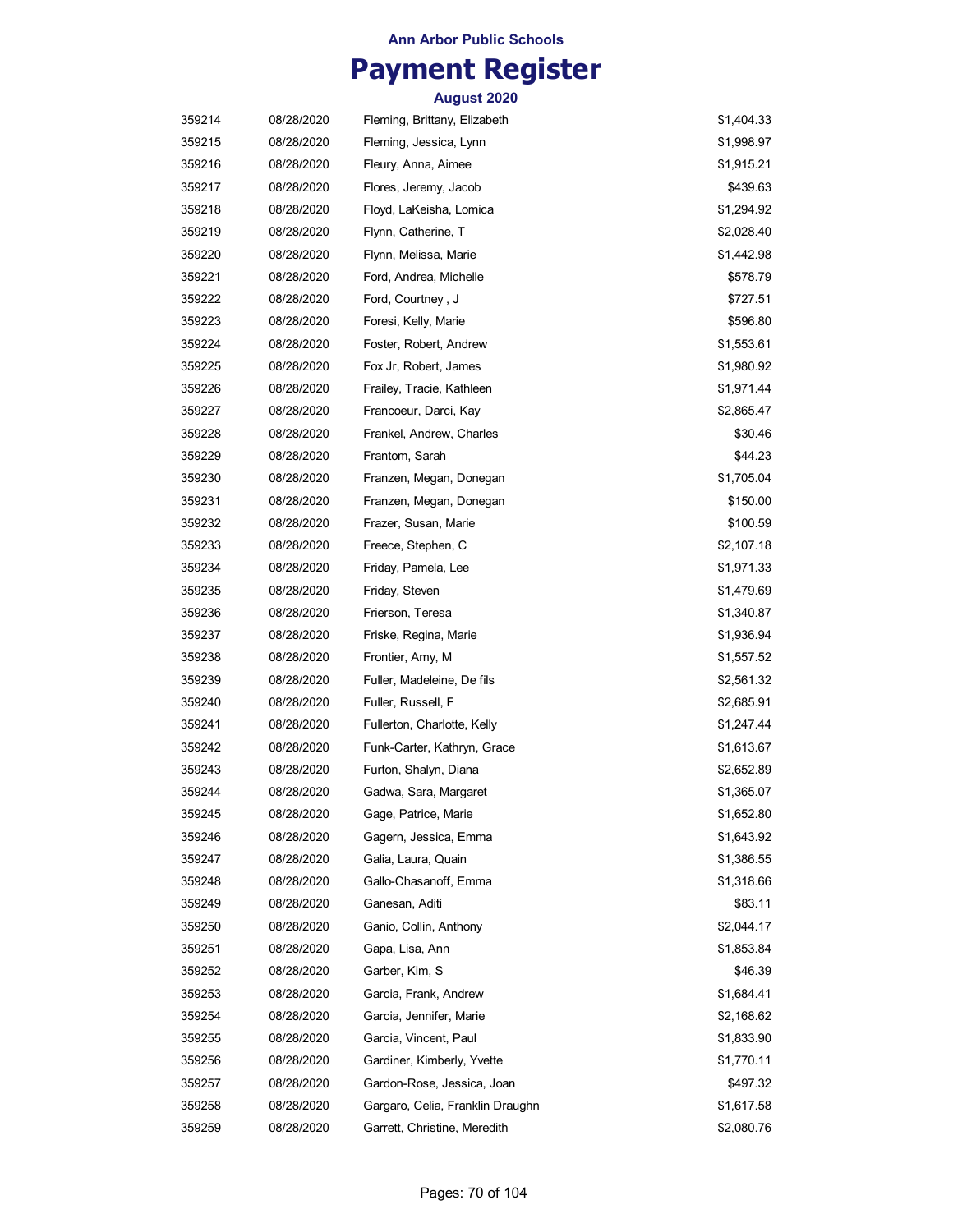## **Payment Register**

| 359260 | 08/28/2020 | Gatonez, Diana                  | \$2,173.52 |
|--------|------------|---------------------------------|------------|
| 359261 | 08/28/2020 | Gause, Tezra, M                 | \$1,375.13 |
| 359262 | 08/28/2020 | Geffen, Bruce, M                | \$1,916.52 |
| 359263 | 08/28/2020 | Gengler, Charlotte, Elaine      | \$1,721.88 |
| 359264 | 08/28/2020 | George, Sarah, Ann              | \$1,471.87 |
| 359265 | 08/28/2020 | Gerhart, Karen, Louise          | \$2,030.39 |
| 359266 | 08/28/2020 | Germano, Karen, Josephine       | \$1,982.95 |
| 359267 | 08/28/2020 | Gessert, Ellen, Marie           | \$1,270.06 |
| 359268 | 08/28/2020 | Gibb-Randall, Thomas, Dean      | \$1,972.89 |
| 359269 | 08/28/2020 | Gibbs, Marcia, P                | \$2,038.42 |
| 359270 | 08/28/2020 | Gibson, Kathleen, S             | \$1,392.08 |
| 359271 | 08/28/2020 | Gibson, Nancy, Greenleaf        | \$628.07   |
| 359272 | 08/28/2020 | Gibson, Sara, M                 | \$1,730.96 |
| 359273 | 08/28/2020 | Gibson, Telisia, Neco           | \$1,582.17 |
| 359274 | 08/28/2020 | Gildersleeve, Barbara, Ann      | \$2,266.42 |
| 359275 | 08/28/2020 | Giles, Taneia, Latrice          | \$2,866.74 |
| 359276 | 08/28/2020 | Gill, Angela, Kay               | \$465.57   |
| 359277 | 08/28/2020 | Giltner, Meredith, L            | \$2,411.43 |
| 359278 | 08/28/2020 | GIORDANO, JAMES                 | \$1,001.45 |
| 359279 | 08/28/2020 | GIORDANO, JAMES                 | \$300.00   |
| 359280 | 08/28/2020 | Gittleson, Josie, Rose          | \$972.96   |
| 359281 | 08/28/2020 | Glahn, Carly, Anne              | \$1,360.21 |
| 359282 | 08/28/2020 | Glaser, Jessica, Lynn           | \$355.19   |
| 359283 | 08/28/2020 | Glaser, Jessica, Lynn           | \$480.00   |
| 359284 | 08/28/2020 | Glaser, Jessica, Lynn           | \$250.00   |
| 359285 | 08/28/2020 | Glaser, Jessica, Lynn           | \$100.00   |
| 359286 | 08/28/2020 | Glawe, Jonathan, T              | \$1,716.68 |
| 359287 | 08/28/2020 | Glawe, Jonathan, T              | \$60.00    |
| 359288 | 08/28/2020 | Gleason, Jennifer, Laine        | \$1,652.46 |
| 359289 | 08/28/2020 | Gleeton, Kerry, Lynn            | \$1,172.89 |
| 359290 | 08/28/2020 | Glei, Catherine, Estelle        | \$1,459.85 |
| 359291 | 08/28/2020 | Glinski, Taylor, Marie          | \$939.68   |
| 359292 | 08/28/2020 | Glover, Kenya, C                | \$1,223.91 |
| 359293 | 08/28/2020 | Gobeille-diem, Bette, Jeanne    | \$2,338.90 |
| 359294 | 08/28/2020 | Godek, Rebecca, Ann             | \$2,407.17 |
| 359295 | 08/28/2020 | Goffee, Steven, W               | \$2,047.62 |
| 359296 | 08/28/2020 | Gold, Julia, L                  | \$2,071.45 |
| 359297 | 08/28/2020 | Gomez, Celina                   | \$1,273.01 |
| 359298 | 08/28/2020 | Gonzalez, Anna, P               | \$1,105.19 |
| 359299 | 08/28/2020 | Gooding-geidner, Ann, Elizabeth | \$1,228.85 |
| 359300 | 08/28/2020 | Goodly, Margaret                | \$1,890.58 |
| 359301 | 08/28/2020 | Goodman, Rhonda, R              | \$1,402.04 |
| 359302 | 08/28/2020 | Gordon, Diana, K                | \$1,864.08 |
| 359303 | 08/28/2020 | Gordon, Diana, K                | \$380.00   |
| 359304 | 08/28/2020 | Gordon, Jenny, Mara             | \$1,217.69 |
| 359305 | 08/28/2020 | Gordon, Melissa, E              | \$1,516.04 |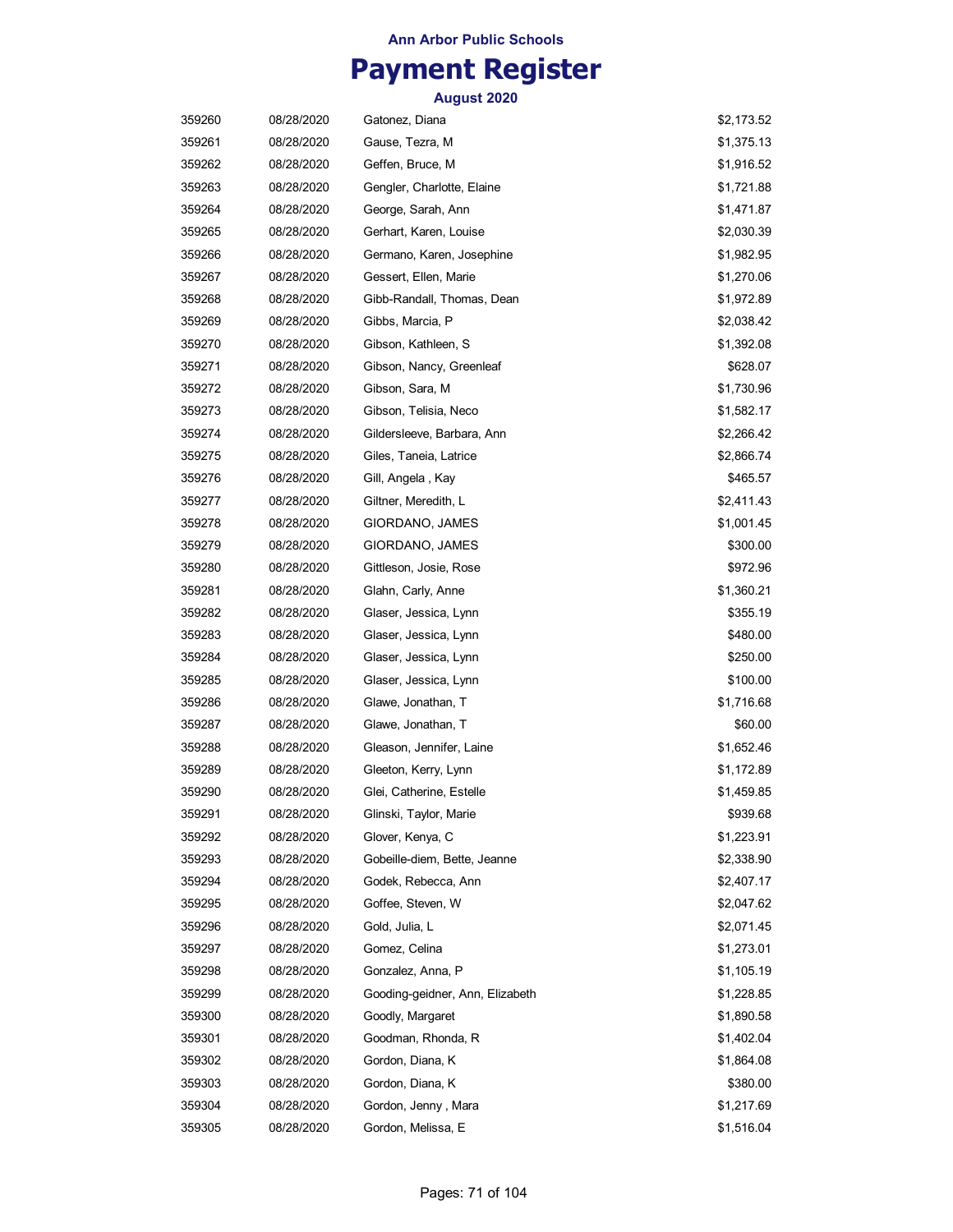## **Payment Register**

| 359306 | 08/28/2020 | Gore, Jowanda, Denice                  | \$2,084.02 |
|--------|------------|----------------------------------------|------------|
| 359307 | 08/28/2020 | Gorring, Samantha, Jean                | \$1,052.92 |
| 359308 | 08/28/2020 | Gottliebsen, Michael                   | \$1,220.37 |
| 359309 | 08/28/2020 | Gouin, Kimberlee, Renae                | \$1,063.15 |
| 359310 | 08/28/2020 | Gouin, Leah                            | \$72.24    |
| 359311 | 08/28/2020 | Gould, Jennifer, Lynn                  | \$2,258.51 |
| 359312 | 08/28/2020 | Gould, Karen, A                        | \$1,867.71 |
| 359313 | 08/28/2020 | Gowman, Andrew, Christopher            | \$1,419.04 |
| 359314 | 08/28/2020 | Grace, Carmen, Ann                     | \$989.04   |
| 359315 | 08/28/2020 | Gracey, Rebecca, Jane                  | \$2,073.62 |
| 359316 | 08/28/2020 | Graham, Karel, L                       | \$1,612.18 |
| 359317 | 08/28/2020 | Graham, Karel, L                       | \$350.00   |
| 359318 | 08/28/2020 | Graham, William, Andrew                | \$494.76   |
| 359319 | 08/28/2020 | Grambau, Joel, W                       | \$1,371.84 |
| 359320 | 08/28/2020 | Grant, Diane, Frombgen                 | \$1,672.35 |
| 359321 | 08/28/2020 | Grant, Diane, Frombgen                 | \$50.00    |
| 359322 | 08/28/2020 | Grant, James, T                        | \$2,221.63 |
| 359323 | 08/28/2020 | Grau, Evan, Robert                     | \$1,538.26 |
| 359324 | 08/28/2020 | Gray, Heather, Sue                     | \$2,088.03 |
| 359325 | 08/28/2020 | Greene, David, E                       | \$1,198.62 |
| 359326 | 08/28/2020 | Greene, Sarah, Kimberlee               | \$1,435.93 |
| 359327 | 08/28/2020 | Greene, Stacey, Lauren                 | \$1,783.95 |
| 359328 | 08/28/2020 | Greer, Connie, L                       | \$2,038.72 |
| 359329 | 08/28/2020 | Gregg, Brandon, Scott                  | \$1,161.94 |
| 359330 | 08/28/2020 | Gregg, Brandon, Scott                  | \$23.71    |
| 359331 | 08/28/2020 | Grenfell, Piper, L                     | \$1,271.71 |
| 359332 | 08/28/2020 | Grewal, Amrita, K                      | \$532.68   |
| 359333 | 08/28/2020 | Griffin, Aimee, Leah                   | \$1,270.57 |
| 359334 | 08/28/2020 | Griffin, Aimee, Leah                   | \$200.00   |
| 359335 | 08/28/2020 | Griffin, Michael, E                    | \$1,917.72 |
| 359336 | 08/28/2020 | Griffin, SuJuan, Denise                | \$891.64   |
| 359337 | 08/28/2020 | Griffis, Morgan, Ashley                | \$886.74   |
| 359338 | 08/28/2020 | Griffith, Lori, A                      | \$673.68   |
| 359339 | 08/28/2020 | Grisdale, Mary, Beth                   | \$553.00   |
| 359340 | 08/28/2020 | Groeneveld, Monica, Villaire           | \$1,117.08 |
| 359341 | 08/28/2020 | Grosos, Danielle, Lynn                 | \$1,386.28 |
| 359342 | 08/28/2020 | Grosos, Danielle, Lynn                 | \$50.00    |
| 359343 | 08/28/2020 | Grover, Jenine, Marie                  | \$47.43    |
| 359344 | 08/28/2020 | Groves, Carly, Lampman                 | \$2,179.46 |
| 359345 | 08/28/2020 | Gryak, Rachel, Christine Smith         | \$2,217.60 |
| 359346 | 08/28/2020 | Guastella, Brian, D                    | \$1,211.71 |
| 359347 | 08/28/2020 | Gudzinski, Sara, H                     | \$1,616.26 |
| 359348 | 08/28/2020 | Guerriero, Steven, P                   | \$319.38   |
| 359349 | 08/28/2020 | Guest, Patricia, Diane                 | \$2,107.58 |
| 359350 | 08/28/2020 | Gueupi Boning Epse Nomeny, Nathalie, A | \$519.33   |
| 359351 | 08/28/2020 | Gusfa, Angela, Theresa                 | \$1,880.14 |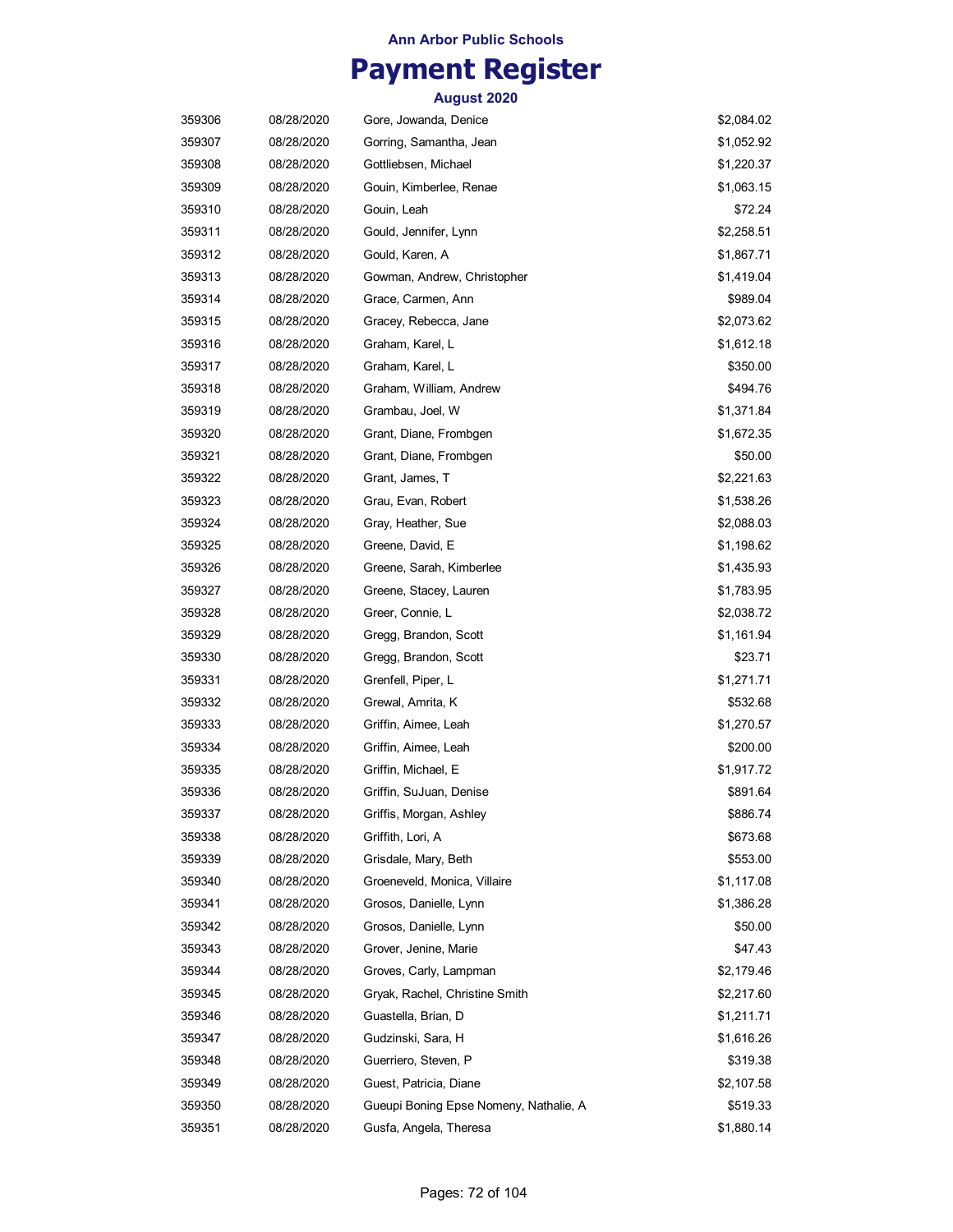## **Payment Register**

| 359352 | 08/28/2020 | Guttman, Ann, Marie              | \$499.22   |
|--------|------------|----------------------------------|------------|
| 359353 | 08/28/2020 | Haddas, Karen, L                 | \$2,020.39 |
| 359354 | 08/28/2020 | Hagan, Linda, Marie              | \$1,723.57 |
| 359355 | 08/28/2020 | Hagen, Michael, Jonathan         | \$1,748.34 |
| 359356 | 08/28/2020 | Hagens, Vonetta, Tamara          | \$1,573.07 |
| 359357 | 08/28/2020 | Hagy, Amanda, Lane               | \$1,905.58 |
| 359358 | 08/28/2020 | Hahn, Gretchen, C                | \$1,747.33 |
| 359359 | 08/28/2020 | Hahn, Kendra, Michelle           | \$1,328.70 |
| 359360 | 08/28/2020 | Hahn, Lauralee, Mary             | \$1,658.13 |
| 359361 | 08/28/2020 | Halabu, Heather, A               | \$2,529.32 |
| 359362 | 08/28/2020 | Hale, Martha, Yi-ping            | \$2,327.21 |
| 359363 | 08/28/2020 | Hall, Charlez, Le shawn          | \$551.03   |
| 359364 | 08/28/2020 | Halliburton, Carrie, Gail        | \$1,626.90 |
| 359365 | 08/28/2020 | Hall, Mandy , Ann                | \$622.26   |
| 359366 | 08/28/2020 | Hall, Matthew, L                 | \$1,481.11 |
| 359367 | 08/28/2020 | Hallom, Lee, Mark                | \$606.50   |
| 359368 | 08/28/2020 | Hallom, Lee, Mark                | \$100.00   |
| 359369 | 08/28/2020 | Hamilton, Katherine, L           | \$2,186.48 |
| 359370 | 08/28/2020 | Hammond-Bennett, Austin, Gabriel | \$1,049.35 |
| 359371 | 08/28/2020 | Hand, Lena, Leanne               | \$1,386.44 |
| 359372 | 08/28/2020 | Hand, Lena, Leanne               | \$100.00   |
| 359373 | 08/28/2020 | Hane, Jessica, Ann               | \$1,218.58 |
| 359374 | 08/28/2020 | Hane, Sherri, Ann                | \$2,886.01 |
| 359375 | 08/28/2020 | Hannaford, Laura, L              | \$413.08   |
| 359376 | 08/28/2020 | Hannah, Grahm, Robert-John       | \$1,447.87 |
| 359377 | 08/28/2020 | Hanrath, Margaret, Beison        | \$2,118.77 |
| 359378 | 08/28/2020 | Hansen, Ryan, B                  | \$2,027.23 |
| 359379 | 08/28/2020 | Hanson, Karen, D                 | \$1,134.22 |
| 359380 | 08/28/2020 | Harner, Melanie, Marie           | \$1,112.53 |
| 359381 | 08/28/2020 | Harn, Kimberly, Ann              | \$1,231.02 |
| 359382 | 08/28/2020 | Harper, Justin, Lamont           | \$760.49   |
| 359383 | 08/28/2020 | Harper, Justin, Lamont           | \$40.00    |
| 359384 | 08/28/2020 | Harper, Megan, Eliza             | \$1,032.22 |
| 359385 | 08/28/2020 | Harrington, Jennifer, Christina  | \$1,613.15 |
| 359386 | 08/28/2020 | Harris-Heffernan, Heather, Rose  | \$2,032.20 |
| 359387 | 08/28/2020 | Harris, Abby, Marie              | \$1,150.67 |
| 359388 | 08/28/2020 | Harris, Jennifer, Ruth           | \$2,276.96 |
| 359389 | 08/28/2020 | Harris, Marcia, Ann              | \$2,047.30 |
| 359390 | 08/28/2020 | Harris, Marcia, Ann              | \$1,250.00 |
| 359391 | 08/28/2020 | Harris, Megan, Lynn              | \$256.90   |
| 359392 | 08/28/2020 | Harris, Megan, Lynn              | \$1,455.77 |
| 359393 | 08/28/2020 | Harris, Michael                  | \$1,443.69 |
| 359394 | 08/28/2020 | Harrison, Kraig, William         | \$462.10   |
| 359395 | 08/28/2020 | Harrison, Meredith, Kay          | \$1,486.88 |
| 359396 | 08/28/2020 | Harris, Stephanie, Lynn          | \$2,065.49 |
| 359397 | 08/28/2020 | Harris, William, Matthew         | \$3,404.91 |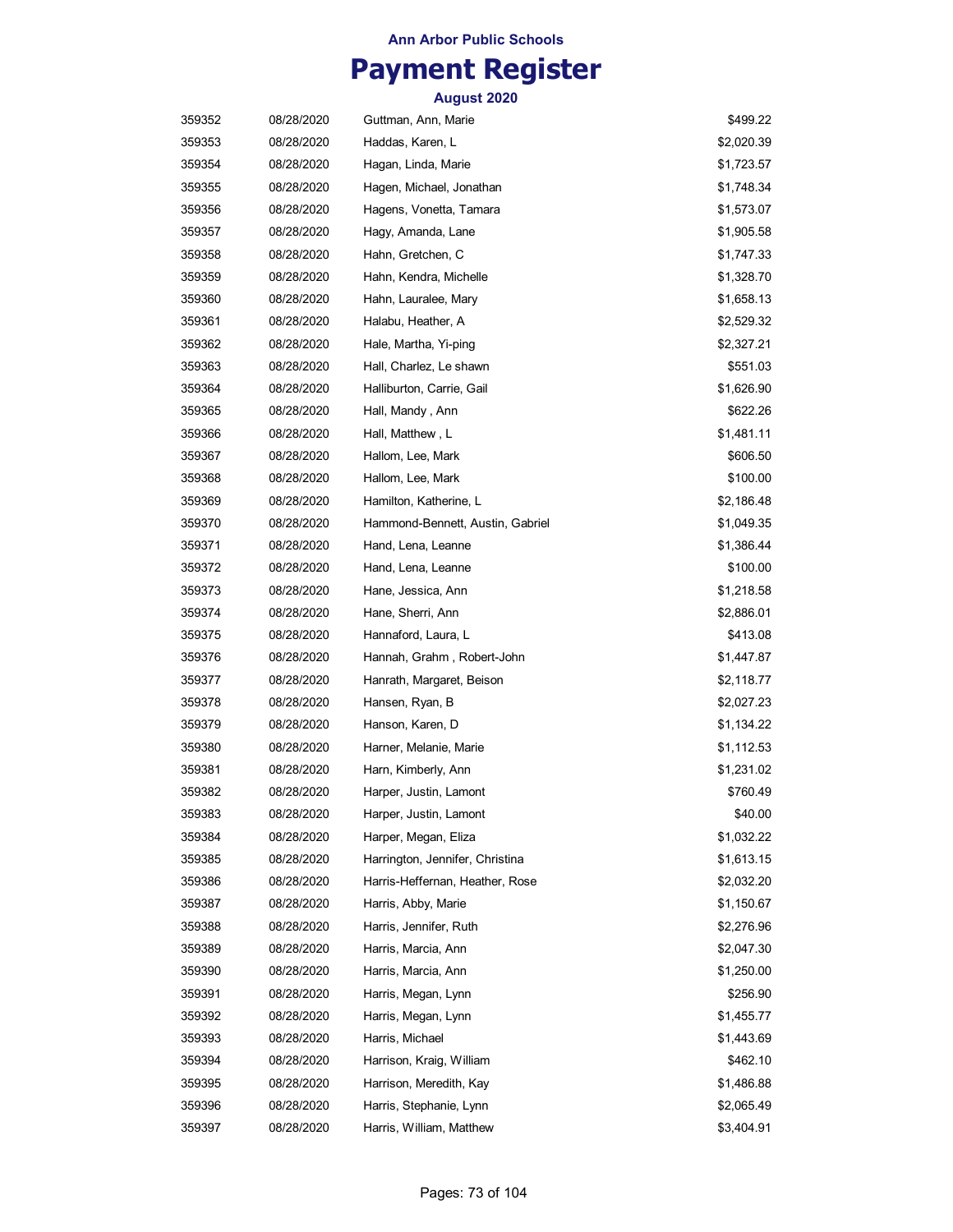## **Payment Register**

| 359398 | 08/28/2020 | Harris, William, Matthew          | \$1,776.18 |
|--------|------------|-----------------------------------|------------|
| 359399 | 08/28/2020 | Harris, Yvette, Cassandra         | \$217.72   |
| 359400 | 08/28/2020 | Harris, Yvette, Cassandra         | \$500.00   |
| 359401 | 08/28/2020 | Harris, Yvette, Cassandra         | \$500.00   |
| 359402 | 08/28/2020 | Hart, Linda, Sue                  | \$2,245.60 |
| 359403 | 08/28/2020 | Hatch, Dorothy, Copado            | \$1,488.14 |
| 359404 | 08/28/2020 | Hatfield, Stacey, Yvonne          | \$1,299.95 |
| 359405 | 08/28/2020 | Hathaway, Stephen, R              | \$2,012.18 |
| 359406 | 08/28/2020 | Hatt, Brendan, Christopher        | \$1,762.43 |
| 359407 | 08/28/2020 | Hatt, Charles, R                  | \$2,782.52 |
| 359408 | 08/28/2020 | Hatt, Nathan, A                   | \$1,429.39 |
| 359409 | 08/28/2020 | Haviland, Maria                   | \$1,686.06 |
| 359410 | 08/28/2020 | Hayes, Darryl, Dewitt             | \$1,015.55 |
| 359411 | 08/28/2020 | Hayes, Trishauna, Ashlee          | \$1,911.13 |
| 359412 | 08/28/2020 | Heaton, Janet, B                  | \$1,304.09 |
| 359413 | 08/28/2020 | Heaton, John, David               | \$29.77    |
| 359414 | 08/28/2020 | Hechler, Sarah, Louise Bush       | \$907.63   |
| 359415 | 08/28/2020 | Hedman, Penny, Sue                | \$543.53   |
| 359416 | 08/28/2020 | Heiney, Michele, Rene             | \$1,160.89 |
| 359417 | 08/28/2020 | Henderson-rochell, Karen, Leslie  | \$2,313.74 |
| 359418 | 08/28/2020 | Hendricks-Pickles, Jessica, Marie | \$1,221.52 |
| 359419 | 08/28/2020 | Henry-Fisher, Tara, Shawn         | \$580.33   |
| 359420 | 08/28/2020 | Hepner, Kristina, M               | \$1,600.77 |
| 359421 | 08/28/2020 | Hepner, Kristina, M               | \$75.00    |
| 359422 | 08/28/2020 | Hepp, Amy, Maureen                | \$266.25   |
| 359423 | 08/28/2020 | Heraud, Cynthia, K                | \$1,651.60 |
| 359424 | 08/28/2020 | Herrera, Rolando                  | \$1,401.25 |
| 359425 | 08/28/2020 | Herrera, Rolando                  | \$325.00   |
| 359426 | 08/28/2020 | Herskowitz, Melissa               | \$1,574.18 |
| 359427 | 08/28/2020 | Hetzler, Lucy, Jane               | \$514.03   |
| 359428 | 08/28/2020 | Heyward, Roberta, Martin          | \$4,204.10 |
| 359429 | 08/28/2020 | Hieber, Jessie, Ann               | \$1,734.32 |
| 359430 | 08/28/2020 | Hieber, Jessie, Ann               | \$200.00   |
| 359431 | 08/28/2020 | Higgins, Hannah, Tang             | \$1,485.23 |
| 359432 | 08/28/2020 | Hillard, Schuyler, Anne           | \$1,082.96 |
| 359433 | 08/28/2020 | Hilliard, Jeffery, L              | \$812.01   |
| 359434 | 08/28/2020 | Hill, Sarah, K                    | \$1,435.02 |
| 359435 | 08/28/2020 | Hilton, Matthew, David            | \$3,118.86 |
| 359436 | 08/28/2020 | Hilton, Matthew, David            | \$200.00   |
| 359437 | 08/28/2020 | Hinz, Leanne, E                   | \$662.54   |
| 359438 | 08/28/2020 | Hite, Alison, A                   | \$1,451.14 |
| 359439 | 08/28/2020 | Hochella, Dianna, Elizabeth       | \$1,903.35 |
| 359440 | 08/28/2020 | Hochrein, Laurie, Marie           | \$384.21   |
| 359441 | 08/28/2020 | Hogan, Jacqueline, Rogina         | \$616.73   |
| 359442 | 08/28/2020 | Hogan, Jacqueline, Rogina         | \$50.00    |
| 359443 | 08/28/2020 | Hogans, Catherine, Ann            | \$1,469.84 |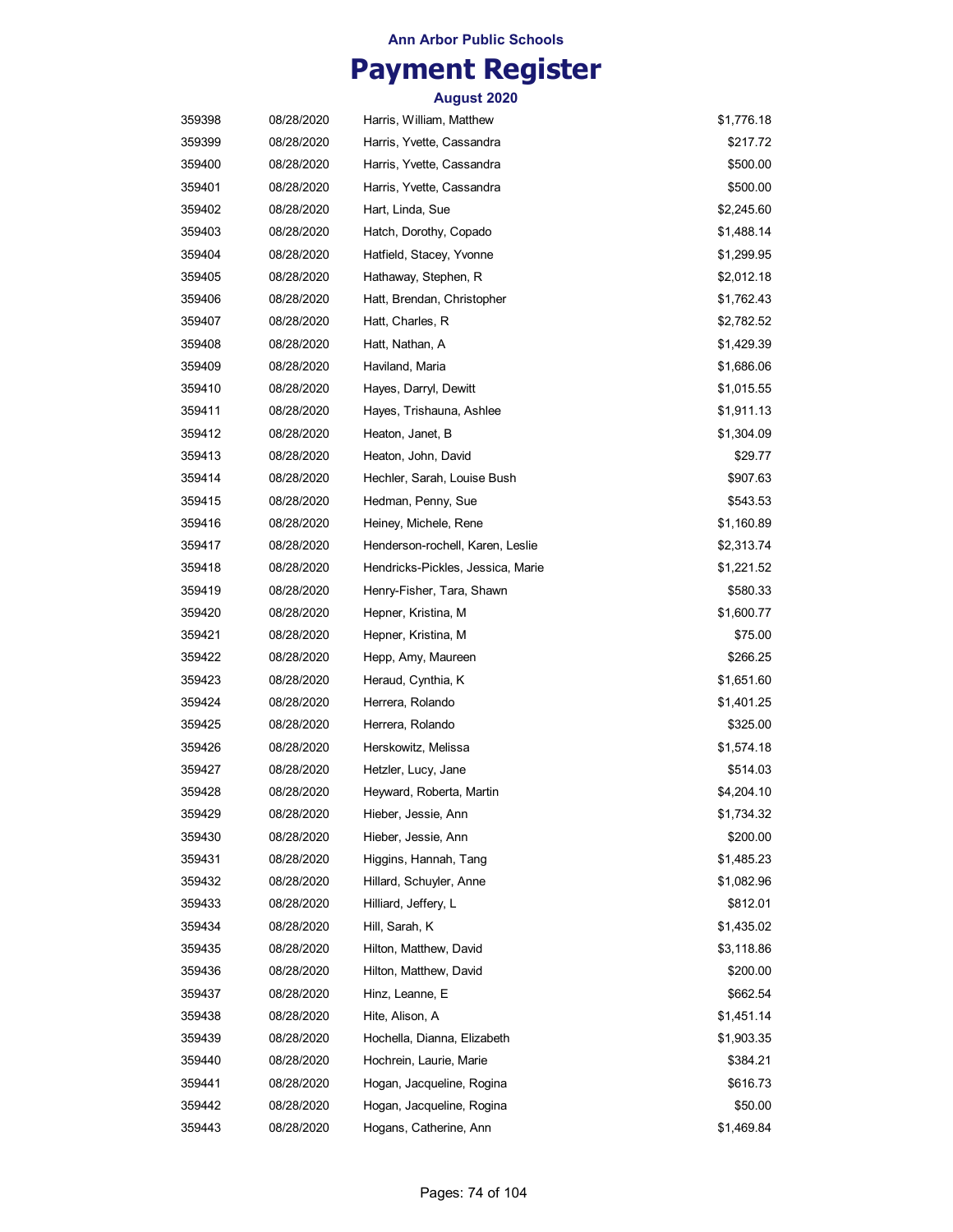# **Payment Register**

| 359444 | 08/28/2020 | Hogan, Stephan, L             | \$2,054.83 |
|--------|------------|-------------------------------|------------|
| 359445 | 08/28/2020 | Hogue, Michael, Robert        | \$1,571.45 |
| 359446 | 08/28/2020 | Hollis, Amanda, A             | \$2,130.54 |
| 359447 | 08/28/2020 | Holt, Deborah, Marie          | \$1,883.97 |
| 359448 | 08/28/2020 | Hong, Nicole, May             | \$1,479.42 |
| 359449 | 08/28/2020 | Hood, Angela, Marie           | \$1,755.76 |
| 359450 | 08/28/2020 | Hood, Mandy, R                | \$1,278.55 |
| 359451 | 08/28/2020 | Hoogerhyde, Jennifer, Carlene | \$598.03   |
| 359452 | 08/28/2020 | Hooppaw, Heather, Marie       | \$1,149.81 |
| 359453 | 08/28/2020 | Hoover, Kathryn, Anne-Lauer   | \$1,634.65 |
| 359454 | 08/28/2020 | Hoover, Susan, Ann            | \$1,863.76 |
| 359455 | 08/28/2020 | Hopkins, Ellen, M             | \$2,000.46 |
| 359456 | 08/28/2020 | Horwitz, Sheri, Jaclyn        | \$1,723.53 |
| 359457 | 08/28/2020 | Hosman, Melissa, Michelle     | \$1,288.41 |
| 359458 | 08/28/2020 | Hotaling, Jae, H              | \$1,839.12 |
| 359459 | 08/28/2020 | Hotaling, Jae, H              | \$1,100.00 |
| 359460 | 08/28/2020 | Hough, Karolee, Jane          | \$632.99   |
| 359461 | 08/28/2020 | House, Kelly, Ann             | \$1,544.29 |
| 359462 | 08/28/2020 | Houston, Amanda, Ellen        | \$1,845.12 |
| 359463 | 08/28/2020 | Howard, Jennifer, A           | \$1,200.74 |
| 359464 | 08/28/2020 | Howard, Patrice, Denise       | \$1,844.59 |
| 359465 | 08/28/2020 | Howard, Patrice, Denise       | \$25.00    |
| 359466 | 08/28/2020 | Howard, Patrice, Denise       | \$50.00    |
| 359467 | 08/28/2020 | Howard, Patrice, Denise       | \$50.00    |
| 359468 | 08/28/2020 | Howard, Patrice, Denise       | \$25.00    |
| 359469 | 08/28/2020 | Howe, James, Davis            | \$1,537.86 |
| 359470 | 08/28/2020 | Howe, James, Davis            | \$500.00   |
| 359471 | 08/28/2020 | Howley-Eisley, Karen, L       | \$1,803.79 |
| 359472 | 08/28/2020 | Howley-Eisley, Karen, L       | \$200.00   |
| 359473 | 08/28/2020 | Howson, Mark, William         | \$1,412.15 |
| 359474 | 08/28/2020 | Hoyer, Marcia, Rene           | \$508.80   |
| 359475 | 08/28/2020 | Hubbard, Avery, V             | \$1,980.35 |
| 359476 | 08/28/2020 | Hudson, Kevin, A              | \$3,113.21 |
| 359477 | 08/28/2020 | Hudson, Laura, Jean           | \$1,947.97 |
| 359478 | 08/28/2020 | Huff, Caitlin, May            | \$1,707.10 |
| 359479 | 08/28/2020 | Hugan, Jeffrey, Alexander     | \$833.75   |
| 359480 | 08/28/2020 | Hugan, Jeffrey, Alexander     | \$50.00    |
| 359481 | 08/28/2020 | Hughes, Andrea, Marie         | \$1,089.39 |
| 359482 | 08/28/2020 | Hughes, Caroline, Vanessa     | \$1,356.21 |
| 359483 | 08/28/2020 | Hughes, Kathryn, Anne         | \$1,823.81 |
| 359484 | 08/28/2020 | Hughes, Matthew, J            | \$1,792.83 |
| 359485 | 08/28/2020 | Huissen, Lauren, Claire       | \$1,162.43 |
| 359486 | 08/28/2020 | Hullum, Veronica, Elaine      | \$1,461.02 |
| 359487 | 08/28/2020 | Humberger, Michael, H         | \$2,195.08 |
| 359488 | 08/28/2020 | Humphrey, Jamar, Rashaad      | \$3,517.10 |
| 359489 | 08/28/2020 | Humphries-Stuart, Pamela, I.  | \$414.72   |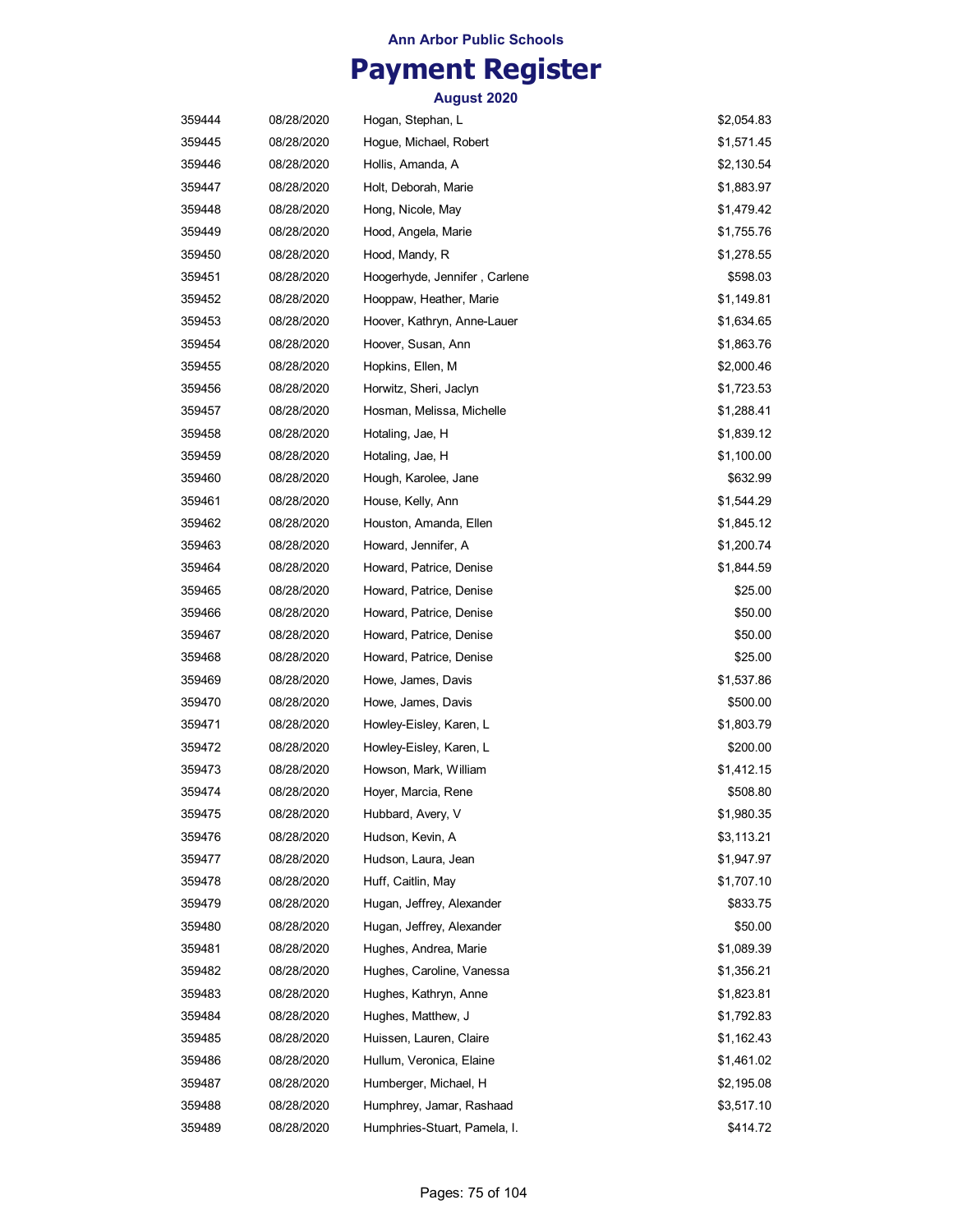# **Payment Register**

| 359490 | 08/28/2020 | Humphries-Stuart, Pamela, I.      | \$103.68   |
|--------|------------|-----------------------------------|------------|
| 359491 | 08/28/2020 | Hunter, Scott, Patrick            | \$1,124.71 |
| 359492 | 08/28/2020 | Hunter, Scott, Patrick            | \$50.00    |
| 359493 | 08/28/2020 | Hunter, Scott, Patrick            | \$780.00   |
| 359494 | 08/28/2020 | Hunter, Scott, Patrick            | \$50.00    |
| 359495 | 08/28/2020 | Huntley, Emma                     | \$1,524.52 |
| 359496 | 08/28/2020 | Hutcheon, Kelly, Michelle         | \$1,100.38 |
| 359497 | 08/28/2020 | Huyck, Philip, A                  | \$2,233.27 |
| 359498 | 08/28/2020 | Hyde, Marjorie, E                 | \$1,605.27 |
| 359499 | 08/28/2020 | Hyliard, Charity, Nicole          | \$2,002.42 |
| 359500 | 08/28/2020 | Hyliard, Daniel, Antonio          | \$3,062.98 |
| 359501 | 08/28/2020 | Ideson, Stephannie, Marie         | \$1,510.87 |
| 359502 | 08/28/2020 | Inaba, Jennifer                   | \$1,029.59 |
| 359503 | 08/28/2020 | Inwood, Sarah, Banker             | \$707.25   |
| 359504 | 08/28/2020 | Inwood, Sarah, Banker             | \$25.00    |
| 359505 | 08/28/2020 | Irvine, Tammy, Lynn               | \$649.90   |
| 359506 | 08/28/2020 | Ivey, Colette, M                  | \$3,806.12 |
| 359507 | 08/28/2020 | Jaaskelainen, Kristal, Ann        | \$1,772.68 |
| 359508 | 08/28/2020 | Jackson, Jasmine, Nicole          | \$1,727.99 |
| 359509 | 08/28/2020 | Jackson, Kimberly, Dawn           | \$2,528.06 |
| 359510 | 08/28/2020 | Jackson, Kristina, Victoria       | \$1,808.46 |
| 359511 | 08/28/2020 | Jackson, Tamyka, Louise           | \$2,033.85 |
| 359512 | 08/28/2020 | Jackson, Tierra, Neecole          | \$1,522.17 |
| 359513 | 08/28/2020 | Jakab, Sharon, E Veerasammy       | \$1,285.42 |
| 359514 | 08/28/2020 | Jamerson, Rashonda, Dayle         | \$1,352.47 |
| 359515 | 08/28/2020 | James-Graham, Verlillian          | \$494.14   |
| 359516 | 08/28/2020 | James-Graham, Verlillian          | \$50.00    |
| 359517 | 08/28/2020 | James, Carrie, Lynn               | \$2,170.12 |
| 359518 | 08/28/2020 | James, Vicky, Lestene             | \$1,864.94 |
| 359519 | 08/28/2020 | Jarchow, Jennifer, Anne caulfield | \$1,490.79 |
| 359520 | 08/28/2020 | Jarjoura, Reema, Shafie           | \$2,062.12 |
| 359521 | 08/28/2020 | Jarmon-Blair, Dawn                | \$1,431.65 |
| 359522 | 08/28/2020 | Jarmon-Blair, Dawn                | \$58.00    |
| 359523 | 08/28/2020 | Jarmon-Blair, Dawn                | \$400.00   |
| 359524 | 08/28/2020 | Jarosz, Patricia, Byrd            | \$1,836.30 |
| 359525 | 08/28/2020 | Jaster, Kimberly, A               | \$2,273.84 |
| 359526 | 08/28/2020 | Jender, Laura, E                  | \$1,927.87 |
| 359527 | 08/28/2020 | Jenkins, Katrina, J               | \$1,080.28 |
| 359528 | 08/28/2020 | Jensen, Rachel, M                 | \$1,762.84 |
| 359529 | 08/28/2020 | Jobe, Craig, W                    | \$1,752.55 |
| 359530 | 08/28/2020 | Johnson Jr, Reginald, James       | \$672.19   |
| 359531 | 08/28/2020 | Johnson Jr, Reginald, James       | \$32.49    |
| 359532 | 08/28/2020 | Johnson, Cheryl, Wonders          | \$1,693.38 |
| 359533 | 08/28/2020 | Johnson, Delia, A                 | \$658.02   |
| 359534 | 08/28/2020 | Johnson, Elizabeth, Gail          | \$643.12   |
| 359535 | 08/28/2020 | Johnson, James, Albert            | \$445.11   |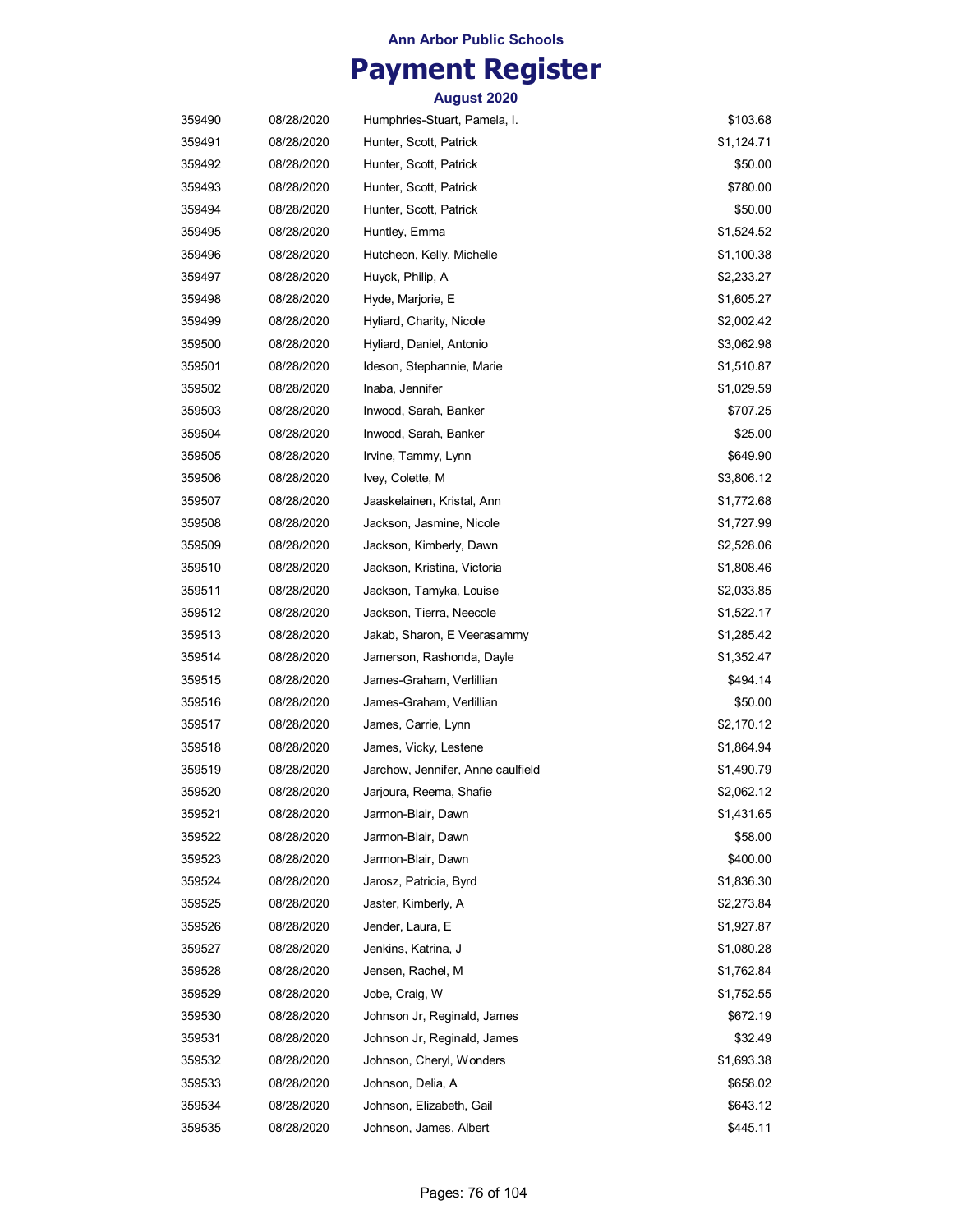# **Payment Register**

| 359536 | 08/28/2020 | Johnson, Janelle, Wyneice       | \$2,186.30 |
|--------|------------|---------------------------------|------------|
| 359537 | 08/28/2020 | Johnson, Joanna, Natalie        | \$4,674.47 |
| 359538 | 08/28/2020 | Johnson, Matthew, M             | \$1,485.23 |
| 359539 | 08/28/2020 | Johnson, Michael, B             | \$1,834.26 |
| 359540 | 08/28/2020 | Johnson, Michael, T             | \$2,967.02 |
| 359541 | 08/28/2020 | Johnson, Nina, Lynn             | \$865.83   |
| 359542 | 08/28/2020 | Johnson, Tracye, Lashun         | \$1,888.50 |
| 359543 | 08/28/2020 | Johnson, Tracye, Lashun         | \$472.13   |
| 359544 | 08/28/2020 | Johnston, Miriam, Beth          | \$729.70   |
| 359545 | 08/28/2020 | Johnston, Miriam, Beth          | \$20.00    |
| 359546 | 08/28/2020 | Johnston, Tyra, Katherine       | \$1,861.16 |
| 359547 | 08/28/2020 | Johnston, Tyra, Katherine       | \$150.00   |
| 359548 | 08/28/2020 | Jolly, Seema                    | \$1,537.19 |
| 359549 | 08/28/2020 | Jones-Lewis, Gina, R.           | \$1,099.55 |
| 359550 | 08/28/2020 | Jones-Lewis, Gina, R.           | \$176.00   |
| 359551 | 08/28/2020 | Jones, Denise, D                | \$218.36   |
| 359552 | 08/28/2020 | Jones, Kathryn, Anne            | \$1,726.48 |
| 359553 | 08/28/2020 | Jones, Michael, Curtis          | \$2,783.65 |
| 359554 | 08/28/2020 | Jones, ShaRhonda                | \$1,142.49 |
| 359555 | 08/28/2020 | Jones, Terria, L                | \$1,708.61 |
| 359556 | 08/28/2020 | Jordan, Sathorina , Ann         | \$172.77   |
| 359557 | 08/28/2020 | Joseph, Jennifer, M             | \$1,714.19 |
| 359558 | 08/28/2020 | Joshi, Kalpana, Shailesh        | \$1,090.96 |
| 359559 | 08/28/2020 | Juan, Shu-jeng                  | \$1,250.03 |
| 359560 | 08/28/2020 | Judge, Ann, Marie               | \$1,766.42 |
| 359561 | 08/28/2020 | Jurasek, Adam, R                | \$1,261.34 |
| 359562 | 08/28/2020 | Kabat, Jeffrey, W               | \$1,644.51 |
| 359563 | 08/28/2020 | Kachinko, Amy Jo, Marie         | \$583.32   |
| 359564 | 08/28/2020 | Kahl-Burnstein, Stephanie, Anne | \$1,279.94 |
| 359565 | 08/28/2020 | Kairis, Sarah, A                | \$1,411.66 |
| 359566 | 08/28/2020 | Kairys, Mallory, Therese        | \$1,514.76 |
| 359567 | 08/28/2020 | Kalisewicz, Barbara, I          | \$1,436.48 |
| 359568 | 08/28/2020 | Kang, Michelle                  | \$1,268.15 |
| 359569 | 08/28/2020 | Karr, Hannah, Elizabeth         | \$1,158.55 |
| 359570 | 08/28/2020 | Karr, Kevin, R                  | \$2,302.97 |
| 359571 | 08/28/2020 | Karr, Michelle, Renee           | \$1,890.71 |
| 359572 | 08/28/2020 | Kasper, Christopher, Thomas     | \$1,276.89 |
| 359573 | 08/28/2020 | Kass, Jeffrey, Scott            | \$2,024.60 |
| 359574 | 08/28/2020 | Kastanis, Eleni, Ann            | \$1,114.78 |
| 359575 | 08/28/2020 | Kaucheck, Marissa, Marie        | \$1,217.04 |
| 359576 | 08/28/2020 | Kayto, Rezan                    | \$1,828.05 |
| 359577 | 08/28/2020 | Kedroske, Nicole                | \$1,912.52 |
| 359578 | 08/28/2020 | Keebler, Linda, Lou             | \$1,150.49 |
| 359579 | 08/28/2020 | Keebler, Linda, Lou             | \$500.00   |
| 359580 | 08/28/2020 | Keeley, Mary, Teresa            | \$693.21   |
| 359581 | 08/28/2020 | Keeling, Joanne, E              | \$956.15   |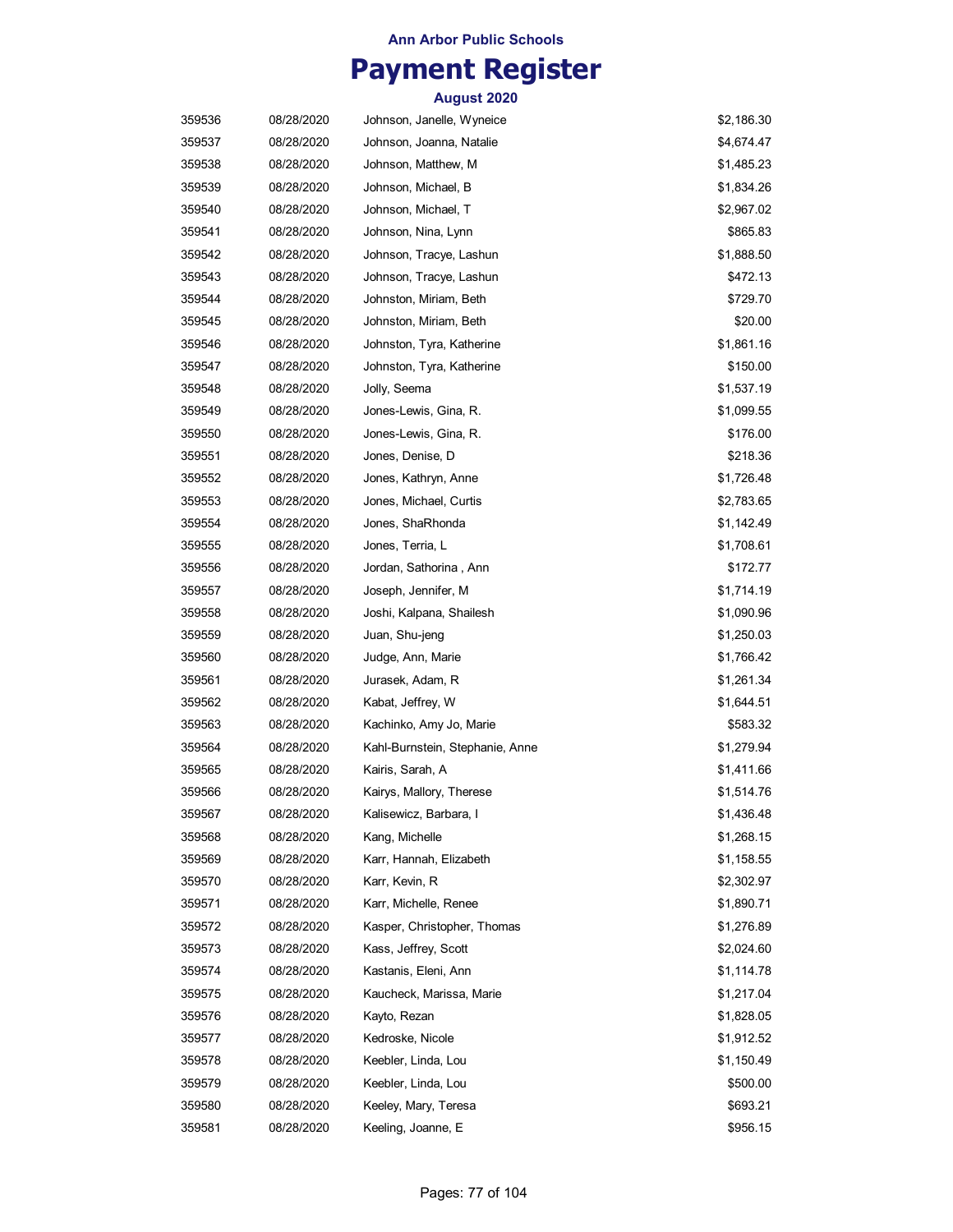## **Payment Register**

| 359582 | 08/28/2020 | Kellar, Kelly, Espelage         | \$1,768.43 |
|--------|------------|---------------------------------|------------|
| 359583 | 08/28/2020 | Kelley, Diana, Kay              | \$1,175.58 |
| 359584 | 08/28/2020 | Kelly, Eva, Marie               | \$555.44   |
| 359585 | 08/28/2020 | Kelly, Mark, Christophe         | \$2,388.12 |
| 359586 | 08/28/2020 | Kelly, Patrick, Thomas          | \$538.59   |
| 359587 | 08/28/2020 | Kelmigian, Jayme, Marie         | \$1,198.13 |
| 359588 | 08/28/2020 | Kent, Emily, Jane               | \$924.10   |
| 359589 | 08/28/2020 | Kephart, Jonathan, L            | \$1,368.25 |
| 359590 | 08/28/2020 | Kerst, Heidi, Spencer           | \$1,465.14 |
| 359591 | 08/28/2020 | Kessler, Serena, Catherine      | \$1,735.68 |
| 359592 | 08/28/2020 | Khalid, Muneer, Abdul-Mateen    | \$657.26   |
| 359593 | 08/28/2020 | Khalid, Muneer, Abdul-Mateen    | \$657.26   |
| 359594 | 08/28/2020 | Khanin, Shagufta                | \$426.14   |
| 359595 | 08/28/2020 | Khan, Masuma                    | \$587.66   |
| 359596 | 08/28/2020 | Kidd, Bonnie, J                 | \$1,609.95 |
| 359597 | 08/28/2020 | Kiley, Courtney, Shannon        | \$2,121.35 |
| 359598 | 08/28/2020 | Kilgore, Kevin, James           | \$1,288.18 |
| 359599 | 08/28/2020 | Killewald, Barbara, Ann         | \$1,770.59 |
| 359600 | 08/28/2020 | Killewald, Barbara, Ann         | \$200.00   |
| 359601 | 08/28/2020 | Kil, Sung-Eun, Holice           | \$775.19   |
| 359602 | 08/28/2020 | Kim, Soyeon                     | \$1,446.77 |
| 359603 | 08/28/2020 | Kinard, Crystal, Marie          | \$478.65   |
| 359604 | 08/28/2020 | Kinard, Crystal, Marie          | \$151.00   |
| 359605 | 08/28/2020 | Kinasz, Ty, Robbins             | \$2,390.26 |
| 359606 | 08/28/2020 | Kincaid, TIffany, Michelle      | \$1,141.79 |
| 359607 | 08/28/2020 | Kind, Laura, Lemay              | \$1,172.42 |
| 359608 | 08/28/2020 | King-Freyre, Kristie, M         | \$1,827.72 |
| 359609 | 08/28/2020 | Kinlaw, Thelma, Almeda beatrice | \$1,992.76 |
| 359610 | 08/28/2020 | Kinnamon, Lauren, Elizabeth     | \$1,015.11 |
| 359611 | 08/28/2020 | Kinnard, Jodi, Lynn-gaff        | \$1,836.51 |
| 359612 | 08/28/2020 | Kinter, Katie, Danyle           | \$1,434.03 |
| 359613 | 08/28/2020 | Kipp, Kyle, R                   | \$866.02   |
| 359614 | 08/28/2020 | Kitchen, Jason, Lawrence        | \$1,697.09 |
| 359615 | 08/28/2020 | Kitley, Jaimelyn, Gregg         | \$242.43   |
| 359616 | 08/28/2020 | Kleber, Jennifer, Sue           | \$676.52   |
| 359617 | 08/28/2020 | Kleczynski, Stephen, J          | \$1,291.88 |
| 359618 | 08/28/2020 | Klein, Candee, Lee              | \$1,716.25 |
| 359619 | 08/28/2020 | Klein, Frederick, W             | \$2,154.85 |
| 359620 | 08/28/2020 | Kleinschmidt, Nicole, Lynn      | \$984.12   |
| 359621 | 08/28/2020 | Kline, Brandy, Lee              | \$1,066.30 |
| 359622 | 08/28/2020 | Klotz, Holly, Elizabeth         | \$1,765.20 |
| 359623 | 08/28/2020 | Knapp, Richard, A               | \$2,027.98 |
| 359624 | 08/28/2020 | Knisley, Mary, Elizabeth        | \$1,609.52 |
| 359625 | 08/28/2020 | Knorr, Judy                     | \$2,453.01 |
| 359626 | 08/28/2020 | Knowles, Julia, D               | \$767.60   |
| 359627 | 08/28/2020 | Knowles, Julia, D               | \$328.97   |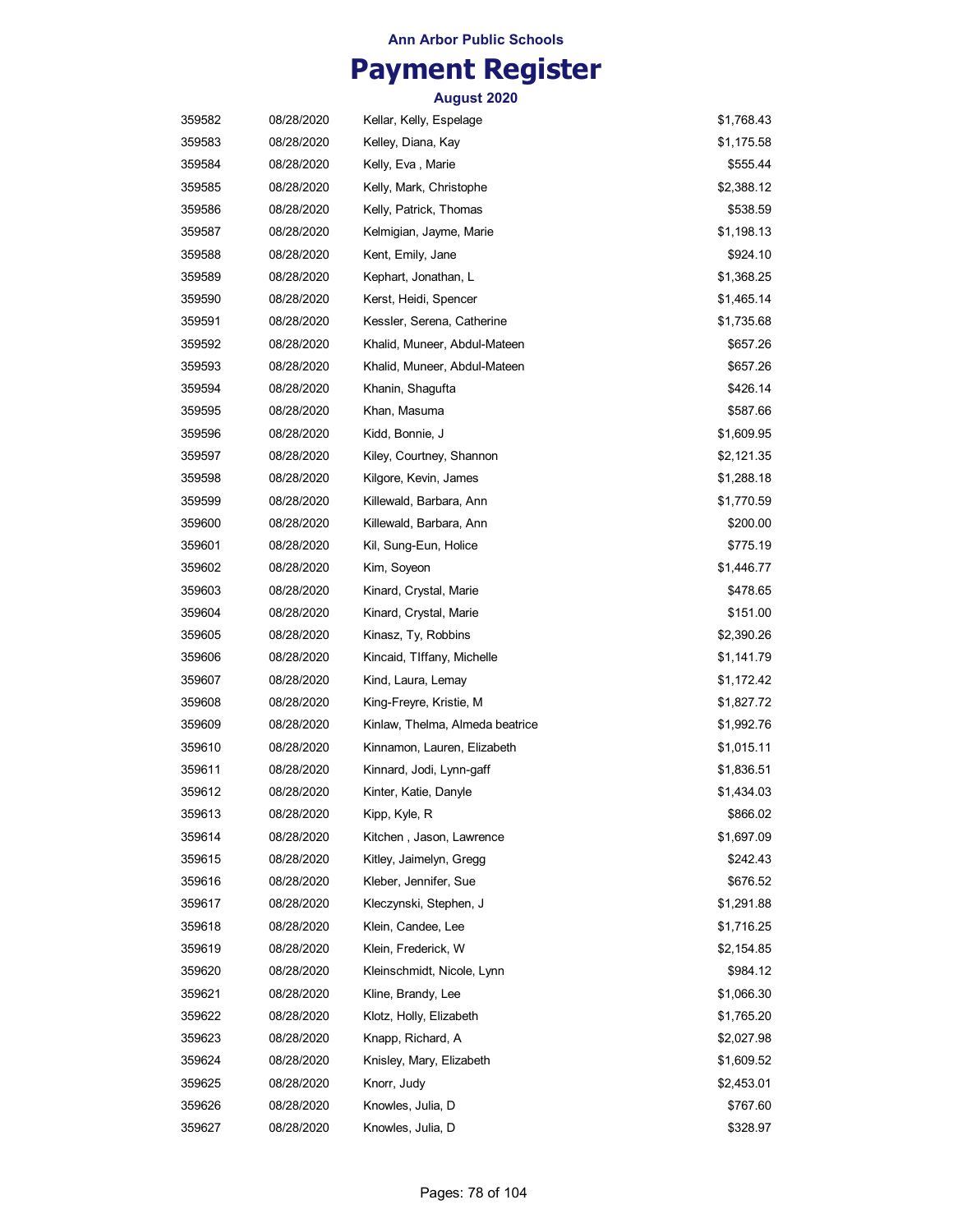## **Payment Register**

| 359628 | 08/28/2020 | Kobylansky, Mary, E             | \$1,244.33 |
|--------|------------|---------------------------------|------------|
| 359629 | 08/28/2020 | Kobylansky, Mary, E             | \$100.00   |
| 359630 | 08/28/2020 | Kobylarz, Kathi, L              | \$1,145.39 |
| 359631 | 08/28/2020 | Kocher, Cary, F                 | \$1,798.23 |
| 359632 | 08/28/2020 | Kocher, Cary, F                 | \$100.00   |
| 359633 | 08/28/2020 | Kocher, Cary, F                 | \$385.00   |
| 359634 | 08/28/2020 | Kocher, Robin, Lynn             | \$3,165.56 |
| 359635 | 08/28/2020 | Koeppe, Jill, Daleen            | \$1,241.50 |
| 359636 | 08/28/2020 | Kohl, Christopher, L            | \$2,169.84 |
| 359637 | 08/28/2020 | Kohl, Christopher, L            | \$140.00   |
| 359638 | 08/28/2020 | Kohn, Hannah, Sophia            | \$1,132.11 |
| 359639 | 08/28/2020 | Kohn, Hannah, Sophia            | \$59.59    |
| 359640 | 08/28/2020 | Kokenakes, Jennifer, Marie      | \$1,385.94 |
| 359641 | 08/28/2020 | Kokenakes, Jennifer, Marie      | \$70.00    |
| 359642 | 08/28/2020 | Koknar, Semra, A                | \$2,220.31 |
| 359643 | 08/28/2020 | Koli, Julia, Lauren             | \$1,645.89 |
| 359644 | 08/28/2020 | Kollman, Michaelean, Marie      | \$1,769.14 |
| 359645 | 08/28/2020 | Kolokithas, Donna, J            | \$2,029.40 |
| 359646 | 08/28/2020 | Konett, Ethan                   | \$2,112.61 |
| 359647 | 08/28/2020 | Koselansky, Kaitlin, Nicole     | \$1,209.29 |
| 359648 | 08/28/2020 | Kotlinski, Lea, s               | \$1,206.97 |
| 359649 | 08/28/2020 | Koutoulas, Patricia, G          | \$1,949.72 |
| 359650 | 08/28/2020 | Krebsbach, Peter, John          | \$54.53    |
| 359651 | 08/28/2020 | Kreger, Sandra, Gail            | \$1,759.42 |
| 359652 | 08/28/2020 | Kreple-Hill, Carolyn, Elizabeth | \$117.39   |
| 359653 | 08/28/2020 | Kreple-Hill, Carolyn, Elizabeth | \$1,600.00 |
| 359654 | 08/28/2020 | Krohn, Kelly, R                 | \$1,112.86 |
| 359655 | 08/28/2020 | Krohn, Timothy, Salzmann        | \$1,791.66 |
| 359656 | 08/28/2020 | Kubacki, Kristin, Louise        | \$1,814.96 |
| 359657 | 08/28/2020 | Kucera, Jeremy, Alexander       | \$1,009.83 |
| 359658 | 08/28/2020 | Kujat, Donna, Michelle          | \$111.49   |
| 359659 | 08/28/2020 | Kulka, Edward, L                | \$2,191.50 |
| 359660 | 08/28/2020 | Kunec, Jennifer, L              | \$2,082.75 |
| 359661 | 08/28/2020 | Kurilko, Catherine, Anne        | \$1,074.87 |
| 359662 | 08/28/2020 | Labrosse, Jamie, Jon            | \$243.17   |
| 359663 | 08/28/2020 | LaCaze, Jaszmine, D             | \$508.83   |
| 359664 | 08/28/2020 | Lafferty, Beth, Ann             | \$940.32   |
| 359665 | 08/28/2020 | Lafferty, Beth, Ann             | \$100.00   |
| 359666 | 08/28/2020 | Lafferty, Kelsey, Marie         | \$1,672.12 |
| 359667 | 08/28/2020 | Lai, Teresa, Ka-Wing            | \$457.52   |
| 359668 | 08/28/2020 | Lamkin, David, B                | \$655.67   |
| 359669 | 08/28/2020 | Lamkin, David, B                | \$75.00    |
| 359670 | 08/28/2020 | Lancaster, George, Edgar        | \$2,039.08 |
| 359671 | 08/28/2020 | Landefeld, Christy, Joy         | \$1,142.30 |
| 359672 | 08/28/2020 | Landin-Smith, Rebecca           | \$2,065.77 |
| 359673 | 08/28/2020 | Landis, Michelle, Alexandra     | \$45.71    |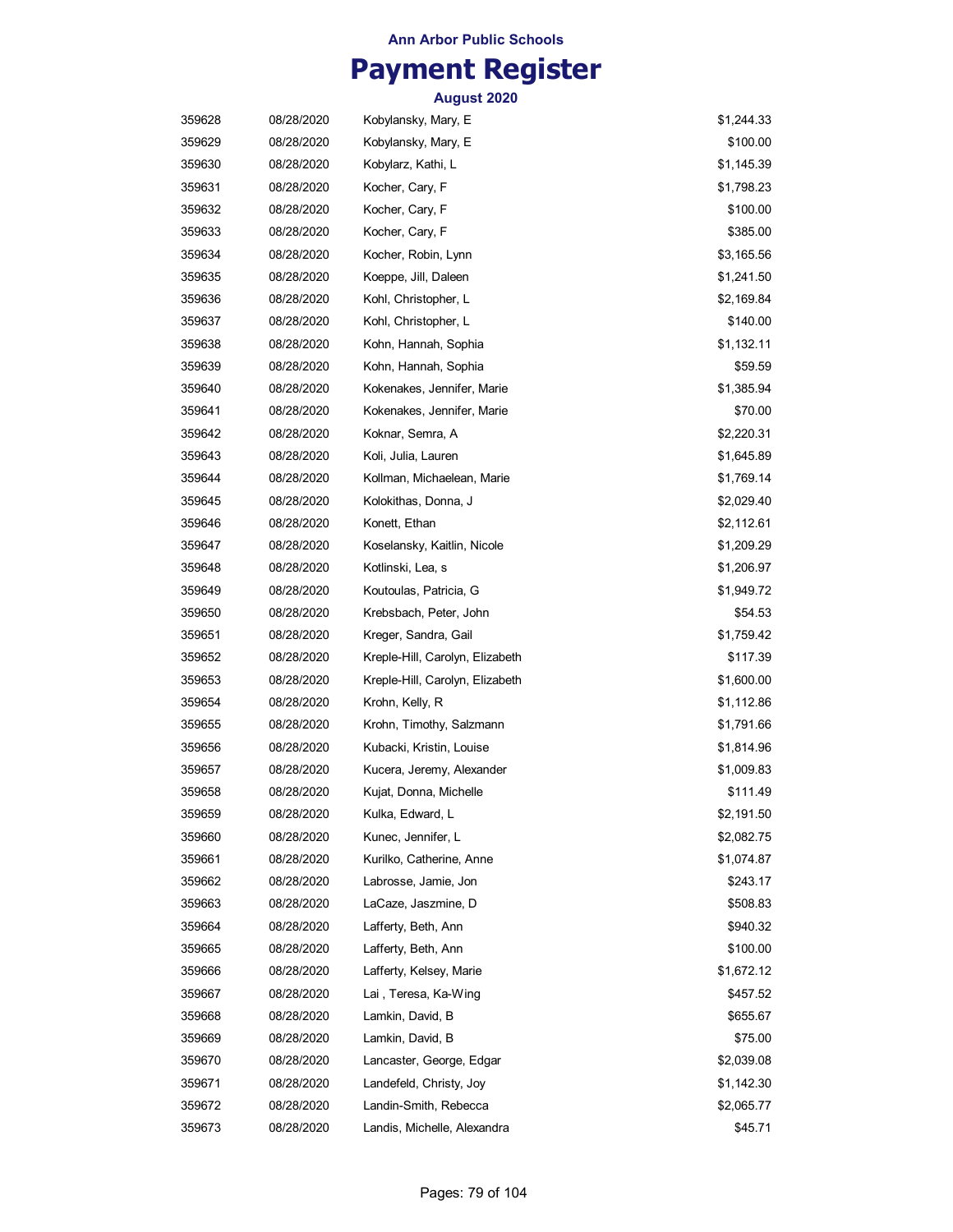## **Payment Register**

| 359674 | 08/28/2020 | Landrum, Laurel, Christine    | \$2,338.02 |
|--------|------------|-------------------------------|------------|
| 359675 | 08/28/2020 | Lange, Melissa, Ann           | \$570.25   |
| 359676 | 08/28/2020 | Langenecker, Brigitte, Louise | \$1,238.73 |
| 359677 | 08/28/2020 | Langford, Shonta, A           | \$2,717.34 |
| 359678 | 08/28/2020 | Langford, Shonta, A           | \$1,000.00 |
| 359679 | 08/28/2020 | Lantis, Lauren, Therese       | \$1,679.37 |
| 359680 | 08/28/2020 | Lapere, Wendy, Star           | \$1,983.24 |
| 359681 | 08/28/2020 | Larsen, Kaylene, Gail         | \$460.98   |
| 359682 | 08/28/2020 | Larson, Peter, M              | \$2,050.93 |
| 359683 | 08/28/2020 | Lartigue, Carlton, Ray        | \$21.62    |
| 359684 | 08/28/2020 | Latour, Edward, Paul          | \$1,889.14 |
| 359685 | 08/28/2020 | Latour, Edward, Paul          | \$1,000.00 |
| 359686 | 08/28/2020 | Lauer, Anthony, A             | \$85.56    |
| 359687 | 08/28/2020 | Lauer, Anthony, A             | \$50.00    |
| 359688 | 08/28/2020 | Lauerman, Amy, Lynne patrosh  | \$1,673.61 |
| 359689 | 08/28/2020 | Lauer, Shannon, Rose          | \$2,001.86 |
| 359690 | 08/28/2020 | Lauer, Shannon, Rose          | \$120.00   |
| 359691 | 08/28/2020 | Lauzzana, Emile, August       | \$3,222.90 |
| 359692 | 08/28/2020 | Lavery, Laurel                | \$498.29   |
| 359693 | 08/28/2020 | Lawhead, Cara, Lynn           | \$1,238.96 |
| 359694 | 08/28/2020 | Lazette, Frances, Kelly       | \$2,409.78 |
| 359695 | 08/28/2020 | Leach, David, Andrew          | \$2,104.64 |
| 359696 | 08/28/2020 | Leaman, Cynthia, Jean         | \$3,257.09 |
| 359697 | 08/28/2020 | Leaman, Cynthia, Jean         | \$3,749.20 |
| 359698 | 08/28/2020 | Lecloux, Michael, T           | \$2,101.58 |
| 359699 | 08/28/2020 | Lederer, Peggy, O'neill       | \$2,497.49 |
| 359700 | 08/28/2020 | Lederer, Peggy, O'neill       | \$250.00   |
| 359701 | 08/28/2020 | Lederer, Robert               | \$2,271.99 |
| 359702 | 08/28/2020 | Lee, Catherine, Mary          | \$484.02   |
| 359703 | 08/28/2020 | Lee, Catherine, Mary          | \$500.00   |
| 359704 | 08/28/2020 | Lee, Derek, A                 | \$2,126.13 |
| 359705 | 08/28/2020 | Leege, Joshua, Will           | \$1,646.82 |
| 359706 | 08/28/2020 | Lee, Jae, Jung                | \$1,639.79 |
| 359707 | 08/28/2020 | Lee, Rebecca, Hadia           | \$1,782.48 |
| 359708 | 08/28/2020 | Lee, Vivian, Young            | \$2,464.08 |
| 359709 | 08/28/2020 | Leite, Katherine, Milholland  | \$869.01   |
| 359710 | 08/28/2020 | Leite, Katherine, Milholland  | \$100.00   |
| 359711 | 08/28/2020 | Lemanski, Janet, Meilak       | \$1,920.29 |
| 359712 | 08/28/2020 | Lemens, Jill, Elisabeth       | \$593.85   |
| 359713 | 08/28/2020 | Lemke, Charity, Ann           | \$1,958.69 |
| 359714 | 08/28/2020 | Lemon, Nicole, Beth-Sielken   | \$1,355.37 |
| 359715 | 08/28/2020 | Lentz, Elizabeth, Marie       | \$1,291.97 |
| 359716 | 08/28/2020 | Lentz, Tova, Snitzer          | \$1,410.02 |
| 359717 | 08/28/2020 | Leonard, Jerry, R             | \$1,822.27 |
| 359718 | 08/28/2020 | Letourneau, Tony, Ray         | \$2,225.49 |
| 359719 | 08/28/2020 | Letts, Renee, Lynn            | \$444.54   |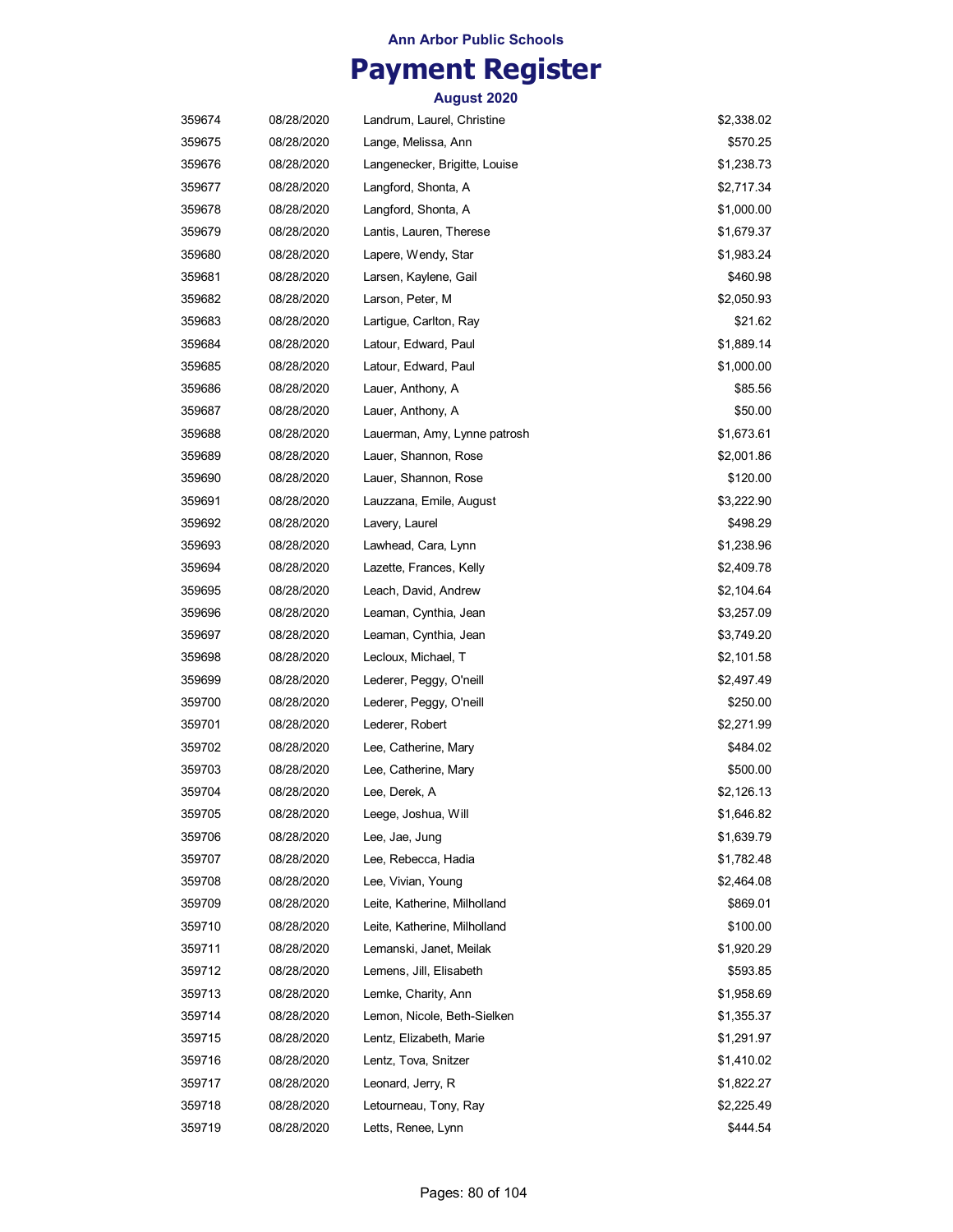## **Payment Register**

| 359720 | 08/28/2020 | Levin, Craig, Michell        | \$1,734.22 |
|--------|------------|------------------------------|------------|
| 359721 | 08/28/2020 | Levin, Craig, Michell        | \$200.00   |
| 359722 | 08/28/2020 | Levine, Elana, R             | \$1,815.02 |
| 359723 | 08/28/2020 | Lewis II, Kenneth, Regan     | \$640.41   |
| 359724 | 08/28/2020 | Lewis II, Kenneth, Regan     | \$91.49    |
| 359725 | 08/28/2020 | Lewis II, Kenneth, Regan     | \$182.97   |
| 359726 | 08/28/2020 | Lewis, Jason, Oneil          | \$1,581.67 |
| 359727 | 08/28/2020 | Lewis, Jason, Oneil          | \$350.00   |
| 359728 | 08/28/2020 | Lewis, Michael, Anthony      | \$832.52   |
| 359729 | 08/28/2020 | Leydenfrost, Alex            | \$1,943.04 |
| 359730 | 08/28/2020 | Li, Anna, Kim                | \$1,288.39 |
| 359731 | 08/28/2020 | Lilliefors, Erin, Benton     | \$1,234.86 |
| 359732 | 08/28/2020 | Lincoln, Markus, Aaron       | \$1,649.59 |
| 359733 | 08/28/2020 | Lincourt, Brian, J           | \$2,222.69 |
| 359734 | 08/28/2020 | Lindemann, Mary, Dawn        | \$1,897.14 |
| 359735 | 08/28/2020 | Linden, Dawn, Ruby           | \$3,402.52 |
| 359736 | 08/28/2020 | Lindner, Bethany, Lynn       | \$1,062.28 |
| 359737 | 08/28/2020 | Lindsay, Sarah, Anne         | \$891.03   |
| 359738 | 08/28/2020 | Linton, Edith, Anne          | \$1,923.33 |
| 359739 | 08/28/2020 | Linton, Kristine, D          | \$1,756.28 |
| 359740 | 08/28/2020 | Lipton, Molly, Rachel        | \$1,178.93 |
| 359741 | 08/28/2020 | Liu, Pingping                | \$1,446.31 |
| 359742 | 08/28/2020 | Lockhart, Rhonda, Elaine     | \$1,214.24 |
| 359743 | 08/28/2020 | Lodge, Kassandra, Patricia   | \$993.20   |
| 359744 | 08/28/2020 | Loewe, Pamela, A             | \$1,721.87 |
| 359745 | 08/28/2020 | Loewe, Pamela, A             | \$375.00   |
| 359746 | 08/28/2020 | Long, Roger, Ken             | \$2,018.05 |
| 359747 | 08/28/2020 | Long, Roger, Ken             | \$30.00    |
| 359748 | 08/28/2020 | Lorenz, Steven, Robert       | \$2,242.69 |
| 359749 | 08/28/2020 | Lott-Scheffler, Merritt, Ann | \$602.03   |
| 359750 | 08/28/2020 | Lovelace, Michael, S         | \$734.14   |
| 359751 | 08/28/2020 | Loveland, Tracy, Ellen       | \$2,181.89 |
| 359752 | 08/28/2020 | Lowder, Tracey, Thomas       | \$1,958.87 |
| 359753 | 08/28/2020 | Lowder, Tracey, Thomas       | \$1,100.00 |
| 359754 | 08/28/2020 | Lowe, Amanda, Leigh          | \$1,654.93 |
| 359755 | 08/28/2020 | Lowe, Amanda, Leigh          | \$100.00   |
| 359756 | 08/28/2020 | Loyer, Joshua, Edward        | \$1,678.80 |
| 359757 | 08/28/2020 | Lubara-Steuer, Rosana, Janet | \$1,551.81 |
| 359758 | 08/28/2020 | Lucke, Jessica, Leigh        | \$1,601.62 |
| 359759 | 08/28/2020 | Lugo, Cristal, M             | \$1,252.32 |
| 359760 | 08/28/2020 | Lukavsky, Amanda, Leigh      | \$1,101.70 |
| 359761 | 08/28/2020 | Luker, Janice, Kay           | \$317.46   |
| 359762 | 08/28/2020 | Luker, Janice, Kay           | \$275.00   |
| 359763 | 08/28/2020 | Lunning, Elizabeth, Marie    | \$63.02    |
| 359764 | 08/28/2020 | Luther, Janice, Ruth         | \$1,277.23 |
| 359765 | 08/28/2020 | Lyall, Michael, Jacob        | \$544.88   |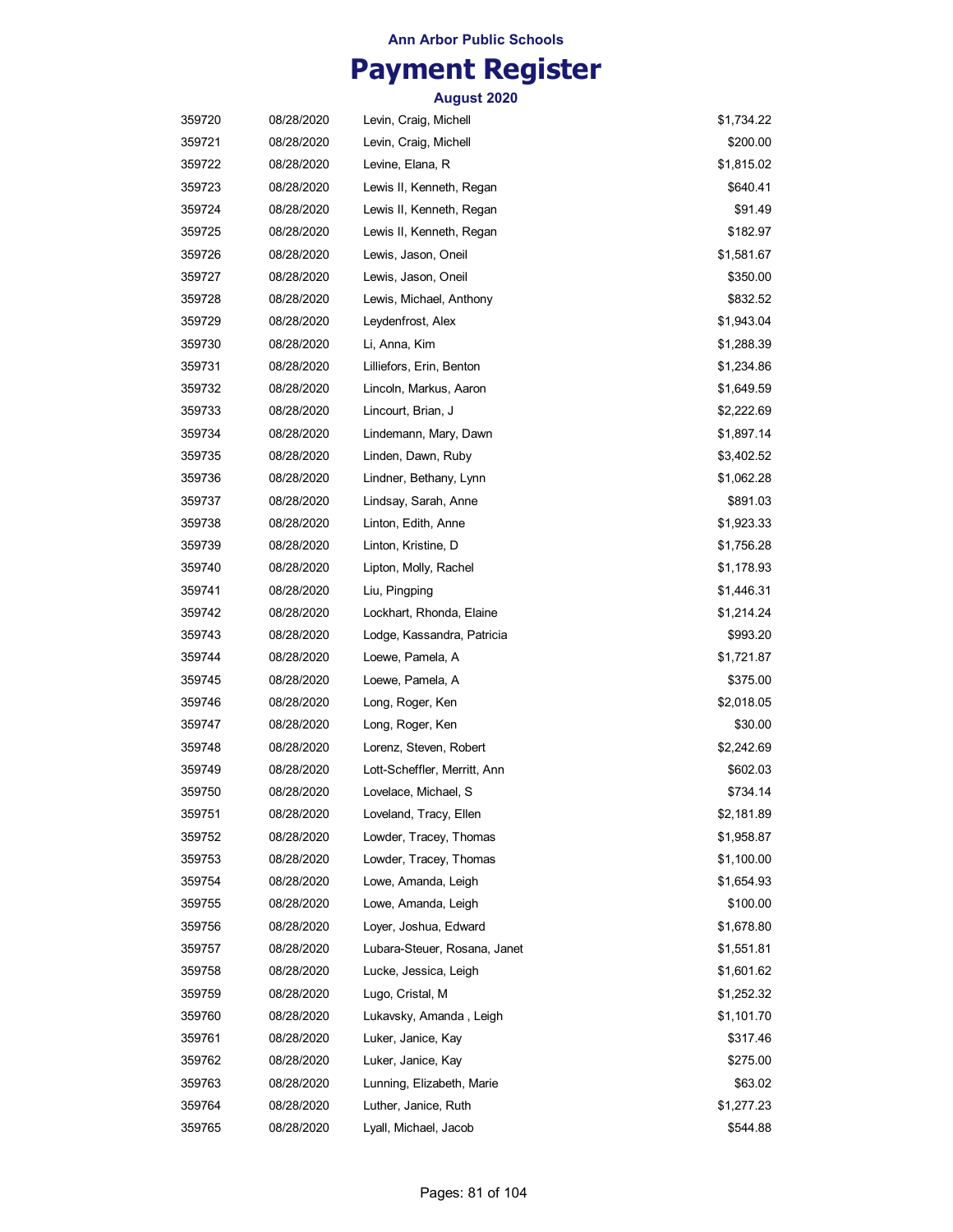## **Payment Register**

| 359766 | 08/28/2020 | Lyon, Kimberly, Maja        | \$1,079.95 |
|--------|------------|-----------------------------|------------|
| 359767 | 08/28/2020 | Lypka, Lindsey, Ann         | \$808.36   |
| 359768 | 08/28/2020 | MAANS, ALICIA, CARMEN       | \$1,473.03 |
| 359769 | 08/28/2020 | Macarthur, James, C         | \$986.67   |
| 359770 | 08/28/2020 | Macarthur, James, C         | \$400.00   |
| 359771 | 08/28/2020 | Maciag, Jennifer, L         | \$1,738.17 |
| 359772 | 08/28/2020 | Macke, Michele, M           | \$2,535.95 |
| 359773 | 08/28/2020 | MacKenzie, Angela, Kristine | \$1,781.97 |
| 359774 | 08/28/2020 | Mackenzie, Jan, K           | \$190.11   |
| 359775 | 08/28/2020 | Mackercher, Kathryn, Lee    | \$2,024.53 |
| 359776 | 08/28/2020 | Macko, Nicole, Antoinette   | \$1,143.22 |
| 359777 | 08/28/2020 | Mack, Stacey, M             | \$962.38   |
| 359778 | 08/28/2020 | MacPhail, John, Wallace     | \$2,095.12 |
| 359779 | 08/28/2020 | Madih, Evelyn, Irene        | \$1,365.14 |
| 359780 | 08/28/2020 | Madison, Michael, D         | \$924.29   |
| 359781 | 08/28/2020 | Madyun, Teresa, Ann         | \$875.00   |
| 359782 | 08/28/2020 | Madyun, Teresa, Ann         | \$25.00    |
| 359783 | 08/28/2020 | Madyun, Teresa, Ann         | \$500.00   |
| 359784 | 08/28/2020 | Madyun, Teresa, Ann         | \$250.00   |
| 359785 | 08/28/2020 | Madyun, Teresa, Ann         | \$250.00   |
| 359786 | 08/28/2020 | Maeroff, Jane, Kiddon       | \$861.29   |
| 359787 | 08/28/2020 | Magar, Aprylle, Joy         | \$1,459.55 |
| 359788 | 08/28/2020 | Magee, Dawn, Marie          | \$2,126.24 |
| 359789 | 08/28/2020 | Magee, Dawn, Marie          | \$250.00   |
| 359790 | 08/28/2020 | Maglothin, Theresa, Anne    | \$930.06   |
| 359791 | 08/28/2020 | Maglothin, Theresa, Anne    | \$200.00   |
| 359792 | 08/28/2020 | Magoulick, Jennifer, Marie  | \$2,021.20 |
| 359793 | 08/28/2020 | Maguire, Laurel, Stowell    | \$2,094.53 |
| 359794 | 08/28/2020 | Mahler, Kristin, L          | \$1,779.98 |
| 359795 | 08/28/2020 | Maier, Robert, Joseph       | \$2,048.62 |
| 359796 | 08/28/2020 | Maj, Jenna, Ruth            | \$1,441.77 |
| 359797 | 08/28/2020 | Maksimchuk, Carol, Regina   | \$501.71   |
| 359798 | 08/28/2020 | Malcolm, Jacqueline, K      | \$2,123.46 |
| 359799 | 08/28/2020 | Malcolm, Vickie, J          | \$1,475.14 |
| 359800 | 08/28/2020 | Malcolm, Vickie, J          | \$600.00   |
| 359801 | 08/28/2020 | Malette, Emily, C.          | \$1,804.39 |
| 359802 | 08/28/2020 | Ma, Lily, Xiaoting          | \$875.10   |
| 359803 | 08/28/2020 | Mallad, Mya, Marie          | \$1,265.50 |
| 359804 | 08/28/2020 | Malley, Judith, Ann         | \$1,883.19 |
| 359805 | 08/28/2020 | Malo, Chad, Patrick         | \$1,577.31 |
| 359806 | 08/28/2020 | Malo, Chad, Patrick         | \$300.00   |
| 359807 | 08/28/2020 | Malo, Chad, Patrick         | \$100.00   |
| 359808 | 08/28/2020 | Mangi, Charlene, R          | \$1,475.25 |
| 359809 | 08/28/2020 | Mankad, Maneesha, Upendra   | \$36.17    |
| 359810 | 08/28/2020 | Mann, Lindsay, Corinne      | \$1,549.59 |
| 359811 | 08/28/2020 | Mann, Shekenia, Ona         | \$2,398.09 |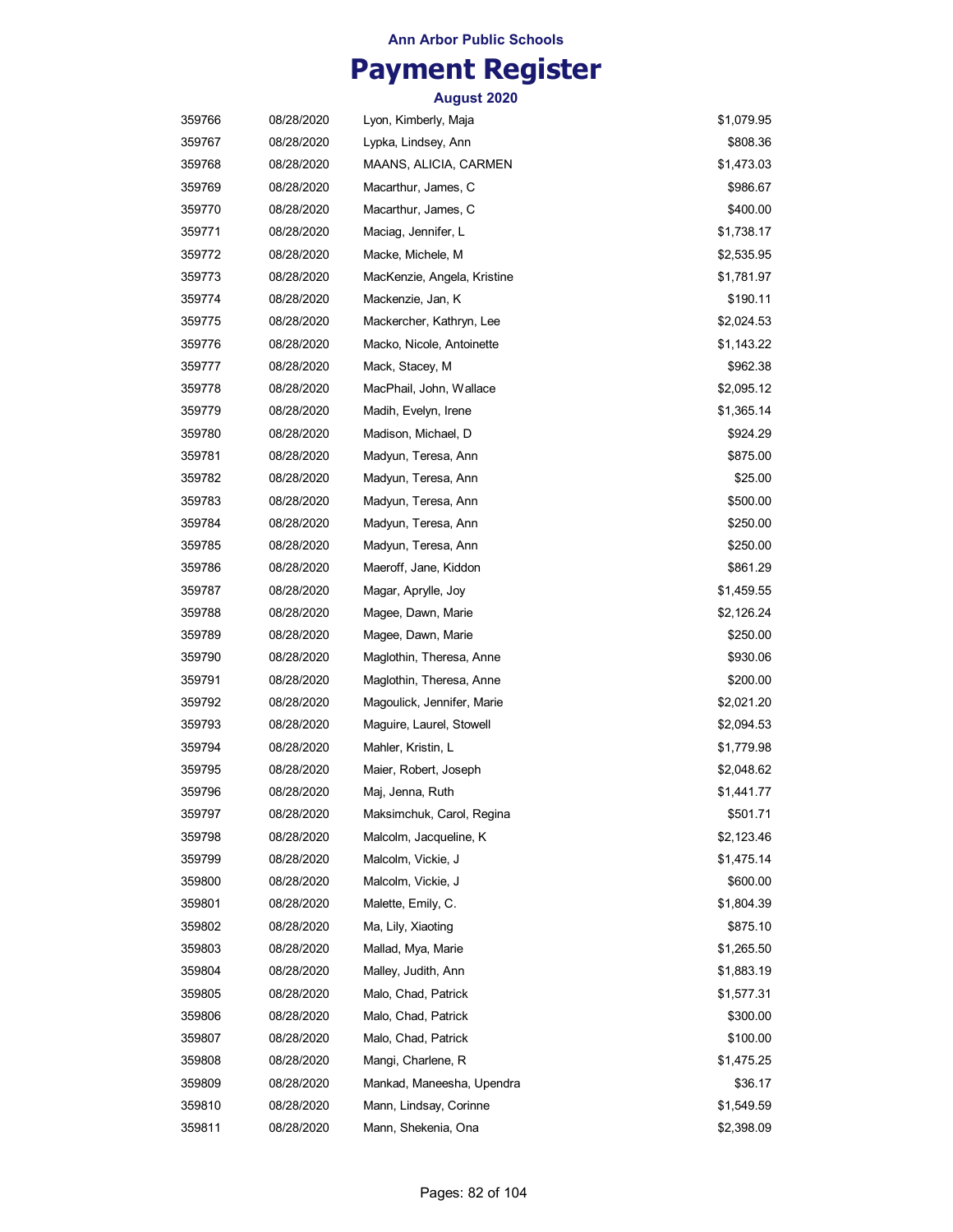## **Payment Register**

| 359812 | 08/28/2020 | Mantha, Ashley, A                 | \$1,813.93 |
|--------|------------|-----------------------------------|------------|
| 359813 | 08/28/2020 | Marchionna, Catherine, Rose       | \$1,689.18 |
| 359814 | 08/28/2020 | Marcum, James                     | \$2,531.18 |
| 359815 | 08/28/2020 | Marenghi, Jennifer, Anne          | \$2,136.68 |
| 359816 | 08/28/2020 | Marquardt, Diane, Marie           | \$1,669.84 |
| 359817 | 08/28/2020 | Marsee, Kara                      | \$488.44   |
| 359818 | 08/28/2020 | Marshall-Diver, Tristan, Penelope | \$2,038.82 |
| 359819 | 08/28/2020 | Marsh, Kenneth, D                 | \$1,434.39 |
| 359820 | 08/28/2020 | Martin, Ashley, Danielle          | \$1,477.19 |
| 359821 | 08/28/2020 | Martin, Atoya, Ke Ivory Da        | \$1,661.69 |
| 359822 | 08/28/2020 | Martin, Barbara, J                | \$1,680.70 |
| 359823 | 08/28/2020 | Martin, Jamie, Marie              | \$1,268.19 |
| 359824 | 08/28/2020 | Martin, Myles, E                  | \$2,058.44 |
| 359825 | 08/28/2020 | Masdon, Taylor, Nicole            | \$1,407.68 |
| 359826 | 08/28/2020 | Mashal, Emily, Waldinger          | \$90.03    |
| 359827 | 08/28/2020 | Masieri, Francesca                | \$456.98   |
| 359828 | 08/28/2020 | Mason, Molly, Ryan                | \$408.10   |
| 359829 | 08/28/2020 | Massey, Teiara, S                 | \$565.27   |
| 359830 | 08/28/2020 | Mathewson, Tracy, Lee             | \$1,357.14 |
| 359831 | 08/28/2020 | Mathis, Josephine, Collins        | \$1,233.21 |
| 359832 | 08/28/2020 | Mattie, David, N                  | \$1,566.39 |
| 359833 | 08/28/2020 | Mattison, Joshua, M               | \$677.54   |
| 359834 | 08/28/2020 | Mattison, Joshua, M               | \$1,000.00 |
| 359835 | 08/28/2020 | Mattison, Joshua, M               | \$100.00   |
| 359836 | 08/28/2020 | Maus, Alivia, Catherine           | \$1,399.63 |
| 359837 | 08/28/2020 | Maveal, Kelly, Michelle           | \$1,502.50 |
| 359838 | 08/28/2020 | Mayfield, LaTonya, Theresa        | \$1,001.50 |
| 359839 | 08/28/2020 | Mayfield, LaTonya, Theresa        | \$83.00    |
| 359840 | 08/28/2020 | Mayfield, LaTonya, Theresa        | \$280.00   |
| 359841 | 08/28/2020 | Mayhand, Jimmie                   | \$1,488.74 |
| 359842 | 08/28/2020 | Maylone, Alicia, A                | \$1,358.36 |
| 359843 | 08/28/2020 | Mc Dowell, Janis, A               | \$1,843.80 |
| 359844 | 08/28/2020 | McAlinden, Colleen, M             | \$1,706.15 |
| 359845 | 08/28/2020 | McCabe, Yim, Chea                 | \$1,337.83 |
| 359846 | 08/28/2020 | McCaman, Anna, Maria              | \$1,720.29 |
| 359847 | 08/28/2020 | McCann, Angelica, Lynn            | \$959.84   |
| 359848 | 08/28/2020 | McClelland, Brittanie, Camille    | \$909.18   |
| 359849 | 08/28/2020 | McCormick, Marcy, M               | \$46.39    |
| 359850 | 08/28/2020 | McCraw, Cate, Sumner              | \$1,290.15 |
| 359851 | 08/28/2020 | McCready, Elizabeth, Ann          | \$1,534.88 |
| 359852 | 08/28/2020 | McCrystal, Alison, Claudia        | \$585.93   |
| 359853 | 08/28/2020 | McCully, Brooke, Heather          | \$2,207.72 |
| 359854 | 08/28/2020 | Mcelmeel, Cory, James             | \$2,996.48 |
| 359855 | 08/28/2020 | McFarland, Kristina, Anna         | \$1,237.91 |
| 359856 | 08/28/2020 | McFarland, Michael                | \$2,342.16 |
| 359857 | 08/28/2020 | McGavock, Christine, Nicole       | \$1,110.88 |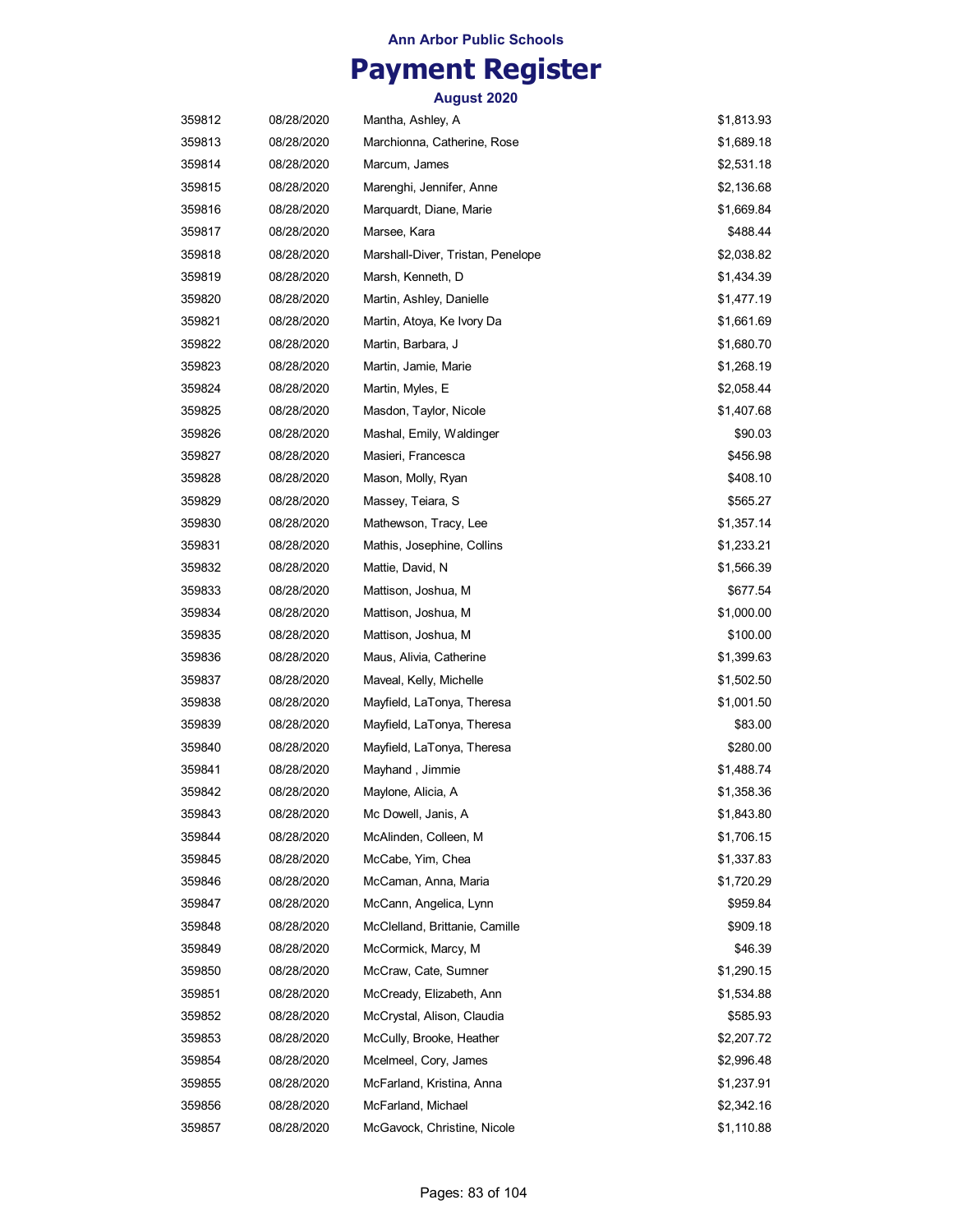## **Payment Register**

| 359858 | 08/28/2020 | McGee, Ellen, Omalley           | \$1,403.97 |
|--------|------------|---------------------------------|------------|
| 359859 | 08/28/2020 | McGee, Ellen, Omalley           | \$550.00   |
| 359860 | 08/28/2020 | McGlynn, Christopher, James     | \$473.77   |
| 359861 | 08/28/2020 | McGraw, Kenneth, Floyd          | \$2,006.71 |
| 359862 | 08/28/2020 | Mcgraw, Marieta, S              | \$886.42   |
| 359863 | 08/28/2020 | Mcgraw, Marieta, S              | \$900.00   |
| 359864 | 08/28/2020 | McGuire, Kelly, M               | \$1,694.05 |
| 359865 | 08/28/2020 | McHale, Lynne                   | \$2,031.36 |
| 359866 | 08/28/2020 | McIntyre, Melissa, Elaine       | \$1,551.39 |
| 359867 | 08/28/2020 | McKeith-Shaker, Stephanie, Anne | \$815.17   |
| 359868 | 08/28/2020 | McKeith-Shaker, Stephanie, Anne | \$1,000.00 |
| 359869 | 08/28/2020 | McKelvey, Marla                 | \$532.24   |
| 359870 | 08/28/2020 | McKelvey, Marla                 | \$1,050.00 |
| 359871 | 08/28/2020 | McKenna, Kristin, Leigh         | \$2,282.22 |
| 359872 | 08/28/2020 | McKillen, Erin, Marie           | \$1,499.70 |
| 359873 | 08/28/2020 | McKinnie, Ryan, Lee             | \$701.80   |
| 359874 | 08/28/2020 | McKinnie, Ryan, Lee             | \$701.81   |
| 359875 | 08/28/2020 | McLean, Kim, Murt               | \$1,365.60 |
| 359876 | 08/28/2020 | McLoughlin-Mckee, Amy, B        | \$2,172.56 |
| 359877 | 08/28/2020 | Mcmath, Caylie, Jean            | \$1,138.30 |
| 359878 | 08/28/2020 | McMurray, Amanda, Marie         | \$1,380.94 |
| 359879 | 08/28/2020 | McNair-Wilson, Sarah, Rebecca   | \$2,065.63 |
| 359880 | 08/28/2020 | Mcnair, Margaret, Ruth          | \$180.67   |
| 359881 | 08/28/2020 | Medeiros, Alison, Lynn          | \$923.23   |
| 359882 | 08/28/2020 | Medved, Michelle, Ann           | \$1,070.48 |
| 359883 | 08/28/2020 | Meier, Kristen, Nicole          | \$1,363.08 |
| 359884 | 08/28/2020 | Melangton, Johanna, L           | \$1,780.13 |
| 359885 | 08/28/2020 | Meltzer-O'Donnell, Tina, Zee    | \$587.99   |
| 359886 | 08/28/2020 | Melvin, Diane, Carolyn          | \$486.10   |
| 359887 | 08/28/2020 | Mendoza, Mary, Donna            | \$1,702.01 |
| 359888 | 08/28/2020 | Merlino, Mercedes, Sanchez      | \$981.10   |
| 359889 | 08/28/2020 | Messer, Miranda, L              | \$663.84   |
| 359890 | 08/28/2020 | Metler, Marla                   | \$602.29   |
| 359891 | 08/28/2020 | Metry, Tracey, A                | \$1,709.07 |
| 359892 | 08/28/2020 | Metry, Tracey, A                | \$150.00   |
| 359893 | 08/28/2020 | Metz, Pamela, Dell              | \$2,052.38 |
| 359894 | 08/28/2020 | Meyer, Andrew, Thomas           | \$1,901.93 |
| 359895 | 08/28/2020 | Meyers, Nancy, Ann              | \$937.71   |
| 359896 | 08/28/2020 | Micou davis, Kimberly, Rae      | \$1,979.11 |
| 359897 | 08/28/2020 | Micou, Madeline, Louise         | \$2,067.16 |
| 359898 | 08/28/2020 | Micou, Madeline, Louise         | \$75.00    |
| 359899 | 08/28/2020 | Micou, Shaenu, A                | \$3,095.77 |
| 359900 | 08/28/2020 | Midura, Cynthia, A              | \$1,418.96 |
| 359901 | 08/28/2020 | Milanowski, Anna, R             | \$1,320.93 |
| 359902 | 08/28/2020 | Miller, Abbie, Lynn             | \$2,110.83 |
| 359903 | 08/28/2020 | Miller, Diamado, Dana masters   | \$1,884.01 |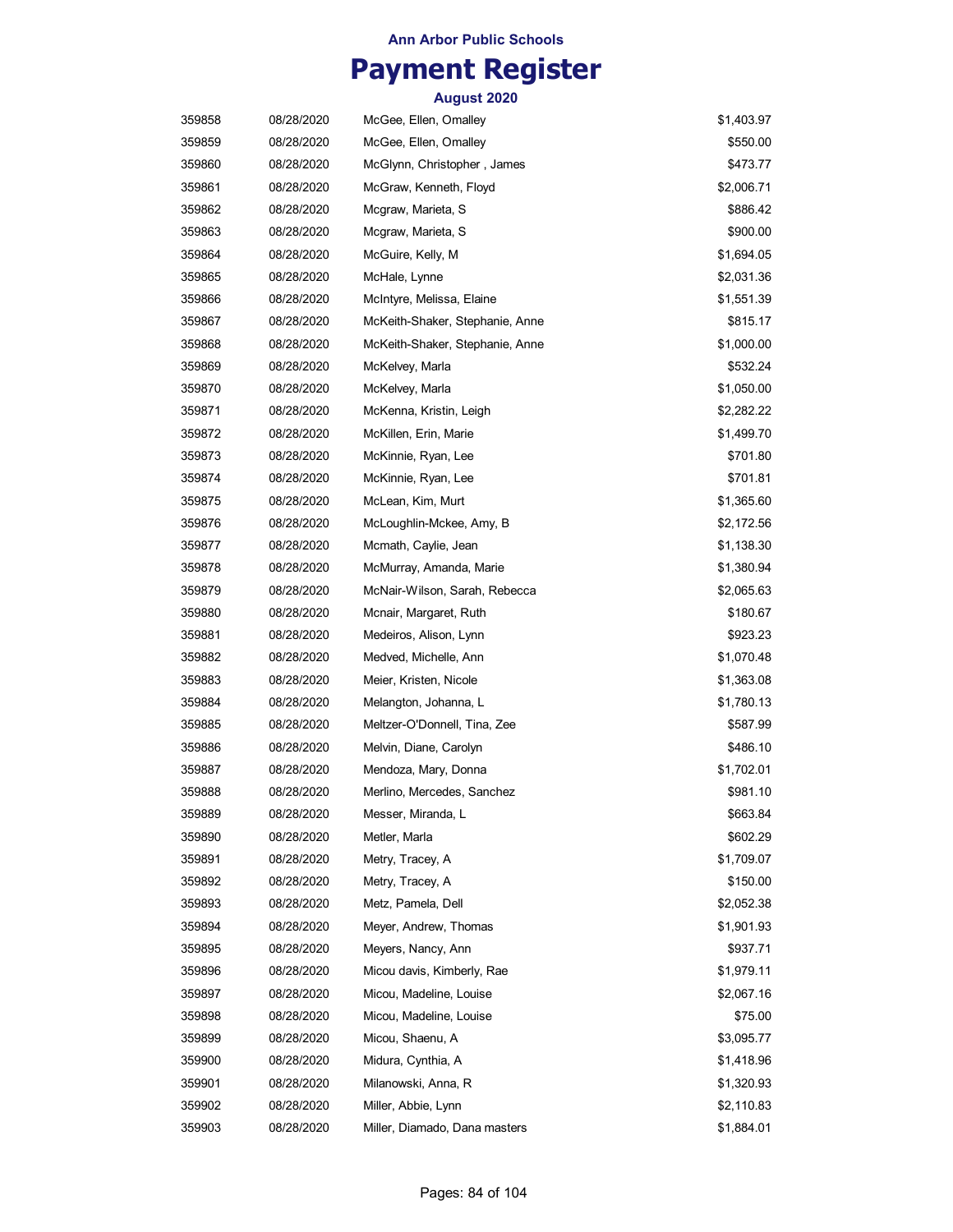## **Payment Register**

| 359904 | 08/28/2020 | Miller, Jennifer, Kaye          | \$2,100.27 |
|--------|------------|---------------------------------|------------|
| 359905 | 08/28/2020 | Miller, Jessica, Irene          | \$429.78   |
| 359906 | 08/28/2020 | Miller, Leigh, Ann              | \$2,243.54 |
| 359907 | 08/28/2020 | Miller, Lisa, L                 | \$1,954.96 |
| 359908 | 08/28/2020 | Miller, Ruth, P                 | \$1,873.99 |
| 359909 | 08/28/2020 | Mills, Laura, Anne lake         | \$1,349.20 |
| 359910 | 08/28/2020 | Mills, Marie, Blake             | \$1,641.28 |
| 359911 | 08/28/2020 | Mills, Rebecca , Lynn           | \$544.95   |
| 359912 | 08/28/2020 | Mills, Sari, Lynn               | \$1,518.48 |
| 359913 | 08/28/2020 | Milne, Luke, Anthony            | \$1,662.13 |
| 359914 | 08/28/2020 | Minnick, Jill, Mary             | \$4,228.01 |
| 359915 | 08/28/2020 | Mistak, Melissa, Marie          | \$714.78   |
| 359916 | 08/28/2020 | Mistak, Melissa, Marie          | \$306.33   |
| 359917 | 08/28/2020 | Mitchell, Elaine, Karen         | \$1,681.33 |
| 359918 | 08/28/2020 | Mitchell, Elaine, Karen         | \$50.00    |
| 359919 | 08/28/2020 | Mitchell, Tia, Nicole           | \$1,368.43 |
| 359920 | 08/28/2020 | Moger, Nathan, Torello          | \$1,119.40 |
| 359921 | 08/28/2020 | Mohlman, Charlotte, T           | \$1,319.16 |
| 359922 | 08/28/2020 | Mohlman, Charlotte, T           | \$75.00    |
| 359923 | 08/28/2020 | Monan, Julie, Marie             | \$1,702.70 |
| 359924 | 08/28/2020 | Monroe, Dawn, Nicole            | \$1,883.73 |
| 359925 | 08/28/2020 | Monteleone, Alexandra, Louise   | \$1,155.12 |
| 359926 | 08/28/2020 | Montiy, Katherine, Joy          | \$527.07   |
| 359927 | 08/28/2020 | Montri, Maria, Ellen            | \$1,735.02 |
| 359928 | 08/28/2020 | Montri, Troy, Matthew           | \$423.38   |
| 359929 | 08/28/2020 | Montri, Troy, Matthew           | \$141.13   |
| 359930 | 08/28/2020 | Moon, Heather, M                | \$1,780.91 |
| 359931 | 08/28/2020 | Moore, Ashley, Nichole          | \$1,198.00 |
| 359932 | 08/28/2020 | Moore, Brett, Michael           | \$1,017.95 |
| 359933 | 08/28/2020 | Moore, Chrisara, Melinda        | \$1,160.30 |
| 359934 | 08/28/2020 | Moore, Kaitlyn, Marie           | \$987.89   |
| 359935 | 08/28/2020 | Moore, Laurie, Jean             | \$1,738.05 |
| 359936 | 08/28/2020 | Moore, Robin, Victoria          | \$1,114.70 |
| 359937 | 08/28/2020 | Moore, Sarah, Elizabeth         | \$1,886.25 |
| 359938 | 08/28/2020 | Moore, Sarah, Elizabeth         | \$150.00   |
| 359939 | 08/28/2020 | Moorhead, Karen, Rose           | \$910.19   |
| 359940 | 08/28/2020 | Morabito, Kara, Mickelle        | \$1,888.18 |
| 359941 | 08/28/2020 | Moravy-Penchansky, Cassidy, Lee | \$1,112.46 |
| 359942 | 08/28/2020 | Moray, Jacqueline, A.           | \$1,386.08 |
| 359943 | 08/28/2020 | Moreno, Martin, Joseph          | \$1,949.41 |
| 359944 | 08/28/2020 | Morgan, Christopher             | \$1,754.83 |
| 359945 | 08/28/2020 | Morgan, Robert, Ellerbusch      | \$1,055.40 |
| 359946 | 08/28/2020 | Morgan, Sarah                   | \$1,719.25 |
| 359947 | 08/28/2020 | Morning, Laura, Ingalls         | \$1,940.51 |
| 359948 | 08/28/2020 | Morningstar, Soon, Lee          | \$1,771.81 |
| 359949 | 08/28/2020 | Morrin, Megan, Lynn             | \$1,520.59 |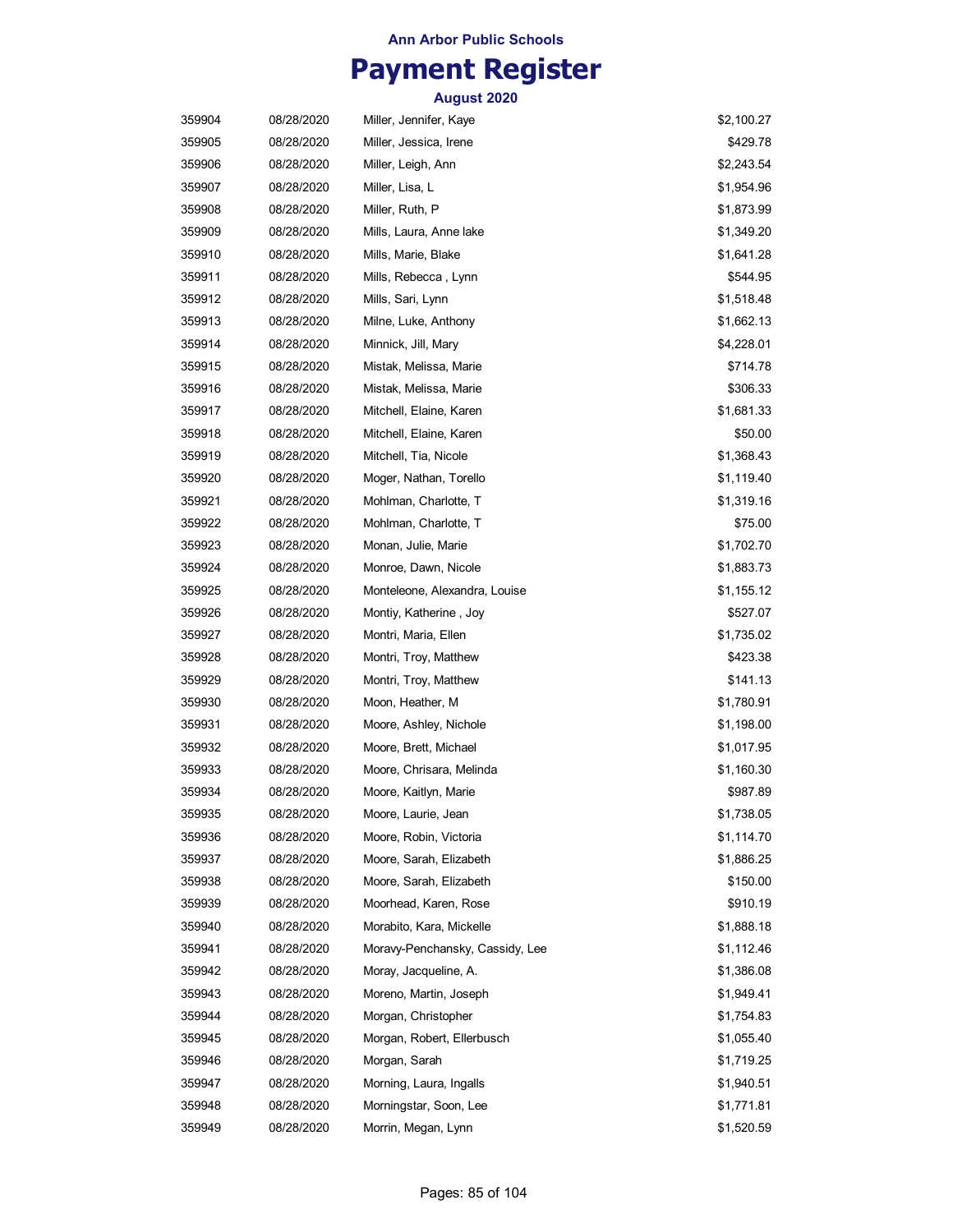## **Payment Register**

| 359950 | 08/28/2020 | Morris, Michael, J           | \$1,436.94 |
|--------|------------|------------------------------|------------|
| 359951 | 08/28/2020 | Morris, Rita, Louise         | \$1,586.40 |
| 359952 | 08/28/2020 | Morrissey, Gerald, David     | \$1,334.42 |
| 359953 | 08/28/2020 | Mosher, Danelle, Dupes       | \$1,649.33 |
| 359954 | 08/28/2020 | Mosher, Danelle, Dupes       | \$730.00   |
| 359955 | 08/28/2020 | Mosher, Nicholas, Newcomb    | \$1,916.27 |
| 359956 | 08/28/2020 | Mosher, Nicholas, Newcomb    | \$250.00   |
| 359957 | 08/28/2020 | Moulding, Joetta, L          | \$655.51   |
| 359958 | 08/28/2020 | Mousigian, Rosemarie, Ani    | \$1,386.06 |
| 359959 | 08/28/2020 | Moutard, Catherine, Rene     | \$1,888.30 |
| 359960 | 08/28/2020 | Muehlman, Alison, R          | \$1,646.34 |
| 359961 | 08/28/2020 | Muir, Julieanne, M           | \$2,916.35 |
| 359962 | 08/28/2020 | Muir, Julieanne, M           | \$850.00   |
| 359963 | 08/28/2020 | Muller, Alyssa, Marie        | \$1,163.88 |
| 359964 | 08/28/2020 | Mullice, Deborah, R          | \$2,193.07 |
| 359965 | 08/28/2020 | Mullins, Janet               | \$470.70   |
| 359966 | 08/28/2020 | Mull, Richard, James         | \$1,174.42 |
| 359967 | 08/28/2020 | Murphy, Catherine, R         | \$1,846.72 |
| 359968 | 08/28/2020 | Murphy, Denise, Marie        | \$1,154.88 |
| 359969 | 08/28/2020 | Murphy, Maria, Terese        | \$332.01   |
| 359970 | 08/28/2020 | Murphy, Nelda, Jk            | \$1,743.85 |
| 359971 | 08/28/2020 | Murray, Andrea, Marie        | \$2,116.47 |
| 359972 | 08/28/2020 | Murrett, Maureen             | \$1,035.69 |
| 359973 | 08/28/2020 | Musser, Kathryn, Ann         | \$1,325.77 |
| 359974 | 08/28/2020 | Mustapha, Dairia, Lennai Ray | \$2,063.44 |
| 359975 | 08/28/2020 | Muusz, Marta, Anderson       | \$2,110.58 |
| 359976 | 08/28/2020 | Myers, Constance, Marie      | \$1,534.07 |
| 359977 | 08/28/2020 | Naar, Christopher, M         | \$2,037.47 |
| 359978 | 08/28/2020 | Nafziger, Jacinta, M         | \$977.42   |
| 359979 | 08/28/2020 | Nagle, Wendy                 | \$760.98   |
| 359980 | 08/28/2020 | Nalepa, Andrew, Thomas       | \$2,079.95 |
| 359981 | 08/28/2020 | Nascimento, Leah, Sokup      | \$1,491.79 |
| 359982 | 08/28/2020 | Nassar, Renee, Elizabeth     | \$20.54    |
| 359983 | 08/28/2020 | Naurato, Sarah, Lynn         | \$1,710.11 |
| 359984 | 08/28/2020 | Neal, Vernita, Reshel        | \$567.65   |
| 359985 | 08/28/2020 | Neesam, Jennifer, Lauren     | \$1,458.31 |
| 359986 | 08/28/2020 | Neevel, Sara, Elizabeth      | \$1,116.01 |
| 359987 | 08/28/2020 | Nelson, Anessa, P            | \$1,592.27 |
| 359988 | 08/28/2020 | Nelson, Carrie, A            | \$1,475.05 |
| 359989 | 08/28/2020 | Nemecek, Jennifer, E         | \$1,648.22 |
| 359990 | 08/28/2020 | Newell, Todd, Charles        | \$1,783.71 |
| 359991 | 08/28/2020 | Newing, Angela, R            | \$5,121.49 |
| 359992 | 08/28/2020 | Newman, Brooke, Ashleigh     | \$823.08   |
| 359993 | 08/28/2020 | Newman, Phyllis              | \$1,195.71 |
| 359994 | 08/28/2020 | Newman, Phyllis              | \$100.00   |
| 359995 | 08/28/2020 | Newton, Elijah, C            | \$1,439.77 |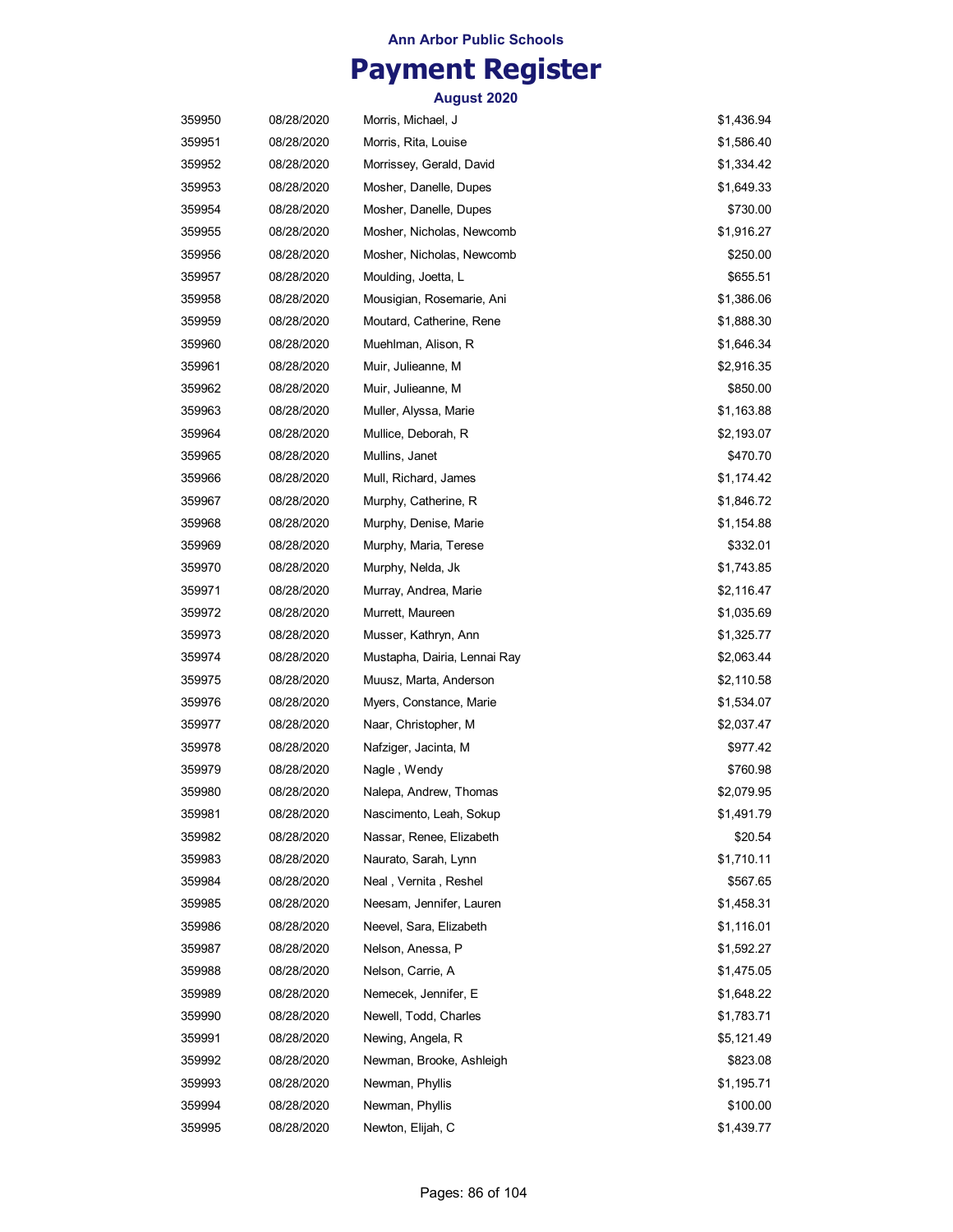# **Payment Register**

| 359996 | 08/28/2020 | Newton, Kelly, Elizabeth          | \$1,895.52 |
|--------|------------|-----------------------------------|------------|
| 359997 | 08/28/2020 | Newton, Linda, A                  | \$1,954.17 |
| 359998 | 08/28/2020 | Newton, Linda, A                  | \$340.10   |
| 359999 | 08/28/2020 | Newton, Linda, A                  | \$300.00   |
| 360000 | 08/28/2020 | Newton, Stephen, S                | \$1,102.66 |
| 360001 | 08/28/2020 | Neylon, Carol, Lewis              | \$692.20   |
| 360002 | 08/28/2020 | Niethammer, Greta, Elsa           | \$1,051.47 |
| 360003 | 08/28/2020 | Niner, Jennifer, Anne             | \$1,330.58 |
| 360004 | 08/28/2020 | Nixon, Jane, E                    | \$1,998.00 |
| 360005 | 08/28/2020 | Noble, Melissa, Ann               | \$2,258.37 |
| 360006 | 08/28/2020 | Nolan, Kathleen, Evelyn           | \$574.27   |
| 360007 | 08/28/2020 | Nordstrom-Smith, Amber, Elizabeth | \$1,643.67 |
| 360008 | 08/28/2020 | Nordstrom-Smith, Amber, Elizabeth | \$300.00   |
| 360009 | 08/28/2020 | Nordstrom, Karma, Alayne          | \$1,725.13 |
| 360010 | 08/28/2020 | North, Christine, Sue             | \$1,988.96 |
| 360011 | 08/28/2020 | Northrop, Kristin, Beth           | \$1,748.15 |
| 360012 | 08/28/2020 | Novack, Donna, L                  | \$1,428.59 |
| 360013 | 08/28/2020 | Nowicki, Veronica, Lynn moreno    | \$1,942.25 |
| 360014 | 08/28/2020 | Nowitzke, Corey, Barton           | \$1,459.99 |
| 360015 | 08/28/2020 | Nowland Margolis, Lizabeth, Ann   | \$2,690.60 |
| 360016 | 08/28/2020 | Ntezinde, Simon, M                | \$1,954.63 |
| 360017 | 08/28/2020 | Nunlee, Nicole, Leann             | \$2,462.34 |
| 360018 | 08/28/2020 | Nzoma, Jeffrey, N                 | \$2,001.80 |
| 360019 | 08/28/2020 | O'Brien, Nora, Ellen              | \$639.76   |
| 360020 | 08/28/2020 | O'Connell, Joseph, Patrick        | \$1,846.20 |
| 360021 | 08/28/2020 | O'Leary, Jillian, Anita           | \$2,044.11 |
| 360022 | 08/28/2020 | Oday, Kenneth, D                  | \$1,672.52 |
| 360023 | 08/28/2020 | Oden, Robert, Chandell            | \$1,596.60 |
| 360024 | 08/28/2020 | Odette, Catherine, H              | \$79.28    |
| 360025 | 08/28/2020 | Ohman, Holli, Elizabeth           | \$2,126.09 |
| 360026 | 08/28/2020 | Okeefe, Whitney, Vanderhyde       | \$1,505.84 |
| 360027 | 08/28/2020 | Oleksinski, Jeffrey, M            | \$2,629.78 |
| 360028 | 08/28/2020 | Olsen, Kimberly, Bailey           | \$2,992.24 |
| 360029 | 08/28/2020 | Olson, Kent, Allen                | \$508.72   |
| 360030 | 08/28/2020 | Opfermann, Caitlin, Garvin        | \$2,063.25 |
| 360031 | 08/28/2020 | Opfermann, Scott, C               | \$708.66   |
| 360032 | 08/28/2020 | Orringer, Lisa, Jill              | \$1,946.10 |
| 360033 | 08/28/2020 | Osantoski, Stephanie, Marie       | \$1,280.51 |
| 360034 | 08/28/2020 | Osinski, Amy, Lynn                | \$1,832.64 |
| 360035 | 08/28/2020 | Osman, Brittany, Lynn             | \$1,711.57 |
| 360036 | 08/28/2020 | Othman, Tahani, Abdel-nabi        | \$2,019.51 |
| 360037 | 08/28/2020 | Ozuna, Laura, Hovey               | \$2,008.08 |
| 360038 | 08/28/2020 | Pacella, Stephanie, Leung         | \$739.01   |
| 360039 | 08/28/2020 | Pacella, Stephanie, Leung         | \$739.02   |
| 360040 | 08/28/2020 | Pachera, Thomas, J                | \$2,239.46 |
| 360041 | 08/28/2020 | Pachera, Thomas, J                | \$250.00   |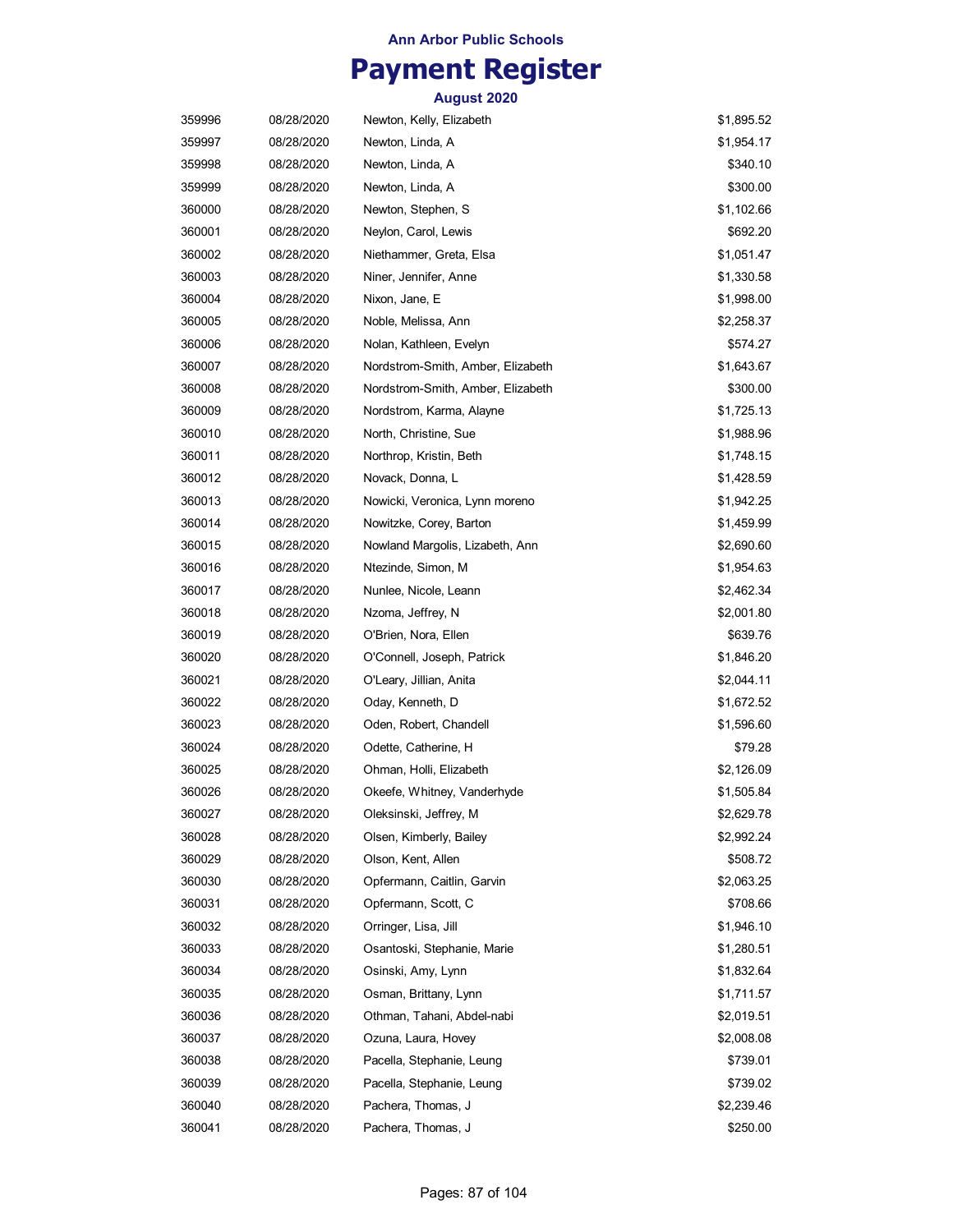## **Payment Register**

| 360042 | 08/28/2020 | PACHERA, ZACHARY, S              | \$833.02   |
|--------|------------|----------------------------------|------------|
| 360043 | 08/28/2020 | Packard, Donald, J               | \$902.43   |
| 360044 | 08/28/2020 | Packard, John, Mac               | \$2,107.11 |
| 360045 | 08/28/2020 | Packard, Mary, E                 | \$1,967.81 |
| 360046 | 08/28/2020 | Paddock, Elizabeth, Suzanne      | \$1,633.92 |
| 360047 | 08/28/2020 | Padgen-soucy, Aaron, Anne        | \$1,928.83 |
| 360048 | 08/28/2020 | Pakela, Henry, Barrett           | \$1,123.90 |
| 360049 | 08/28/2020 | Palermo, Sarah, Lynn             | \$2,614.48 |
| 360050 | 08/28/2020 | Palmeri, Denise, Lynn            | \$1,272.97 |
| 360051 | 08/28/2020 | Palmer, Kristin, Sue             | \$499.89   |
| 360052 | 08/28/2020 | Pantolin, Katherine, L           | \$1,768.81 |
| 360053 | 08/28/2020 | Parent, Saul, Christopher        | \$1,295.58 |
| 360054 | 08/28/2020 | Parfitt, Claudia, Janine         | \$2,078.02 |
| 360055 | 08/28/2020 | Parham, Debra, Ann               | \$578.52   |
| 360056 | 08/28/2020 | Parks, Khajasamieon, Leinara     | \$3,898.31 |
| 360057 | 08/28/2020 | Park, Young, M                   | \$1,338.12 |
| 360058 | 08/28/2020 | Parmer, Curtis, Nicklas          | \$1,178.28 |
| 360059 | 08/28/2020 | Parmer, Curtis, Nicklas          | \$400.00   |
| 360060 | 08/28/2020 | Parnell, June, N                 | \$55.86    |
| 360061 | 08/28/2020 | Parnell, June, N                 | \$592.00   |
| 360062 | 08/28/2020 | Parnes, Stuart, D                | \$1,357.99 |
| 360063 | 08/28/2020 | Parsons, Bryan, Michael          | \$182.90   |
| 360064 | 08/28/2020 | Pasola, Katherine, Elizabeth     | \$783.25   |
| 360065 | 08/28/2020 | Pasola, Katherine, Elizabeth     | \$800.00   |
| 360066 | 08/28/2020 | Pasola, Katherine, Elizabeth     | \$180.00   |
| 360067 | 08/28/2020 | Pasz, Christina, Michelle        | \$810.36   |
| 360068 | 08/28/2020 | Patten, Elizabeth, Sue           | \$706.02   |
| 360069 | 08/28/2020 | Patterson, Benjamin, David       | \$537.65   |
| 360070 | 08/28/2020 | Patton, Marcus, Eugene           | \$487.75   |
| 360071 | 08/28/2020 | Patty, Alexandra                 | \$234.00   |
| 360072 | 08/28/2020 | Pavesi Roderique, Mary, Kay      | \$1,654.54 |
| 360073 | 08/28/2020 | Pavlik, Brittany, Hahn           | \$1,447.64 |
| 360074 | 08/28/2020 | Pawlowski, Lindsay, Margaret Roe | \$2,519.30 |
| 360075 | 08/28/2020 | Payer, Kimberly, Ann             | \$1,408.58 |
| 360076 | 08/28/2020 | Pearson, Shanda, L               | \$1,274.25 |
| 360077 | 08/28/2020 | Peck, Theresa, Melissa           | \$1,478.76 |
| 360078 | 08/28/2020 | Pelchat, Meredith, Josephine     | \$1,725.44 |
| 360079 | 08/28/2020 | Perko, Antonina, Marie           | \$1,813.79 |
| 360080 | 08/28/2020 | Perry-James, Jodie, Alaun        | \$538.04   |
| 360081 | 08/28/2020 | Perry, Amy, Lynne                | \$1,680.45 |
| 360082 | 08/28/2020 | Perry, Holly, Olsen              | \$685.34   |
| 360083 | 08/28/2020 | Perry, Holly, Olsen              | \$375.00   |
| 360084 | 08/28/2020 | Perry, Lynn, Marie               | \$1,427.00 |
| 360085 | 08/28/2020 | Peterson, Jaye, Susan            | \$3,212.87 |
| 360086 | 08/28/2020 | Peterson, Sarah, R               | \$1,477.15 |
| 360087 | 08/28/2020 | Petrini, Odette, M               | \$1,893.35 |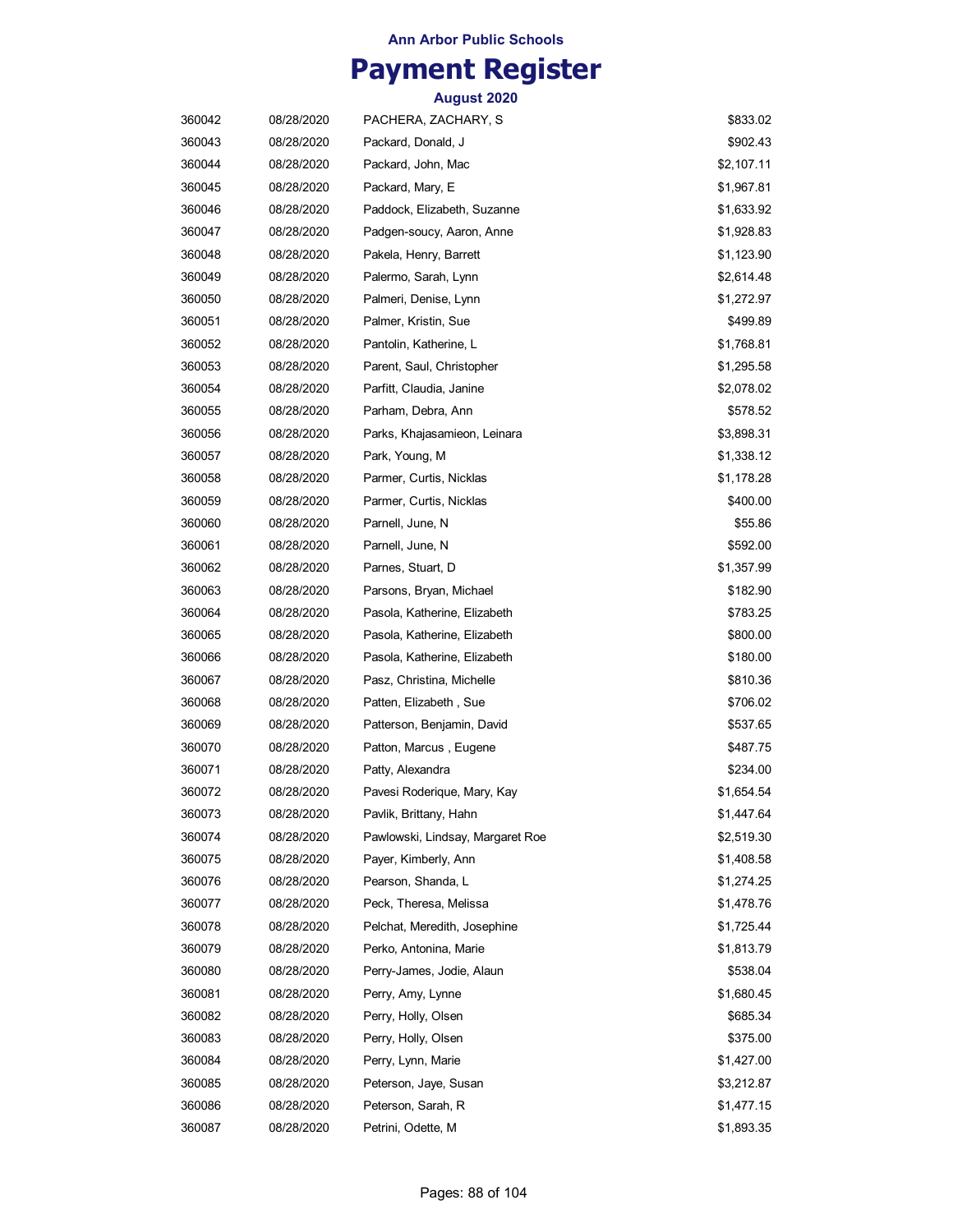## **Payment Register**

| 360088 | 08/28/2020 | Pettigrew, Melissa, Lynn              | \$788.79   |
|--------|------------|---------------------------------------|------------|
| 360089 | 08/28/2020 | Peurach, Constance, Marie             | \$1,954.14 |
| 360090 | 08/28/2020 | Pham, Lisa, J                         | \$1,492.32 |
| 360091 | 08/28/2020 | Phillips Carpenter, Johanna, Lee      | \$1,775.78 |
| 360092 | 08/28/2020 | Phillips Carpenter, Terrance, Michael | \$1,878.48 |
| 360093 | 08/28/2020 | Phillips, Lisa, R                     | \$1,750.97 |
| 360094 | 08/28/2020 | Phillips, Lori, Marie                 | \$1,021.36 |
| 360095 | 08/28/2020 | Pickvet, William, A.                  | \$1,120.02 |
| 360096 | 08/28/2020 | Pierce, Elizabeth, Ann                | \$1,712.37 |
| 360097 | 08/28/2020 | Pieszchala, Cheryl, Lynn              | \$442.84   |
| 360098 | 08/28/2020 | Pike, Nicole                          | \$1,707.50 |
| 360099 | 08/28/2020 | Pilkins, Nicole, Rochelle             | \$1,321.88 |
| 360100 | 08/28/2020 | Piper, Mary, Lynn                     | \$1,088.67 |
| 360101 | 08/28/2020 | Player, Shakira, S                    | \$1,929.62 |
| 360102 | 08/28/2020 | Plott, Stacey, Lynn                   | \$1,298.58 |
| 360103 | 08/28/2020 | Plott, Stacey, Lynn                   | \$400.00   |
| 360104 | 08/28/2020 | Plouffe, Cheryl, A                    | \$1,609.81 |
| 360105 | 08/28/2020 | Plummer, Misty, Dawn                  | \$785.20   |
| 360106 | 08/28/2020 | Podojil, James, Charles               | \$2,040.30 |
| 360107 | 08/28/2020 | Pogliano, Michelle, Lynn              | \$3,455.16 |
| 360108 | 08/28/2020 | Pointer, Elizabeth                    | \$1,995.38 |
| 360109 | 08/28/2020 | Poli, Melissa, Marie-Miller           | \$2,602.35 |
| 360110 | 08/28/2020 | Pollock, Mary, Margaret               | \$2,009.99 |
| 360111 | 08/28/2020 | Polovick, Sherri, Lynn                | \$1,183.60 |
| 360112 | 08/28/2020 | Pool, Jennifer, S                     | \$381.82   |
| 360113 | 08/28/2020 | Popejoy, Bruce, Alan                  | \$736.02   |
| 360114 | 08/28/2020 | Pope, Sarah, Marie                    | \$1,680.82 |
| 360115 | 08/28/2020 | Popkey, Arielle-Alexander, Maxen      | \$1,443.50 |
| 360116 | 08/28/2020 | Porter, Allen                         | \$2,022.44 |
| 360117 | 08/28/2020 | Portincasa, Elizabeth, Anne           | \$1,960.48 |
| 360118 | 08/28/2020 | Portincasa, Elizabeth, Anne           | \$150.00   |
| 360119 | 08/28/2020 | Posey, Jessica, Marie                 | \$1,852.25 |
| 360120 | 08/28/2020 | Postema, Christina                    | \$2,229.73 |
| 360121 | 08/28/2020 | Potocki, Heather, Marie               | \$2,032.90 |
| 360122 | 08/28/2020 | Potter, Conner, Lauren                | \$1,046.12 |
| 360123 | 08/28/2020 | Powell, Nathaniel, Lee                | \$1,529.69 |
| 360124 | 08/28/2020 | Powers, Jessica, Barbara              | \$510.23   |
| 360125 | 08/28/2020 | Pressel, Aaron, C                     | \$2,087.82 |
| 360126 | 08/28/2020 | Prude, Jennifer, Jean                 | \$574.72   |
| 360127 | 08/28/2020 | Pryce, Sharon, Swiderek               | \$1,707.51 |
| 360128 | 08/28/2020 | Pryce, Sharon, Swiderek               | \$100.00   |
| 360129 | 08/28/2020 | Przybyla, Colleen, Marie              | \$1,696.53 |
| 360130 | 08/28/2020 | Przybyla, Colleen, Marie              | \$50.00    |
| 360131 | 08/28/2020 | Publiski, Laura, Anne                 | \$2,142.19 |
| 360132 | 08/28/2020 | Puente, Jennifer, L                   | \$2,211.85 |
| 360133 | 08/28/2020 | Puryear, Theresa, Marie               | \$650.66   |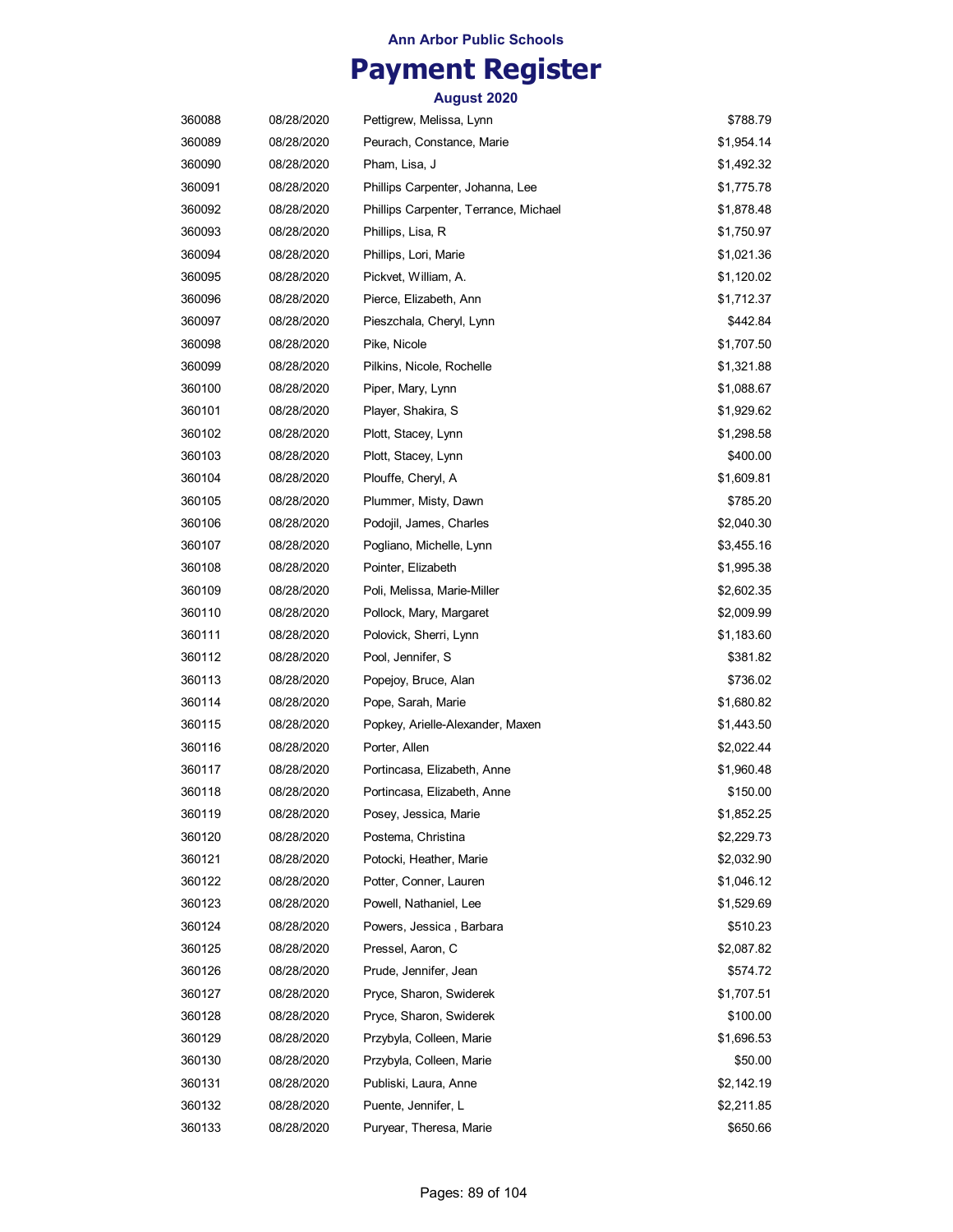## **Payment Register**

| 360134 | 08/28/2020 | Pusta, Courtney, Elizabeth    | \$1,546.93 |
|--------|------------|-------------------------------|------------|
| 360135 | 08/28/2020 | Quann, Cara, Deanne           | \$509.71   |
| 360136 | 08/28/2020 | Quann, Cara, Deanne           | \$50.00    |
| 360137 | 08/28/2020 | Quasunella, Melissa           | \$1,251.31 |
| 360138 | 08/28/2020 | Quint, Jennifer, Gail         | \$1,721.72 |
| 360139 | 08/28/2020 | Racine, Liviya, Kindshoven    | \$1,282.59 |
| 360140 | 08/28/2020 | Racine, Stephanie, M          | \$1,518.24 |
| 360141 | 08/28/2020 | Racine, Stephanie, M          | \$400.00   |
| 360142 | 08/28/2020 | Raddatz, Derek, A             | \$864.71   |
| 360143 | 08/28/2020 | Raddatz, Derek, A             | \$100.00   |
| 360144 | 08/28/2020 | Raddatz, Derek, A             | \$65.00    |
| 360145 | 08/28/2020 | Rademaker, Megan, Lois        | \$1,400.80 |
| 360146 | 08/28/2020 | Raleigh, Angela, Kathleen     | \$1,337.23 |
| 360147 | 08/28/2020 | Ramadoss, Subhashree          | \$1,371.23 |
| 360148 | 08/28/2020 | Raucher, Aryeh, Simon         | \$1,751.62 |
| 360149 | 08/28/2020 | Raupp, Margaret, Caird        | \$1,952.55 |
| 360150 | 08/28/2020 | Ray, Brittany, Leigh          | \$1,250.06 |
| 360151 | 08/28/2020 | Ray, Constance, Blythe        | \$1,925.32 |
| 360152 | 08/28/2020 | Rayford-Palmer, Mary, Lynne   | \$1,528.67 |
| 360153 | 08/28/2020 | Raymond, Jessica, Lynn        | \$1,698.77 |
| 360154 | 08/28/2020 | Reader, Anne, Janice          | \$3,725.20 |
| 360155 | 08/28/2020 | Recla, Elizabeth, Cora        | \$1,129.01 |
| 360156 | 08/28/2020 | Reed, Kristen, Janae          | \$2,099.41 |
| 360157 | 08/28/2020 | Reed, Kristen, Janae          | \$100.00   |
| 360158 | 08/28/2020 | Reilly, Mary, A               | \$654.70   |
| 360159 | 08/28/2020 | Rentz, Sarah, M               | \$1,685.61 |
| 360160 | 08/28/2020 | Renwick, Ellen, P             | \$595.70   |
| 360161 | 08/28/2020 | Rettaliata, Gabriel, Charles  | \$1,302.98 |
| 360162 | 08/28/2020 | Revard, Steven, Edward        | \$447.22   |
| 360163 | 08/28/2020 | Rey-murrell, Alicia, Isabel   | \$1,921.79 |
| 360164 | 08/28/2020 | Reynolds, Jean, Ann           | \$481.35   |
| 360165 | 08/28/2020 | Ribby, Jennifer, Marie        | \$566.37   |
| 360166 | 08/28/2020 | Rice, Bernerd, K              | \$3,626.53 |
| 360167 | 08/28/2020 | Rice, Matthew, Sean           | \$987.35   |
| 360168 | 08/28/2020 | Richards, Lynne, Marie        | \$804.36   |
| 360169 | 08/28/2020 | Richardson, Carrie, Renee     | \$438.10   |
| 360170 | 08/28/2020 | Richardson, Jonathan, Maurice | \$2,023.76 |
| 360171 | 08/28/2020 | Richardson, Kathryn, Mary     | \$1,360.65 |
| 360172 | 08/28/2020 | Ridout, Eric, Brandonn        | \$511.90   |
| 360173 | 08/28/2020 | Rinehart, Kathryn, A          | \$533.74   |
| 360174 | 08/28/2020 | Ringo, Anita, M               | \$188.86   |
| 360175 | 08/28/2020 | Rissman, Stefanie, Anne       | \$1,354.00 |
| 360176 | 08/28/2020 | Rittinger, Teresa, W          | \$635.78   |
| 360177 | 08/28/2020 | Rivera, Cheryl, Lynn          | \$1,625.98 |
| 360178 | 08/28/2020 | Roache, Risa, G               | \$568.40   |
| 360179 | 08/28/2020 | Roache, Risa, G               | \$360.00   |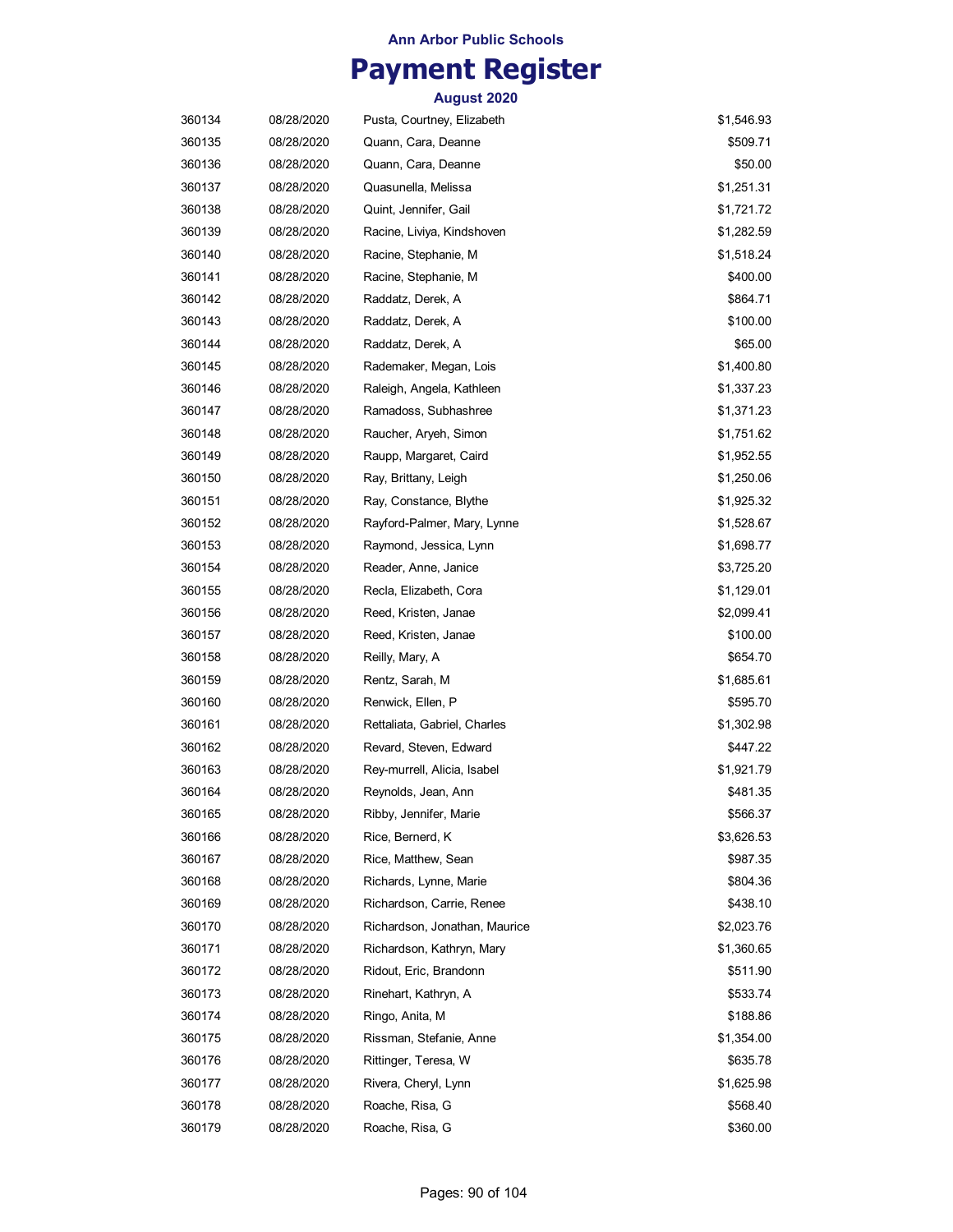## **Payment Register**

| 360180 | 08/28/2020 | Roache, Risa, G                 | \$160.00   |
|--------|------------|---------------------------------|------------|
| 360181 | 08/28/2020 | Roache, Risa, G                 | \$130.00   |
| 360182 | 08/28/2020 | Roberts, Annemarie              | \$2,243.78 |
| 360183 | 08/28/2020 | Roberts, Christopher, Charles   | \$2,833.84 |
| 360184 | 08/28/2020 | Robinson, Rebecca, Jo           | \$1,503.78 |
| 360185 | 08/28/2020 | Robinson, Ronald, S             | \$1,886.26 |
| 360186 | 08/28/2020 | Robinson, Ronald, S             | \$750.00   |
| 360187 | 08/28/2020 | Rodriguez Hatt, Erica, Maricela | \$2,370.03 |
| 360188 | 08/28/2020 | Rodriguez, Amy, Nicole everett  | \$185.56   |
| 360189 | 08/28/2020 | Rodriguez, Evaristo, Robert     | \$54.62    |
| 360190 | 08/28/2020 | Rodriguez, Evaristo, Robert     | \$1.74     |
| 360191 | 08/28/2020 | Rodriguez, Evaristo, Robert     | \$1.74     |
| 360192 | 08/28/2020 | Rodriguez, Jessica, Lynn        | \$1,541.47 |
| 360193 | 08/28/2020 | Rohde, Margaret, S              | \$1,800.47 |
| 360194 | 08/28/2020 | Roldan, Sarah, Marie            | \$1,676.35 |
| 360195 | 08/28/2020 | Rollins, Dorothy, M             | \$1,229.91 |
| 360196 | 08/28/2020 | Root, Chloe, L                  | \$1,818.79 |
| 360197 | 08/28/2020 | Rosenberg, David, S             | \$0.05     |
| 360198 | 08/28/2020 | Ross, Jaclyn, Gilman            | \$2,292.54 |
| 360199 | 08/28/2020 | Rothfeld, Yael, D               | \$2,021.84 |
| 360200 | 08/28/2020 | Roumanis, Eugenia               | \$532.05   |
| 360201 | 08/28/2020 | Rozelle-Williams, Candyce, S    | \$2,330.60 |
| 360202 | 08/28/2020 | Ruark, Heather, Michelle        | \$1,086.88 |
| 360203 | 08/28/2020 | Rudberg, Mary, Catherine        | \$1,461.24 |
| 360204 | 08/28/2020 | Rudberg, Mary, Catherine        | \$100.00   |
| 360205 | 08/28/2020 | Rudberg, Mary, Catherine        | \$500.00   |
| 360206 | 08/28/2020 | Ruehlmann, Abby, Christine      | \$1,380.93 |
| 360207 | 08/28/2020 | Runstrom, Jill, Marie           | \$1,541.92 |
| 360208 | 08/28/2020 | Rushdan, JoAnn, Rosalyn         | \$1,462.43 |
| 360209 | 08/28/2020 | Rushlow, Patricia, Taylor       | \$447.96   |
| 360210 | 08/28/2020 | Russell, David, Robert lee      | \$1,643.29 |
| 360211 | 08/28/2020 | Russell, Katherine, Sandra      | \$1,347.82 |
| 360212 | 08/28/2020 | Ruthven, Kristina, R            | \$1,201.53 |
| 360213 | 08/28/2020 | Ryan, Mary, Kathleen            | \$1,605.95 |
| 360214 | 08/28/2020 | Rye, Kathy, M                   | \$1,648.50 |
| 360215 | 08/28/2020 | Sabo, Sean, E                   | \$1,399.23 |
| 360216 | 08/28/2020 | Sadlier, Raleigh, Kearney       | \$1,178.11 |
| 360217 | 08/28/2020 | Saeed, Melissa, Ann             | \$2,608.12 |
| 360218 | 08/28/2020 | Sajjadi, Saina                  | \$1,388.80 |
| 360219 | 08/28/2020 | Saldana-Arbas, Diana, Alexandra | \$320.00   |
| 360220 | 08/28/2020 | Saldana-Arbas, Diana, Alexandra | \$320.01   |
| 360221 | 08/28/2020 | Saleh, Wesam, Youssef           | \$592.65   |
| 360222 | 08/28/2020 | Salm, Jenna, Lauren             | \$1,705.45 |
| 360223 | 08/28/2020 | Salvato, Polly, Albert          | \$1,600.95 |
| 360224 | 08/28/2020 | Samaha, Waleed, K               | \$1,869.39 |
| 360225 | 08/28/2020 | Samson, Aileen, K               | \$1,612.25 |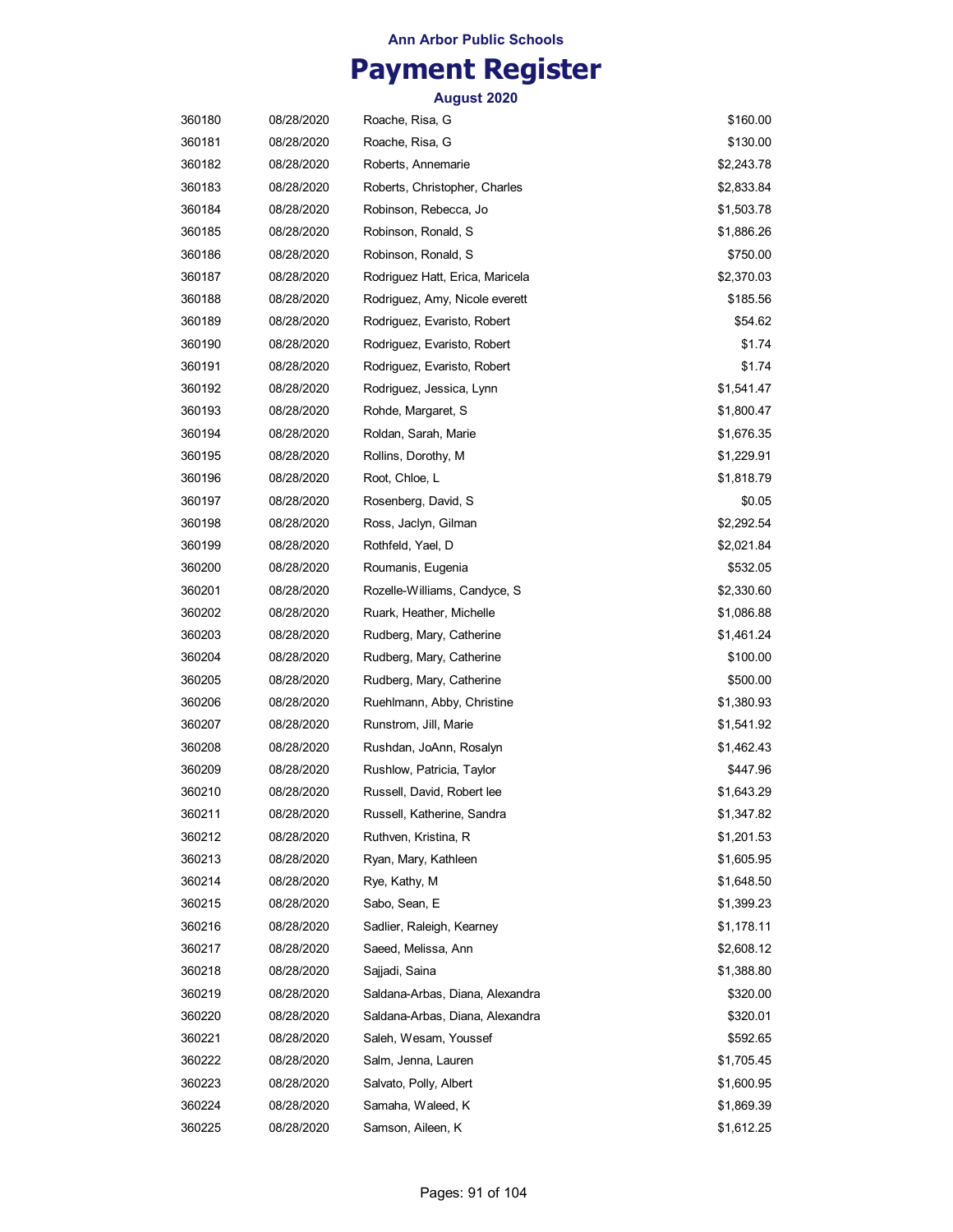## **Payment Register**

| 360226 | 08/28/2020 | Samson, Aileen, K         | \$500.00   |
|--------|------------|---------------------------|------------|
| 360227 | 08/28/2020 | Samulak, Joseph, Leonard  | \$2,168.79 |
| 360228 | 08/28/2020 | Sanabria, Jill, Suzanne   | \$1,503.41 |
| 360229 | 08/28/2020 | Sanborn, Phillip, Dean    | \$2,481.31 |
| 360230 | 08/28/2020 | Sanchez perez, Leticia    | \$470.75   |
| 360231 | 08/28/2020 | Sanch, Susan, E           | \$2,045.70 |
| 360232 | 08/28/2020 | Sanderson, Kathryn, A     | \$1,201.41 |
| 360233 | 08/28/2020 | Sanmiguel, Vanessa        | \$1,958.31 |
| 360234 | 08/28/2020 | Sano, Gem, Rose           | \$2,580.58 |
| 360235 | 08/28/2020 | Sansbury, Russell, G      | \$1,516.26 |
| 360236 | 08/28/2020 | Sansbury, Russell, G      | \$354.00   |
| 360237 | 08/28/2020 | Sarnacki, Brian, Flynn    | \$1,165.14 |
| 360238 | 08/28/2020 | Sartorius, Barbara, Jean  | \$1,630.22 |
| 360239 | 08/28/2020 | Sartorius, Barbara, Jean  | \$500.00   |
| 360240 | 08/28/2020 | Sastre, Diane, J          | \$2,197.74 |
| 360241 | 08/28/2020 | Satchwell, Amy, Marie     | \$1,333.26 |
| 360242 | 08/28/2020 | Sawin, Jessica, Marie     | \$1,516.61 |
| 360243 | 08/28/2020 | Sayles, Brittany, Ashley  | \$1,320.26 |
| 360244 | 08/28/2020 | Sayles, Brittany, Ashley  | \$440.09   |
| 360245 | 08/28/2020 | Schafer, Shannon, Elsa    | \$713.50   |
| 360246 | 08/28/2020 | Schaffer, Laura, Louise   | \$1,873.11 |
| 360247 | 08/28/2020 | Scheil-Diggs, Sara, Renee | \$1,312.40 |
| 360248 | 08/28/2020 | Scheil-Diggs, Sara, Renee | \$100.00   |
| 360249 | 08/28/2020 | Schemanske, Emily, Marie  | \$1,193.15 |
| 360250 | 08/28/2020 | Schemanske, Sarah, Lynn   | \$1,645.31 |
| 360251 | 08/28/2020 | Schenk, Barbara, Joan     | \$2,460.17 |
| 360252 | 08/28/2020 | Scherer, Holly            | \$1,342.74 |
| 360253 | 08/28/2020 | Scherer, Holly            | \$800.00   |
| 360254 | 08/28/2020 | Scherer, Holly            | \$100.00   |
| 360255 | 08/28/2020 | Schimmel, Heather, Maria  | \$2,021.78 |
| 360256 | 08/28/2020 | Schmidt, Daniel, Joseph   | \$1,054.20 |
| 360257 | 08/28/2020 | Schmidt, Melissa, Anne    | \$1,140.74 |
| 360258 | 08/28/2020 | Schmidt, Melissa, Mary    | \$1,374.07 |
| 360259 | 08/28/2020 | Schmidt, Thomas, John     | \$678.13   |
| 360260 | 08/28/2020 | Schneider, Alexis, Marie  | \$1,631.12 |
| 360261 | 08/28/2020 | Schneider, Jeri, A        | \$1,986.58 |
| 360262 | 08/28/2020 | Schreck, Debra, Kaye      | \$1,810.99 |
| 360263 | 08/28/2020 | Schroeder, Cheryl, Lynn   | \$1,519.06 |
| 360264 | 08/28/2020 | Schroeder, Rachel, June   | \$2,276.26 |
| 360265 | 08/28/2020 | Schuh, Catherine          | \$1,852.17 |
| 360266 | 08/28/2020 | Schuitman, Jeremy, Mark   | \$2,134.54 |
| 360267 | 08/28/2020 | Schultz-Fox, Ellen, Alia  | \$1,814.54 |
| 360268 | 08/28/2020 | Schwamb, Janet, M         | \$2,844.57 |
| 360269 | 08/28/2020 | Schwankl, Vera, Joan      | \$1,574.10 |
| 360270 | 08/28/2020 | Scott, Jacqueline         | \$1,391.53 |
| 360271 | 08/28/2020 | Scott, Rajweet, Bedi      | \$1,869.16 |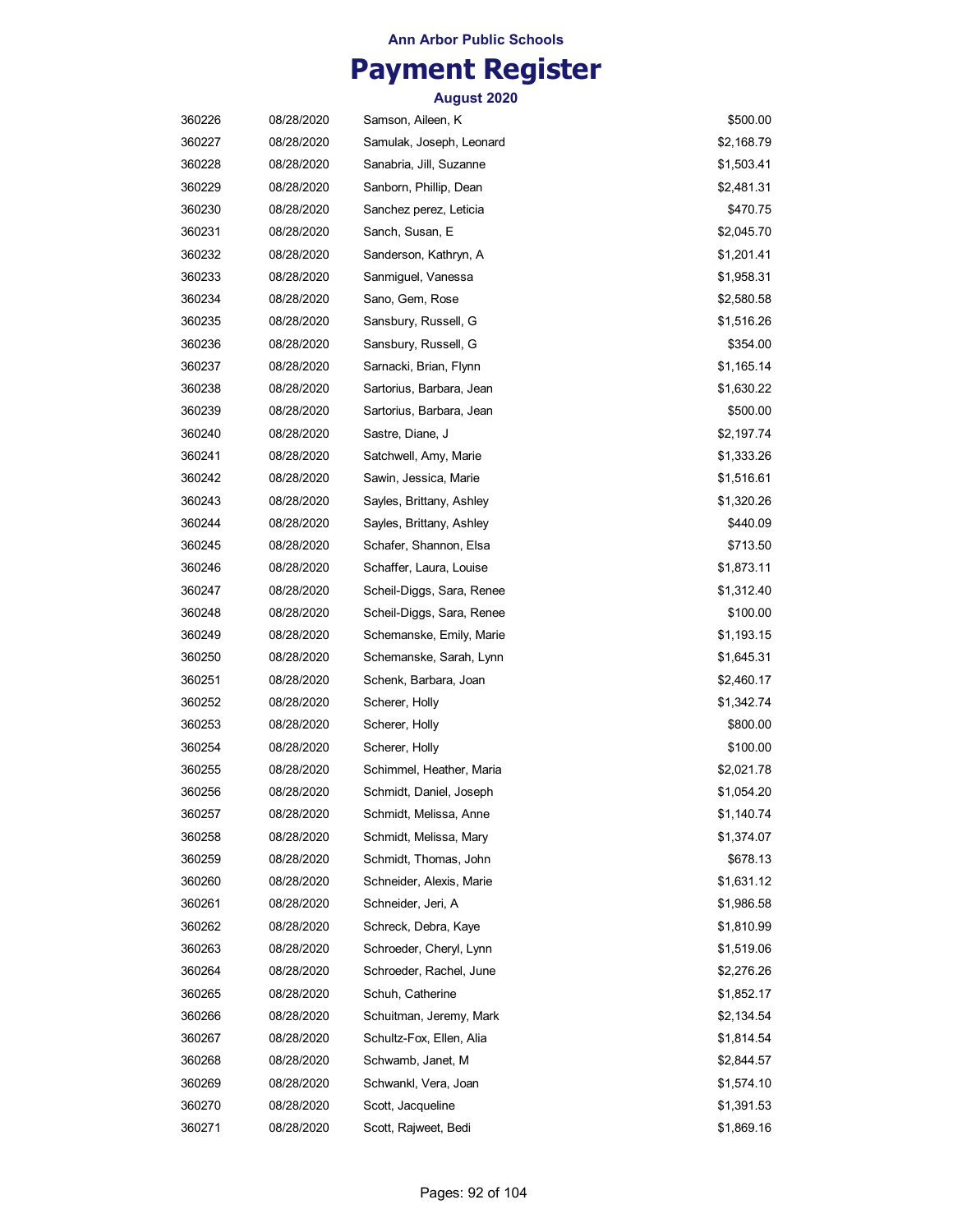## **Payment Register**

| 360272 | 08/28/2020 | Scott, Willamarie, P               | \$1,646.49 |
|--------|------------|------------------------------------|------------|
| 360273 | 08/28/2020 | Scott, Willamarie, P               | \$400.00   |
| 360274 | 08/28/2020 | Scovone, Allison, Lane             | \$1,636.23 |
| 360275 | 08/28/2020 | Seadin, Julie , Ann                | \$482.27   |
| 360276 | 08/28/2020 | Seals, Michelle, Annette           | \$1,767.18 |
| 360277 | 08/28/2020 | Seals, Michelle, Annette           | \$100.00   |
| 360278 | 08/28/2020 | Seals, Michelle, Annette           | \$500.00   |
| 360279 | 08/28/2020 | Seavitt, Christine, Marie          | \$2,021.91 |
| 360280 | 08/28/2020 | Selent-Binder, Leslie, A.          | \$1,475.60 |
| 360281 | 08/28/2020 | Sellers, Megan, T                  | \$1,567.65 |
| 360282 | 08/28/2020 | Semrau, Caroline, Gonzalez         | \$307.07   |
| 360283 | 08/28/2020 | Semrau, Caroline, Gonzalez         | \$1,250.00 |
| 360284 | 08/28/2020 | Seyam, Zahra, Ibrahim              | \$1,108.10 |
| 360285 | 08/28/2020 | Shadigian, Vanda, A                | \$1,718.15 |
| 360286 | 08/28/2020 | Shah, Neha, Balkumar               | \$2,178.12 |
| 360287 | 08/28/2020 | Shankland, Jennifer, Ann           | \$1,533.94 |
| 360288 | 08/28/2020 | Shannon, Robert, J                 | \$2,775.14 |
| 360289 | 08/28/2020 | Shanteau, Matthew, James           | \$220.57   |
| 360290 | 08/28/2020 | Shanteau, Samantha, Marie          | \$1,040.69 |
| 360291 | 08/28/2020 | Shanteau, Samantha, Marie          | \$250.00   |
| 360292 | 08/28/2020 | Shaw, Hollie, Elizabeth            | \$1,443.18 |
| 360293 | 08/28/2020 | Shaw, Jennifer, Lynne              | \$2,487.24 |
| 360294 | 08/28/2020 | Shaw, Michael, P                   | \$1,065.63 |
| 360295 | 08/28/2020 | Sheffield, Delrio, Lee             | \$603.64   |
| 360296 | 08/28/2020 | Shelley, Katelyn, Oberlee          | \$1,202.16 |
| 360297 | 08/28/2020 | Shellnut, Diana, Nichole           | \$537.23   |
| 360298 | 08/28/2020 | Shepard Bond, Shelly, Lorraine     | \$1,364.45 |
| 360299 | 08/28/2020 | Sheppard, Jennifer, Lara Maerz     | \$1,508.88 |
| 360300 | 08/28/2020 | Sherman, Karen, L                  | \$2,098.93 |
| 360301 | 08/28/2020 | Sherman, Shannon, Mackenzie        | \$1,984.93 |
| 360302 | 08/28/2020 | Shih, Ko, Ann                      | \$940.36   |
| 360303 | 08/28/2020 | Shih, Ko, Ann                      | \$750.00   |
| 360304 | 08/28/2020 | Shill, Linda, Levine               | \$1,543.77 |
| 360305 | 08/28/2020 | Shockey, Yvette, Marie Wright      | \$2,068.59 |
| 360306 | 08/28/2020 | Shoemaker, Alison, Emily           | \$58.10    |
| 360307 | 08/28/2020 | Shoesmith-Lewis, Suzanne, Margaret | \$2,098.88 |
| 360308 | 08/28/2020 | Shore, Nancy, J                    | \$1,647.32 |
| 360309 | 08/28/2020 | Shubow, Diane, Jacqueline          | \$39.13    |
| 360310 | 08/28/2020 | Shubow, Diane, Jacqueline          | \$200.00   |
| 360311 | 08/28/2020 | Shymanski, Mary, Ann               | \$1,630.22 |
| 360312 | 08/28/2020 | Shymanski, Mary, Ann               | \$5.00     |
| 360313 | 08/28/2020 | Shymanski, Mary, Ann               | \$5.00     |
| 360314 | 08/28/2020 | Shymanski, Mary, Ann               | \$10.00    |
| 360315 | 08/28/2020 | Shymanski, Mary, Ann               | \$15.00    |
| 360316 | 08/28/2020 | Sica, Pamela, Renee                | \$2,993.99 |
| 360317 | 08/28/2020 | Siegel, Karen, Ann-knapp           | \$2,854.81 |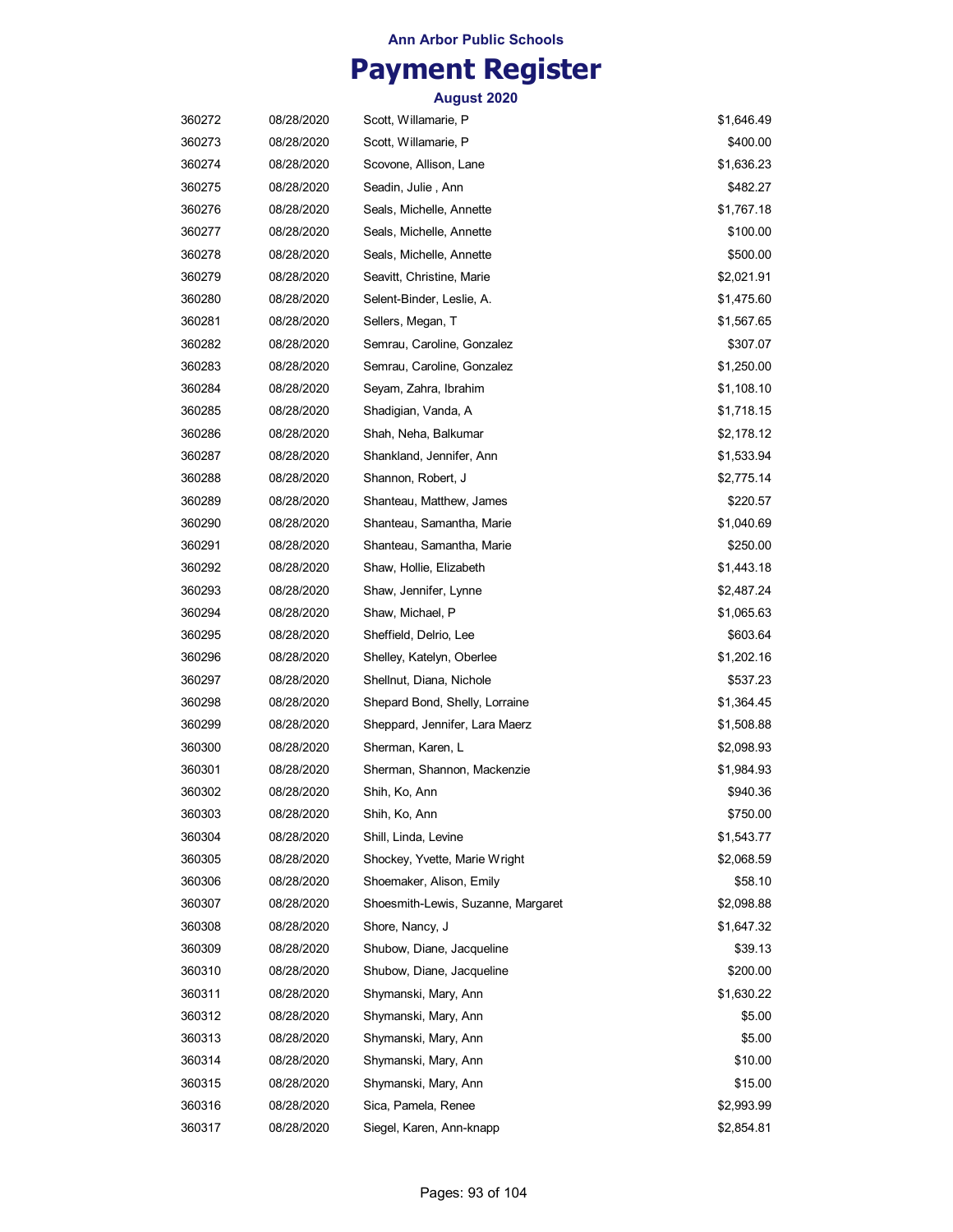## **Payment Register**

| 360318 | 08/28/2020 | Sierzega, Amy, Lynn           | \$1,523.23 |
|--------|------------|-------------------------------|------------|
| 360319 | 08/28/2020 | Sietz, Carina, Jay            | \$1,885.61 |
| 360320 | 08/28/2020 | Sigworth, Andrew, J           | \$1,225.52 |
| 360321 | 08/28/2020 | Silvester, Ryan, Jon          | \$1,345.34 |
| 360322 | 08/28/2020 | Simmons, Letitia, Jane        | \$1,528.38 |
| 360323 | 08/28/2020 | Simon, Eva                    | \$636.03   |
| 360324 | 08/28/2020 | Simpkins, Morgan, Alese       | \$1,626.13 |
| 360325 | 08/28/2020 | Sims-Woods, Danielle, Nicole  | \$555.43   |
| 360326 | 08/28/2020 | Sims, Janae, Breanna          | \$473.46   |
| 360327 | 08/28/2020 | Sims, Jawanna, L              | \$992.31   |
| 360328 | 08/28/2020 | Sims, Joe, B                  | \$1,436.92 |
| 360329 | 08/28/2020 | Singer, Tracy                 | \$1,973.01 |
| 360330 | 08/28/2020 | Singleton, Jessica, M         | \$1,354.39 |
| 360331 | 08/28/2020 | Sisson, Judith, L             | \$1,755.98 |
| 360332 | 08/28/2020 | Skiba, Jason, Patrick         | \$2,647.05 |
| 360333 | 08/28/2020 | Skodack, Joshua, Paul         | \$1,543.97 |
| 360334 | 08/28/2020 | Skodzinsky, Robyn, Allison    | \$997.98   |
| 360335 | 08/28/2020 | Skonecki, Ann, Jaworski       | \$1,582.28 |
| 360336 | 08/28/2020 | Skrettas, Julie               | \$549.84   |
| 360337 | 08/28/2020 | Skszek, Elizabeth, Bashant    | \$947.29   |
| 360338 | 08/28/2020 | Slade, Kathryn, Kerns         | \$833.90   |
| 360339 | 08/28/2020 | Slay, Sean, Wyatt             | \$1,440.44 |
| 360340 | 08/28/2020 | Sloan, Kelly, L               | \$559.63   |
| 360341 | 08/28/2020 | Smead, Carrie, Ann            | \$1,381.95 |
| 360342 | 08/28/2020 | Smead, Nathan, Michael        | \$2,014.75 |
| 360343 | 08/28/2020 | Smigell, Jonathon, M          | \$1,753.72 |
| 360344 | 08/28/2020 | Smigell, Sara, Renee Anderson | \$1,554.17 |
| 360345 | 08/28/2020 | Smith, Andrew, C              | \$1,831.94 |
| 360346 | 08/28/2020 | Smith, Andrew, C              | \$323.00   |
| 360347 | 08/28/2020 | Smith, Jameel, Montgomery     | \$2,381.37 |
| 360348 | 08/28/2020 | Smith, Janice, L              | \$1,681.10 |
| 360349 | 08/28/2020 | Smith, Jason, M               | \$1,974.63 |
| 360350 | 08/28/2020 | Smith, Kristen, Riemersma     | \$1,584.76 |
| 360351 | 08/28/2020 | Smith, Reid, L                | \$1,876.24 |
| 360352 | 08/28/2020 | Smith, Ureka, Latonya         | \$897.67   |
| 360353 | 08/28/2020 | Smith, Vanessa, Manny         | \$369.00   |
| 360354 | 08/28/2020 | Smitka, Nicole, Whitney       | \$1,232.04 |
| 360355 | 08/28/2020 | Smoot, Cathryn, Lillian       | \$1,414.31 |
| 360356 | 08/28/2020 | Snadon, Aretha, McDuffie      | \$1,803.57 |
| 360357 | 08/28/2020 | Snapke, Amie, J               | \$2,641.15 |
| 360358 | 08/28/2020 | Snow-Schell, Claudette, Marie | \$1,843.52 |
| 360359 | 08/28/2020 | Snow, Dawn, Elaine            | \$1,383.20 |
| 360360 | 08/28/2020 | Snow, Dawn, Elaine            | \$75.00    |
| 360361 | 08/28/2020 | Snow, Dawn, Elaine            | \$350.00   |
| 360362 | 08/28/2020 | Snyder, Vincent, Scott        | \$1,225.52 |
| 360363 | 08/28/2020 | Sobolewski, Mark, J           | \$1,853.75 |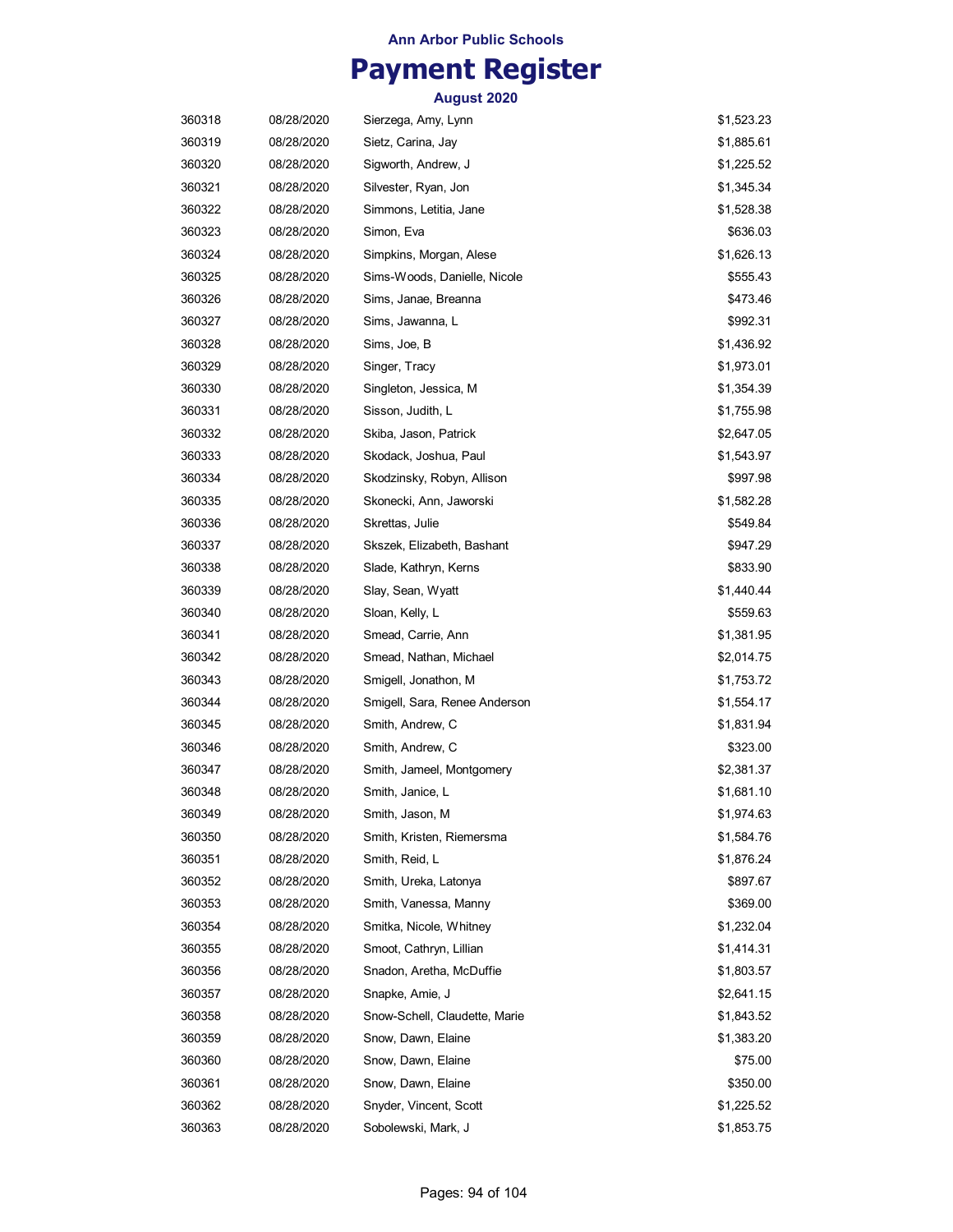## **Payment Register**

| 360364 | 08/28/2020 | Soderberg, Caryn, H             | \$1,924.06 |
|--------|------------|---------------------------------|------------|
| 360365 | 08/28/2020 | Solari, Anne-marie              | \$1,527.33 |
| 360366 | 08/28/2020 | Solari, Anne-marie              | \$250.00   |
| 360367 | 08/28/2020 | Solar, Kaitlyn, Louise          | \$464.38   |
| 360368 | 08/28/2020 | Solowczuk, Jill, S              | \$1,199.52 |
| 360369 | 08/28/2020 | Solowczuk, Jill, S              | \$100.00   |
| 360370 | 08/28/2020 | Sonsara, Maribeth, D            | \$1,437.85 |
| 360371 | 08/28/2020 | Sonsara, Maribeth, D            | \$500.00   |
| 360372 | 08/28/2020 | Sorensen, Erin, Nicole          | \$207.51   |
| 360373 | 08/28/2020 | Sorgatz, Andrew, G              | \$504.12   |
| 360374 | 08/28/2020 | Sotelo, Amber, L                | \$1,650.21 |
| 360375 | 08/28/2020 | Soupal, Ryan, R                 | \$1,939.49 |
| 360376 | 08/28/2020 | Spence, Mary, Frances           | \$1,202.77 |
| 360377 | 08/28/2020 | Spencer, Scott, Charles         | \$1,382.14 |
| 360378 | 08/28/2020 | Spiess, Kathryn, A              | \$2,064.00 |
| 360379 | 08/28/2020 | Spilak, Carol, Lynn             | \$1,156.33 |
| 360380 | 08/28/2020 | Spiroff, Julie, Ann             | \$1,952.62 |
| 360381 | 08/28/2020 | Sportsman, Emily, Lauren        | \$1,748.00 |
| 360382 | 08/28/2020 | Sprow, Scott, W.                | \$1,605.95 |
| 360383 | 08/28/2020 | Spurlock, Troy                  | \$818.69   |
| 360384 | 08/28/2020 | Stahl, Erin, Elizabeth          | \$1,439.86 |
| 360385 | 08/28/2020 | Stahly, John, E                 | \$1,227.03 |
| 360386 | 08/28/2020 | Stalhandske, Ann, M             | \$1,421.64 |
| 360387 | 08/28/2020 | Stamm, Anthony, B               | \$2,346.01 |
| 360388 | 08/28/2020 | Starcher, Samantha, Kate        | \$390.35   |
| 360389 | 08/28/2020 | Starr, Shira, Faye              | \$1,109.55 |
| 360390 | 08/28/2020 | Stearns, James, Michael         | \$389.24   |
| 360391 | 08/28/2020 | Stearns, James, Michael         | \$980.00   |
| 360392 | 08/28/2020 | Steck, Andrew, A                | \$1,624.82 |
| 360393 | 08/28/2020 | Steinhauer, Kelly, Lee          | \$723.72   |
| 360394 | 08/28/2020 | Stepnitz, Kathryn, Elizabeth    | \$988.64   |
| 360395 | 08/28/2020 | Stepp-Thomas, Petra, Maria      | \$48.63    |
| 360396 | 08/28/2020 | Stern, Jonathan, J              | \$2,316.85 |
| 360397 | 08/28/2020 | Stern, Samuel, C                | \$2,358.50 |
| 360398 | 08/28/2020 | Stern, Samuel, C                | \$3,701.52 |
| 360399 | 08/28/2020 | Steward, Sally, Anne            | \$1,336.58 |
| 360400 | 08/28/2020 | Steward, Sally, Anne            | \$400.00   |
| 360401 | 08/28/2020 | Stewart, Anthony, L             | \$1,069.87 |
| 360402 | 08/28/2020 | Stewart, Anthony, L             | \$700.00   |
| 360403 | 08/28/2020 | Stewart, Michael, J             | \$2,175.60 |
| 360404 | 08/28/2020 | Stewart, Natasha, Renee         | \$1,581.46 |
| 360405 | 08/28/2020 | Stidham, Brooke, Nicole Collins | \$1,865.69 |
| 360406 | 08/28/2020 | Stidham, Brooke, Nicole Collins | \$400.00   |
| 360407 | 08/28/2020 | Stidham, Brooke, Nicole Collins | \$500.00   |
| 360408 | 08/28/2020 | Stier, Julia, Battista          | \$1,004.38 |
| 360409 | 08/28/2020 | Stojcevich, Annette, Vangelov   | \$1,782.76 |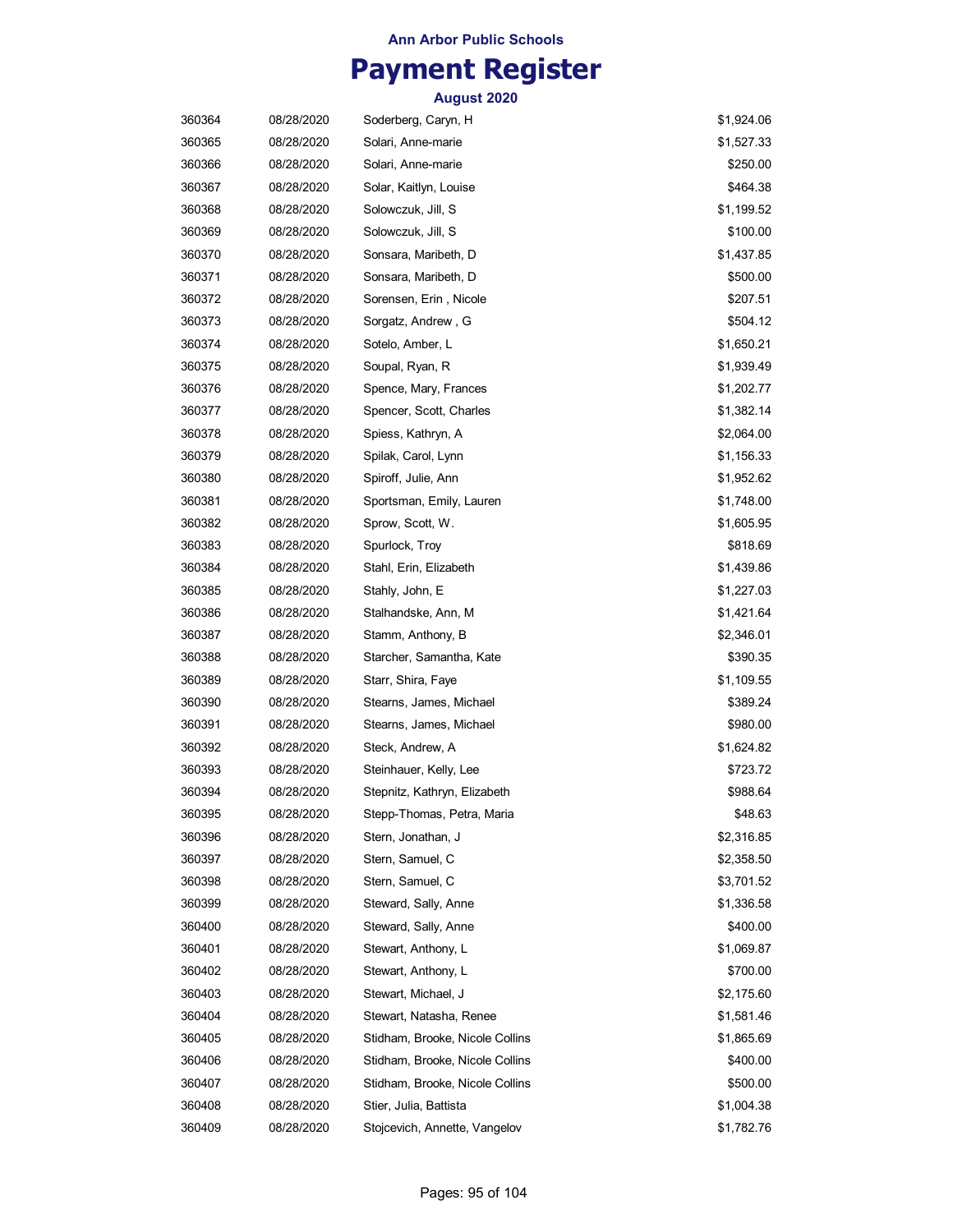## **Payment Register**

| 360410 | 08/28/2020 | Stokes, Willona                    | \$491.30   |
|--------|------------|------------------------------------|------------|
| 360411 | 08/28/2020 | Stone, Catherine, L                | \$2,082.78 |
| 360412 | 08/28/2020 | Stone, Steven, D                   | \$758.43   |
| 360413 | 08/28/2020 | Stoops, Kristin, Kathleen          | \$2,208.71 |
| 360414 | 08/28/2020 | Stout, Lauren, Michelle            | \$1,146.34 |
| 360415 | 08/28/2020 | Stowe-Blanchard, Amanda, Catherine | \$1,391.26 |
| 360416 | 08/28/2020 | Strassel, Julie, Christine         | \$1,719.14 |
| 360417 | 08/28/2020 | Strassel, Quinn, M                 | \$1,728.84 |
| 360418 | 08/28/2020 | Strecker, Rachael, L               | \$1,371.26 |
| 360419 | 08/28/2020 | Stripling, Burnie, D               | \$1,677.36 |
| 360420 | 08/28/2020 | Strite, Jon, Kevin                 | \$2,143.41 |
| 360421 | 08/28/2020 | Strong, Amber, Marie               | \$2,370.55 |
| 360422 | 08/28/2020 | Stroud, Marie, Hillstrom           | \$1,970.60 |
| 360423 | 08/28/2020 | Sturgis, Hanna, Hall               | \$1,136.59 |
| 360424 | 08/28/2020 | Sturt, Victoria                    | \$1,614.89 |
| 360425 | 08/28/2020 | Suchanek, Sarah, Dawn              | \$1,169.14 |
| 360426 | 08/28/2020 | Sullivan, Mary, S                  | \$2,583.39 |
| 360427 | 08/28/2020 | Sumerton, Michael, B               | \$4,616.39 |
| 360428 | 08/28/2020 | Suter, Marilyn, Szymanski          | \$2,086.92 |
| 360429 | 08/28/2020 | Swanson, Bernadette, Grasso        | \$2,005.67 |
| 360430 | 08/28/2020 | Swearingen, Deak, Thomas           | \$1,307.41 |
| 360431 | 08/28/2020 | Swift, Jeanice, Kerr               | \$5,200.60 |
| 360432 | 08/28/2020 | Swimmer, Shannon, Nicole Mohr      | \$1,215.25 |
| 360433 | 08/28/2020 | Swimmer, Shannon, Nicole Mohr      | \$350.00   |
| 360434 | 08/28/2020 | Swimmer, Shannon, Nicole Mohr      | \$50.00    |
| 360435 | 08/28/2020 | Szczygiel, David, Alan             | \$1,236.39 |
| 360436 | 08/28/2020 | Szczygiel, David, Alan             | \$650.00   |
| 360437 | 08/28/2020 | Szobonya, Zachary, R               | \$246.23   |
| 360438 | 08/28/2020 | Szurek, Lindsey, Ellen             | \$2,061.68 |
| 360439 | 08/28/2020 | Szuszman, Stacey, Greenleaf        | \$1,272.26 |
| 360440 | 08/28/2020 | Szwejkowski, Brandon, Casmere      | \$2,421.82 |
| 360441 | 08/28/2020 | Tabaka, Bethany, Dawn              | \$2,026.97 |
| 360442 | 08/28/2020 | Tabbara, Thuraya, Said             | \$1,600.93 |
| 360443 | 08/28/2020 | Tabor, Salena, Myrle               | \$1,168.25 |
| 360444 | 08/28/2020 | Tackett, Astrid, Elisabeth         | \$1,534.43 |
| 360445 | 08/28/2020 | Talley, Devin, Lenae               | \$443.18   |
| 360446 | 08/28/2020 | Talmadge, Katie, Lynne             | \$1,692.96 |
| 360447 | 08/28/2020 | Tarchinski, Carol, Michelle        | \$1,858.37 |
| 360448 | 08/28/2020 | Tarchinski, Carol, Michelle        | \$350.00   |
| 360449 | 08/28/2020 | Taub-McNabb, Melissa, Dawn         | \$243.17   |
| 360450 | 08/28/2020 | Taube, Lauren, Jean                | \$1,006.04 |
| 360451 | 08/28/2020 | Taylor, Adrianne, Joy              | \$581.10   |
| 360452 | 08/28/2020 | Taylor, Carmen                     | \$779.73   |
| 360453 | 08/28/2020 | Taylor, Carmen                     | \$300.00   |
| 360454 | 08/28/2020 | Taylor, Carmen                     | \$125.00   |
| 360455 | 08/28/2020 | Taylor, Darrell, Tyrone            | \$1,928.32 |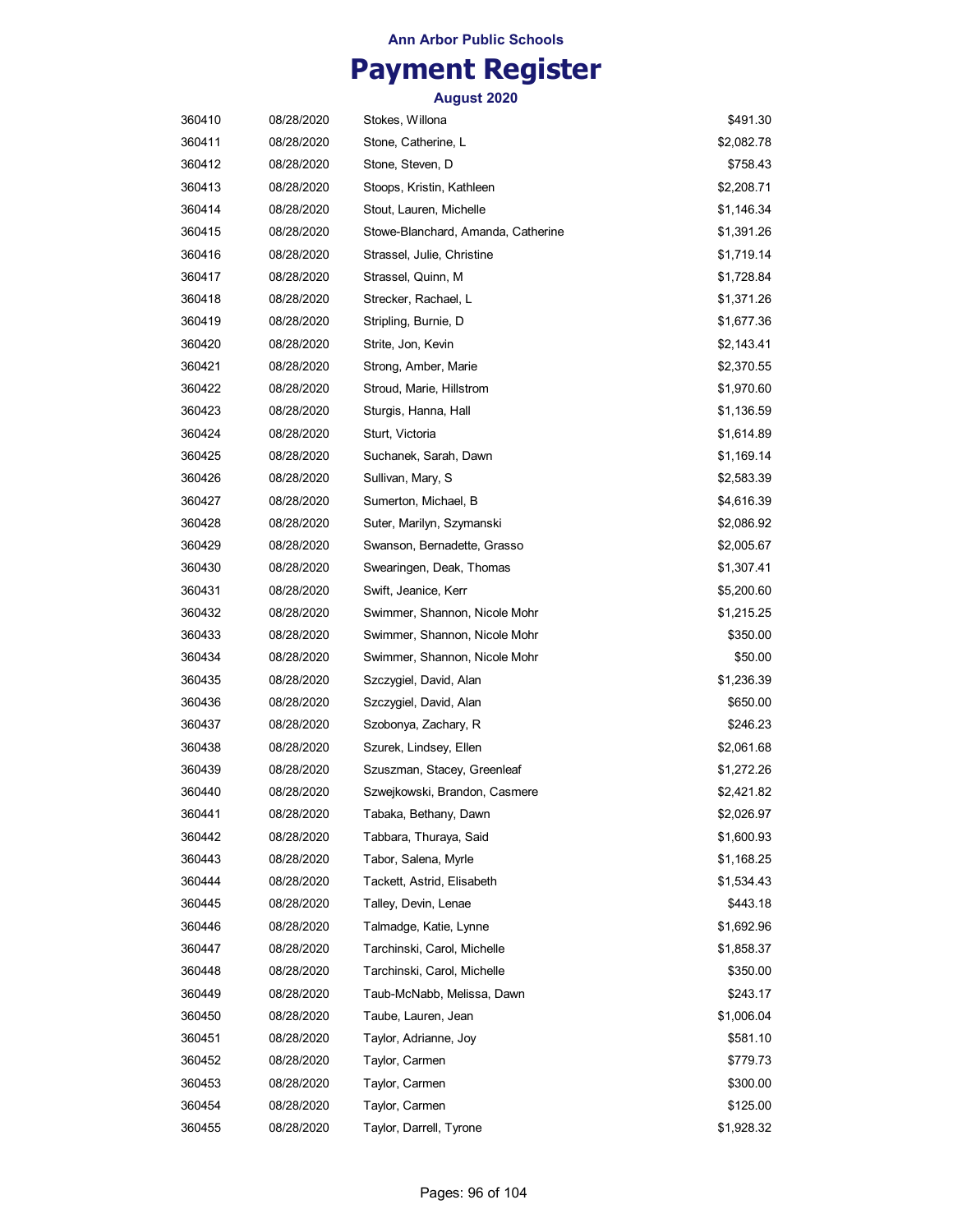# **Payment Register**

| 360456 | 08/28/2020 | Taylor, Gabrielle, Marie Helmus | \$969.01   |
|--------|------------|---------------------------------|------------|
| 360457 | 08/28/2020 | Taylor, Gabrielle, Marie Helmus | \$107.67   |
| 360458 | 08/28/2020 | Taylor, James, S                | \$1,813.66 |
| 360459 | 08/28/2020 | Taylor, Jeffrey, R              | \$145.89   |
| 360460 | 08/28/2020 | Taylor, Karen, L                | \$1,300.46 |
| 360461 | 08/28/2020 | Taylor, Rachel, Ann             | \$2,111.46 |
| 360462 | 08/28/2020 | Taylor, Sarah                   | \$1,418.37 |
| 360463 | 08/28/2020 | Teall, Margaret, F              | \$985.53   |
| 360464 | 08/28/2020 | Teall, Margaret, F              | \$500.00   |
| 360465 | 08/28/2020 | Telfer, Joann, Serfano          | \$2,008.16 |
| 360466 | 08/28/2020 | Terry, Wendy, Lorraine          | \$1,843.48 |
| 360467 | 08/28/2020 | Teshima, Lisa, Maki             | \$1,533.17 |
| 360468 | 08/28/2020 | Thabteh, Eman, Mousa            | \$532.60   |
| 360469 | 08/28/2020 | Theisen, Elizabeth, A           | \$418.61   |
| 360470 | 08/28/2020 | Theriault-kimmey, Emily, Anne   | \$965.96   |
| 360471 | 08/28/2020 | Thobe, Scott, A                 | \$1,954.47 |
| 360472 | 08/28/2020 | Thomas, Anne, Louise            | \$1,424.08 |
| 360473 | 08/28/2020 | Thomas, Brian, Andrew           | \$1,608.50 |
| 360474 | 08/28/2020 | Thomas, Christopher, S          | \$2,047.67 |
| 360475 | 08/28/2020 | Thomas, Erica, A                | \$1,718.77 |
| 360476 | 08/28/2020 | Thomas, Jennifer, A             | \$1,466.43 |
| 360477 | 08/28/2020 | Thomas, Nicole, Elizabeth       | \$2,399.67 |
| 360478 | 08/28/2020 | Thomas, Pamela, Maria           | \$711.56   |
| 360479 | 08/28/2020 | Thomas, Rhonda, P               | \$1,400.17 |
| 360480 | 08/28/2020 | Thomas, Robin, Carol            | \$1,667.89 |
| 360481 | 08/28/2020 | Thomas, Shaquanda, A            | \$597.41   |
| 360482 | 08/28/2020 | Thompson, Erik                  | \$3,697.59 |
| 360483 | 08/28/2020 | Thompson, Johnny, Jeanine       | \$1,817.14 |
| 360484 | 08/28/2020 | Thompson, Kathryn, Elizabeth    | \$991.10   |
| 360485 | 08/28/2020 | Thompson, Lisa, Lovich          | \$1,704.20 |
| 360486 | 08/28/2020 | Thompson, Lisa, Lovich          | \$500.00   |
| 360487 | 08/28/2020 | Thompson, Suzanne, Marie        | \$606.62   |
| 360488 | 08/28/2020 | Thorpe-knoll, Darcy, Joy        | \$2,248.29 |
| 360489 | 08/28/2020 | Thorson, Talia                  | \$2,101.59 |
| 360490 | 08/28/2020 | Thurman, Demarko                | \$1,648.74 |
| 360491 | 08/28/2020 | Tippett, Deanna, M              | \$359.64   |
| 360492 | 08/28/2020 | Tippett, Deanna, M              | \$841.03   |
| 360493 | 08/28/2020 | Tomassi, Joseph, Lawrence       | \$1,480.85 |
| 360494 | 08/28/2020 | Toohey, Derek, Raymond          | \$1,373.15 |
| 360495 | 08/28/2020 | Tookes, Olivia, Grace-Mae       | \$1,170.34 |
| 360496 | 08/28/2020 | Toon, Rachel, Robbins           | \$2,216.10 |
| 360497 | 08/28/2020 | Tooson, Pamela, Lashell         | \$2,104.36 |
| 360498 | 08/28/2020 | Torrey, Elizabeth, Renee        | \$1,525.16 |
| 360499 | 08/28/2020 | Totsuka, Hiroaki                | \$1,273.14 |
| 360500 | 08/28/2020 | Townsel, Shantae, Renee         | \$1,080.11 |
| 360501 | 08/28/2020 | Townsel, Shantae, Renee         | \$30.00    |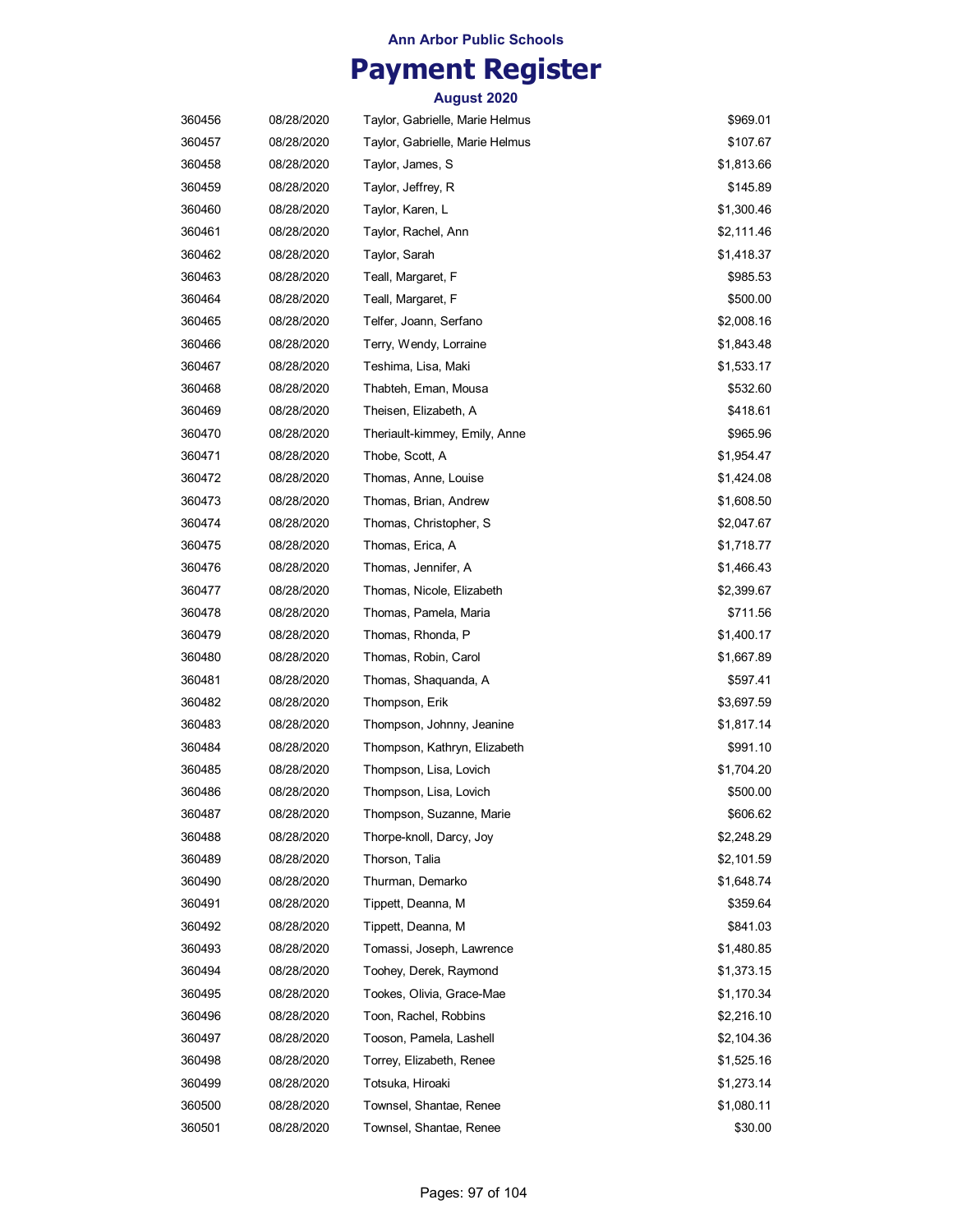## **Payment Register**

| 360502 | 08/28/2020 | Tracy, Makenna, Anna         | \$587.24   |
|--------|------------|------------------------------|------------|
| 360503 | 08/28/2020 | Treece, Carrie, Ann          | \$1,683.27 |
| 360504 | 08/28/2020 | Treece, Jason, A             | \$1,846.30 |
| 360505 | 08/28/2020 | Trevisan, Daniel, Francis    | \$2,162.34 |
| 360506 | 08/28/2020 | Trillet, Alexandra, Jordan   | \$1,023.38 |
| 360507 | 08/28/2020 | Trombley, Tina, F            | \$708.43   |
| 360508 | 08/28/2020 | Trumpour, Christine, M       | \$1,964.11 |
| 360509 | 08/28/2020 | Tumolo, Joshua, R            | \$1,714.29 |
| 360510 | 08/28/2020 | Tumolo, Joshua, R            | \$220.00   |
| 360511 | 08/28/2020 | Tupper, Kelli, Marie         | \$1,380.81 |
| 360512 | 08/28/2020 | Turner, Anne Marie, Nicoll   | \$2,970.51 |
| 360513 | 08/28/2020 | Turner, Martha, C            | \$607.54   |
| 360514 | 08/28/2020 | Tuzinsky, Marci, Lynne       | \$3,001.21 |
| 360515 | 08/28/2020 | Tyburski, Elizabeth, Jeanne  | \$1,238.44 |
| 360516 | 08/28/2020 | Urda-Thompson, Andrea        | \$1,924.45 |
| 360517 | 08/28/2020 | Vail, Amy, Lynn              | \$194.55   |
| 360518 | 08/28/2020 | Valchine II, Mark, Ben       | \$2,041.04 |
| 360519 | 08/28/2020 | Valdes, Catherine, Rose      | \$1,162.58 |
| 360520 | 08/28/2020 | Valle, Laura, Elizabeth      | \$1,879.09 |
| 360521 | 08/28/2020 | Valle, Laura, Elizabeth      | \$100.00   |
| 360522 | 08/28/2020 | Van Appledorn, Amy, Lyn      | \$1,872.72 |
| 360523 | 08/28/2020 | Van Gordon, Elizabeth, Rose  | \$559.56   |
| 360524 | 08/28/2020 | Van oyen, Cassandra, Therese | \$1,649.30 |
| 360525 | 08/28/2020 | Van ryn, Kristine, Joy       | \$1,707.75 |
| 360526 | 08/28/2020 | Van Volkinburg, John, M      | \$1,186.19 |
| 360527 | 08/28/2020 | Van-Ee, Kelly, Sue           | \$43.47    |
| 360528 | 08/28/2020 | Vance, Sara, Jane            | \$1,918.63 |
| 360529 | 08/28/2020 | Vance, Sara, Jane            | \$313.00   |
| 360530 | 08/28/2020 | Vancleve, Caitlin, E         | \$1,696.24 |
| 360531 | 08/28/2020 | Vanderbilt, Courtney, Lynn   | \$1,282.97 |
| 360532 | 08/28/2020 | Vanderbilt, Courtney, Lynn   | \$1,000.00 |
| 360533 | 08/28/2020 | Vandorn, Diane, Christine    | \$2,096.68 |
| 360534 | 08/28/2020 | Vanek, Barbara, A            | \$1,099.31 |
| 360535 | 08/28/2020 | VanLoo, Sarah, E             | \$1,484.03 |
| 360536 | 08/28/2020 | Vanloo, William, Dirk        | \$1,537.09 |
| 360537 | 08/28/2020 | Vann, Nadia, D               | \$1,700.04 |
| 360538 | 08/28/2020 | VanRiper, Rachel, Suzanne    | \$1,021.25 |
| 360539 | 08/28/2020 | VanSteelandt, Ashley, M      | \$1,277.64 |
| 360540 | 08/28/2020 | Vanvliet, Erin, Elisabeth    | \$1,231.75 |
| 360541 | 08/28/2020 | Varajon, Jennifer, Sue       | \$490.84   |
| 360542 | 08/28/2020 | Varga, Rachael, Marie        | \$1,547.94 |
| 360543 | 08/28/2020 | Vargo, Megan, Louise         | \$1,482.24 |
| 360544 | 08/28/2020 | Vaughn, Catrina, Vernice     | \$2,033.06 |
| 360545 | 08/28/2020 | Vazquez, Andrew, Robert      | \$918.31   |
| 360546 | 08/28/2020 | Vazquez, Geraldo, E          | \$2,775.64 |
| 360547 | 08/28/2020 | Verdugo Jimenez, Daniel      | \$1,010.12 |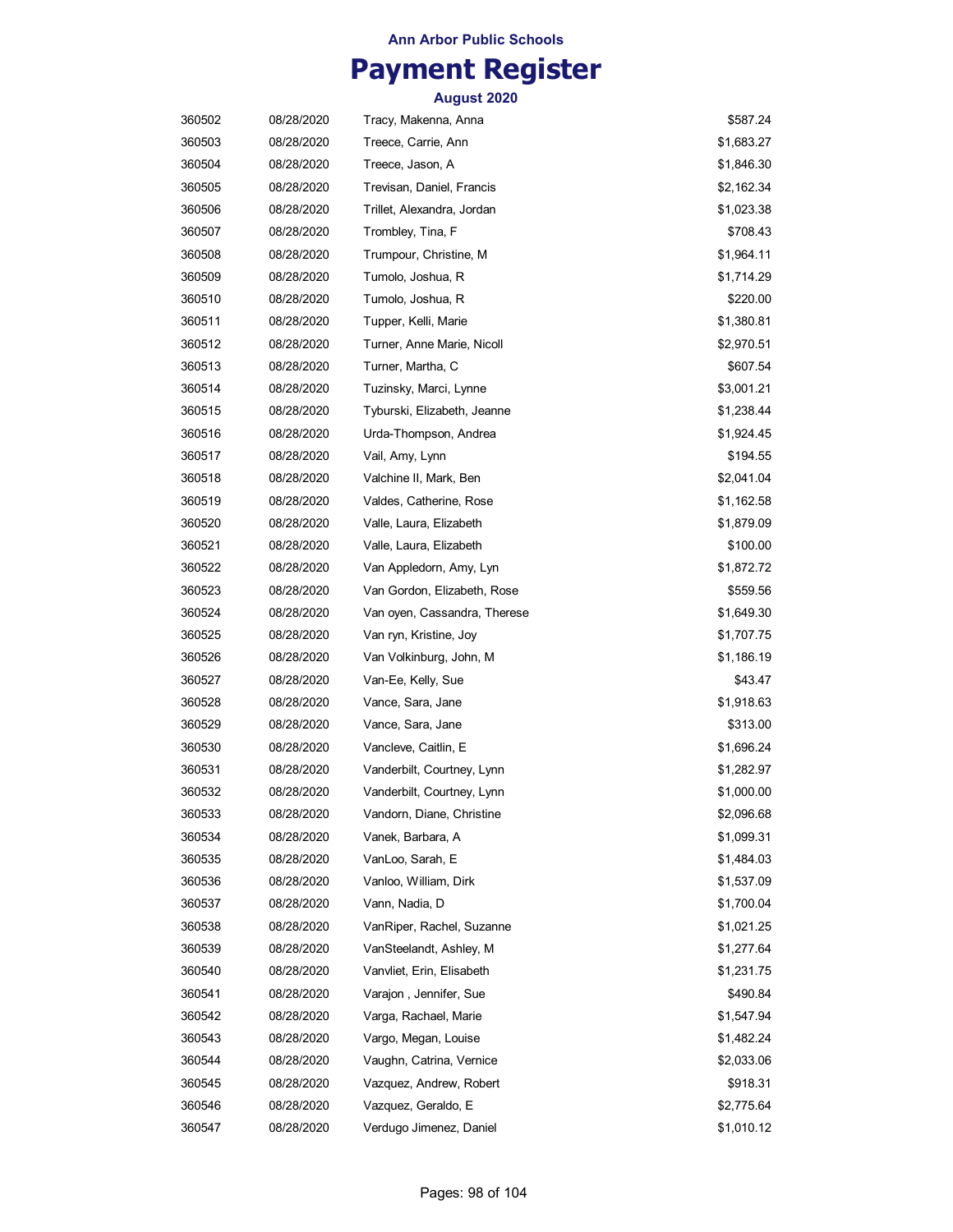## **Payment Register**

| 360548 | 08/28/2020 | Verdugo Jimenez, Daniel        | \$425.00   |
|--------|------------|--------------------------------|------------|
| 360549 | 08/28/2020 | VerLee, Kristal, Marie         | \$1,489.49 |
| 360550 | 08/28/2020 | Vess, James, T                 | \$2,101.19 |
| 360551 | 08/28/2020 | Villanueva, Melissa, Rose      | \$1,522.87 |
| 360552 | 08/28/2020 | Villerot, Stephen, D           | \$562.77   |
| 360553 | 08/28/2020 | Vince, Brandon, M              | \$1,533.14 |
| 360554 | 08/28/2020 | Vincent, Dusti, J              | \$1,489.82 |
| 360555 | 08/28/2020 | Vincent, Dusti, J              | \$400.00   |
| 360556 | 08/28/2020 | Vinter, Alexander, William     | \$1,409.94 |
| 360557 | 08/28/2020 | Vit, Martina                   | \$1,596.76 |
| 360558 | 08/28/2020 | Von kulajta, Bianka, M         | \$2,005.10 |
| 360559 | 08/28/2020 | Vosters, Leslie, Ann           | \$1,565.84 |
| 360560 | 08/28/2020 | Vu, Suzanne, Marie             | \$2,881.33 |
| 360561 | 08/28/2020 | Waanders, Allison, Helen       | \$1,962.31 |
| 360562 | 08/28/2020 | Wade, Briana, Marie            | \$1,080.03 |
| 360563 | 08/28/2020 | Wade, Jennifer, Rene           | \$1,821.50 |
| 360564 | 08/28/2020 | Wagner Jr, John, A             | \$2,060.85 |
| 360565 | 08/28/2020 | Wagner-Haller, Cheryl, A       | \$5,910.07 |
| 360566 | 08/28/2020 | Wagner, Kathryn , Elizabeth    | \$473.82   |
| 360567 | 08/28/2020 | Wagner, Kathryn, Mary Lacroix  | \$650.75   |
| 360568 | 08/28/2020 | Wahl, Diane, Lynn              | \$907.67   |
| 360569 | 08/28/2020 | Waite, Madeleine, Marie        | \$1,259.86 |
| 360570 | 08/28/2020 | Waldron, Tiffanie, Deidre      | \$1,326.03 |
| 360571 | 08/28/2020 | Waldron, Tiffanie, Deidre      | \$250.00   |
| 360572 | 08/28/2020 | Walsh, Jennifer, L             | \$1,247.47 |
| 360573 | 08/28/2020 | Walsh, Jennifer, L             | \$550.00   |
| 360574 | 08/28/2020 | Walstra, Julie, K              | \$1,797.09 |
| 360575 | 08/28/2020 | Walter, Lewis, P               | \$702.79   |
| 360576 | 08/28/2020 | Walton, Krista, E              | \$1,301.38 |
| 360577 | 08/28/2020 | Wang, Amy, Chang-peng          | \$1,196.46 |
| 360578 | 08/28/2020 | Ward, Anne, Frances            | \$2,126.73 |
| 360579 | 08/28/2020 | Ward, Monai, Chatrice Leco     | \$1,120.63 |
| 360580 | 08/28/2020 | Wardner, Monique, Cassier      | \$545.86   |
| 360581 | 08/28/2020 | Wargo, Michelle, Lynn          | \$2,003.86 |
| 360582 | 08/28/2020 | Warner, Casey, Storm           | \$3,277.86 |
| 360583 | 08/28/2020 | Warr, Angela, Michaels         | \$4,273.94 |
| 360584 | 08/28/2020 | Warren, Kimberly, M            | \$676.69   |
| 360585 | 08/28/2020 | Warren, Lauren, Hallinan       | \$1,917.67 |
| 360586 | 08/28/2020 | Warren, Lauren, Hallinan       | \$50.00    |
| 360587 | 08/28/2020 | Watson, Dante, A               | \$2,576.51 |
| 360588 | 08/28/2020 | Watson, Robyn, Lynne Kimmey    | \$1,978.19 |
| 360589 | 08/28/2020 | Watson, Shevaughn              | \$1,886.64 |
| 360590 | 08/28/2020 | Wattleworth, Kent, Christopher | \$1,903.85 |
| 360591 | 08/28/2020 | Wayne, Laura, I                | \$1,782.88 |
| 360592 | 08/28/2020 | Webb, Carol, Joy               | \$2,042.11 |
| 360593 | 08/28/2020 | Weber, Margaret, Mary          | \$980.67   |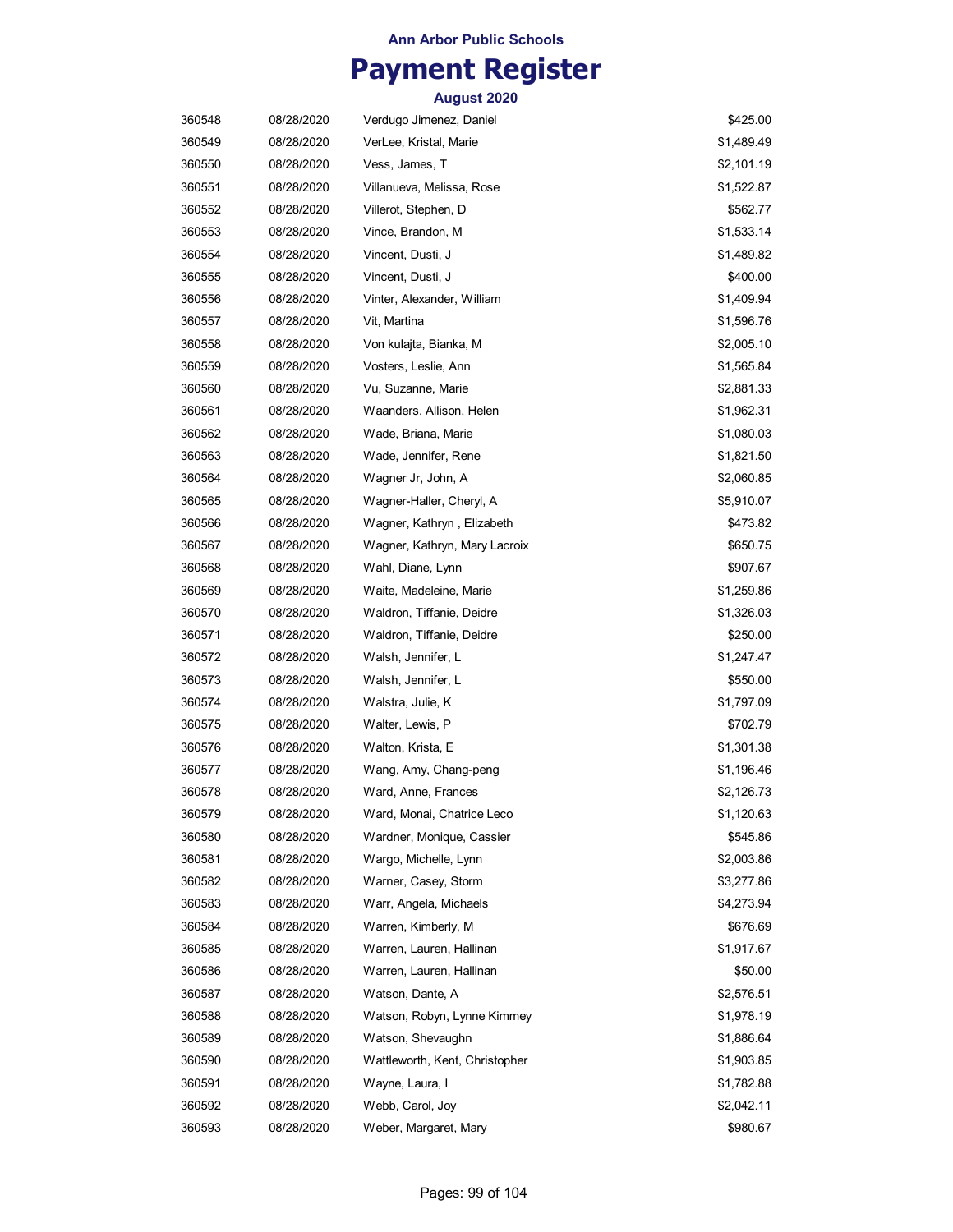## **Payment Register**

| 360594 | 08/28/2020 | Webster Jr, Frederick, Courtney | \$445.99   |
|--------|------------|---------------------------------|------------|
| 360595 | 08/28/2020 | Webster Jr, Frederick, Courtney | \$55.00    |
| 360596 | 08/28/2020 | Webster, Terra, E               | \$3,207.36 |
| 360597 | 08/28/2020 | Weeks, Stacia, Marie            | \$2,037.39 |
| 360598 | 08/28/2020 | Weems, Bryant, Cheno            | \$219.74   |
| 360599 | 08/28/2020 | Weems, Bryant, Cheno            | \$1,400.00 |
| 360600 | 08/28/2020 | Weeter, Jennifer, Leigh         | \$1,449.93 |
| 360601 | 08/28/2020 | Weeter, Jennifer, Leigh         | \$200.00   |
| 360602 | 08/28/2020 | Wegman, Kendra, Kim             | \$866.86   |
| 360603 | 08/28/2020 | Wegman, Kendra, Kim             | \$750.00   |
| 360604 | 08/28/2020 | Weid, Deborah, Kay              | \$1,966.77 |
| 360605 | 08/28/2020 | Weindorf, James, L              | \$1,996.11 |
| 360606 | 08/28/2020 | Weir, Alexis, Mae               | \$1,275.26 |
| 360607 | 08/28/2020 | Weise Knyal, Bridget, Ann       | \$555.81   |
| 360608 | 08/28/2020 | Welch-Konett, Tracy, Kathleen   | \$638.72   |
| 360609 | 08/28/2020 | Welch, Grant, Harrison-S        | \$661.81   |
| 360610 | 08/28/2020 | Weller, Holly, Ann              | \$1,142.53 |
| 360611 | 08/28/2020 | Wellman, Robert, H              | \$2,475.83 |
| 360612 | 08/28/2020 | Wesley, Valerie, Jill           | \$1,631.97 |
| 360613 | 08/28/2020 | West Jones, Jacqueline, Kay     | \$546.69   |
| 360614 | 08/28/2020 | Westbrooks, Susan, Annette      | \$1,995.79 |
| 360615 | 08/28/2020 | West, Christia, Lee north       | \$1,363.64 |
| 360616 | 08/28/2020 | West, Christina, Amanda         | \$912.28   |
| 360617 | 08/28/2020 | West, Christina, Amanda         | \$500.00   |
| 360618 | 08/28/2020 | Westrate, Rebecca, Lynn         | \$2,477.32 |
| 360619 | 08/28/2020 | Westrate, Rebecca, Lynn         | \$140.00   |
| 360620 | 08/28/2020 | Wheat, Sara, A                  | \$1,289.13 |
| 360621 | 08/28/2020 | Wheeler, Stephen, Ernest        | \$1,827.22 |
| 360622 | 08/28/2020 | Whiren, Anthony, J              | \$2,470.00 |
| 360623 | 08/28/2020 | Whitaker-krile, Kristi, Lee     | \$2,333.94 |
| 360624 | 08/28/2020 | Whitcomb, Kristin, Ann          | \$1,685.11 |
| 360625 | 08/28/2020 | White, Charles, A               | \$2,443.22 |
| 360626 | 08/28/2020 | Whitehorn, Tonya, Denise        | \$1,939.40 |
| 360627 | 08/28/2020 | Whittenburg, Mary, R            | \$874.39   |
| 360628 | 08/28/2020 | Whybark, Marie, Kuhn            | \$1,919.14 |
| 360629 | 08/28/2020 | Widmer, Elizabeth, Aileen       | \$1,053.89 |
| 360630 | 08/28/2020 | Wiens, Aaron, M                 | \$1,717.13 |
| 360631 | 08/28/2020 | Wier-Leonard, Peggy, Jean       | \$1,861.78 |
| 360632 | 08/28/2020 | Wier-Leonard, Peggy, Jean       | \$250.00   |
| 360633 | 08/28/2020 | Wiese, Mary, Barbara            | \$4,072.50 |
| 360634 | 08/28/2020 | Wiese, Pamela, Marie            | \$555.01   |
| 360635 | 08/28/2020 | Wight, Ashley, E                | \$1,016.25 |
| 360636 | 08/28/2020 | Wight, Ashley, E                | \$400.00   |
| 360637 | 08/28/2020 | Wigton, Mary, Margaret          | \$2,050.64 |
| 360638 | 08/28/2020 | Wilkening, Jennifer, Almeida    | \$769.77   |
| 360639 | 08/28/2020 | Wilkins, Michele, A             | \$2,060.51 |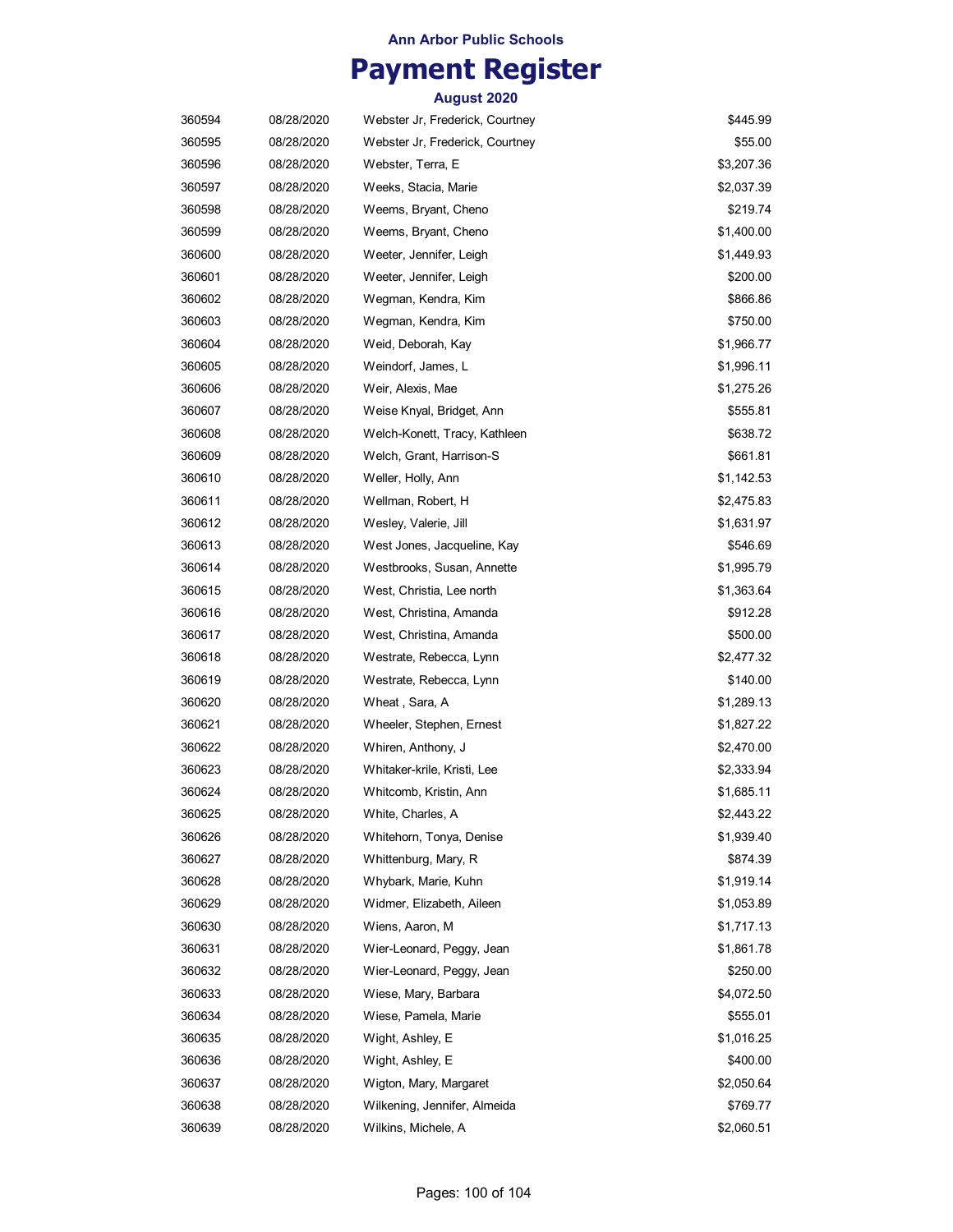## **Payment Register**

| 360640 | 08/28/2020 | Wilkinson, Julie             | \$1,138.49 |
|--------|------------|------------------------------|------------|
| 360641 | 08/28/2020 | Wilkinson, Julie             | \$100.00   |
| 360642 | 08/28/2020 | Wilkins, Timario, Jeremiah   | \$1,048.58 |
| 360643 | 08/28/2020 | Willacy, Wendell, T          | \$193.94   |
| 360644 | 08/28/2020 | Willard, Jason, James        | \$1,358.83 |
| 360645 | 08/28/2020 | Willets, Jeffrey, Vincent    | \$1,997.92 |
| 360646 | 08/28/2020 | Williams, Amber, Noel        | \$101.25   |
| 360647 | 08/28/2020 | WILLIAMS, AMY, KATHLENE      | \$1,358.41 |
| 360648 | 08/28/2020 | Williams, Brian, James       | \$2,129.78 |
| 360649 | 08/28/2020 | Williams, Corey, M           | \$1,507.53 |
| 360650 | 08/28/2020 | Williams, Kelly, Caitlin     | \$534.89   |
| 360651 | 08/28/2020 | Williams, Laurie, Heller     | \$2,268.97 |
| 360652 | 08/28/2020 | Williams, Sean, C            | \$376.36   |
| 360653 | 08/28/2020 | Williams, Sean, C            | \$1,455.00 |
| 360654 | 08/28/2020 | Willigan, Lauren, Ann        | \$45.74    |
| 360655 | 08/28/2020 | Willson, Luke, Thomas        | \$1,499.01 |
| 360656 | 08/28/2020 | Wilson, Chloe, Jane          | \$1,363.52 |
| 360657 | 08/28/2020 | Wilson, Jean, Renee          | \$2,350.41 |
| 360658 | 08/28/2020 | Wilson, Kip, A               | \$2,085.83 |
| 360659 | 08/28/2020 | Wimberly, Brittney, Shanay   | \$589.12   |
| 360660 | 08/28/2020 | Wimberly, Harold, L          | \$2,260.00 |
| 360661 | 08/28/2020 | Winston, Michele, L          | \$927.12   |
| 360662 | 08/28/2020 | Winter, Kristen, Ann         | \$1,614.30 |
| 360663 | 08/28/2020 | Winter, Sarah, Bennett       | \$1,902.20 |
| 360664 | 08/28/2020 | Winters, Jane, D             | \$1,225.55 |
| 360665 | 08/28/2020 | Wissman, Mary, Clair         | \$2,184.96 |
| 360666 | 08/28/2020 | Withers, Edward              | \$585.18   |
| 360667 | 08/28/2020 | Witherspoon, Tamika, N       | \$1,186.26 |
| 360668 | 08/28/2020 | Wittmann , Paige, Christina  | \$1,353.49 |
| 360669 | 08/28/2020 | Woelmer, Christine, Holladay | \$1,575.05 |
| 360670 | 08/28/2020 | Wolf, Laura, Ann             | \$2,475.27 |
| 360671 | 08/28/2020 | Wolford, Abbey, Leigh        | \$1,321.94 |
| 360672 | 08/28/2020 | Wolter, Deborah, L           | \$152.23   |
| 360673 | 08/28/2020 | Wong, Sandra, Lim            | \$1,820.13 |
| 360674 | 08/28/2020 | Wood, Amanda, Bess           | \$1,554.84 |
| 360675 | 08/28/2020 | Wood, Carolyn, S             | \$1,399.25 |
| 360676 | 08/28/2020 | Woodford, Anthony, Bryant    | \$780.04   |
| 360677 | 08/28/2020 | Woodman, Abigail, Marlowe    | \$475.34   |
| 360678 | 08/28/2020 | Woods, Camille, A            | \$1,657.67 |
| 360679 | 08/28/2020 | Woods, Christine, A          | \$1,837.68 |
| 360680 | 08/28/2020 | Woodson, Christine, Elaine   | \$1,892.74 |
| 360681 | 08/28/2020 | Woodson, Sheila, Yolanda     | \$1,219.44 |
| 360682 | 08/28/2020 | Woodson, Sheila, Yolanda     | \$150.00   |
| 360683 | 08/28/2020 | Woods, Raleigh, Joe          | \$1,199.07 |
| 360684 | 08/28/2020 | Wooley, Hillary, L           | \$2,115.15 |
| 360685 | 08/28/2020 | Worden, Cara, L              | \$1,196.08 |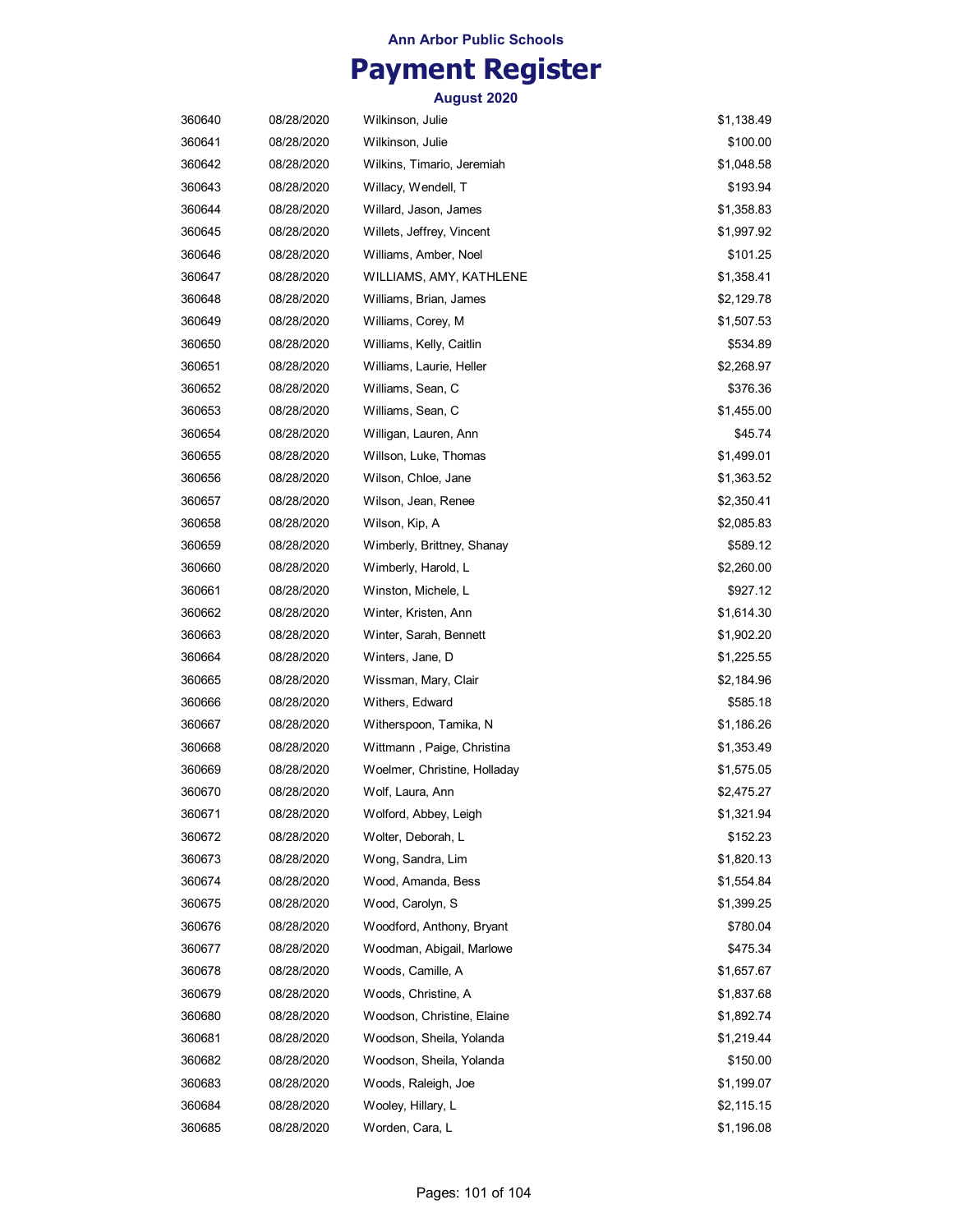## **Payment Register**

| 360686 | 08/28/2020 | Workman, Kirsten, Yambor | \$1,959.05 |
|--------|------------|--------------------------|------------|
| 360687 | 08/28/2020 | Workman, Kirsten, Yambor | \$250.00   |
| 360688 | 08/28/2020 | Wren, Angelita           | \$1,058.71 |
| 360689 | 08/28/2020 | Wren, Angelita           | \$340.00   |
| 360690 | 08/28/2020 | Wren, Angelita           | \$55.00    |
| 360691 | 08/28/2020 | Wren, Angelita           | \$55.00    |
| 360692 | 08/28/2020 | Wright II, William, Neil | \$2,698.85 |
| 360693 | 08/28/2020 | Wright, Erin, Kathleen   | \$1,851.27 |
| 360694 | 08/28/2020 | Wright, Felicia, Ann     | \$571.98   |
| 360695 | 08/28/2020 | Wright, Ivory            | \$871.03   |
| 360696 | 08/28/2020 | Wright, Karl, Alexander  | \$517.36   |
| 360697 | 08/28/2020 | Wright, Kathleen, Mary   | \$2,265.71 |
| 360698 | 08/28/2020 | Wright, Kimberley, Sara  | \$2,056.28 |
| 360699 | 08/28/2020 | Wright, Koralynn, Eve    | \$1,338.05 |
| 360700 | 08/28/2020 | Wright, Nicole, M        | \$1,040.10 |
| 360701 | 08/28/2020 | Wroblewski, Sarah, Rose  | \$1,857.00 |
| 360702 | 08/28/2020 | Wu, Fan                  | \$1,078.47 |
| 360703 | 08/28/2020 | Wylie, Olivia, Ann       | \$862.26   |
| 360704 | 08/28/2020 | Wyse, Amanda, Dagnia     | \$1,689.65 |
| 360705 | 08/28/2020 | Wyse, Amanda, Dagnia     | \$225.00   |
| 360706 | 08/28/2020 | Wyse, Joel               | \$1,087.16 |
| 360707 | 08/28/2020 | Wyse, Joel               | \$500.00   |
| 360708 | 08/28/2020 | Yamamoto, Nancy, J       | \$611.67   |
| 360709 | 08/28/2020 | Yaprak, Hande            | \$1,112.51 |
| 360710 | 08/28/2020 | Yee, Christy, Eileen     | \$2,205.64 |
| 360711 | 08/28/2020 | Yee, Christy, Eileen     | \$40.00    |
| 360712 | 08/28/2020 | Yeh, Yu-Ting             | \$483.94   |
| 360713 | 08/28/2020 | Yeh, Yu-Ting             | \$300.00   |
| 360714 | 08/28/2020 | Yeh, Yu-Ting             | \$625.00   |
| 360715 | 08/28/2020 | Yenor, Kyle, Ray         | \$1,250.12 |
| 360716 | 08/28/2020 | Yip, Chi, Wan            | \$1,112.51 |
| 360717 | 08/28/2020 | York, Jennifer, Diane    | \$2,095.41 |
| 360718 | 08/28/2020 | York, Lauren, Murphy     | \$1,482.27 |
| 360719 | 08/28/2020 | York, Natasha, F         | \$1,899.60 |
| 360720 | 08/28/2020 | York, Natasha, F         | \$700.00   |
| 360721 | 08/28/2020 | Young, Marcie, Anne      | \$743.80   |
| 360722 | 08/28/2020 | Yuan, Lidong             | \$1,237.79 |
| 360723 | 08/28/2020 | Zager, Christina, Rosa   | \$840.00   |
| 360724 | 08/28/2020 | Zager, Christina, Rosa   | \$500.00   |
| 360725 | 08/28/2020 | Zekany, Donald, E        | \$1,973.01 |
| 360726 | 08/28/2020 | Zenz, Breann, Keri       | \$644.45   |
| 360727 | 08/28/2020 | Zeuty, Bridget, Burke    | \$1,396.19 |
| 360728 | 08/28/2020 | Zibara, Elizabeth, Anne  | \$1,628.79 |
| 360729 | 08/28/2020 | Ziegler, Lisa, Storms    | \$1,808.71 |
| 360730 | 08/28/2020 | Ziesemer, Jane, E        | \$225.72   |
| 360731 | 08/31/2020 | Bollar, Olivia, A        | \$182.04   |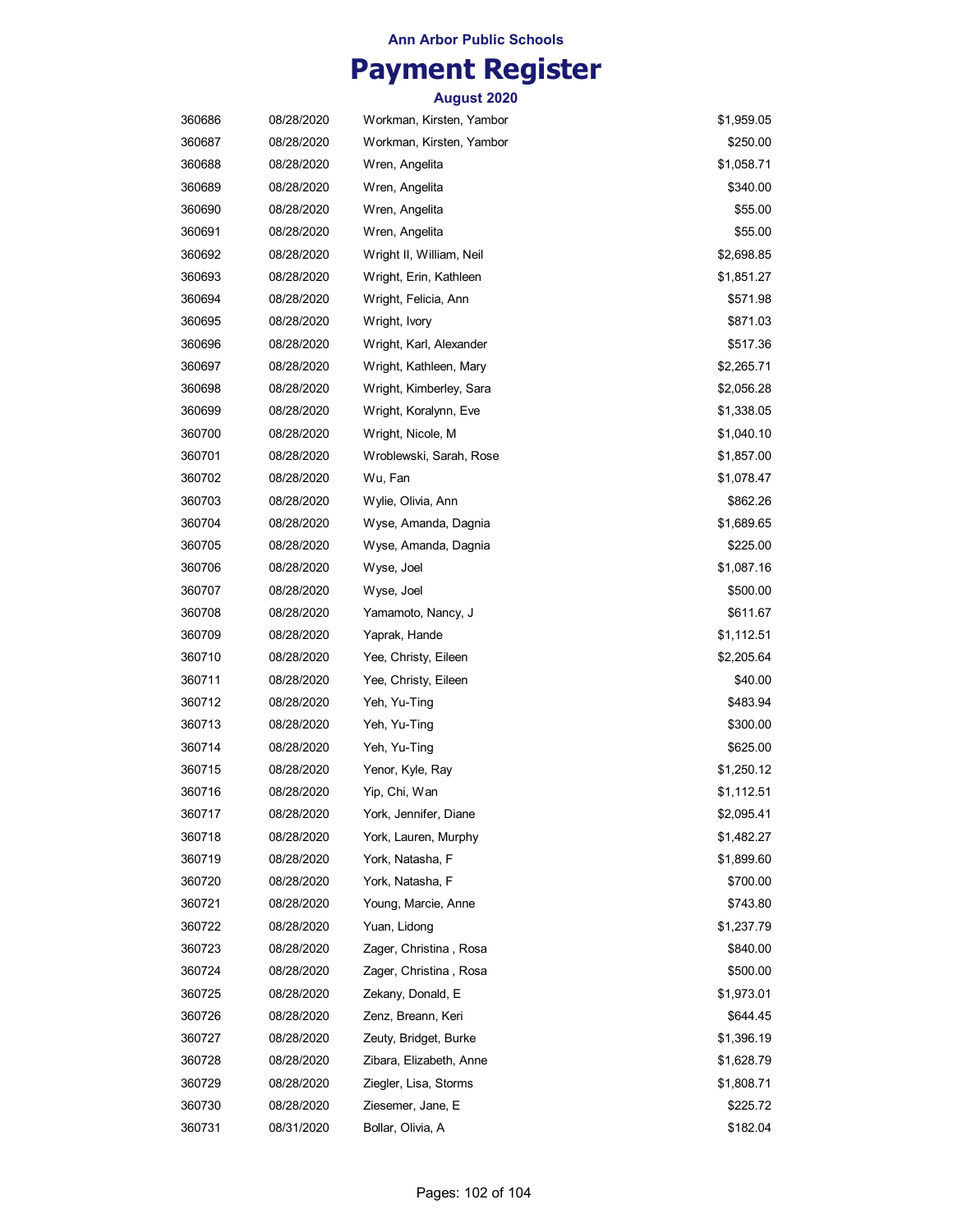## **Payment Register**

**August 2020**

| 360732           | 08/31/2020 | Johnson, Julie, Anne        | \$1.479.43     |
|------------------|------------|-----------------------------|----------------|
| 360733           | 08/31/2020 | Smith, Shun, Jonathan       | \$2,588.16     |
| 360734           | 08/31/2020 | Smith, Shun, Jonathan       | \$500.00       |
| 360737           | 08/20/2020 | PCMI                        | \$10,125.53    |
| 360738           | 08/24/2020 | <b>BMO HARRIS BANK N.A.</b> | \$241.198.45   |
| Type EFT Totals: |            |                             | \$6,187,499.74 |

Chase-Checking - General Fund -Checking Totals

**Grand Totals:**

|                             | <b>Transaction Amount</b> Reconciled Amount |
|-----------------------------|---------------------------------------------|
| \$0.00                      | \$16,548.48                                 |
| \$8,381,474.05              | \$8,381,474.05                              |
| \$0.00                      | \$50,300.00                                 |
| \$0.00                      | \$0.00                                      |
| \$8,381,474.05              | \$8,448,322.53                              |
|                             |                                             |
|                             | <b>Transaction Amount Reconciled Amount</b> |
| \$0.00                      | \$6,185,907.85                              |
| \$0.00                      | \$0.00                                      |
| \$0.00                      | \$1,591.89                                  |
| \$0.00                      | \$6,187,499.74                              |
| <b>Reconciled Amount</b>    | <b>Transaction Amount</b>                   |
| \$0.00                      | \$6,202,456.33                              |
| \$8,381,474.05              | \$8,381,474.05                              |
| \$0.00                      | \$51,891.89                                 |
| \$0.00                      | \$0.00                                      |
| \$8,381,474.05              | \$14,635,822.27                             |
| Reconciled<br><b>Amount</b> | <b>Transaction Amount</b>                   |
| \$0.00                      | \$16,548.48                                 |
| \$8,381,474.05              | \$8,381,474.05                              |
| \$0.00                      | \$50,300.00                                 |
| \$0.00                      | \$0.00                                      |
| \$8,381,474.05              | \$8,448,322.53                              |
| Reconciled<br>Amount        | <b>Transaction Amount</b>                   |
| \$0.00                      | \$6,185,907.85                              |
| \$0.00                      | \$0.00                                      |
| \$0.00                      | \$1,591.89                                  |
| \$0.00                      | \$6,187,499.74                              |
| Reconciled<br><b>Amount</b> | <b>Transaction Amount</b>                   |
| \$0.00                      | \$6,202,456.33                              |
|                             |                                             |
| \$8,381,474.05<br>\$0.00    | \$8,381,474.05<br>\$51,891.89               |

Pages: 103 of 104